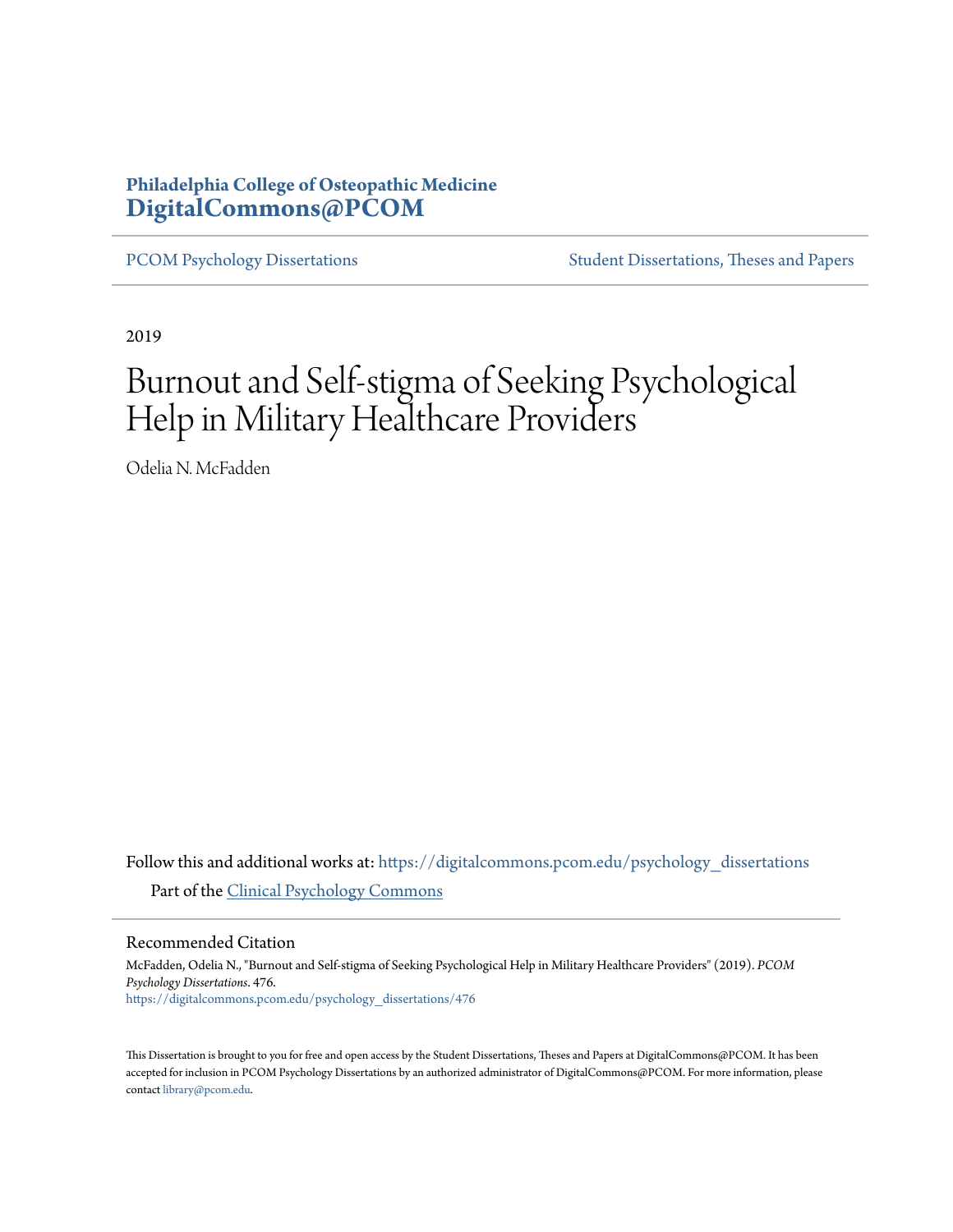Philadelphia College of Osteopathic Medicine School of Professional and Applied Psychology

## BURNOUT AND SELF-STIGMA OF SEEKING PSYCHOLOGICAL HELP IN MILITARY HEALTHCARE PROVIDERS

By Odelia N. McFadden

Submitted in Partial Fulfillment of the Requirements for the Degree of

Doctor of Psychology

December 2018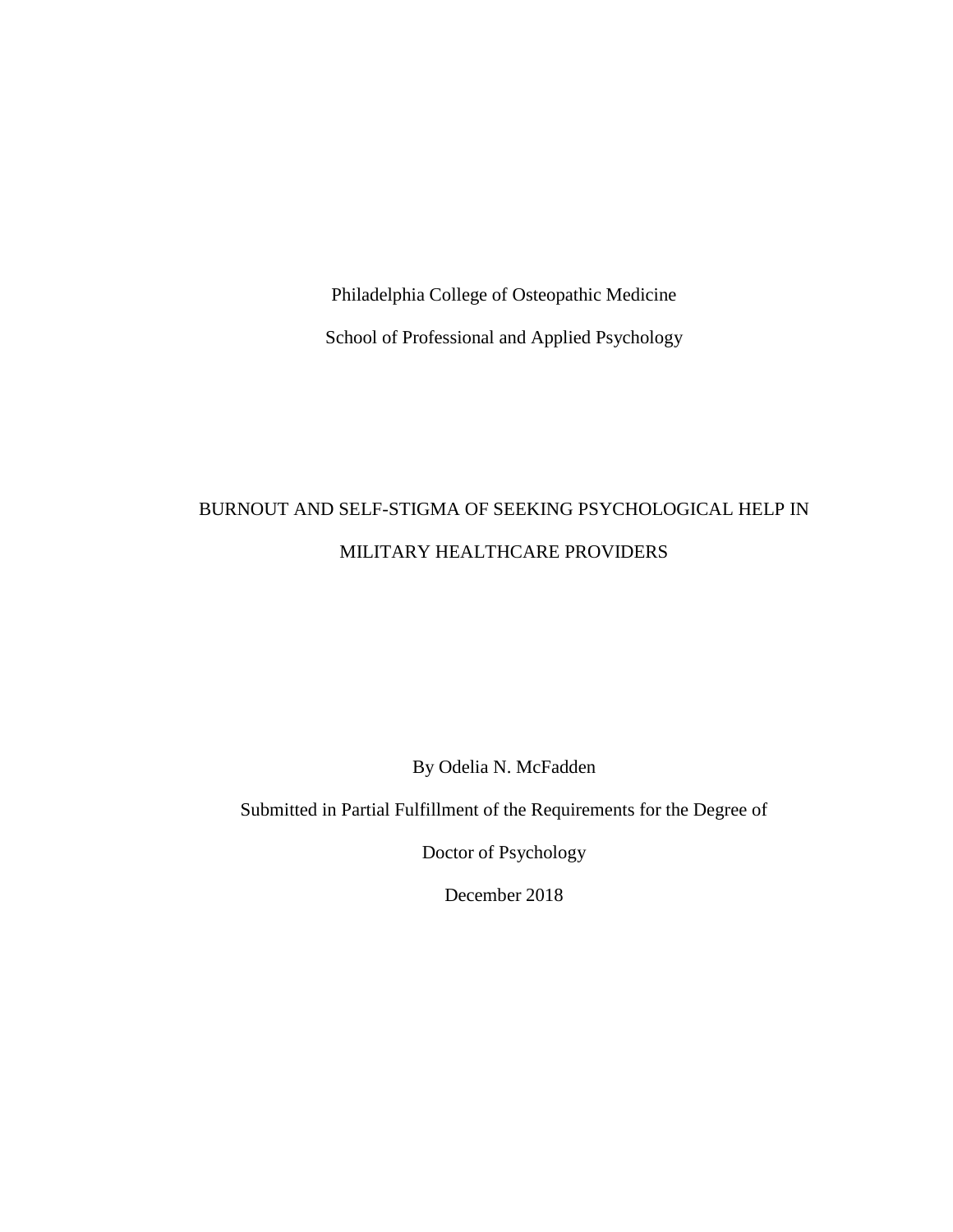## PHILADELPHIA COLLEGE OF OSTEOPATHIC MEDICINE DEPARTMENT OF PSYCHOLOGY

## **Dissertation Approval**

This is to certify that the thesis presented to us by Obelia MaFadden on the  $20$  day of  $20/8$ , in partial fulfillment of the requirements for the degree of Doctor of Psychology, has been examined and is

acceptable in both scholarship and literary quality.

**Committee Members' Signatures:** 

Chairperson

**Chair, Department of Psychology**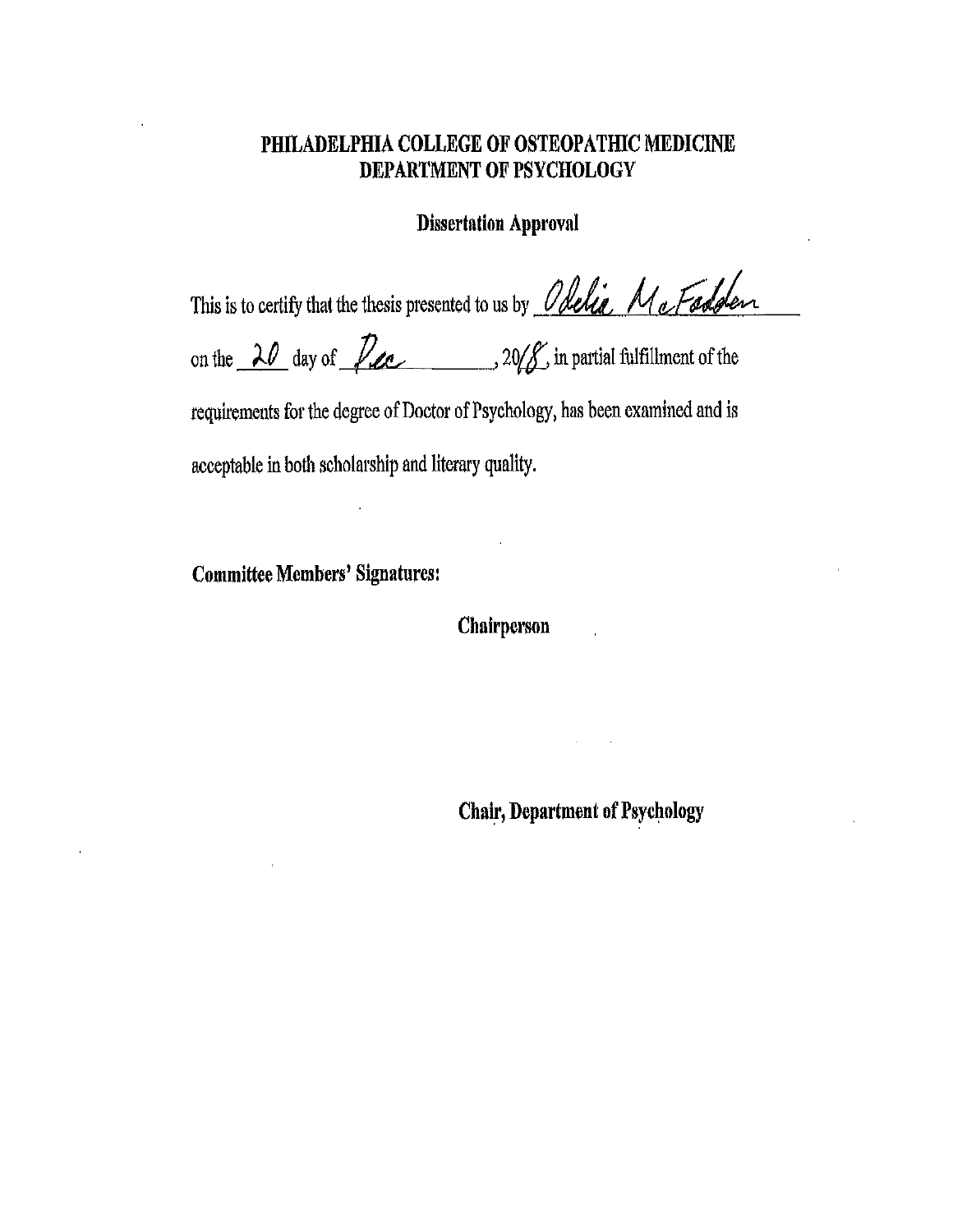#### Acknowledgments

The road to completing this dissertation has been nothing short of challenging, but with the support of my committee members, and family and friends I was able to achieve this goal. Thank you to my committee members, Dr. Brad Rosenfield, Dr. Robert DiTomasso, and Dr. Aza Gorgalian for your unwavering support throughout this process. You all have been instrumental in sharing your knowledge and expertise. Thank you.

Second, thank you to my loving family for your understanding and encouragement. You all have seen me at my highs and lows, but with your love and support I have persisted. I appreciate everything you all have done for me throughout this journey. A special thank you to my heavenly brother, who without your inspiration and guidance early on in my educational journey I may not have achieved this goal. Your words of wisdom and encouragement have always kept me grounded and humble. I love you.

Finally, thank you to my civilian and military friends and colleagues who have been my sounding board, providing unconditional support and reality checks. You all have been at the right place, at the right time, and with the right words to push me forward. Thank you.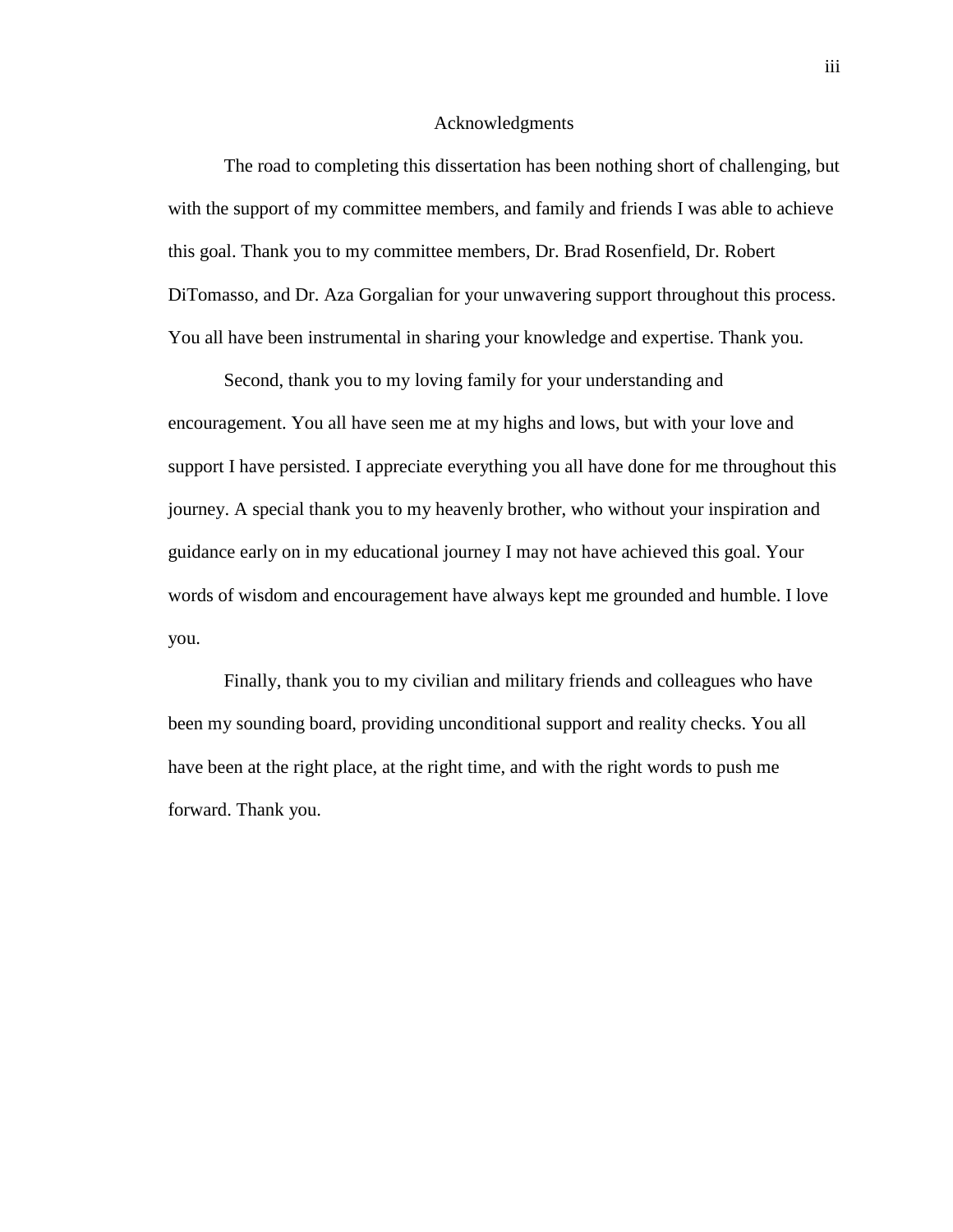#### **Abstract**

Military healthcare providers (HCPs) are tasked with maintaining the military's mission readiness while balancing the roles of being providers and military members themselves. As such, military HCPs serve in various settings, including hospitals, clinics, ships, and austere environments. Military HCPs may experience a host of occupational stressors, such as long deployments, being in the line of fire, seeing dead or injured comrades, responding to mass casualty events, having excessive caseloads, and working prolonged hours. These factors make military HCPs susceptible to burnout. Unfortunately, stigma of seeking psychological help is prevalent in the military and may deter individuals from seeking the psychological help they need. The purpose of this study was to examine the relationship between burnout and self-stigma of seeking psychological help in military HCPs to include behavioral health and medical providers, as influenced by, but not limited to, military status (e.g., civilian or military), gender, and profession. Findings from this study revealed a significantly positive relationship between burnout and selfstigma of seeking psychological help and a significantly negative relationship between being a behavioral-health provider and burnout. All other hypotheses were not supported. Results from this study can offer guidance to inform policy and improve wellness and self-care programs for providers. Explanations of the results, limitations of the study, and future implications are also discussed.

*Keywords*: burnout, self-stigma, military healthcare provider, provider stress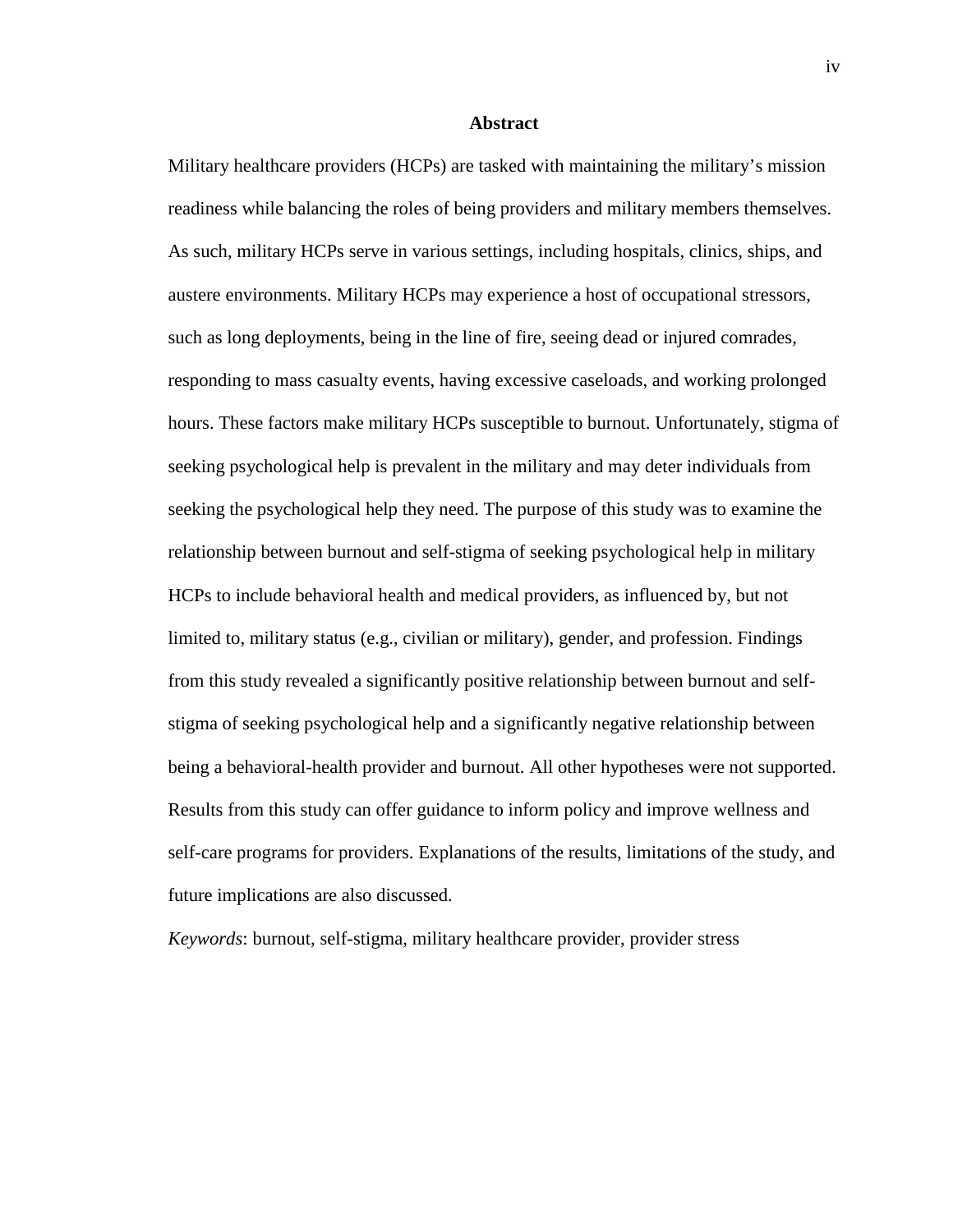| Military Occupational Stressors manufacturer and the stress of |    |
|----------------------------------------------------------------|----|
|                                                                |    |
|                                                                |    |
| Predictive Factors of Burnout <b>manually contained</b> and 8  |    |
|                                                                |    |
|                                                                |    |
|                                                                |    |
| Burnout and Behavioral Health Among Providers15                |    |
|                                                                |    |
|                                                                |    |
| Suicide                                                        | 23 |
|                                                                |    |
|                                                                |    |
|                                                                |    |
| Stigma as a Perceived Barrier to Seeking Treatment34           |    |
|                                                                |    |

## Table of Contents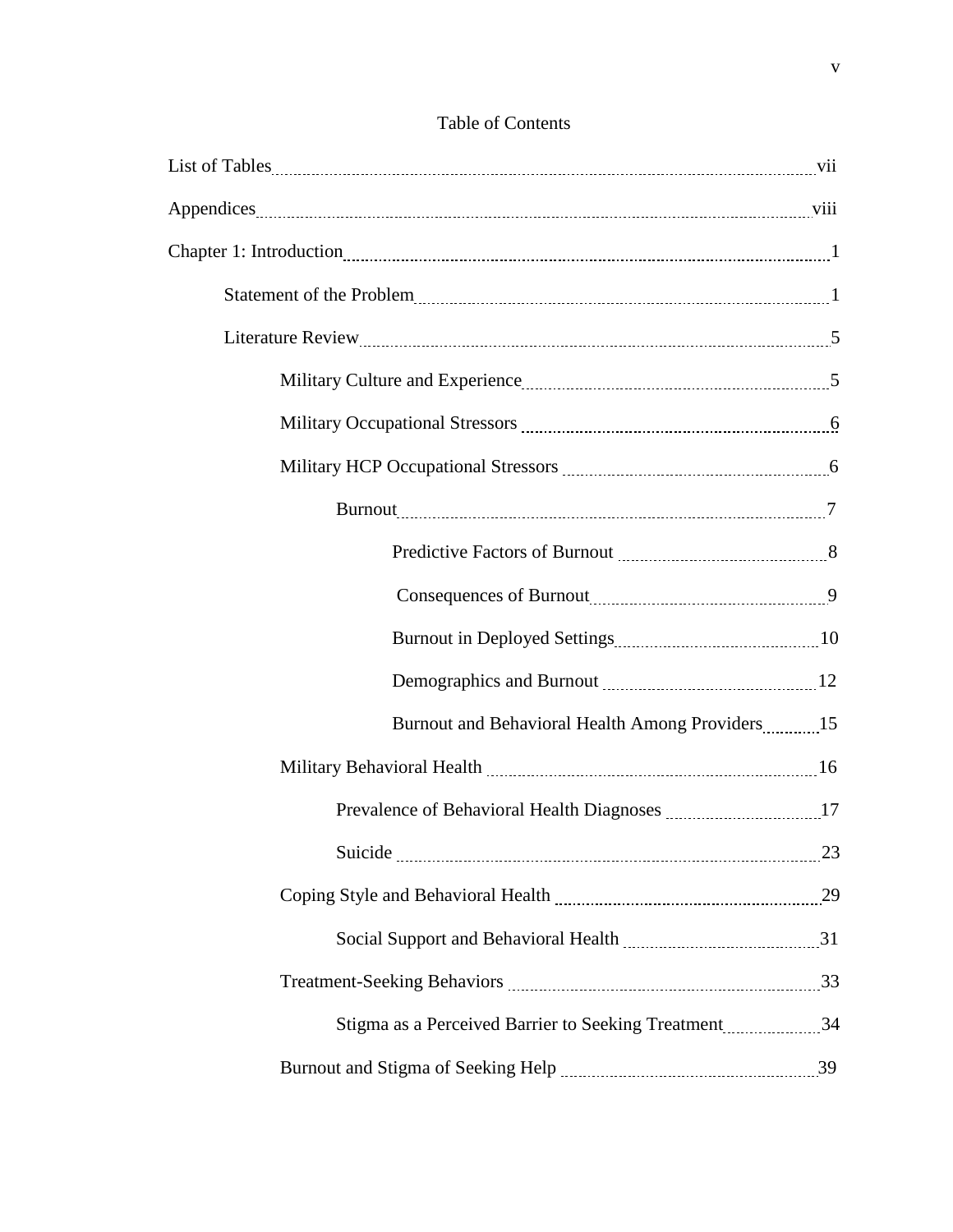| Participants 23 |  |
|-----------------|--|
|                 |  |
| Procedures 25   |  |
|                 |  |
|                 |  |
|                 |  |
|                 |  |
|                 |  |
|                 |  |
|                 |  |
|                 |  |
|                 |  |
|                 |  |
|                 |  |
|                 |  |
|                 |  |
|                 |  |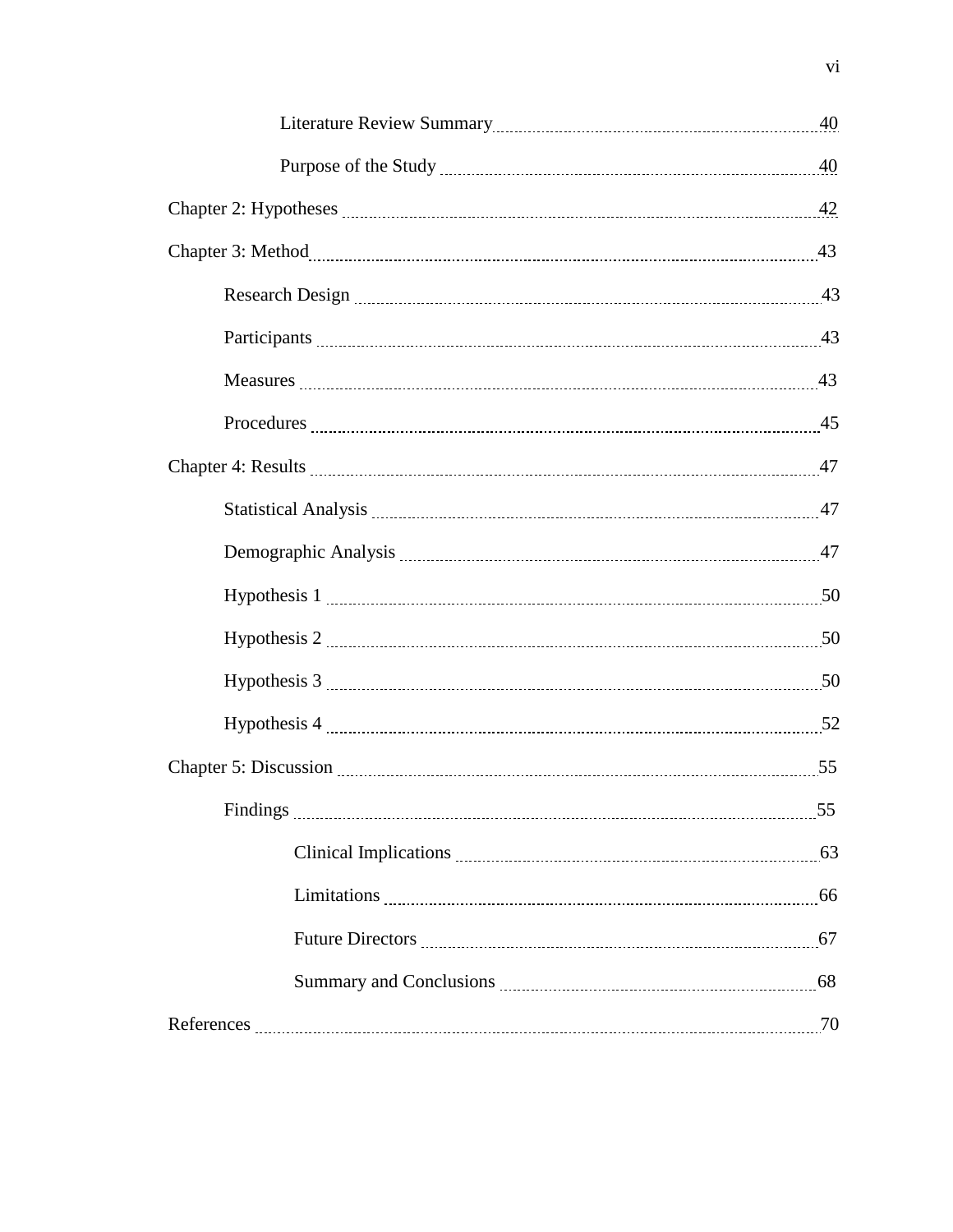## **List of Tables**

| <b>Table 2.</b> Overall Regression Analysis with Predictor Variables (Physicians, Military  |    |
|---------------------------------------------------------------------------------------------|----|
| Officer, and Male Gender) to the Dependent Variable (Self-Stigma of Seeking Help) 52        |    |
| <b>Table 3.</b> Coefficients of Predictor Variables (Physicians, Military Officer, and Male |    |
|                                                                                             |    |
| Table 4. Model 1 Summary of the Predictor Variables (Being in the Military, Female          |    |
| Gender, and Behavioral Health Providers) to the Dependent Variable (Burnout) 54             |    |
| Table 5. Overall Regression Analysis with Predictor Variables (Being in the Military,       |    |
| Female Gender, and Behavioral Health Provider) to the Dependent Variable (Burnout) 54       |    |
| Table 6. Coefficients of Predictor Variables (Being in the Military, Female Gender, and     |    |
|                                                                                             | 54 |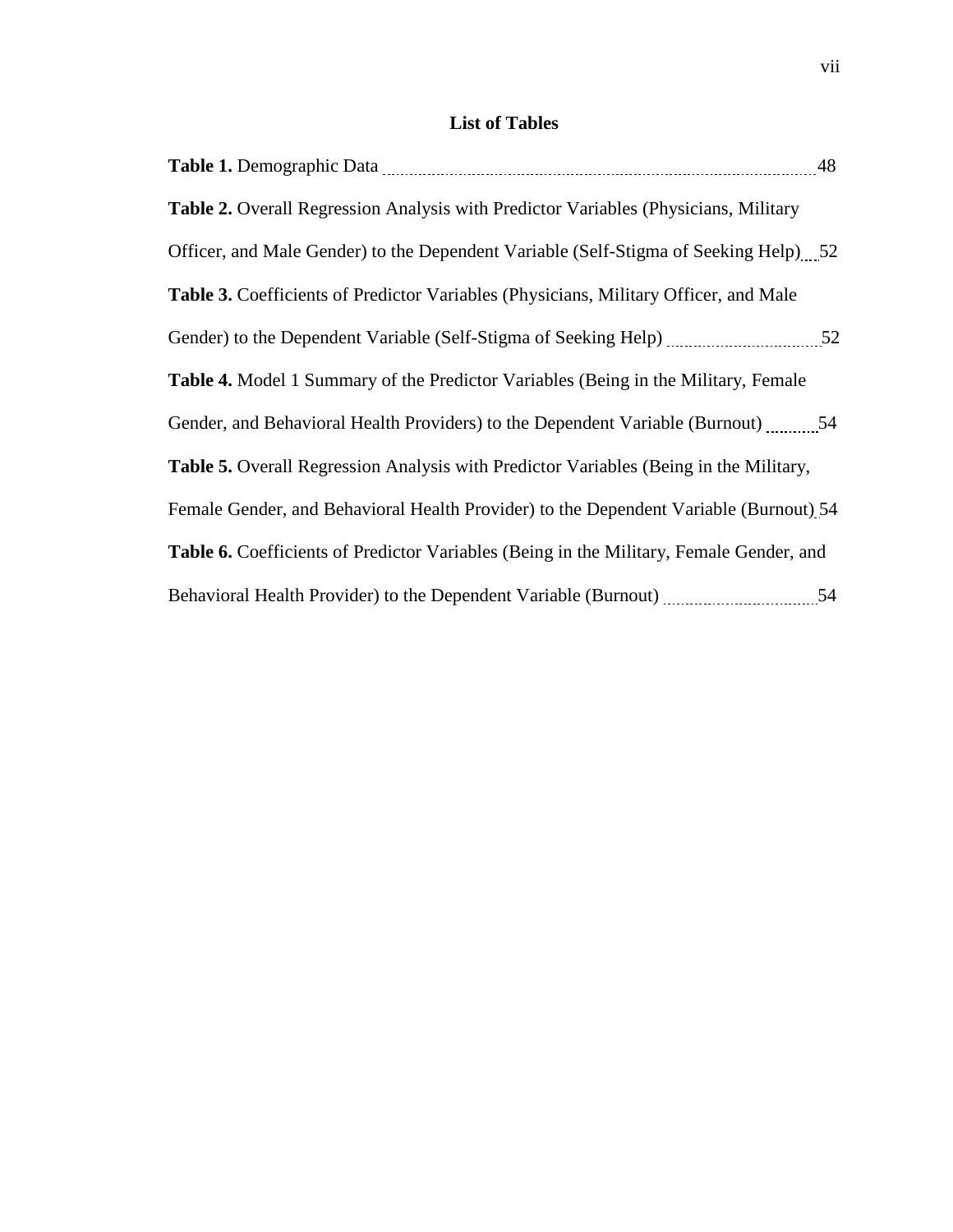## **Appendices**

| <b>Appendix A.</b> Demographic Questionnaire | 102 |
|----------------------------------------------|-----|
| <b>Appendix B.</b> Recruitment Email         | 105 |
| <b>Appendix C.</b> Study Information         | 106 |
| <b>Appendix D.</b> Screening Questions       | 108 |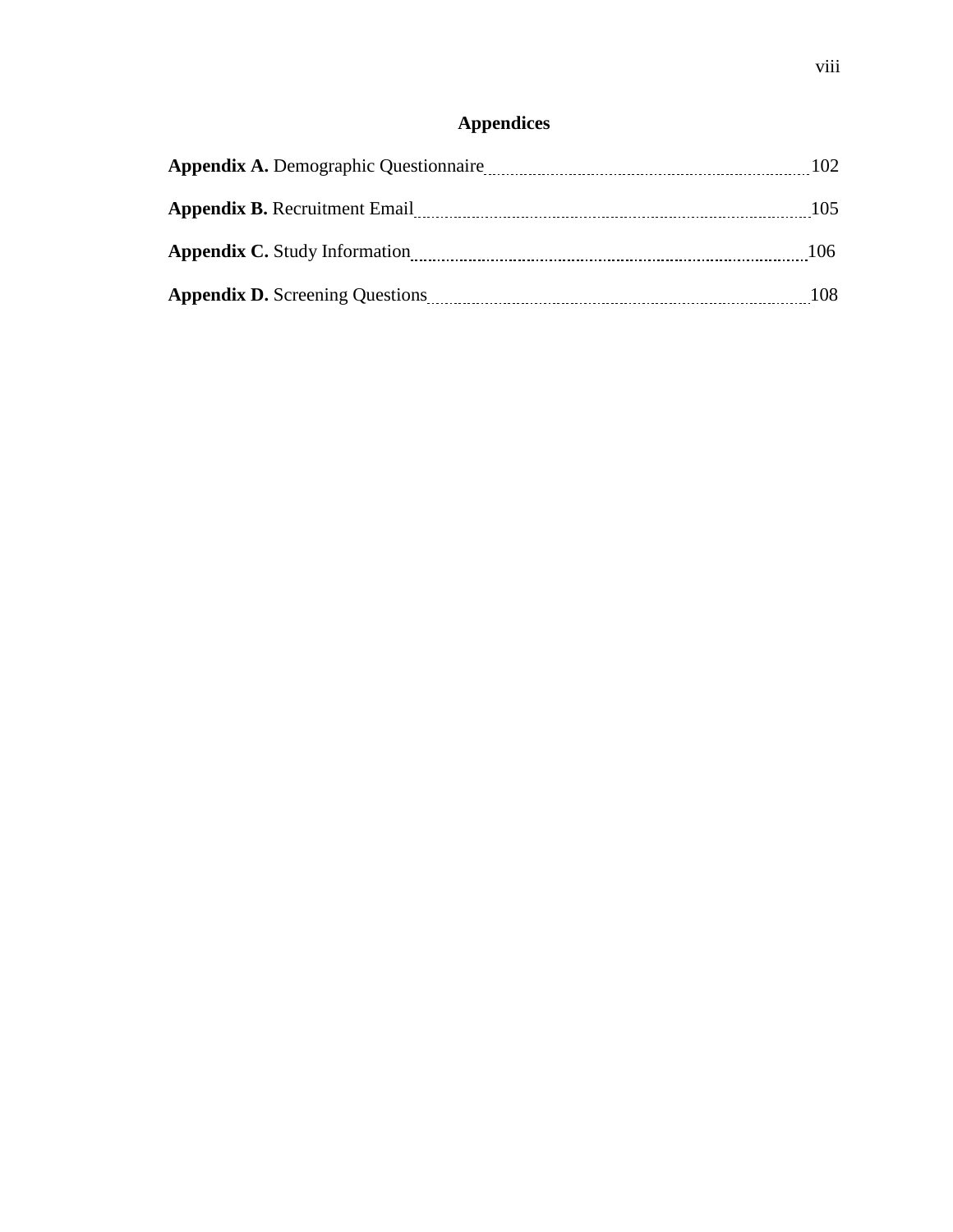#### **Chapter 1: Introduction**

#### **Statement of the Problem**

As the United States' mission in the Middle East evolves, slowly drawing down military operations in Afghanistan and continuing combat missions against the Islamic State in Operation Inherent Resolve (OIR), the number of military personnel (i.e., individuals appointed, enlisted, or inducted for military service) returning from deployment with behavioral-health concerns has surged (Castro, 2014; Fischer, 2014). Military service is replete with occupational hazards that can precipitate severe psychological distress. When deployed, military personnel are likely to encounter a host of traumatic experiences (Schreiber & McEnany, 2015) that include being in the line of fire, seeing dead bodies, knowing friends and comrades who are injured or killed, receiving incoming fire, and being otherwise attacked (Hoge et al., 2004). Military healthcare providers (HCPs) are not immune from such experiences, and yet, they play an integral role in maintaining the military's mission readiness and, specifically, the health and wellness of military personnel and their families. Military HCPs may be active duty, reservist, or National Guard professionals who provide healthcare treatment services to veterans, military personnel, and their dependents. In caring for the men and women of the armed forces, military HCPs may encounter additional occupational stressors, including the stress of aiding the wounded, attempting to save lives (Elnitsky et al., 2013), responding to mass casualty events, having patients who die by suicide (Adler et al., 2017), receiving personal threats (Jones et al., 2008), and experiencing secondary traumatic stress (Kintzle, Yarvis, & Bride, 2013).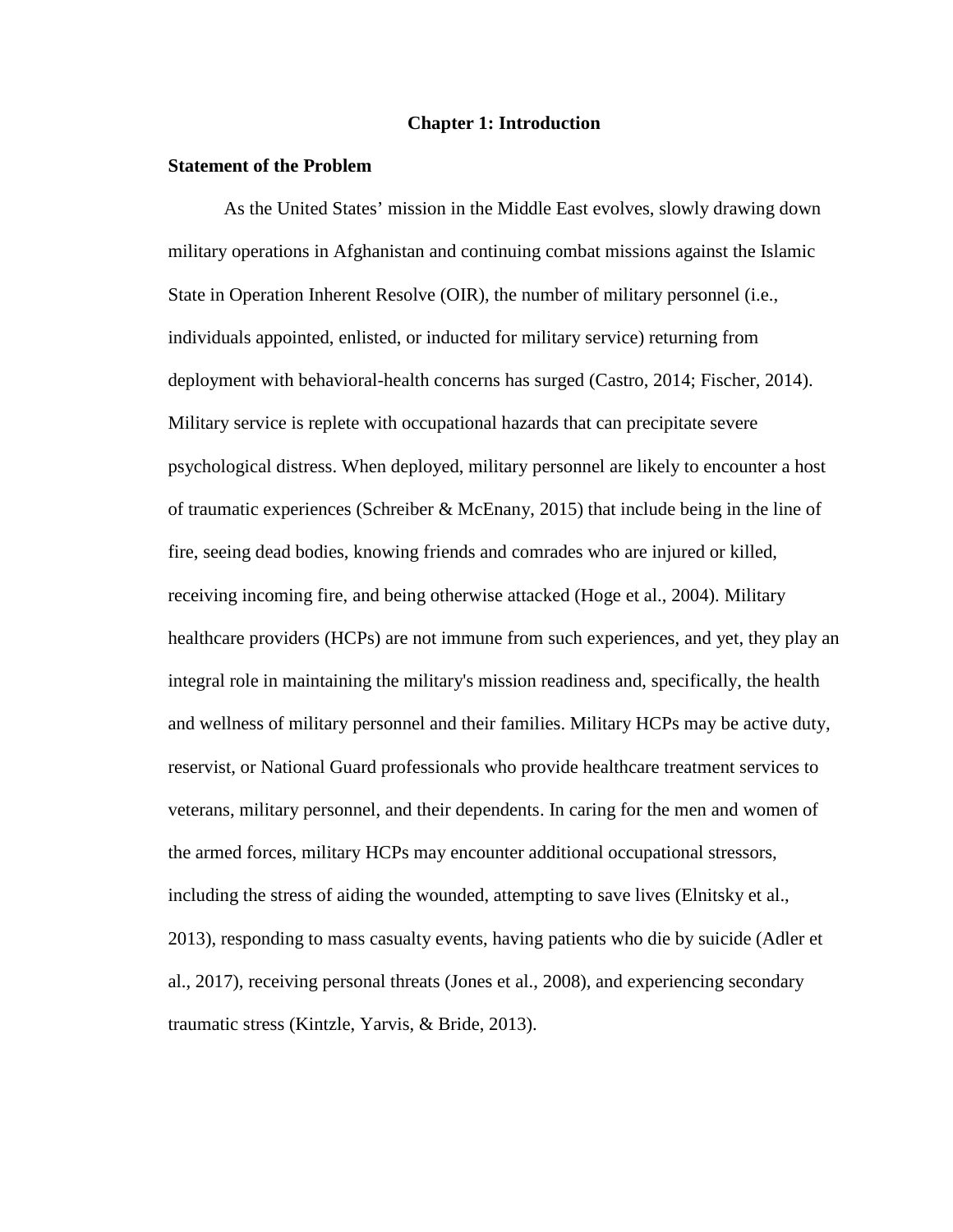Research indicates that occupational stressors can precipitate burnout (Ballenger-Browning et al., 2011; Dreison et al., 2016), which is defined as "a syndrome of emotional exhaustion and cynicism" (Maslach & Jackson, 1981, p. 99). Burnout can affect individuals from different professional fields of work, gender, and military status. Burnout has been found to affect medical physicians from various disciplines (Shanafelt et al., 2015), nurses (McHugh, Kutney-Lee, Cimiotti, Sloane, & Aiken, 2011), and behavioral health providers (Morse, Salyers, Rollins, Monroe-DeVita, & Pfahler, 2012). Approximately 21 to 67% of behavioral health providers experience burnout (Morse et al., 2012), compared to 34% of nurses (McHugh et al., 2011) and 54.4% of physicians (Shanafelt et al., 2015). Behavioral health providers are believed to experience the greatest levels of burnout typically resulting from extensive work with individuals with significant trauma, personality disorders (Ballenger-Browning et al., 2011; Linnerooth, Moore, & Mrdjenovich, 2011), and not having a sense of control (Garcia, McGeary, McGeary, Finley, & Peterson, 2014). The distinction between the role of gender and experienced burnout is not clear (Ballenger-Browning et al., 2011; Purvanova & Muros, 2010). Some studies have found that female individuals are at greater risk than male individuals of experiencing emotional exhaustion while male individuals appear to be more likely than female individuals to experience depersonalization (Ballenger-Browning et al., 2011; Purvanova & Muros, 2010). Unlike the lack of clarity regarding the role of gender and burnout, research does exist regarding military status and burnout. Research has found that military HCPs experience burnout at greater rates than their civilian counterparts, particularly as the result of military responsibilities in addition to patient care. In a study of 344 military HCPs, 33.3% of the sample scored high on feelings of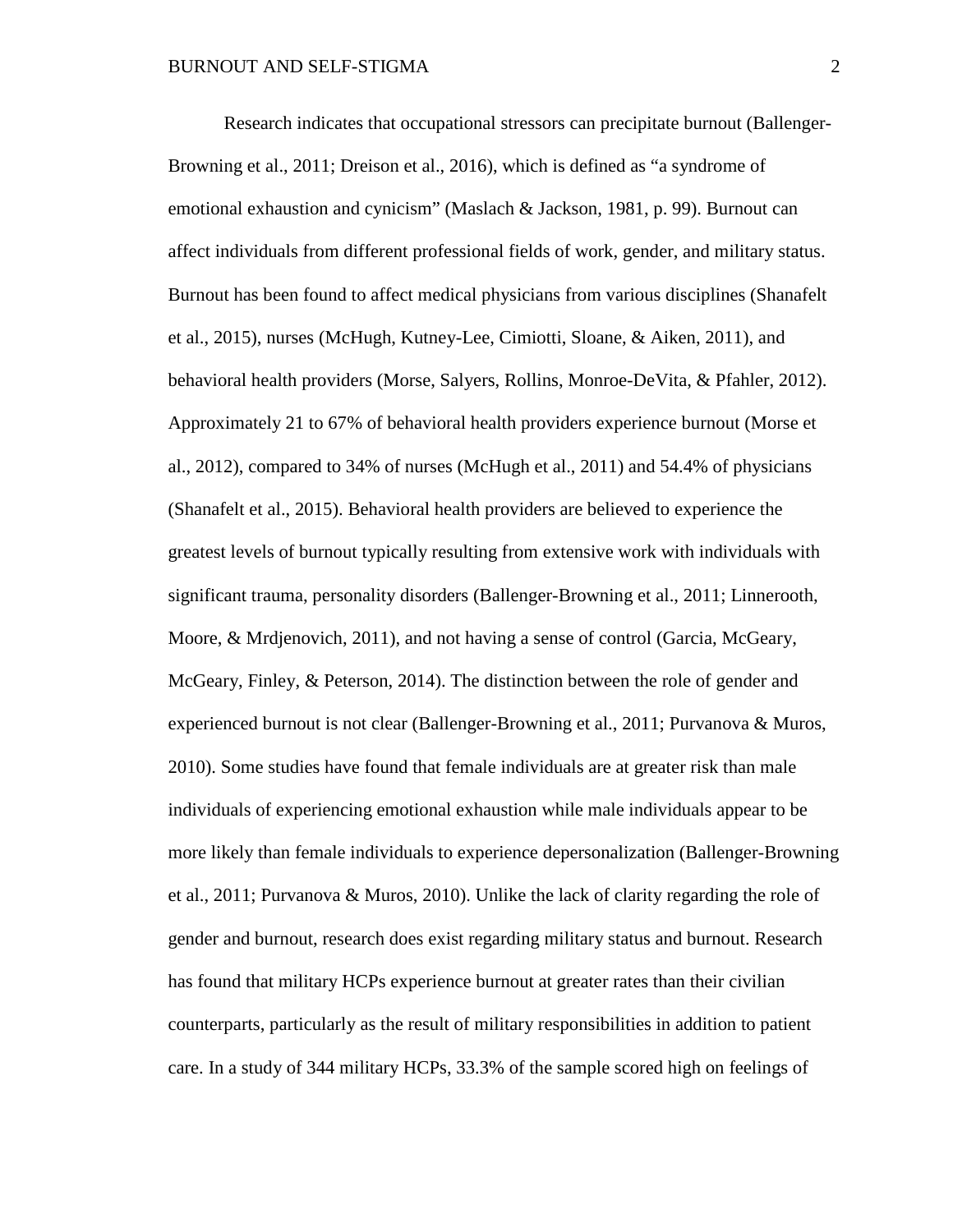depersonalization and emotional exhaustion (Adler et al., 2017). Symptoms of burnout can negatively impact HCPs and their ability to provide effective patient care.

Unfortunately, burnout negatively impacts not only the providers but also patient care. Previous research has revealed that burnout can lead to decreased efficiency, diminished empathy (Maslach & Jackson, 1981), increased medical errors, and marital dysfunction (Kumar, 2016). Additionally, burnout has been found to be associated with the onset of psychological distress, including depression, anxiety, sleep disturbances, substance abuse, somatic complaints, and suicidality (Kumar 2016; Peterson et al., 2008). Unfortunately, psychological distress is not uncommon in the military. In fact, an astounding 378,993 military personnel have been diagnosed with posttraumatic stress disorder (PTSD; *Diagnostic and Statistical Manual of Mental Disorders* [5th ed.; *DSM-5*; American Psychiatric Association, 2013]; Hoge et al., 2004) and another 308,336 with a depressive disorder during the Global War on Terror (GWOT) from 2001 through the second quarter of fiscal year 2015 (U.S. Department of Veterans Affairs [VA] Epidemiology Program, 2015). Unfortunately, many barriers interfere with use of treatment services by military HCPs and other military personnel. These barriers may be both actual and perceived.

The most frequently reported barrier to seeking psychological help is stigma (Hoge et al., 2004; Vogt, 2011; Warner, Appenzeller, Mullen, Warner, & Grieger, 2008). According to Corrigan and Penn (1999), stigma is a negative and erroneous attitude about a person, a prejudice, or a negative stereotype. In terms of mental illness, stigma represents invalidating and poorly justified cognitions that can lead to stereotyping and discrimination (Corrigan & Penn, 1999). Negative cognitions can influence one's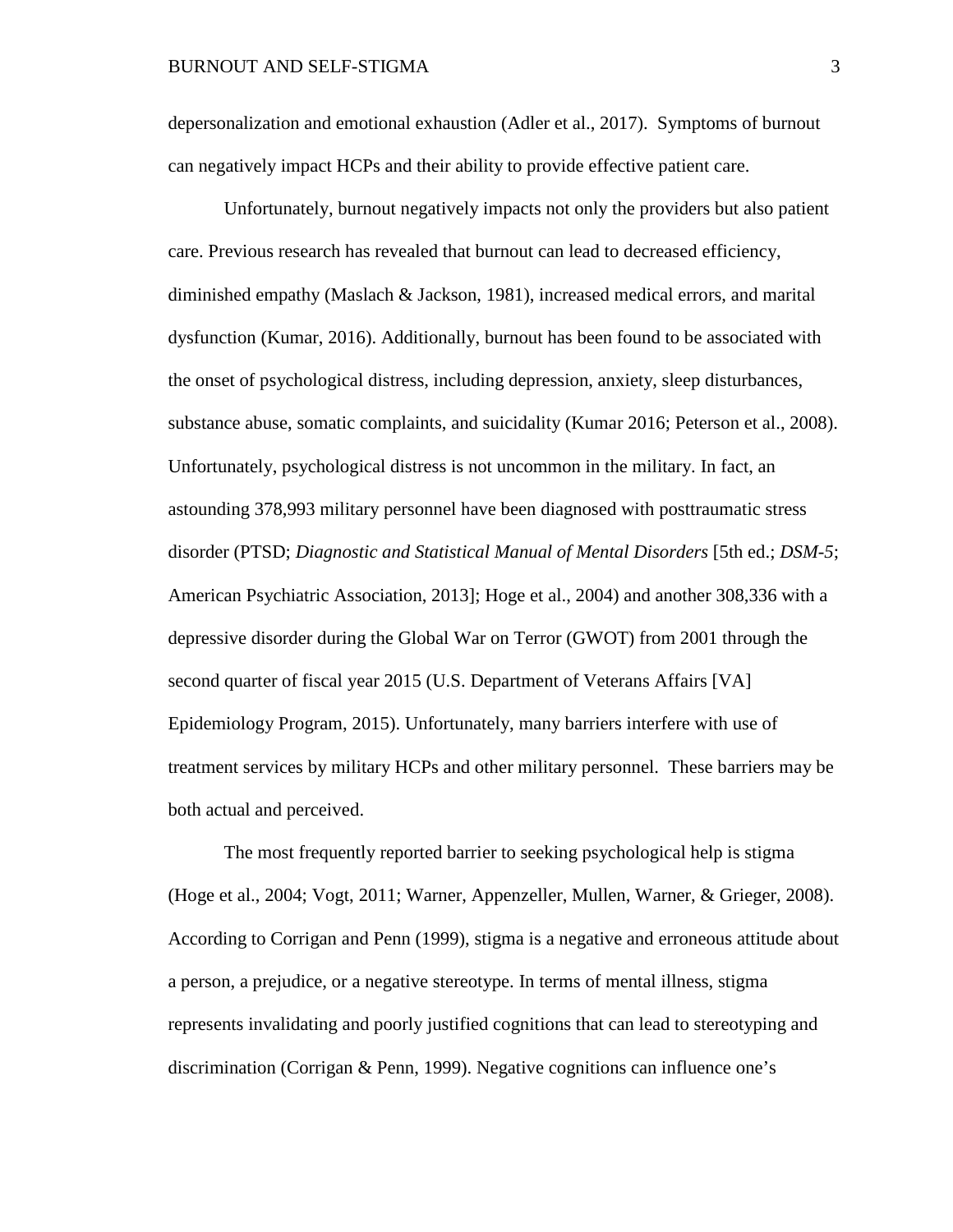perceptions of self, the future, and the world, as well as increase severity of depressive and PTSD symptoms (Beck, 1979; Holliday, Link-Malcom, Morris, & Suris, 2014; Marton & Kutcher, 1995). Hence, internalizing negative beliefs about people with mental illness, including oneself (self-stigma), negatively affects one's own mood, self-esteem, and motivation to seek help (Greene-Shortridge, Britt, & Castro, 2007). With regard to military personnel, female individuals and officers are at greater risk of having stigmatizing attitudes toward seeking care from behavioral-health professionals, in comparison to male individuals and enlisted personnel (Yamawaki, Kelly, Dresden, Busath, & Riley, 2016). In a study on stigma and barriers to care for Air Force nursing officers, 20 to 46% endorsed stigmatizing attitudes as concerns that might affect their decision to seek behavioral-health treatment (Hernandez, Bedrick, & Parshall, 2014).

Stigma regarding one's personal negative beliefs about mental illness and behavioral-health treatment (Vogt, 2011) and the fear of being negatively perceived by unit members and leaders contribute significantly to the underutilization of behavioralhealth treatment services (Hoge et al., 2004; Tanielian et al., 2008; Warner et al., 2008). The fear of being negatively perceived by unit members is a more salient barrier to treatment for military personnel because they believe they will be perceived as weak, which subsequently may reduce unit cohesion (Hoge et al., 2004). Equally important is a perceived fear that revealing that one is in distress and seeking help may result in negative career consequences (Vogt, 2011). While negative career consequences are a definite possibility for military personnel depending on the severity of symptoms, their careers are less likely to be negatively affected if treatment is self-initiated rather than mandated (Rowan, Varga, Clayton, & Martin Zona, 2014).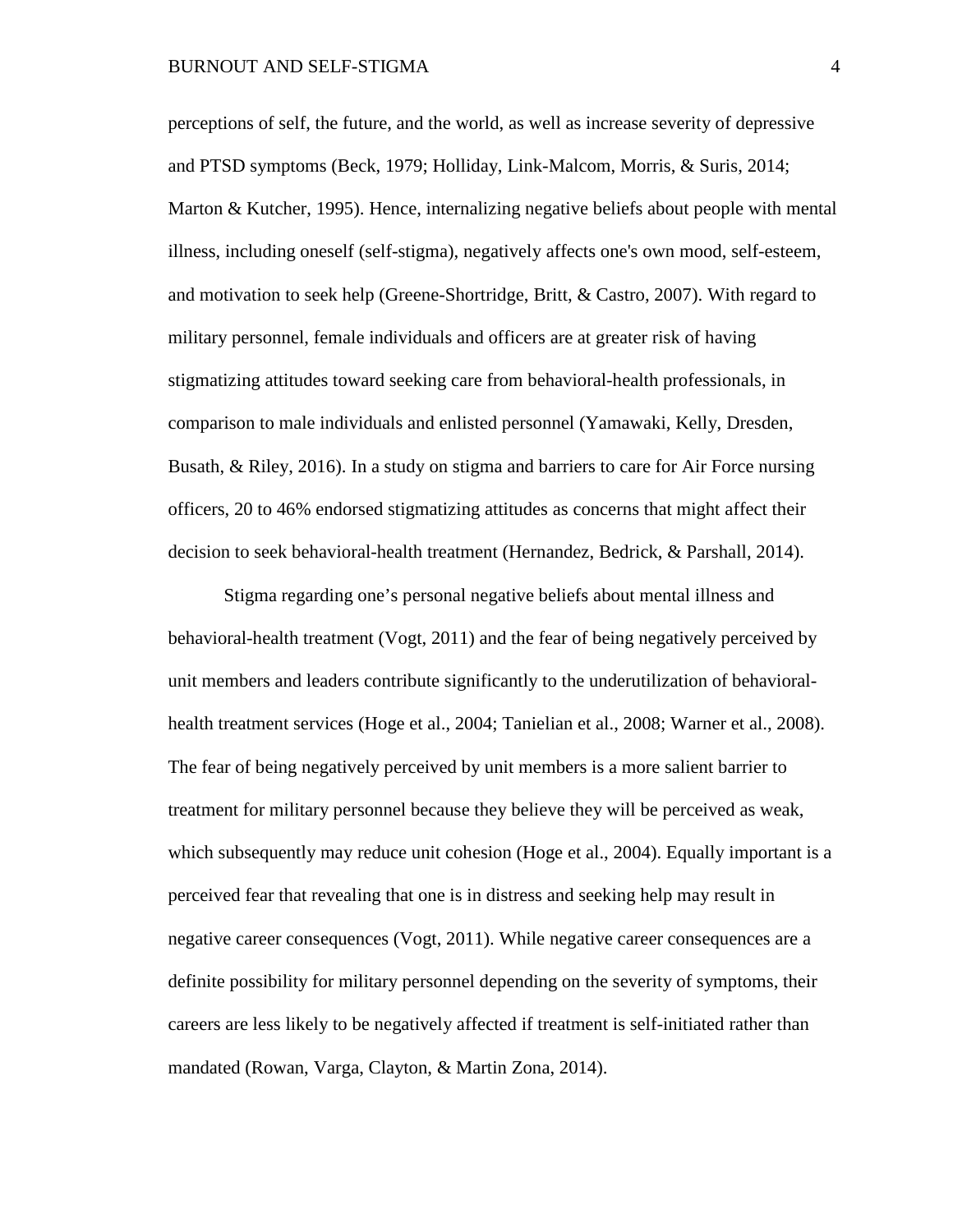Providers who experience burnout and do not seek help can incur significant expenses for their organizations. A recent study estimated that the U.S. spends \$3.4 billion per year attributable to provider burnout, with roughly 79% of that amount being attributed to the cost of provider turnover (Goh et al., 2017). Furthermore, the loss of one primary-care physician can cost an organization \$300,000 to \$400,000 in lost gross billing and between \$300,000 and \$500,000 in potential inpatient revenue (Scott, 1998). In sum, burnout not only impacts HCPs on a personal and professional level, but also can fiscally impact organizations.

#### **Literature Review**

#### **Military Culture and Experience**

Military personnel share common beliefs and customs that are primarily focused on traditional practices and routines regarding mannerisms and behaviors, dress attire, with whom they may socialize, and how to address others (Reger, Etherage, Reger,  $\&$ Gahm, 2008). One of the most emphasized attitudes within the military is the idea of embodying a warrior mindset, which accentuates the fact that one must be physically tenacious and mentally tough (Riccio, Sullivan, Klein, Salter, & Kinnison, 2004). This attitude is reinforced in the Army's *Soldier's Creed,* which states, "I am disciplined, physically and mentally tough, trained and proficient in my warrior tasks and drills" (Riccio et al., 2004, p. 2). This mindset is valued because it strengthens the confidence that military personnel have in each other to protect and serve their country and each other, while also being able to depend on each other to accomplish the mission. However, some factors that may be perceived to put others at risk, such as mental illness, are devalued in such a high-stakes, life-and-death occupation that is comprised of a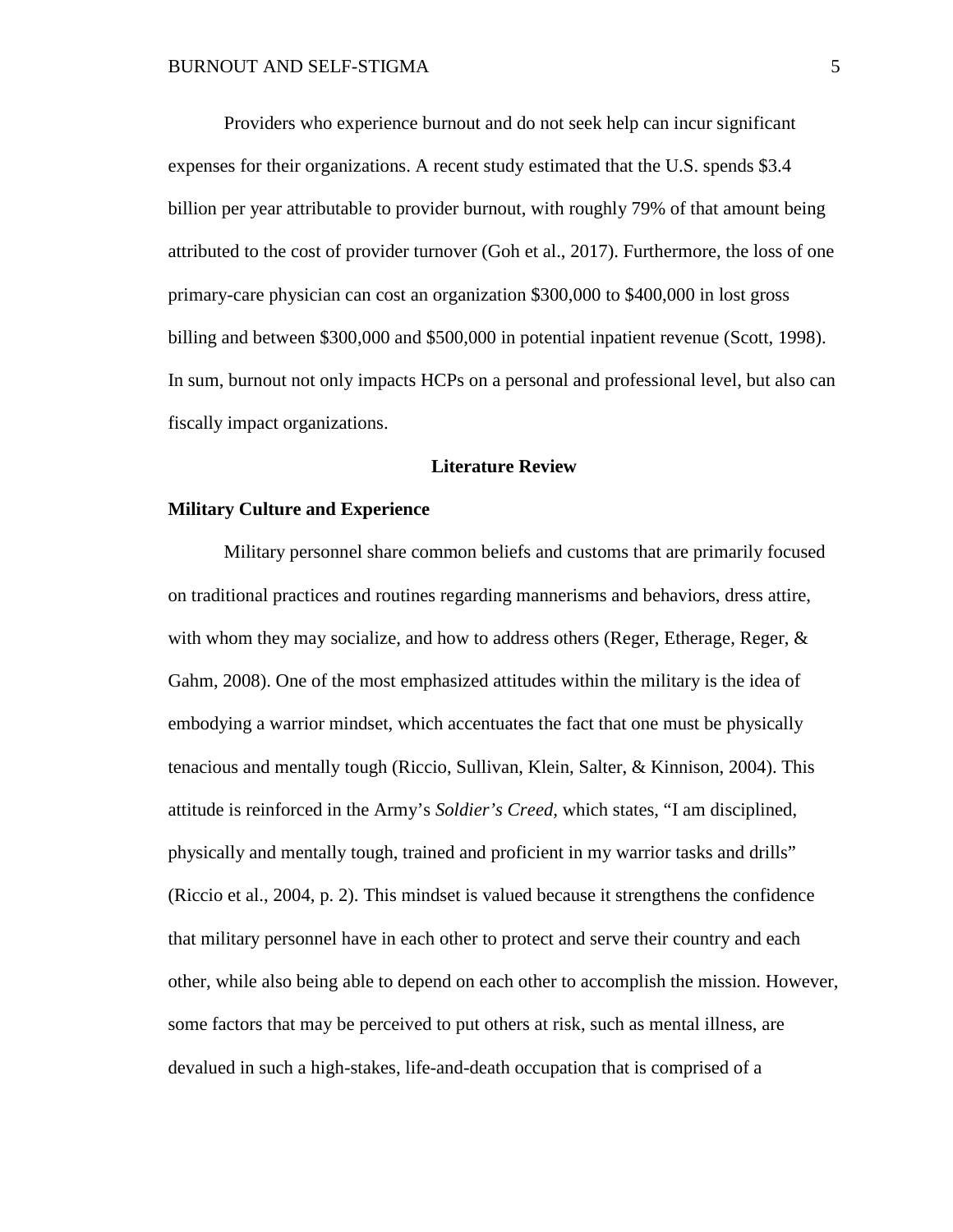significant number of work-related stressors for all personnel, including military HCPs (Linnerooth et al., 2011; Reger et al., 2008).

#### **Military Occupational Stressors**

The World Health Organization (WHO) defines work-related stress as "the response people may have when presented with work demands and pressures that are not matched to their knowledge and abilities and which challenge their ability to cope" (Leka, Griffiths, & Cox, 2004, p. 3). This stress is believed to relate to work content (e.g., job content, workload, work pace, work hours, and participation and control) and work context (e.g., career development, status, pay, role in the organization, and work-home interface; Leka et al., 2004). For military personnel, typical work stressors may include frequent relocations, separation from family, and being on duty (Adler & Castro, 2013). Additional stressors include the unpredictability of when and for how long one may be deployed (Adler, McGurk, Stetz, & Bliese, 2003) and inconsistencies in the roles of a mission and the training received.

#### **Military HCP Occupational Stressors**

Military HCPs have extremely difficult positions, as they often serve in two roles: that of a healthcare provider and that of a military member. Military HCPs work in a variety of settings, including hospitals in the states and abroad, clinics, prisons, aircraft carriers, and deployed settings, such as on the front lines with combat personnel and special operation forces in Iraq, Afghanistan, and Africa. Given the varying roles and work settings in which military HCPs serve, they are likely to experience environmental, mental, physical, psychosocial, and emotional stressors (Linnerooth et al., 2011). As military personnel return from deployment and other operational evolutions, their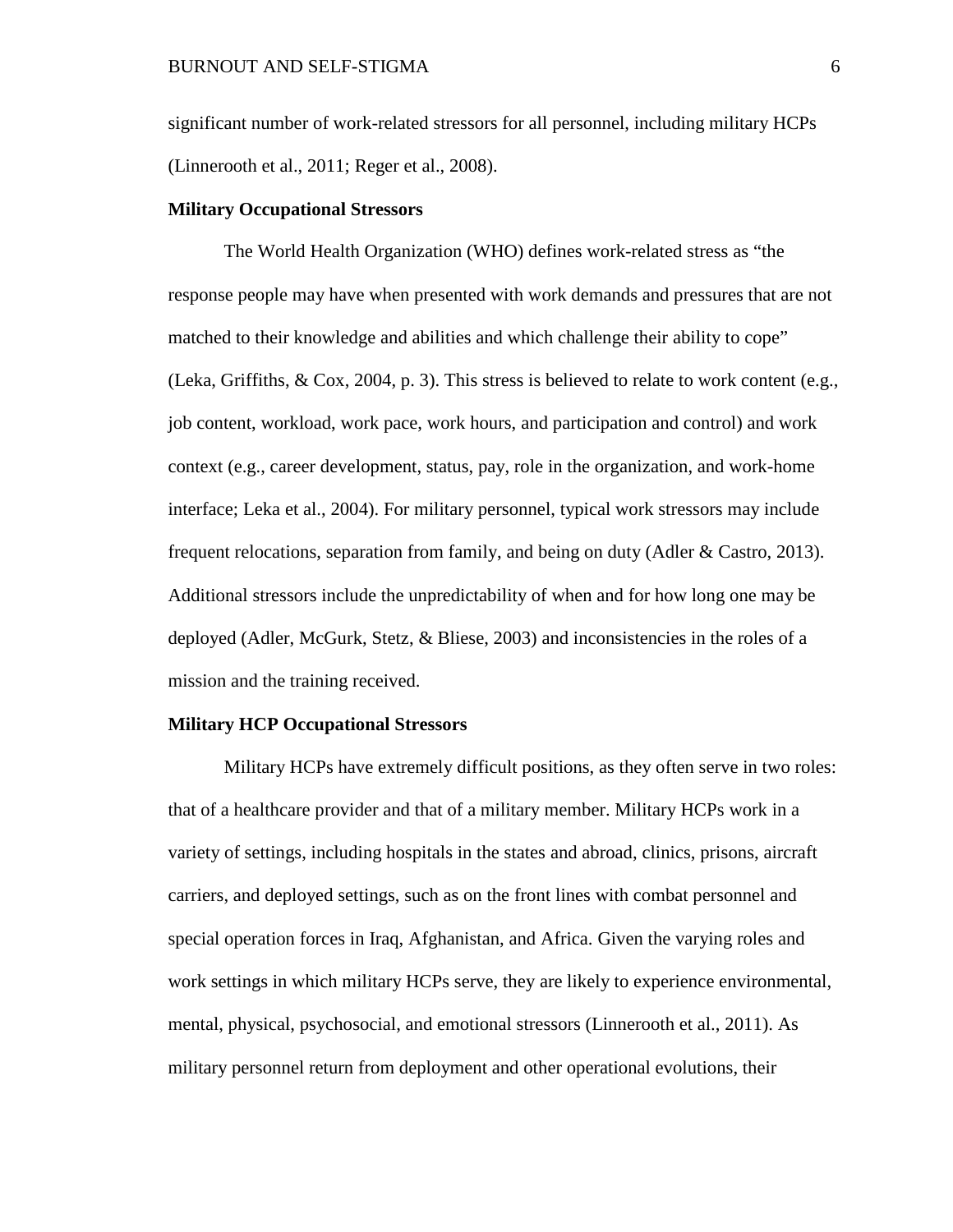physical and psychological well-being remains an area of focus for military HCPs, as HCPs are entrusted with maintaining the military's mission readiness (Military Health System, n.d.). The demands placed upon military HCPs include increased caseloads, exposure to secondary traumatic stress, and long deployments, making maintaining an adequate work-life balance difficult, if not impossible (Kintzle et al., 2013). Additionally, military HCPs may experience lack of autonomy, ethical dilemmas, lack of sleep, and changing work demands (Kok, Herrell, Grossman, West, & Wilk, 2016; McCauley, Hughes, & Liebling-Kalifani, 2010). Consequently, these work-related stressors experienced by military HCPs can contribute to burnout (Adler et al., 2017; Sargent et al., 2016).

#### **Burnout**

Burnout is defined as "a syndrome of emotional exhaustion and cynicism that occurs frequently among individuals who do 'people work' of some kind" (Maslach & Jackson, 1981, p. 99). The three dimensions of burnout are emotional exhaustion, cynicism, and negative evaluation of personal accomplishment. Emotional exhaustion pertains to the depletions of one's emotional energy and fatigue in carrying out work demands (Maslach &Jackson, 1981). Cynicism refers to the depersonalization of other people's troubles or perception that they are somewhat deserving of their troubles. The other component of burnout is personal accomplishment, in which individuals negatively evaluate themselves in relation to the work they do with their patients (Maslach  $\&$ Jackson, 1981). Burnout affects nearly 60% of civilian emergency medicine physicians (Parks, 2017), 70% of civilian nurses (Zimmerman, 2017), and more than 40% of civilian behavioral-health providers (Parks, 2017). The rates of experienced burnout vary across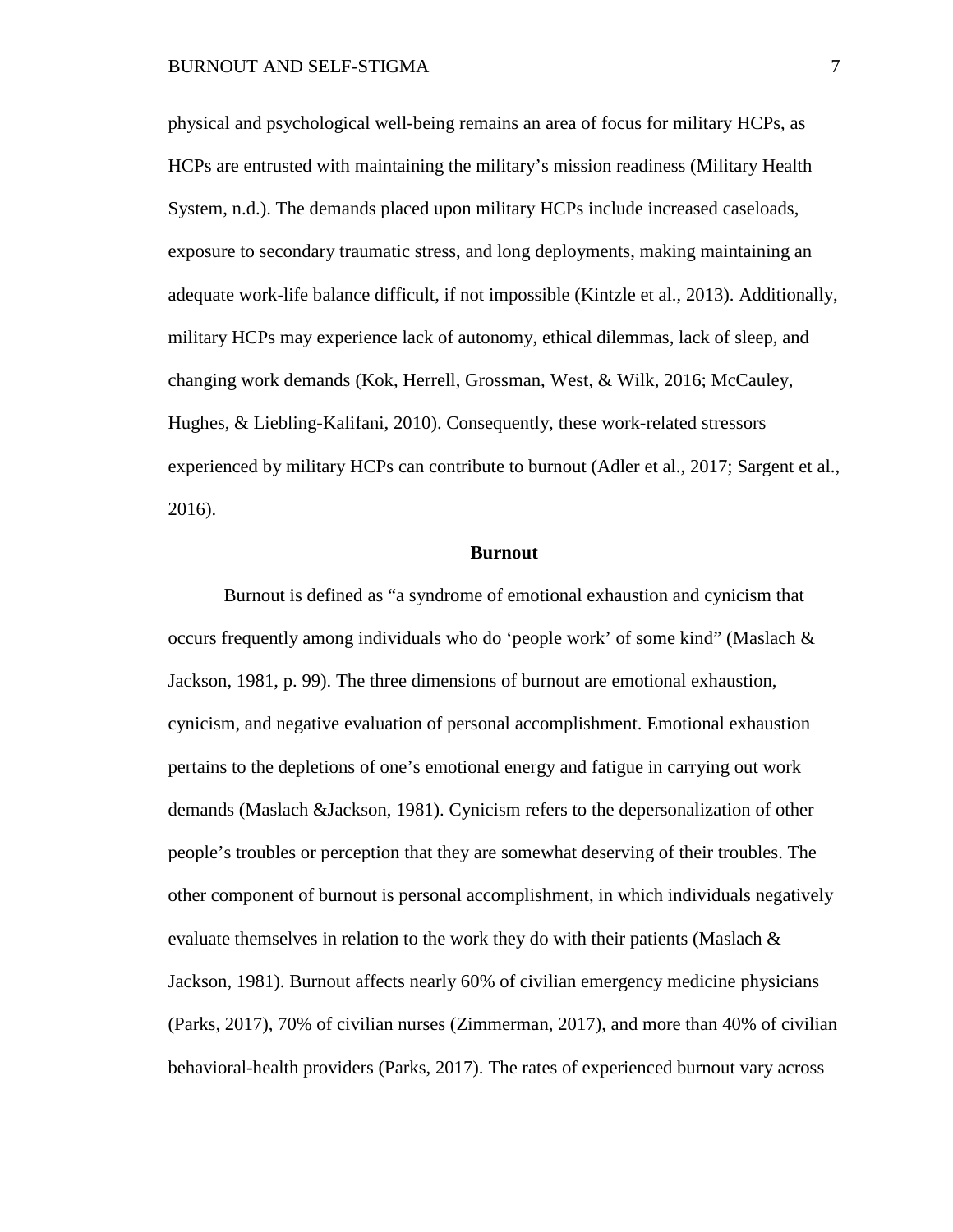the military branches of service and professional disciplines. In a sample of U.S. Army physicians, medics, and physician assistants, 69.8% scored high on emotional exhaustion and 67.9% scored high on depersonalization, both of which were associated positively with the number of accrued leave days (Walters, Matthews, & Dailey, 2014). In other words, the more leave days accrued, the more likely a provider was to score high on a burnout dimension.

#### **Predictive Factors of Burnout**

Stressors in professional and personal life domains are factors that contribute to burnout in healthcare providers. On a professional level, work process inefficiencies, excessive workloads, organizational climate, lack of autonomy, and poor work-life balance contribute to burnout (Dyrbye et al., 2017). In one study, 27.2% of providers who reported difficulties with work-life balance were likely to experience emotional exhaustion, while 23.7% who experienced frustrations with administrative support reported emotional exhaustion and 40% depersonalization (Sargent et al., 2016). Personal factors that have been found to predict burnout include a lack of self-care (Adler et al., 2017), decreased self-compassion (Atkinson, Rodman, Thuras, Shiroma, & Lim, 2017), and poor job satisfaction (Shanafelt et al., 2015; Tarcan, Hikmet, Schooley, Top, & Tarcan, 2017). As cited in Drybye et al. (2017), emotional dissonance, the incongruence of emotions felt and emotions displayed, is also associated with burnout (Van Dijk  $\&$ Kirk, 2006). A study examining the relationship between emotional dissonance, job stress, and burnout in 445 nurses and healthcare assistants found that the presence of emotional dissonance creates internal tension and strongly predicts burnout (Andela, Truchot, & Van der Doef, 2016). Additional predictive factors of burnout particularly for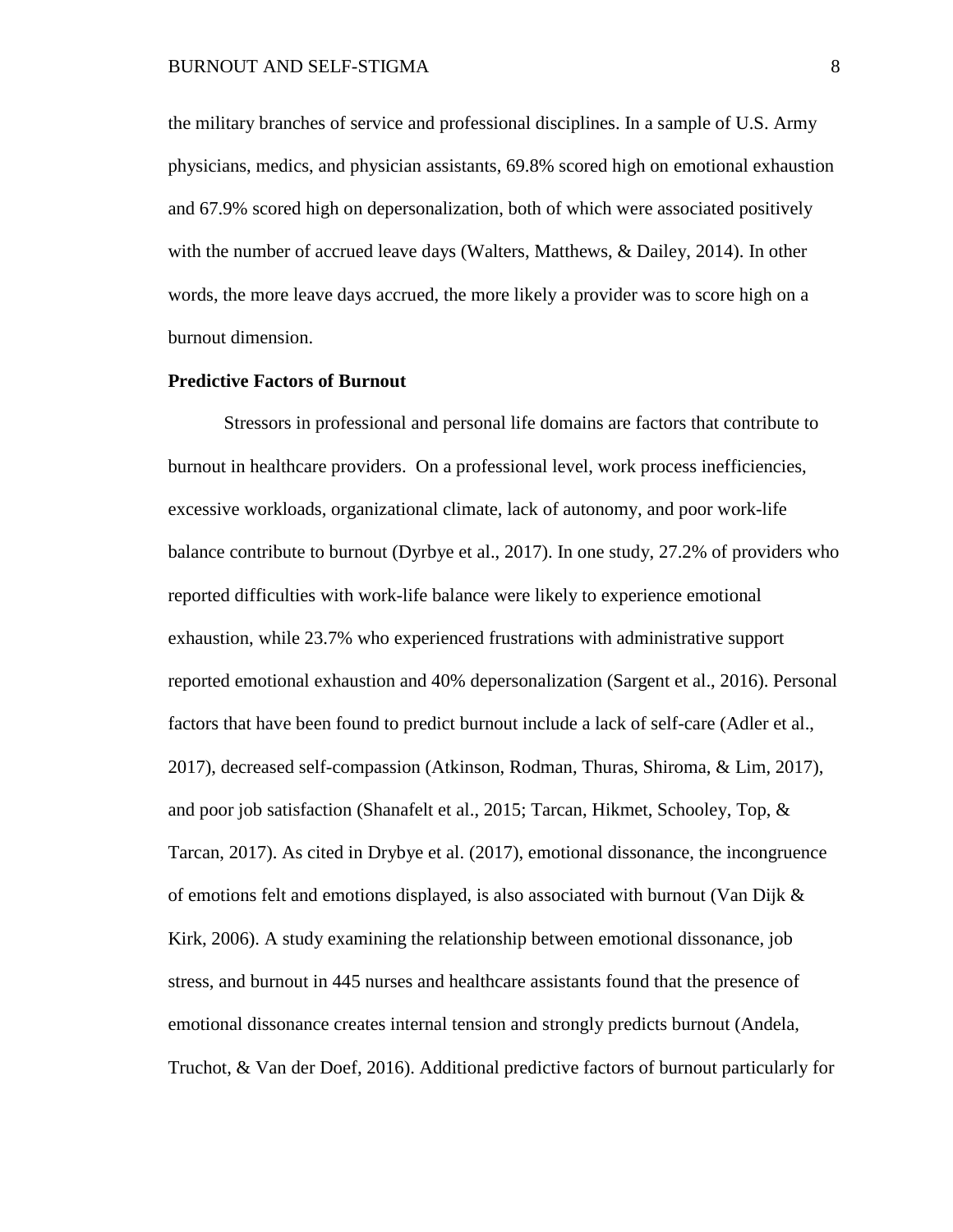#### BURNOUT AND SELF-STIGMA 9

military HCPs include severity of patients' complaints, disruption of work flow as a result of duty station changes, feeling overburdened with reduced staff, inexperience, and deployments (Ballenger-Browning et al., 2011; Sargent et al., 2016). Unfortunately, if providers do not engage in healthy coping behaviors or obtain organizational/leadership support, they are likely to succumb to the consequences of burnout.

#### **Consequences of Burnout**

Burnout in military HCPs can precipitate various problems at both the organizational and professional levels. Organizationally, burnout can lead to decreased efficiency and diminished empathy (Maslach  $\&$  Jackson, 1981); increased hostility toward patients, increased medical errors, and marital discord (Kumar, 2016); and staff turnover and absenteeism (Garcia, McGeary, et al., 2014). Factors contributing to HCP absenteeism included lack of manpower concerns, not feeling part of a coherent team, and having an excessive workload (Garcia, McGeary et al., 2014). A cross-sectional study evaluating the effects of burnout on referral rates found that diagnostic referral rates and referrals to specialty clinics increased 18.1% for board-certified specialists with high levels of burnout (Kushnir et al., 2013). The findings of the study supported the authors' assertion that referral rates are associated with negative outcomes of burnout. Unfortunately, burnout and provider staff turnover create gaps in patient care, deficiencies in ability to provide quality care for those seeking help, and organizational problems (Paris & Hoge, 2010).

The inability to provide adequate patient care because of burnout can result in many errors that affect not only the patient, but also the provider. At a minimum, provider burnout can result in poor patient satisfaction with care (Halbesleben & Rathert,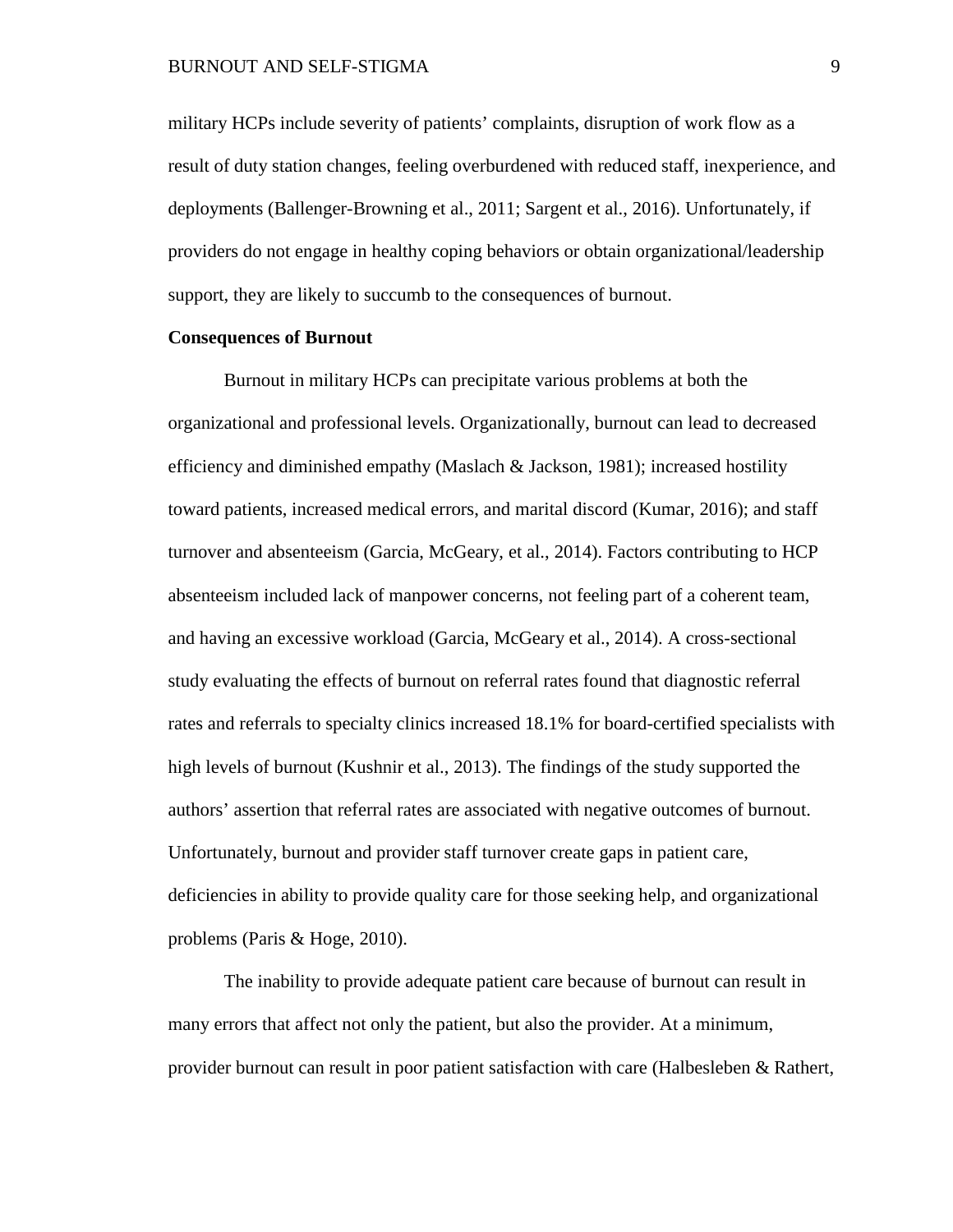2008) to the extent of mortality (Welp, Meier, & Manser, 2015). More specifically, emotional exhaustion has been found to predict mortality (Welp et al., 2015). Approximately 210,000 to 400,000 people who are hospitalized die each year from "preventable harm" caused by physicians who made identifiable errors (James, 2013). Cross-sectional studies have found positive correlations between physicians who score high on depersonalization and poor patient safety, as well as longer post discharge recovery time (Halbesleben & Rathert, 2008). In another study, nurses experiencing burnout were found to be associated with high patient-healthcare-associated infections, particularly urinary tract and surgical-site infections (Cimiotti, Aiken, Sloane, & Wu, 2012). In the same study, hospitals that reduced burnout by 30% experienced significant hospital cost savings -- upwards of a total of \$68 million. Regardless, burnout can cause significant organizational and professional challenges, including in deployed settings.

#### **Burnout in Deployed Settings**

Deployment can be a stressful and traumatic event that may significantly affect one's overall functioning. Occupational stressors that military personnel may experience during deployment fall into one or more of the following domains: physical, cognitive, emotional, social, and spiritual (Castro & McGurk, 2007; Figley, 2007). Combat during deployment exponentially increases the risk and severity of trauma (Grieger, Kolkow, Spira, & Morse, 2007; Khaylis, Polusny, Erbes, Gewirtz, & Rath, 2011; Tanielian et al., 2008). Physical stressors during combat deployment may consist of dehydration, sleep deprivation, noise, blast exposure, long work hours, inadequate nutrition (Farina et al., 2017), illness, injury, and potential or actual death (Mattocks et al., 2012; Street, Vogt,  $\&$ Dutra, 2009). Another category of deployment stressor that one may experience is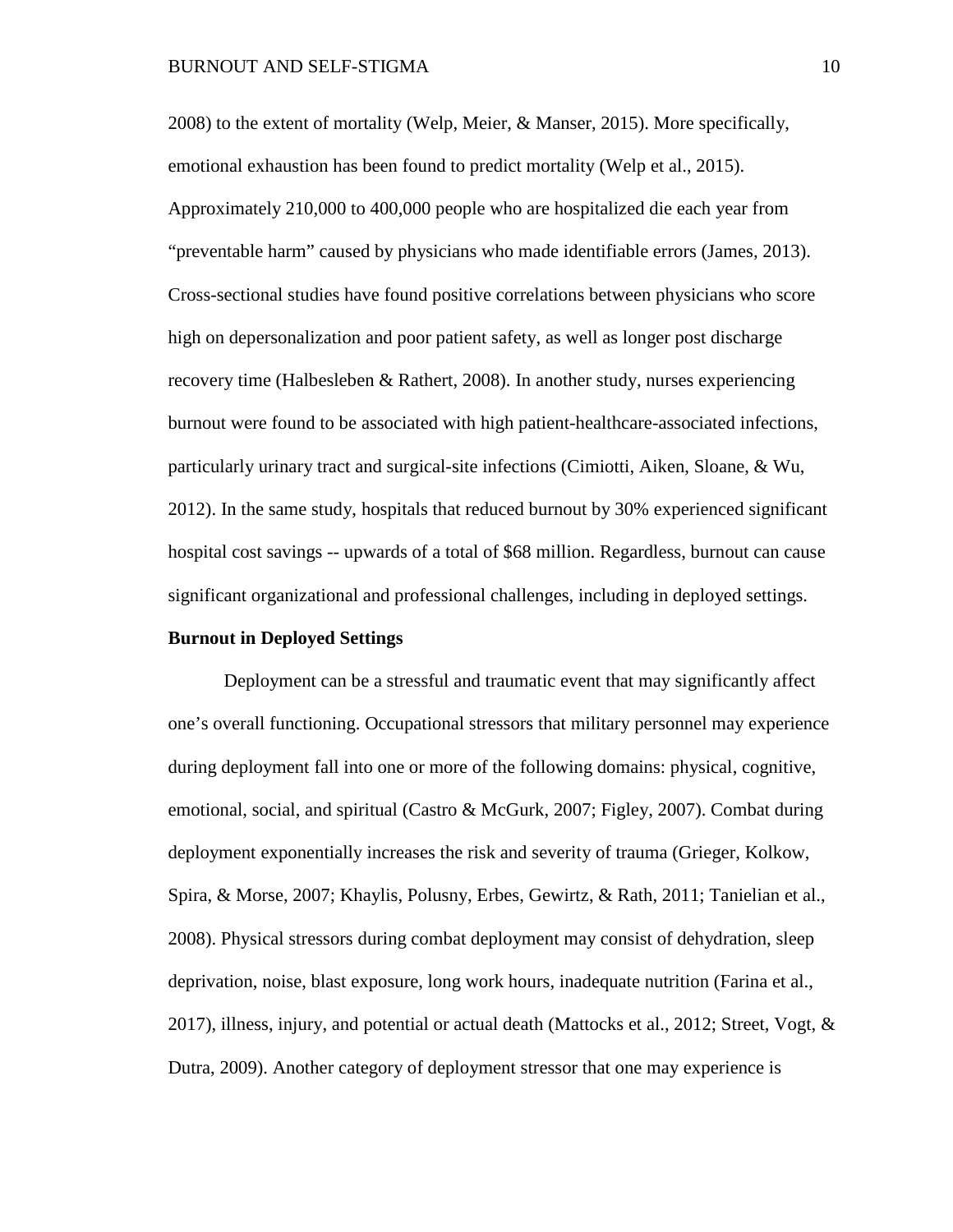cognitive stressors. Cognitive stressors may include boredom, changing missions, too little or too much information, loyalty conflict (Figley, 2007; Street et al., 2009), and fear of failure (Castro & McGurk, 2007). In addition, military personnel supporting the GWOT have been subjected to the threat of encountering improvised explosive devices (IEDs) and terrorist actions from civilian insurgents and from suicide bombers (Institute of Medicine [IOM], 2008). Feelings of helplessness, shame, and guilt associated with killing are some of the emotional difficulties military personnel may experience during deployment (Castro & McGurk, 2007; Figley et al., 2007). In the social domain, separation from loved ones, a lack of privacy, or public stigma can be enormously stressful (Adler & Castro, 2013). Finally, deployment can challenge one spiritually, causing changes in faith, inability to forgive, loss of trust, and moral injury (Figley, 2007; Romano, 2010).

Even though both men and women may experience significant stressors during deployment, some stressors are specific to, or more pronounced, in women, including poorly fitted body armor, feelings of isolation within the unit because of fraternization policies, pregnancy, and separation from their families and children (Street et al., 2009). A significant stressor that continues to be a major problem in the military is sexual assault and harassment of both men and women, but more frequently of women. In the 2015 Government Accountability Office (GAO; Farrell, 2015), 4,104 female military personnel reported being sexually assaulted, compared to the 1,180 reports by male military personnel. Being sexually assaulted increases the risk for PTSD (APA, 2013) and other health problems, such as endometriosis and HIV (Hyun, Pavao, & Kimerling, 2009).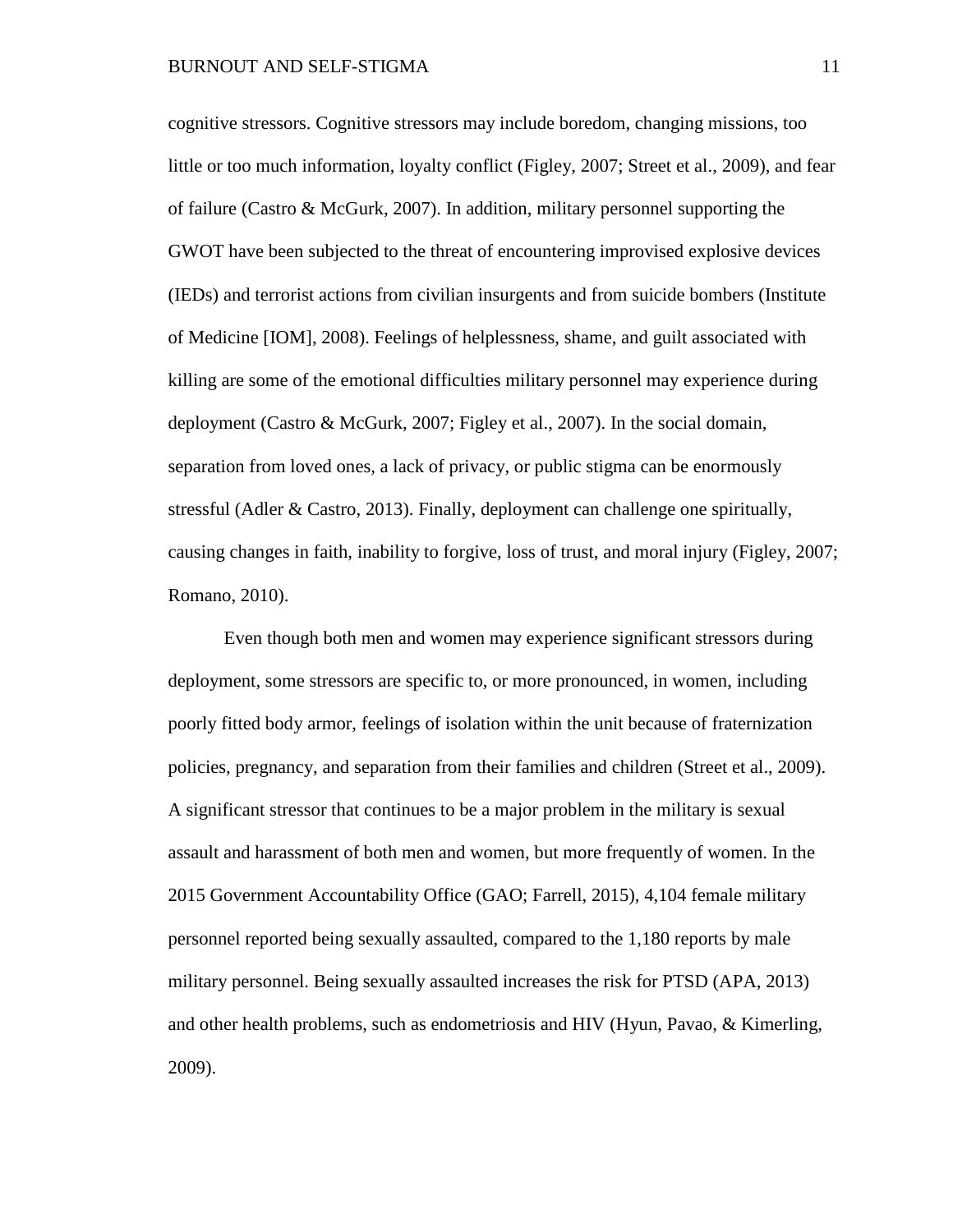Deployed military HCPs can experience burnout from the environment in which they work, as they may have demands related to mass casualty events, injured children, patient suicides (Alder et al., 2017), and assist units who have members die during the deployment (Linnerooth et al., 2011). Information regarding the impact of deployment on burnout is conflicting. One article examining challenges experienced by military behavioral health providers in deployed settings, particularly clinical military psychologists, found psychologists to be more likely to experience burnout if they experienced perceived lack of control, not knowing the mission, and having their patients' care questioned or terminated (Linnerooth et al., 2011). Conversely, another study of 105 military HCPs found no relationship between burnout and deployments in support of Operation Enduring Freedom (OEF) and Operation Iraqi Freedom (OIF; Cragun, April, & Thaxton, 2016). Nevertheless, evidence shows that military personnel may experience different stressors throughout the deployment cycle (e.g., predeployment, deployment, and postdeployment) and through the reintegration process (Adler & Castro, 2001).

#### **Demographics and Burnout**

Demographic factors, such as age and gender, contribute to burnout (Ballenger-Browning et al., 2011). Healthcare providers who are younger (i.e., younger than 30 years old) are more likely than their older counterparts to experience burnout (Erickson & Grove, 2007), as individuals who are older and have been working in their fields longer are believed to have more experience with lessons learned from their training and practice, including adaptive coping strategies (Peisah, Latif, Wilhelm, & Williams, 2009). In a meta-analysis, younger HCPs were found to have greater rates of emotional exhaustion and depersonalization than their older counterparts (Gomez-Urquiza, Vargas,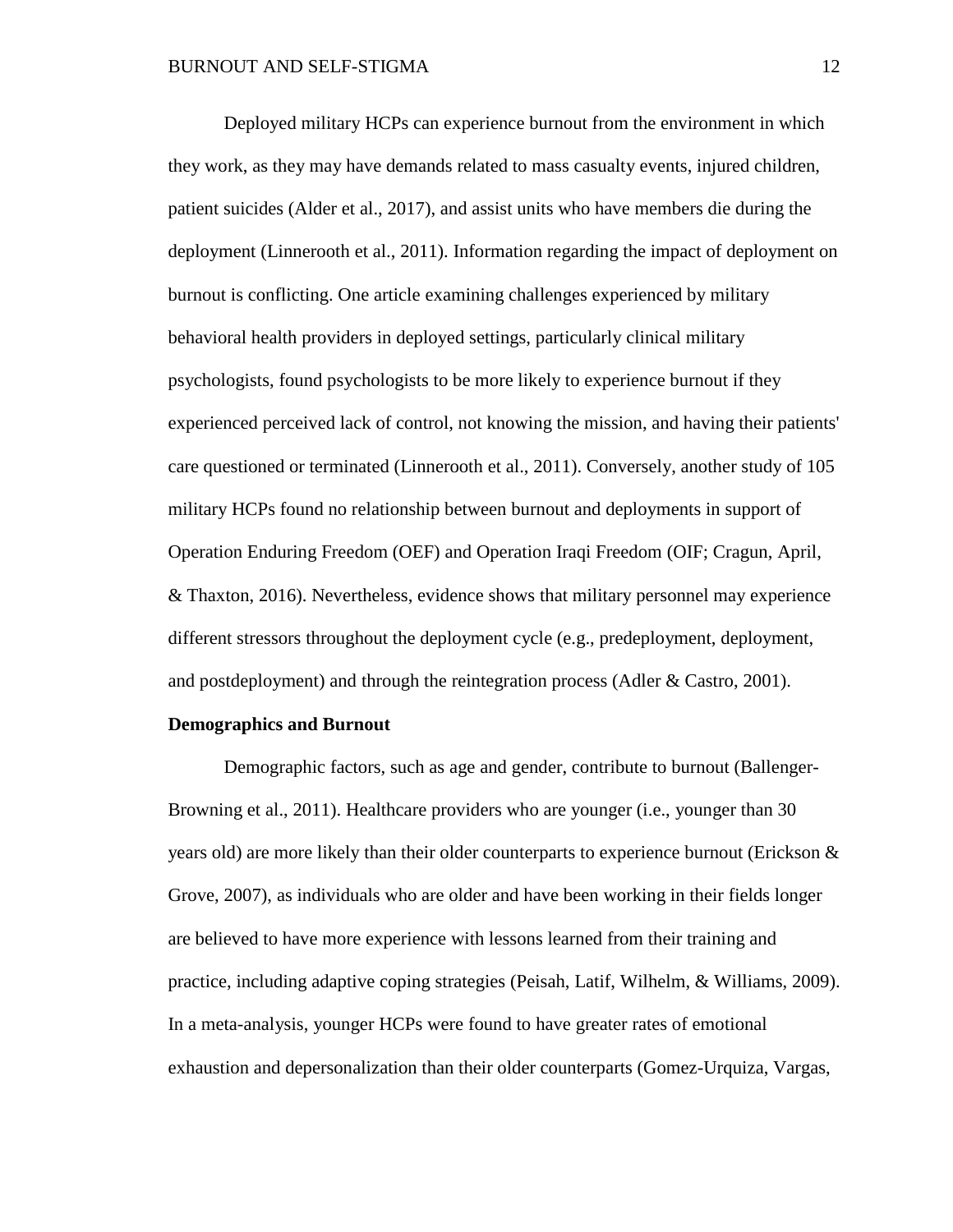De la Fuente, Fernandez-Castillo, & Canadas-De La Fuente, 2017). Similar to younger aged HCPs, female HCPs have also been found to be at increased risk for emotional exhaustion (Ballenger-Browning et al., 2011; Pu et al., 2017; Purvanova & Muros, 2010).

Female military personnel have been found to report stress levels higher than those of their male counterparts (Hopkins-Chadwick, 2006; Street et al., 2009). Even though female military personnel have been approved to serve on the front lines in combat only recently (Pellerin, 2015), research has shown some interesting gender disparities in level of combat-type exposure. For instance, 38% of female military personnel reported handling human remains, compared to 29% of their male counterparts (Street et al., 2009). While serving in combat zones, female military personnel are also likely to experience gender-specific challenges, such as gynecological concerns and feelings of inferiority (Street et al., 2009). Given these experiences, female military personnel tend to experience burnout at a greater rate than male military personnel. More specifically, female military personnel have been found to experience greater levels of emotional exhaustion in comparison to male military personnel at 54% versus 46%, respectively (Purvanova & Muros, 2010).

**Burnout in nurses.** Approximately 34% of nurses working in a hospital setting report experiencing burnout (McHugh et al., 2011). Burnout in military nurses has been studied extensively, as most nurses engage in direct patient care of high-acuity patients, such as those who have acquired injuries while in combat (Lang, Pfister, & Siemens, 2010). A study by Lang et al. (2010) that examined burnout in civilian and Army nurses found that both groups of nurses experienced similar levels of burnout, but Army nurses were found to have higher levels of emotional exhaustion and depersonalization. In the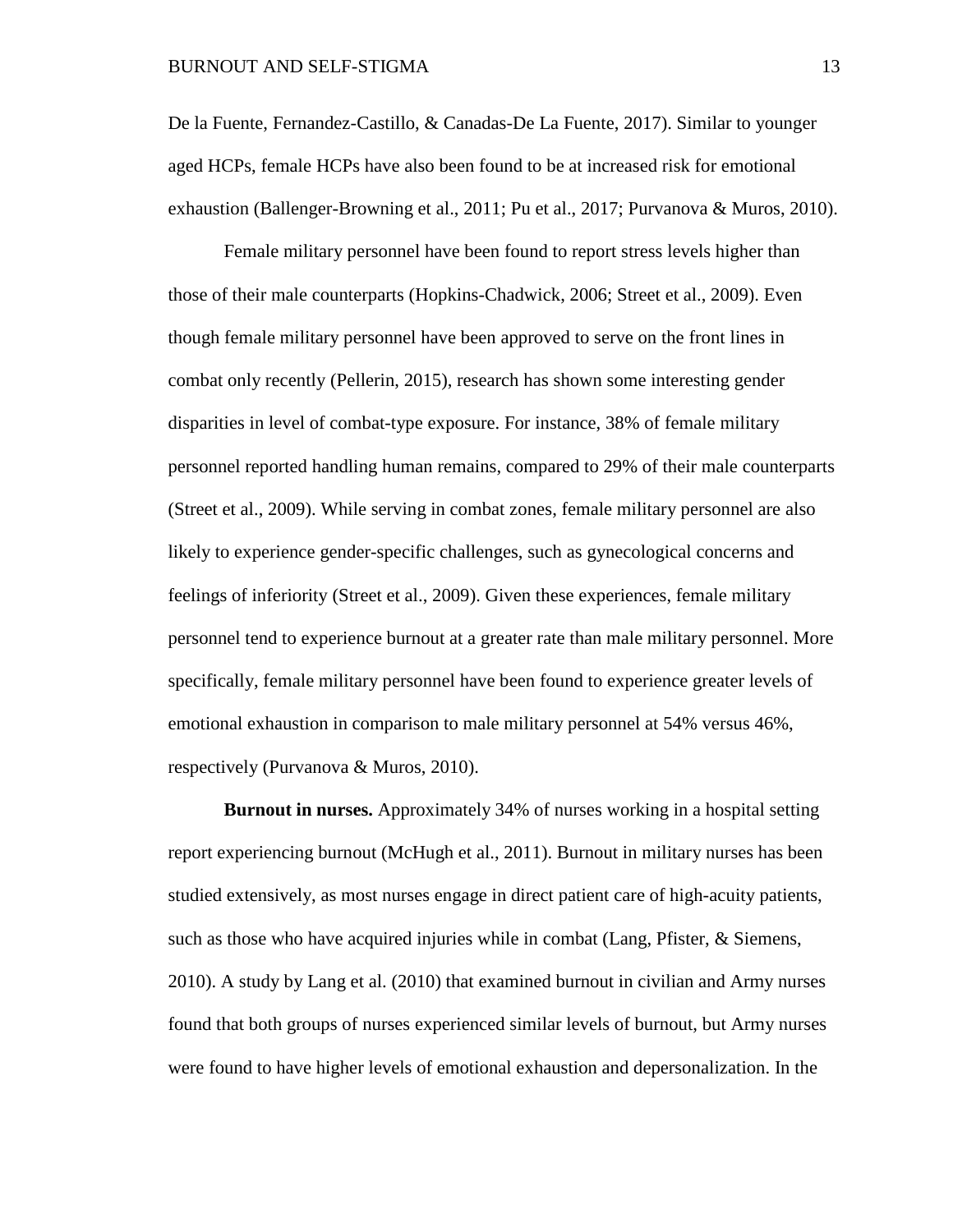sample, Army nurses were found to have been more likely than civilian nurses to have worked longer than 8 hours per shift, with individuals injured in Iraq and Afghanistan, and shifts other than day shift. In another study, patients were more satisfied with their care if the nurse on their case worked 11 hours or fewer (Stimpfel, Sloane, & Aiken, 2012). Other factors contributing to nurse burnout are poor relationships between physicians and nurses, insufficient staff, and lack of administrative support (Vahey, Aiken, Sloane, Clarke, & Vargas, 2004). Nurses who experience burnout are susceptible to turnover, needle sticks, and musculoskeletal injuries (Cho et al., 2013; Lang, Ochsmann, Kraus, & Lang, 2012).

**Burnout in physicians.** Medical services are essential to any medical organization, and physicians have demanding and stressful jobs. As such, physicians are susceptible to experiencing burnout. Physicians working in outpatient specialties are more susceptible to experiencing emotional exhaustion when organizational constraints, such as lack of flexibility in work arrangements and supervision, are present (Lee, Seo, Hladkyl, Lovell, & Schwartzmann, 2013). On the other hand, physicians working in inpatient specialties report greater job and professional satisfaction (Lee et al., 2013). A 2014 study examining the prevalence of burnout in physicians found the greatest prevalence of burnout in urologists (63.6%), physical medicine and rehabilitation physicians (63.3%), family medicine physicians (63%), and radiologists (61.4%; Shanafelt et al., 2015). Physicians with children younger than 21 years of age are susceptible to burnout, and physicians younger than 55 years of age are at a 200% increased risk of burnout in comparison to physicians older than 55 years of age. Also, surgeons with partners who are also physicians have been found to have greater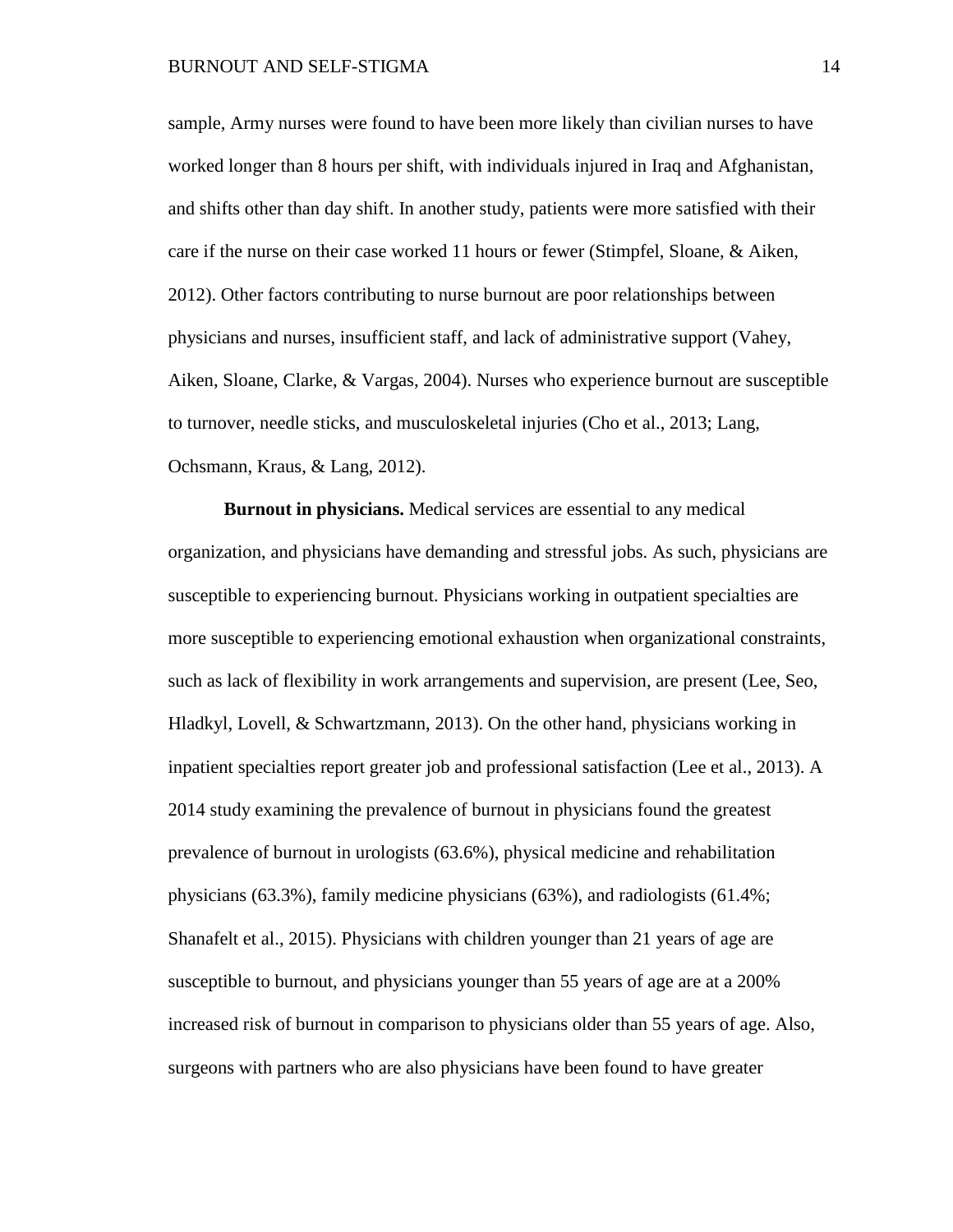challenges with work-life balance, thus contributing to burnout (Dyrbye, Shanafelt, Balch, Satele, & Freischlag, 2010). Physicians who experience burnout have an increased risk of medical errors, poor quality of patient care, and poor patient health outcomes (Kumar, 2016). Additionally, physicians experiencing burnout are prone to poor decision making, having hostile attitudes toward patients, and poor working relationships (Feteh et al., 2017). Rates of burnout among military HCPs have been found to be comparable to the rates in civilian healthcare settings (Sargent et al., 2016).

**Burnout in behavioral health providers.** Burnout is believed to exist in 21 to 67% of civilian behavioral health providers (Morse, Salyers, Rollins, Monroe-DeVita, & Pfahler, 2012) and approximately 21% of behavioral health providers working with military populations (Kok et al., 2016). The primary goals of military behavioral-health providers are to provide services as close to the units as possible, conduct time-limited care, and facilitate recovery (Moore & Reger, 2006). Military behavioral health providers experience various unique stressors that increase their risk of burnout, such as working independently in previously mentioned deployed settings (Ballenger-Browning et al., 2011). In a study of 488 behavioral health clinicians working with military populations, strong predictors of burnout were found to be associated with low job satisfaction, working more than 44 hours per week, and maintaining a caseload of 20 or more patients (Kok et al., 2016). These stress-inducing conditions are the rule rather than the exception in today's military. Owing to these experiences, military psychologists may also be at risk of compassion fatigue and secondary traumatic stress (Linnerooth et al., 2011), thus leading to a significant negative impact on one's psychological well-being.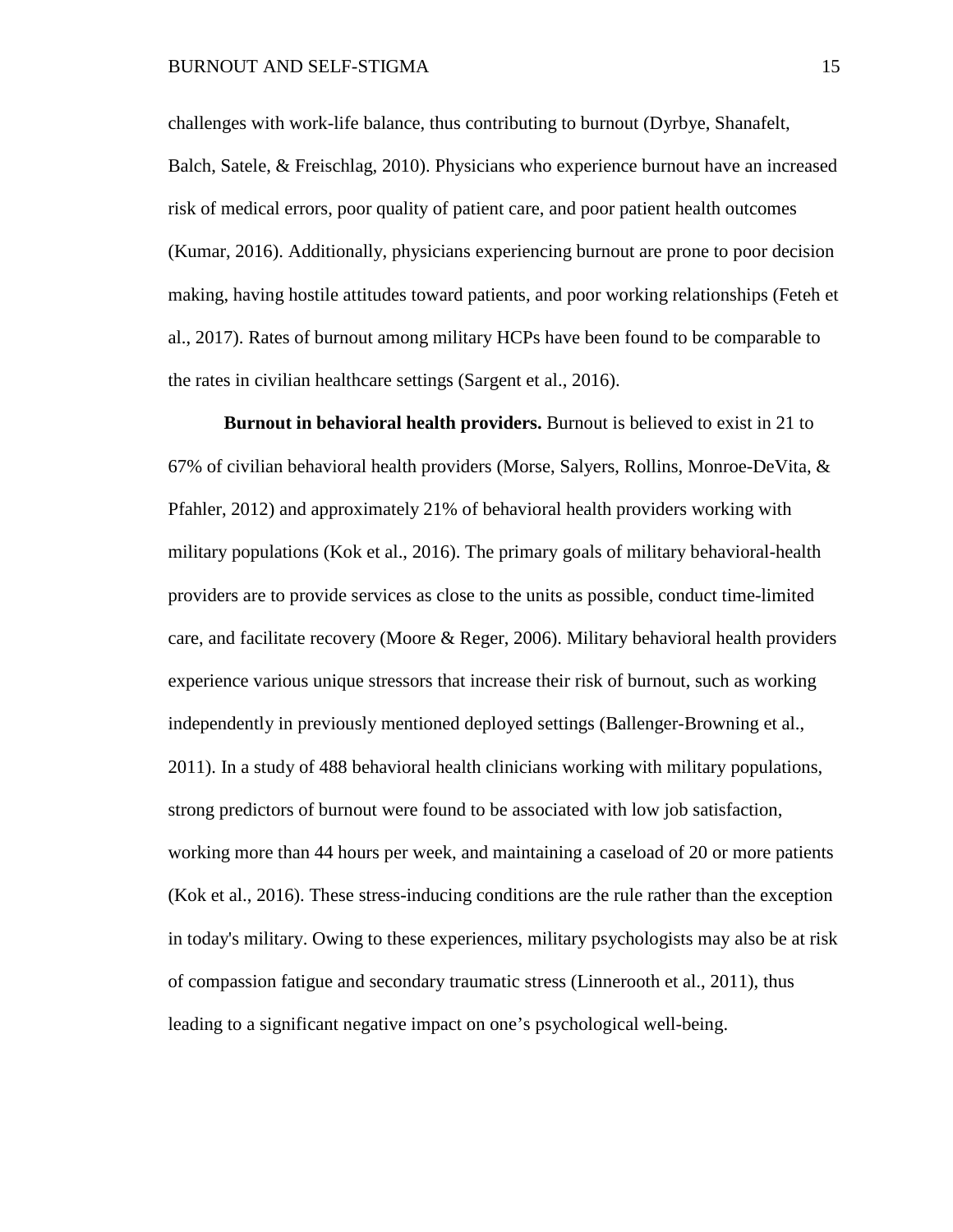#### **Burnout and Behavioral Health among Providers**

Providers who experience burnout generally suffer from significant emotional and psychological exhaustion, which have been found to be associated with the onset of depression, anxiety, sleep disturbances, substance abuse, somatic complaints, suicidality (Kumar 2016; Peterson et al., 2008), and PTSD (MacGregor, Dougherty, Mayo, Han, & Galarneau, 2015). Findings from a study examining the prevalence of burnout and PTSD in 332 civilian nurses found that 98% of nurses who met the diagnostic criteria for PTSD also experienced burnout (Mealer, Burnham, Goode, Rothbaum, & Moss, 2009). The PTSD symptoms were most prevalent in nurses who worked in the intensive-care unit and were involved in end-of-life care. However, self-compassion has been found to be a buffer for burnout and behavioral health concerns, such as depression (Atkinson et al., 2017).

#### **Military Behavioral Health**

During the last 14 years, the U.S. has deployed more than 2.7 million military personnel, including military HCPs to Iraq and Afghanistan for combat operations (Department of Veterans Affairs [VA], 2015) in support of the GWOT. Consequently, the U.S. has seen an unparalleled number of military personnel returning home with various behavioral health challenges. While the reported percentages of total personnel diagnosed with behavioral health disorders in returning military personnel vary from 9 to 17% (Psychological Health Center of Excellence, 2017), the most prevalent diagnoses are PTSD, Major Depressive Disorder (MDD), and substance abuse (Hepner et al., 2015; Mustillo et al., 2015; Ramchand, Rudavsky, Grant, Tanielian, & Jaycox, 2015; Tanielian et al., 2008).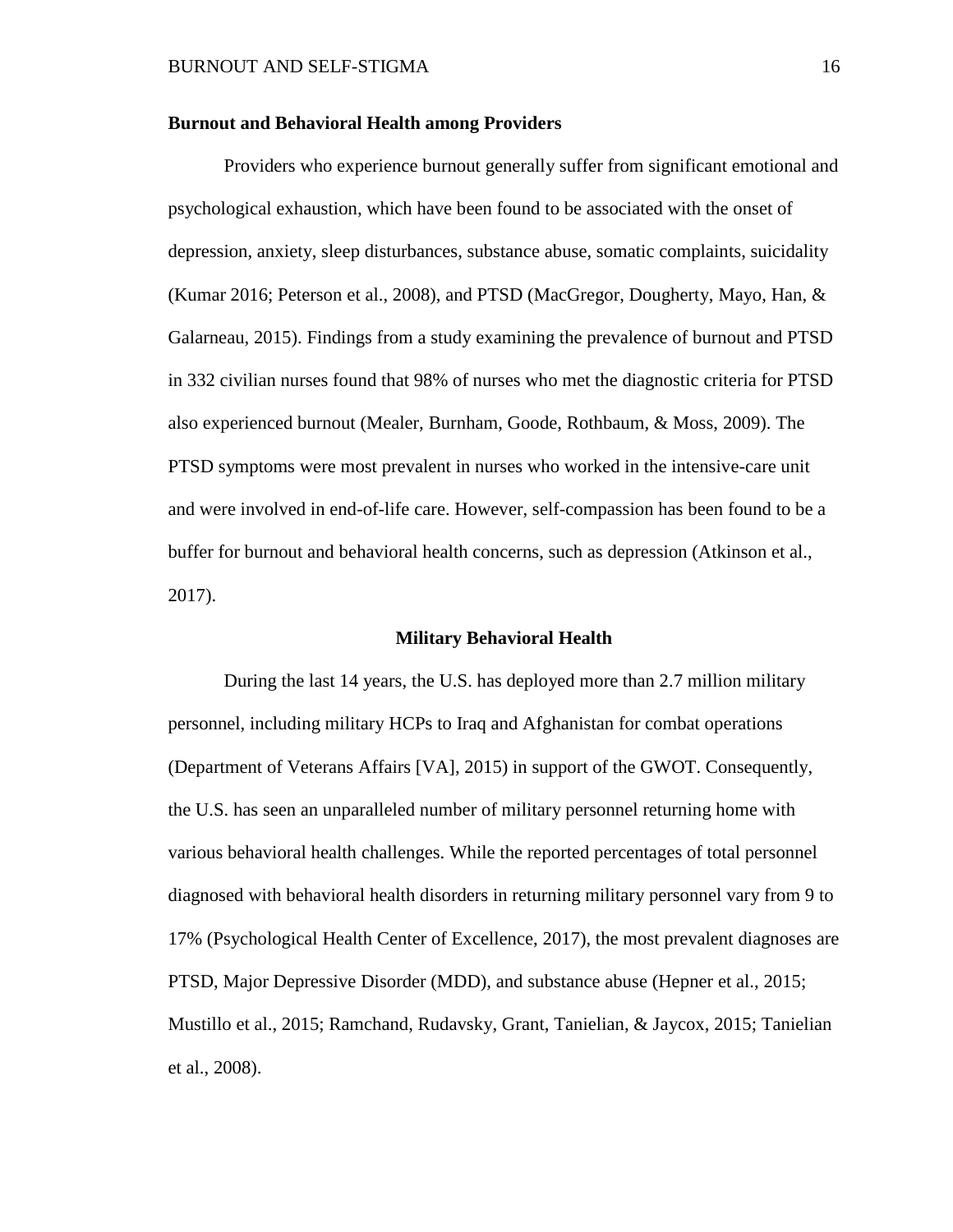#### **Prevalence of Behavioral Health Diagnoses**

**PTSD.** PTSD is reported to have affected between 4 and 20% of military personnel deployed to Iraq and Afghanistan (IOM, 2013). From 2001 to 2015, 378,993 military personnel were diagnosed with PTSD (VA, 2015). Historically, PTSD has been more prevalent in Army soldiers and Marines than among the other branches (Baker et al., 2009; Tanielian et al., 2008). However, in a more recent study of 41,351 active duty Army, Navy, Air Force, and Marine Corps military personnel, 18.2% of Navy sailors screened positive for PTSD, followed by Marines at 12.9% and then soldiers at 11.9%, on the Post-Deployment Health Assessment (PDHA; Mustillo et al., 2015), which is completed by military personnel within 30 days of returning from deployment. These results were unexpected, as only 396 sailors were in the study, compared to the 1,265 Marines, 11,264 Air Force Airmen, and 28,426 soldiers (Mustillo et al., 2015). In addition, the authors hypothesized that the results occurred because Navy personnel had more combat exposure and served in different roles with Army personnel; received less training than their Army or Marine peers; and had only 3 weeks of training to learn the Army's combat procedures, weaponry, survival skills, and communication before deploying, as opposed to deploying with their unit and actually working alongside Navy personnel (Mustillo et al., 2015). Nevertheless, the discrepancies in the literature on the reported number of current and former military personnel diagnosed with PTSD are significant. The specific military occupations found to be at greater risk of developing PTSD are Navy healthcare specialists (82.9%), Marine combat specialists (67.6%; Mayo, MacGregor, Dougherty, & Galameau, 2013), enlisted personnel, active-duty personnel younger than the age of 40 years, and National Guard and Reservists older than the age of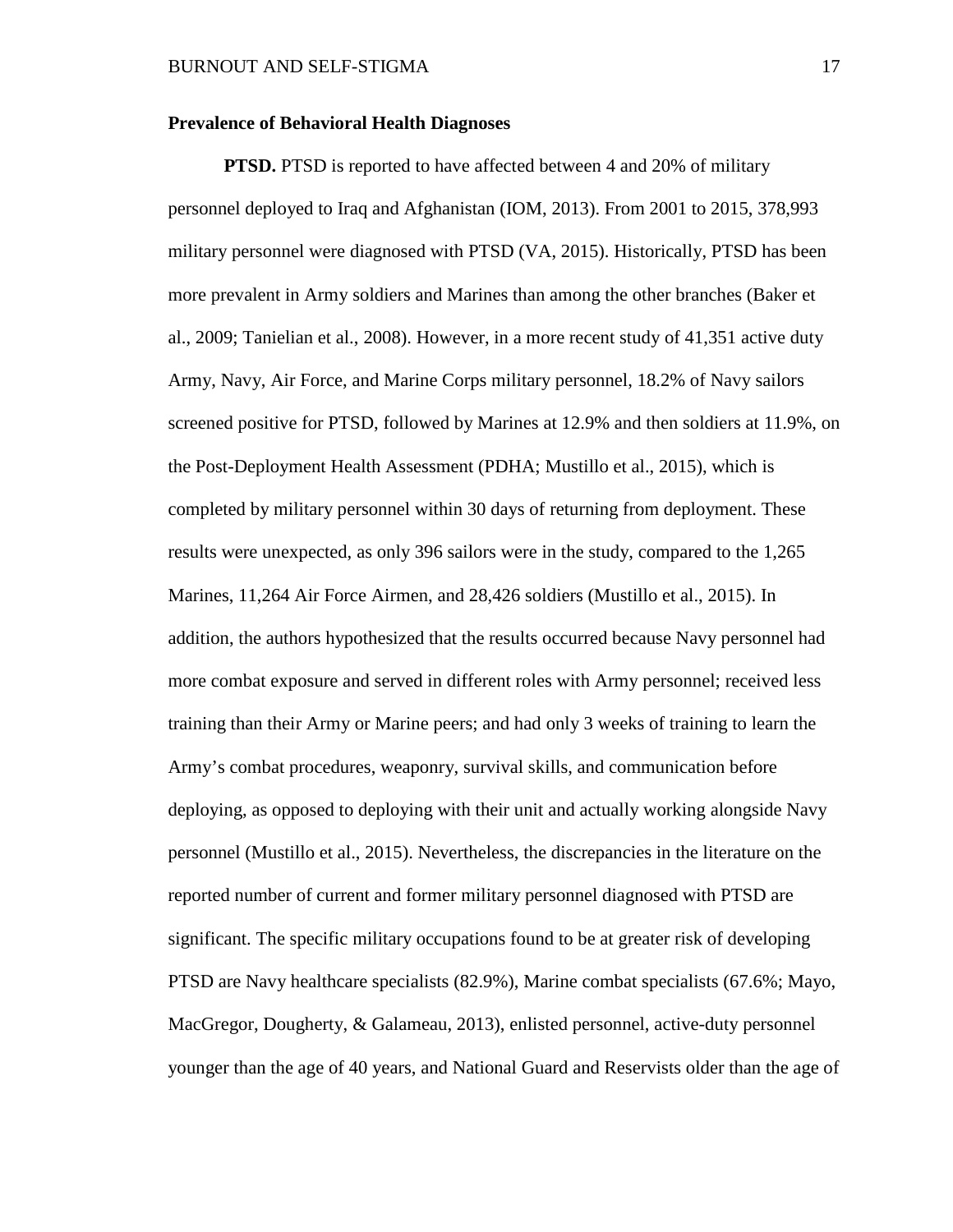30 years (Seal et al., 2009). Military HCPs with multiple deployments have been found to have greater rates of combat-related PTSD in comparison to other military personnel who also have repeated deployments (MacGregor et al., 2015).

The risk of being diagnosed with PTSD increases with the number and length of deployments (e.g., 12 to 15 months) because military personnel will experience prolong exposure to combat stressors (Tanielian et al., 2008), such as killing combatants, handling human remains, being under attack, and seeing unit members injured or killed (Hoge et al., 2004). If military personnel do not have positive, stable familial relationships throughout the deployment cycle, including while being away from home on deployment, they are likely to experience severe psychological distress, such as PTSD (Jakupak et al., 2010). Specifically, military HCPs are at greater risk of developing PTSD when they have experienced direct or perceived threats of personal harm while in deployed settings (Grieger et al., 2007). Although combat exposure is a strong predictor of PTSD, premilitary and predeployment factors, such as relationship problems, also increase the susceptibility to developing PTSD (Khaylis et al., 2011). The risk of experiencing PTSD may be more pronounced for military personnel who are single, divorced, separated, or widowed (Pietrzak et al., 2009). Unfortunately, PTSD is also positively associated with poor physical health, suicidal behaviors, homelessness, unemployment, lower economic well-being, aggression, and history of violent behaviors (Ramchand et al., 2015).

Research regarding the prevalence of PTSD across healthcare disciplines is inconsistent. In psychiatric nurse practitioners, the prevalence of PTSD is believed to be at 9 to 10% (Jacobowitz, 2013), with 10% of physicians (Ben-Ezra, Palgi, & Essar, 2007) and 18% of nurses meeting PTSD criteria (Mealer et al., 2009). A search of the literature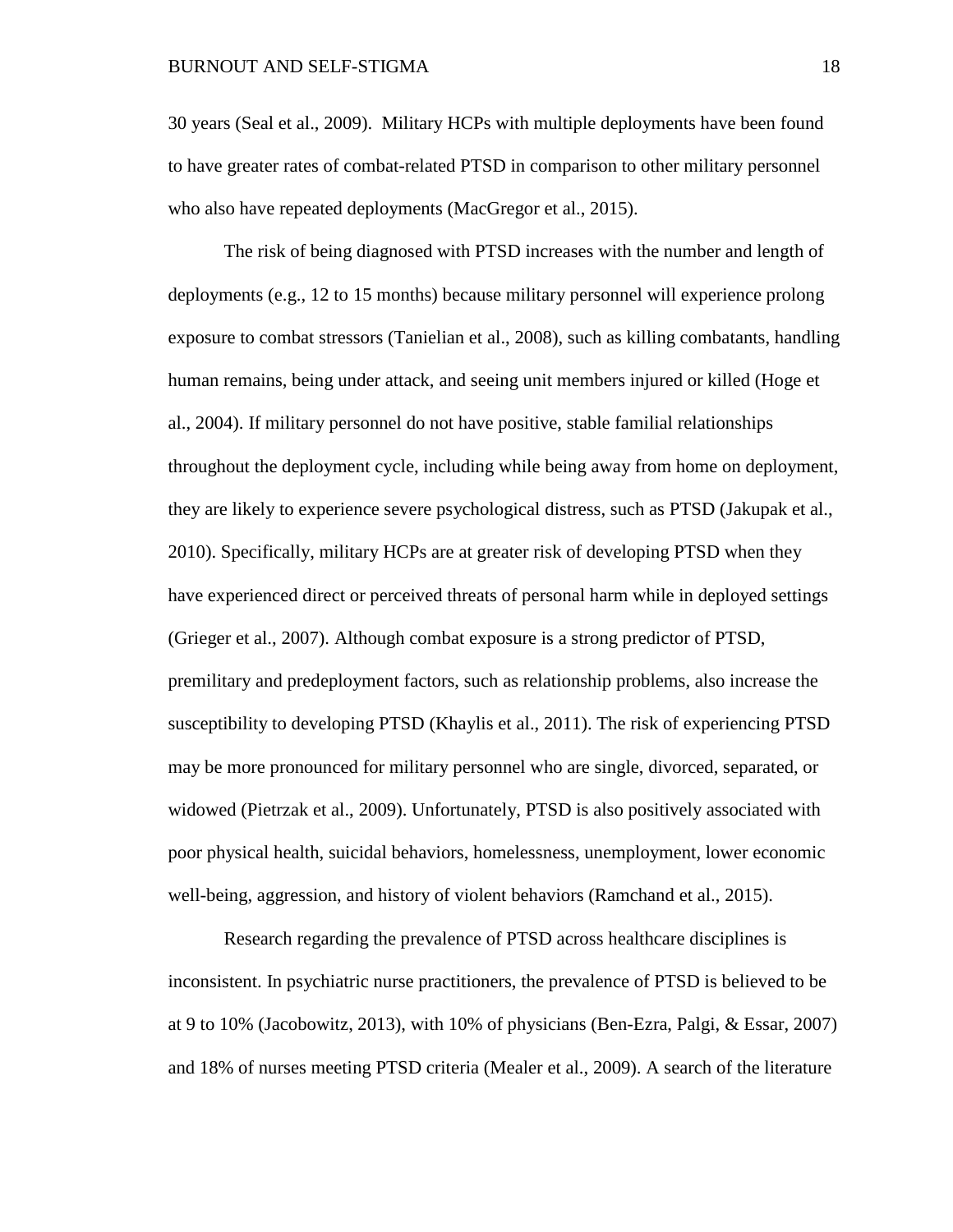revealed little to no evidence regarding the prevalence of PTSD in behavioral health providers.

On the other hand, secondary traumatic stress (STS) in behavioral health providers has received extensive attention. STS is defined as "the natural, consequent behaviors and emotions resulting from knowledge about a traumatizing event experienced by a significant other. It is the stress resulting from helping or wanting to help a traumatized or suffering person" (Figley, 1999, p. 10). Approximately 19.2% of behavioral health providers working with the military experience STS (Cieslak et al., 2013).

**MDD.** An estimated 308,336 military personnel were diagnosed with depression from 2001 to 2015 (VA, 2015). Depression seems to be most prevalent in female military personnel, enlisted personnel, and Army soldiers (Maguen, Ren, Bosch, Marmar, & Seal, 2010; Seal et al., 2009), and in Navy healthcare specialists, combat specialists, and married Marines (Mayo, MacGregor, Dougherty, & Galameau, 2013). In fact, Maguen et al. (2010) found that female military personnel seeking treatment at a VA healthcare center between 2002 and 2008 were significantly more likely to be diagnosed with depression in comparison to male military personnel if they were never married (Risk ratio  $[RR] = 0.97$  vs.  $RR = 0.87$ , served in either the Navy  $(RR = 0.45$  vs.  $RR = 0.33$ ) or the Air Force (RR = 0.45 vs. RR = 0.26), or were officers (RR = 0.69 vs. RR = 0.51).

The Millennium Cohort Study is one of the largest studies ever conducted by the Department of Defense (DoD), with more than 200,000 military personnel enrolled. This longitudinal study was launched in 2001 to examine the behavioral and occupational risks associated with poor health in military personnel (Ryan et al., 2007). Based on a sample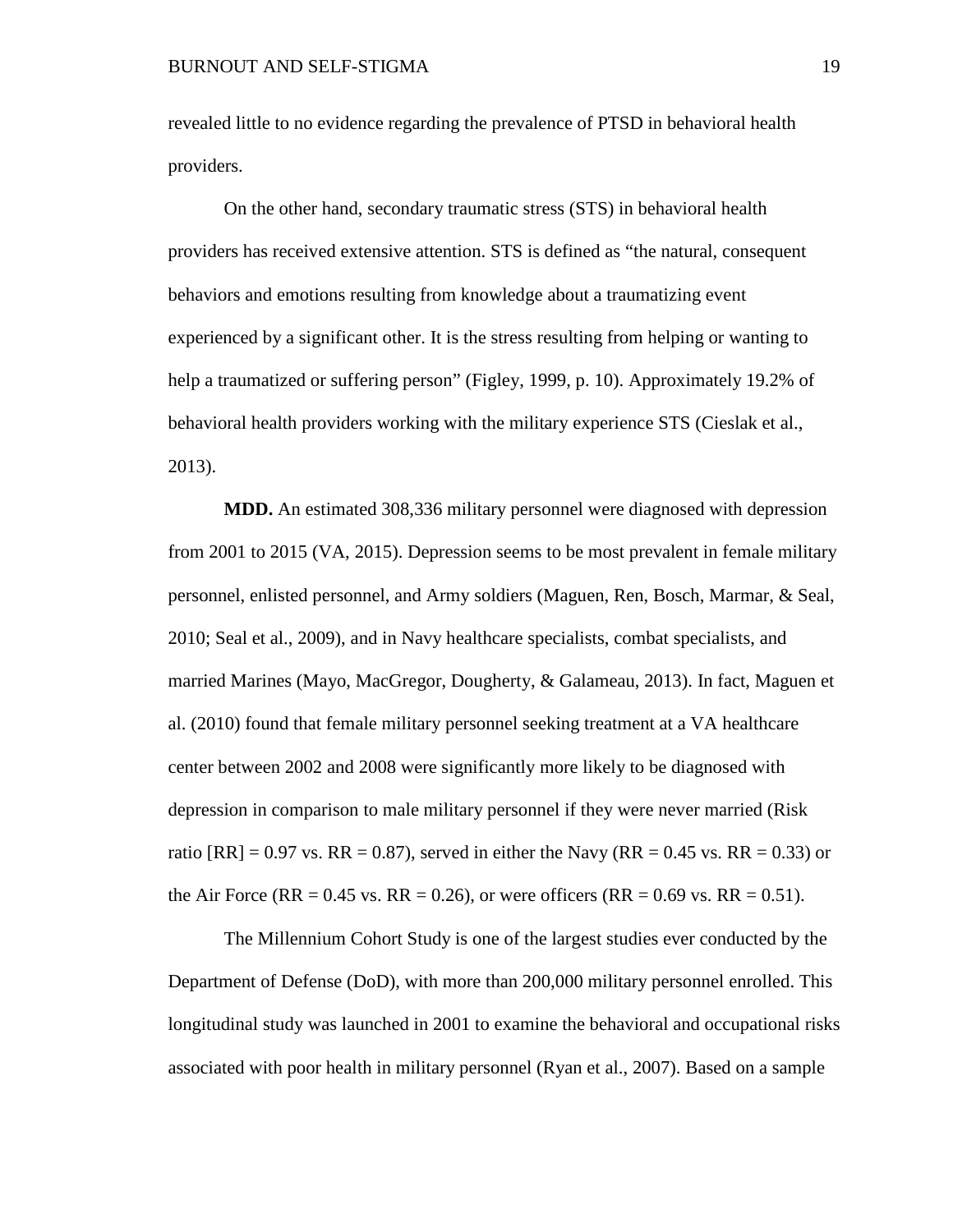of 40,219 participants from this study, researchers found that both men and women were at significantly greater risk of a new onset of depression following deployment with combat exposure at 5.7 and 15.7%, respectively, in comparison to men and women who deployed with no combat exposure, at 2.3 and 5.1%, respectively (Wells et al., 2010). In the same study, 7.1% of enlisted military personnel who deployed and had combat exposure experienced a new onset of depression, in comparison to 2.2% of officers (Wells et al., 2010). Healthcare specialists with combat deployment experience had a significantly greater prevalence of new-onset depression, at 5.8% in comparison to healthcare specialists with noncombat deployment experience at 3.3% (Wells et al., 2010). Military medics 12 months post deployment have been found to be 2.61 times more likely to screen positive for depression in comparison to medics who had never deployed (Chapman et al., 2014).

**Substance abuse.** Alcohol misuse and substance use disorders are major concerns in military personnel who have deployed to Iraq and Afghanistan (Kline et al., 2014). Alcohol is suspected to be a significant problem because heavy drinking is not seen as a problem or uncommon among many military personnel (IOM, 2013) and is viewed as an acceptable coping mechanism to relieve stress and PTSD symptoms (Kline et al., 2014; Schafer & Najavits, 2007). Nearly 85,256 military personnel who sought treatment at a VA facility received a diagnosis of alcohol use dependence, and more than 49,560 received a possible diagnosis of substance use dependence (VA, 2015). In a study of 598 active duty, reserve and National Guard personnel deployed to Iraq and Afghanistan, Eisen et al. (2012) found that military personnel who deployed to Iraq self-reported more alcohol and drug use than that reported by those who deployed to Afghanistan. In fact,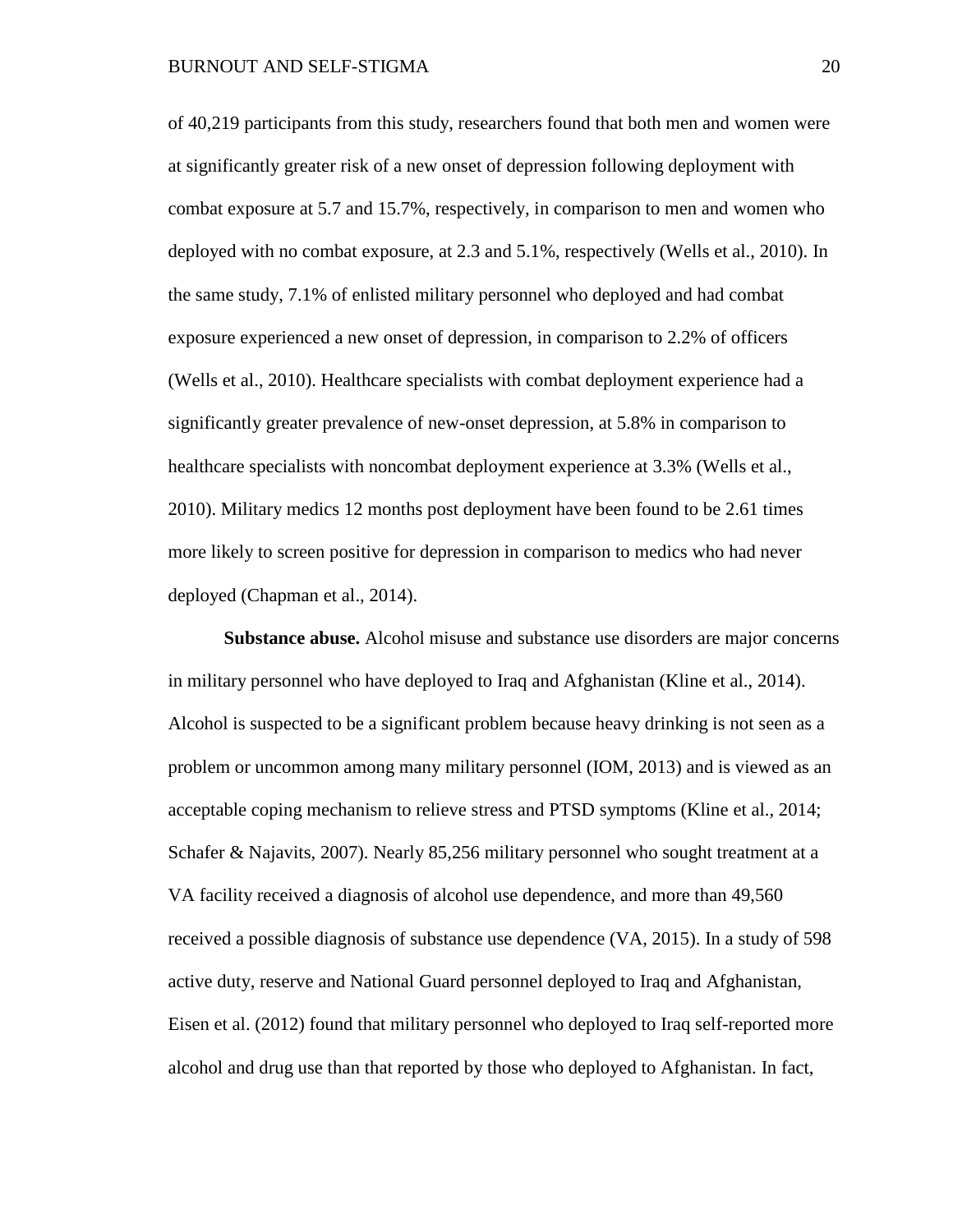41.7% of military personnel deployed to Iraq had positive screenings for probable alcohol abuse and 5.3% for probable drug abuse (Eisen et al., 2012) compared to military personnel who deployed to Afghanistan, with 35.1% for probable alcohol abuse and 3% for probable drug abuse. However, one study illustrated that some military personnel who screened positive for probable alcohol abuse on the Post-Deployment Health Re-Assessment (PDHRA) were not given a substance use diagnosis, even when appropriate (Mustillo et al., 2015). The PDHRA is a survey completed online by military personnel within 90 to 180 days after returning from deployment, followed by a structured assessment with a healthcare provider.

Discrepancies in the reporting of alcohol misuse in the military may be attributed to the underreporting by military personnel when a healthcare provider assesses them face to face, lack of perception regarding their drinking as a problem, and failure on the part of the healthcare provider to properly assess for the consumption of alcohol (Mustillo et al., 2015). Unfortunately, the rate of alcohol misuse becomes even more complicated, as prevalence rates tend to shift from the time the initial Post Deployment Health Assessment (PDHA; completed within 30 days of returning from deployment) is completed to the completion of the PDHRA. For instance, in a study of 1,265 Marines screened for alcohol misuse on the PDHA, 10% screened positive for alcohol misuse, but that number jumped to 17.2% on the PDHRA; however, only 0.3% received a diagnosis of alcohol use disorder by a healthcare provider (Mustillo et al., 2015).

Unfortunately, alcohol and substance abuse among healthcare providers themselves is not uncommon. Approximately 15.4% of American physicians (Oreskovich et al., 2012) and 20% of registered nurses (Monroe & Kenaga, 2011) meet the diagnostic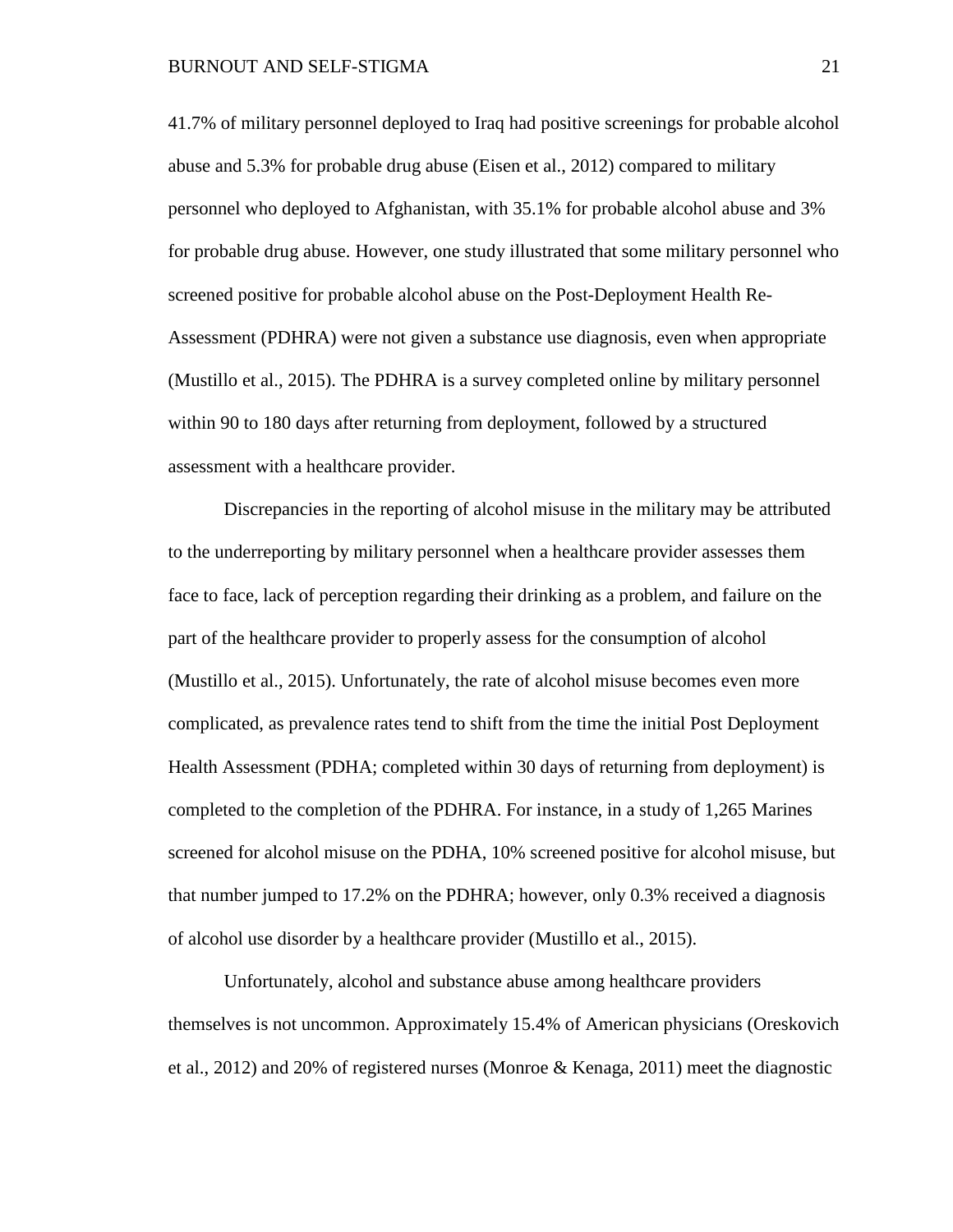criteria for alcohol abuse or dependence. Surgeons who have had a reported major medical error in the previous 3 months are likely to experience alcohol abuse and dependence. Additionally, having depression and scoring high on depersonalization and emotional-exhaustion components of burnouts were also predictors of alcohol abuse and dependence among surgeons (Oreskovich et al., 2012). The prevalence of substance abuse in nurses is believed to be comparable to the general public (Dunn, 2005). Nurses who work for organizations with inadequate staffing, increased workloads, rotating shifts (Mustard, 2002), and have a family history of alcoholism are susceptible to alcohol and drug abuse (Monahan, 2003).

Alcohol is not the only commonly abused substance among providers. Researchers have found physicians with prescribing privileges are more likely than other professional specialties to abuse opioids as they have greater access to prescription medications (Milner, Maheen, Bismark, & Spittal, 2016; Oreskovich et al., 2012; Rose, Campbell, & Skipper, 2014). In one study, anesthesiologists were found to experience disproportionate rates of opioid dependence and to use these and other intravenous drugs (Skipper, Campbell, & DuPont, 2009). Fortunately, physician health programs are available in each state to manage and monitor providers who become impaired, and several 5-year outcome studies have found that providers who successfully complete the program are able to return to clinical practice within 5 years and have lower rates of relapse than providers who are not monitored in physician health programs (Rose et al., 2014; Skipper et al., 2009).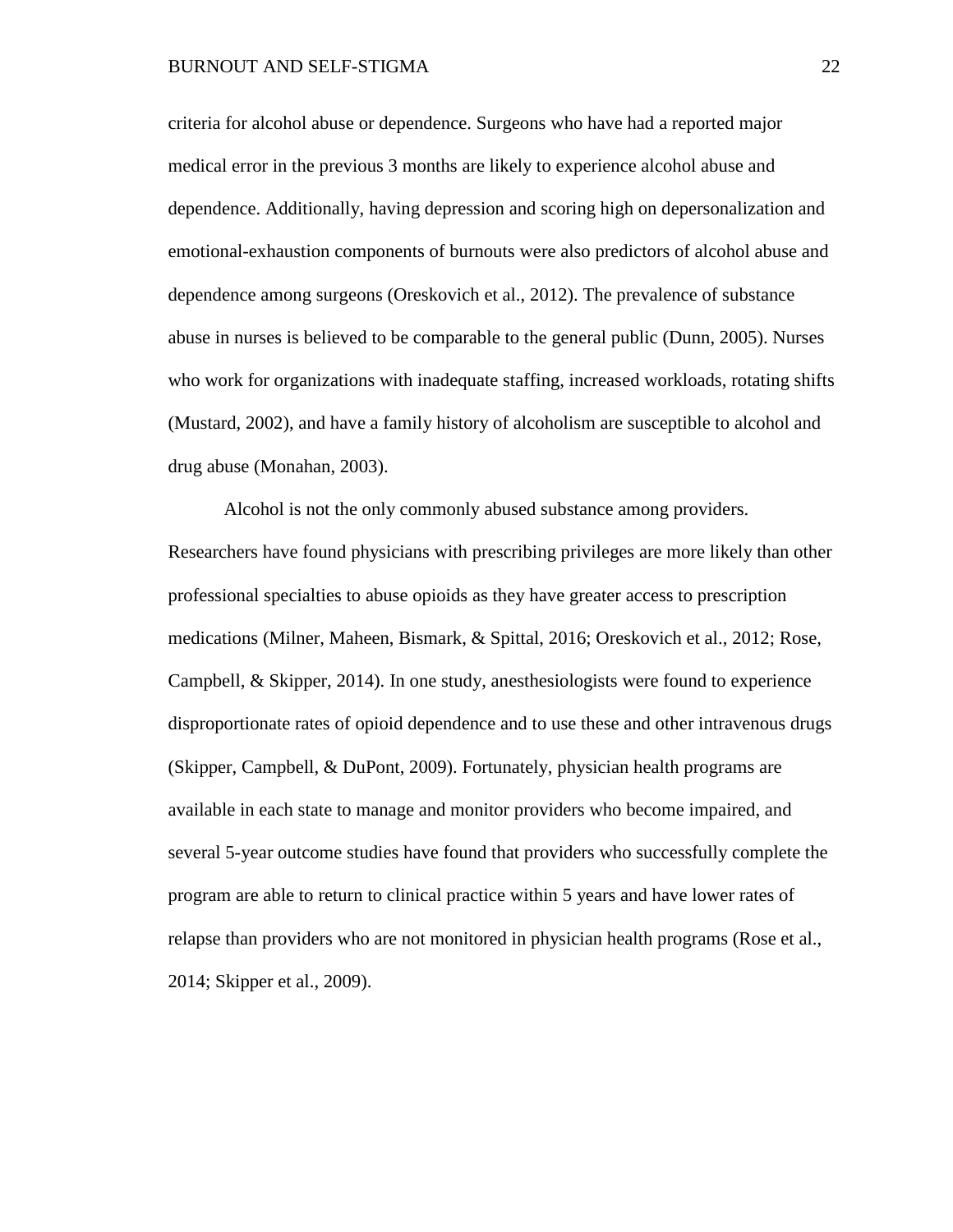#### **Suicide**

**Suicide among healthcare providers.** Suicide is an unfortunate event that occurs across populations. Many are surprised to learn that HCPs complete suicide at rates greater than those of the general public (Gold, Sen, & Schwenk, 2013; Schernhammer  $\&$ Colditz, 2004). Suicide among HCPs occurs for several reasons, with the most notable being attributed to occupational stress (71.4%), psychiatric disorders (62.9%), failed relationships (40%), financial problems (28.6%; Hawton, Malmberg, & Simkin, 2004), and not receiving adequate treatment (e.g., lack of pharmacological medication for comorbid disorders; Gold et al., 2013). Furthermore, HCPs are believed to have greater knowledge of the most effective suicide methods, as well as access to the means; thus, they are more likely to complete suicide (Hawton, Clements, Simkin, & Malmberg, 2000; Milner et al., 2016). The most commonly reported methods of suicide among HCPs are self-poisoning (51%) with medications from work, such as barbiturates; hanging (24%; Milner et al., 2016); and other self-directed violence (28.9%), such as cutting (Hawton et al., 2004). Findings regarding the demographics of providers who are at greatest risk of suicide are contradictory, but the Schernhammer and Colditz (2004) meta-analysis on suicide rates among physicians found men to be modestly elevated for suicide, while women were more highly elevated, as compared to the general population. From 2001 to 2012, suicide risk for female HCPs (6.4%) was greater than for women in any other occupation (2.8%; Milner et al., 2016).

**Suicide in the military.** Only recently has a tool been created to record suicides of military personnel. Approximately 500 enlisted and commissioned officers from all components of the military die by suicide each year. More than 266 active duty military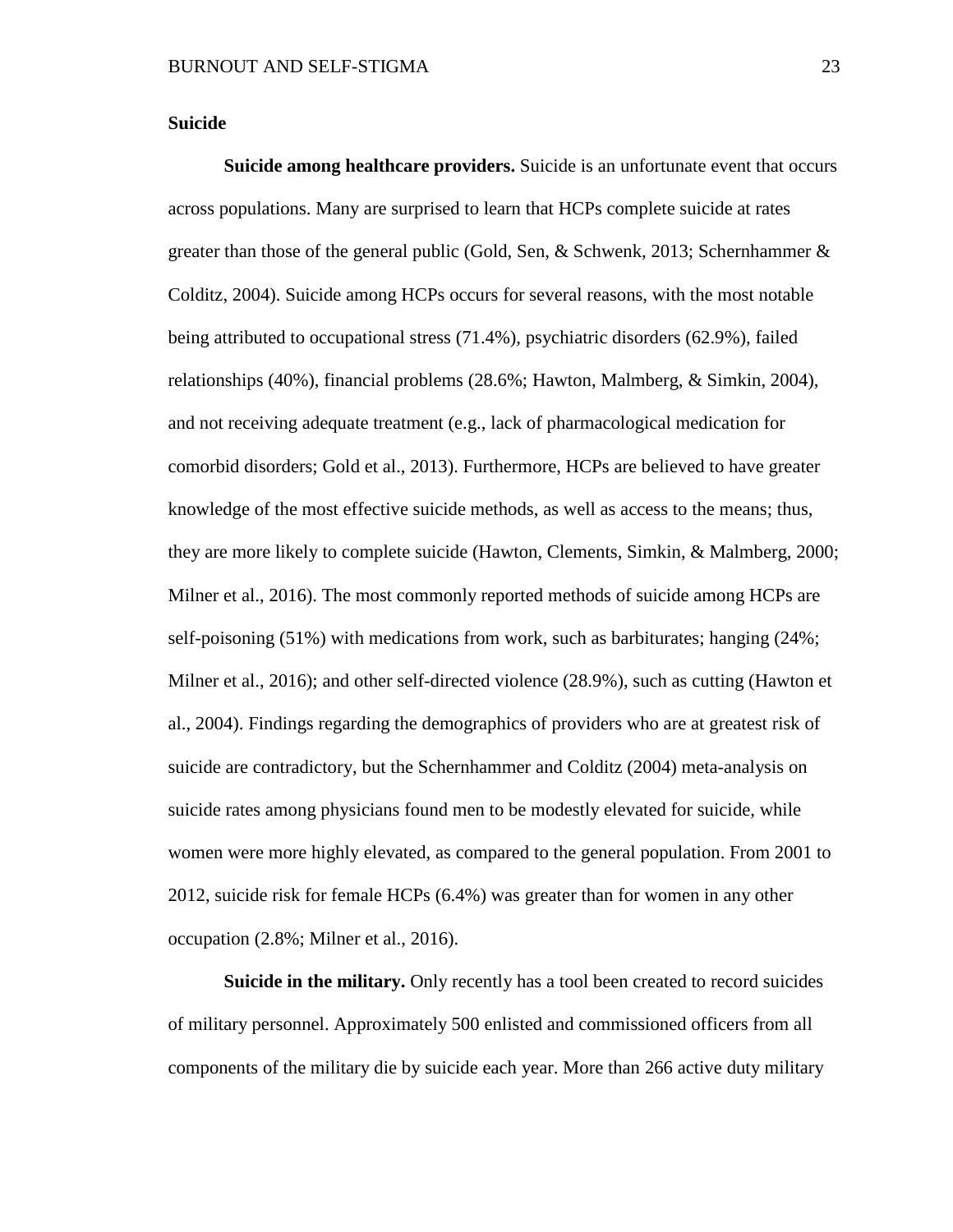personnel and 213 reserve and National Guard personnel died by suicide during calendar year 2015 (Pruitt et al., 2016). Unfortunately, despite the preventative and supportive intervention programs that have been made available to military personnel, suicide continues to be a significant problem in the military. Many of those suicides completed in 2015 were among Army personnel, with 120 occurring in the active duty component, 55 in the reserves, and 102 in the National Guard. According to the available data from the Department of Defense Suicide Event Report (Pruitt et al., 2016), 19 enlisted healthcare specialists and four healthcare officers died by suicide during calendar year 2015. During that same period, another 154 healthcare specialists and 10 healthcare officers attempted suicide. The branch of service with the greatest number of suicides in 2015 was the Army, with 9 healthcare specialists and 3 healthcare officers dying by suicide (Pruitt et al., 2016). Consequently, research efforts have focused substantially on identifying risk and protective factors to research the predictability of suicide risks and resilience, such as the Army Study to Assess Risk and Resilience in Service members (Army STARRS; Ursano et al., 2014). Risk and resilience factors may vary depending on the severity of suicidal behaviors, including suicidal ideation, suicide plan, suicide attempt, and suicide death (Nock et al., 2013). A surprising 73.3 to 81.5% of military personnel have been found to have made suicide plans and attempts within the first year of the onset of suicidal ideations (Ursano et al., 2014). Reducing suicide in the military has been a pivotal goal of the DoD, with various prevention programs being implemented based on risk factors.

**Suicide risk factors.** The factors that can increase the risk of suicide in military personnel include psychological vulnerabilities, military-related stressors, and stressful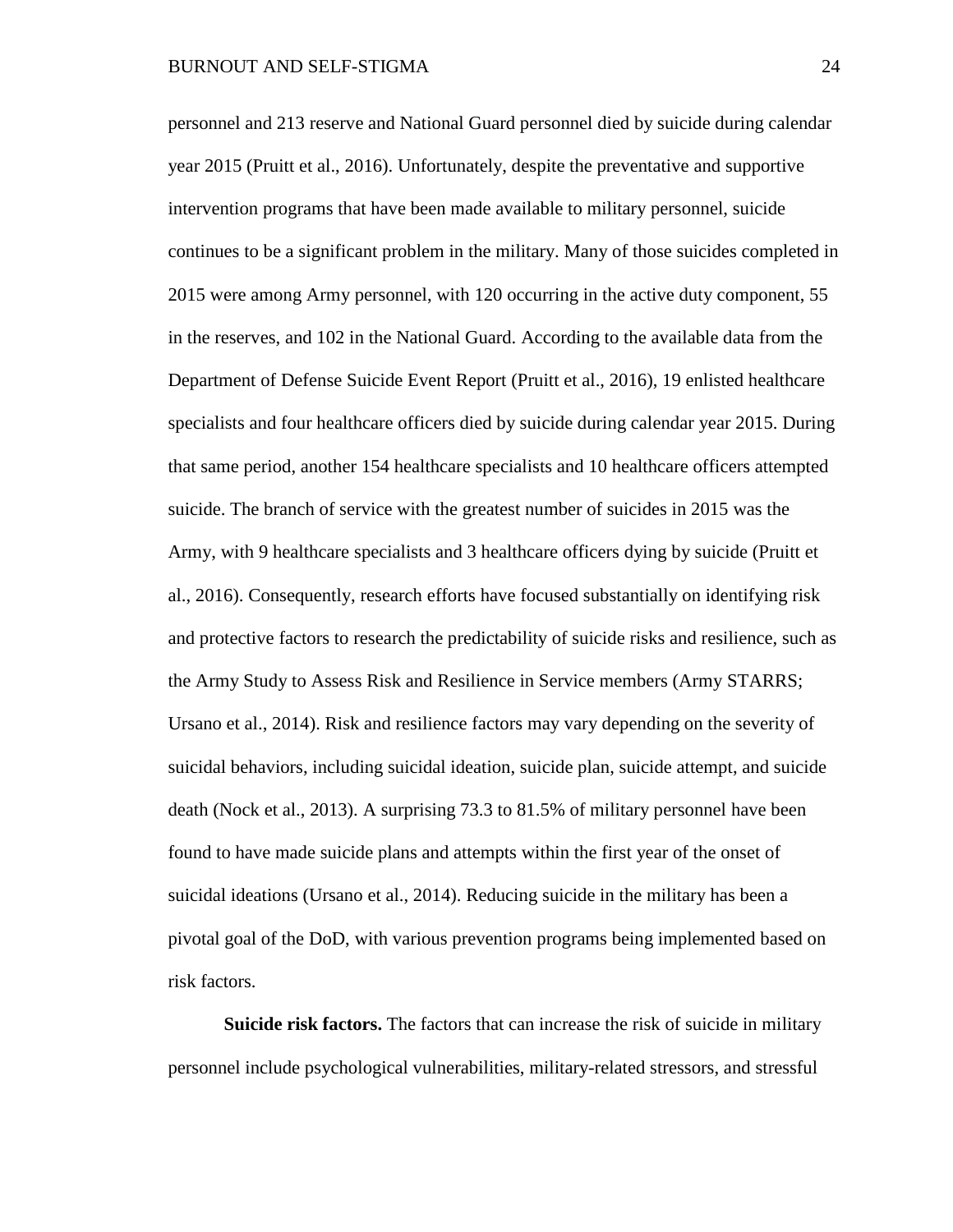#### BURNOUT AND SELF-STIGMA 25

life events. Psychological vulnerabilities associated with suicide include losing one's sense of identity, cognitive impairments, and emotional and psychiatric concerns (Brenner, Homaifar, Alder, Wolfman, & Kemp, 2009). In their qualitative study, Brenner et al. (2009) found that male military personnel who separated from the military reported feeling helpless and angry, and had a decreased sense of masculinity, particularly after sustaining an injury. Many of the military personnel discussed feeling like they lost their sense of self when they shifted from being the protector and caregiver to depending on others for assistance. Furthermore, military personnel experiencing cognitive deficits, such as diminished memory and poor executive functioning, from sustaining a traumatic brain injury often reported feeling depressed and believed they were a burden on and to others, a belief that can be extremely depressogenic (Brenner et al., 2009). The research illustrating the correlation between mental illness and suicide risk is extensive (Nock et al., 2014; Ramchand et al., 2015). Thus, mental health disorders that are categorized by aggression or agitation, such as PTSD, or impulsivity, such as substance abuse, can increase the severity of suicidal behaviors from ideation to actual attempt (Nock et al., 2014; Nock, Hwang, Sampson, & Kessler, 2010).

As outlined previously, military service is replete with occupational stressors that can exacerbate the risk of psychological concerns. Among those concerns is the risk of suicide. Military-related stressors found to be associated with the risk of suicide include traumatic experiences endured during deployment (e.g., military sexual trauma; Farrell, 2015), killing in combat (Maguen et al., 2012), feelings of guilt and shame (Bryan, Morrow, et al., 2013), and being injured (Nock et al., 2013). However, recent studies have found a negative relationship between deployment and the rate of suicide (Kang et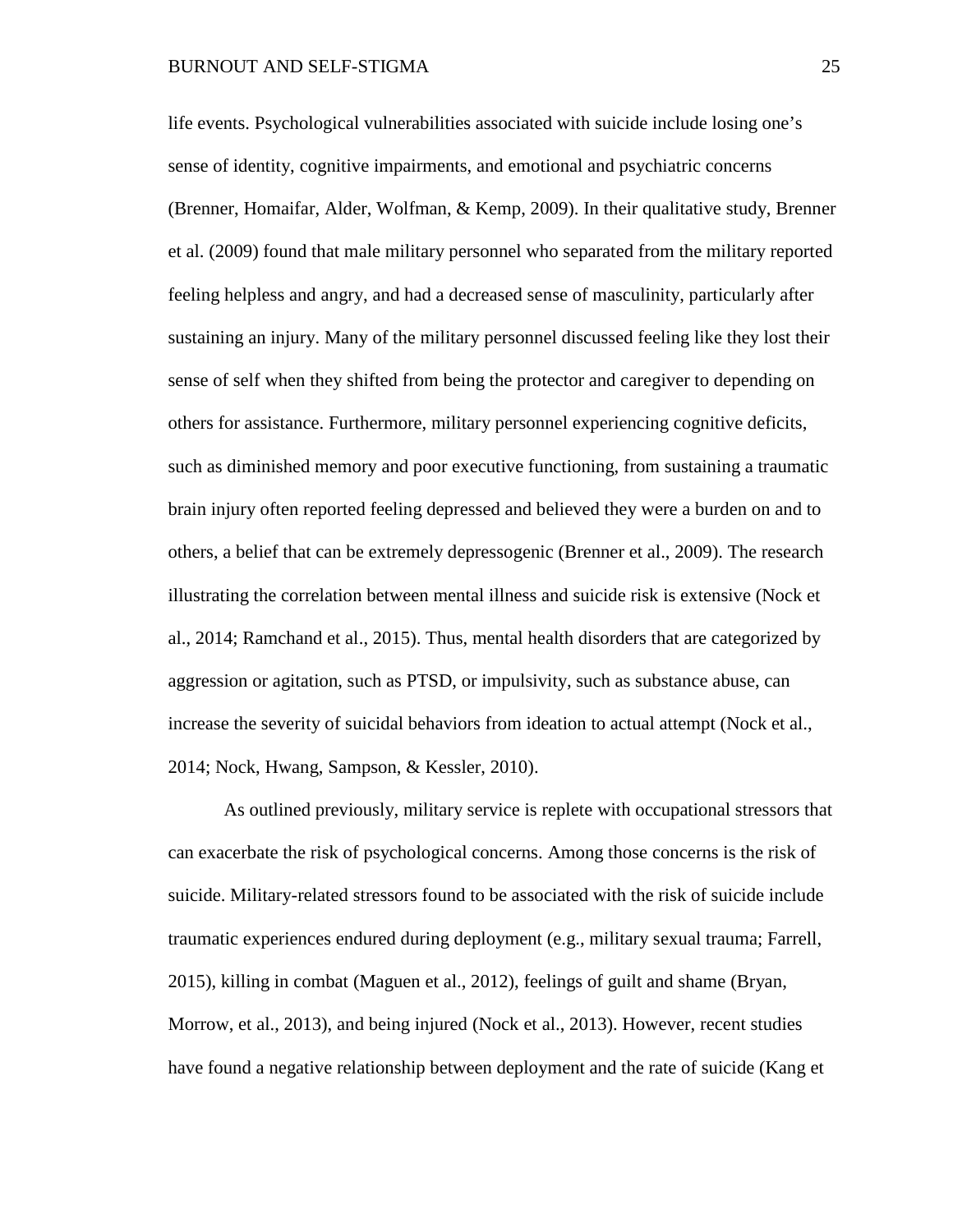al., 2015; Reger et al., 2015). Regardless, certain experiences that one encounters either during deployment or stateside increase the risk of suicide (Maguen et al., 2012). Additionally, military personnel who separate from the military with fewer than 4 years of service and with a less-than-honorable discharge are more susceptible than other military personnel to engage in suicidal behaviors (Reger et al., 2015). In fact, the rate of suicide actually increases when associated with military separation, as military personnel may feel they have lost their sense of identity/purpose (Brenner et al., 2009), may have difficulty finding employment, or may have difficulty establishing new support networks (Reger et al., 2015).

Finally, stressful life situations increase the risk of suicide, particularly if interpersonal conflicts exist with family and/or spouses, along with military sexual trauma, legal problems, chronic pain, and physical illness (Bryan, Clemans, Leeson, & Rudd, 2015; Nock et al., 2014). In a study by Bryan, Clemans, et al. (2015), 54 actively suicidal Army soldiers were found to have more severe and longer lasting suicidal ideations when experiencing chronic stressors (i.e., duration of more than 7 days). Furthermore, soldiers who have a greater number of chronic stressors have reported attempting suicide multiple times. Approximately 41.2% of the military personnel who died by suicide in 2015 had experienced a failed relationship, 31.5% had legal problems, and 22.1% experienced occupational stressors (DoD, 2015). Fortunately, some factors may prevent military personnel from killing themselves.

**Protective factors.** Research supports the claims that protective factors buffer the onset of mental health disorders and suicidal behaviors and increase treatment-seeking behaviors (Helmus & Glenn, 2005; Tanielian et al., 2008). Protective factors are defined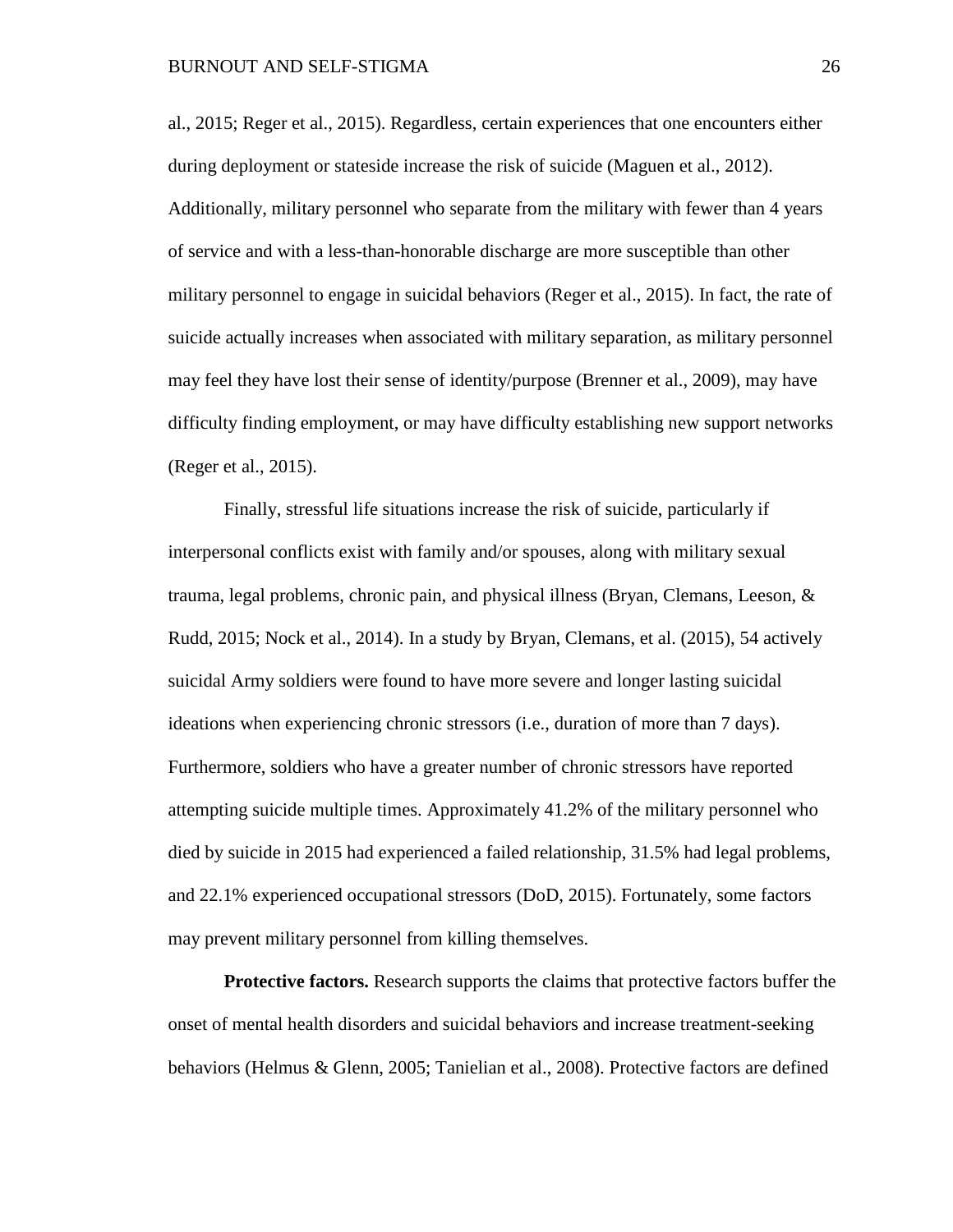as "anything that prevents or reduces vulnerability for the development of a disorder" (Tull, 2014, Definition, para 1). One of the most researched protective factors against suicide and mental illness in the military is social support from family and friends, but particularly from unit support (DeBeer, Kimbrel, Meyer, Gulliver, & Morissette, 2014; Jakupcak et al., 2010; Nock et al., 2013; Pietrzak et al., 2010). *Unit support* is the assistance and encouragement obtained specifically from military unit leadership and fellow unit members (King, King, Vogt, Knight, & Samper, 2006). Unit support is instrumental in the prevention of suicide, as it improves psychological resilience and morale and encourages motivation to get through challenging times (Nock et al., 2013; Tanielian et al., 2008).

Research has also illustrated that having meaning in life (Sinclair, Bryan, & Bryan, 2016) and self-forgiveness help to relieve resentment toward oneself (Bryan, Theriault, & Bryan, 2015) and reduces the risk of suicidal behaviors. Military personnel who use constructs of positive psychology, such as resilience, stoicism, autonomy, hope, and strength of character, are better able to adapt to stressful events (Nock et al., 2013). In a study of 97 Air Force personnel, findings suggested that having greater optimism was associated with less severe suicidal ideations and protected against hopelessness (Bryan, Ray-Sannerud, Morrow, & Etienne, 2013). Thus, having a meaningful life experience and a positive outlook can protect against suicide.

Another protective factor against suicidal behaviors is resilience (Youssef, Green, Beckham, & Elbogen, 2013). In a 3-year longitudinal study of 176 OEF/OIF veterans that examined resilience and suicidality, the authors found an inverse relationship between secured relationships and positive acceptance of change, and suicidality suggesting that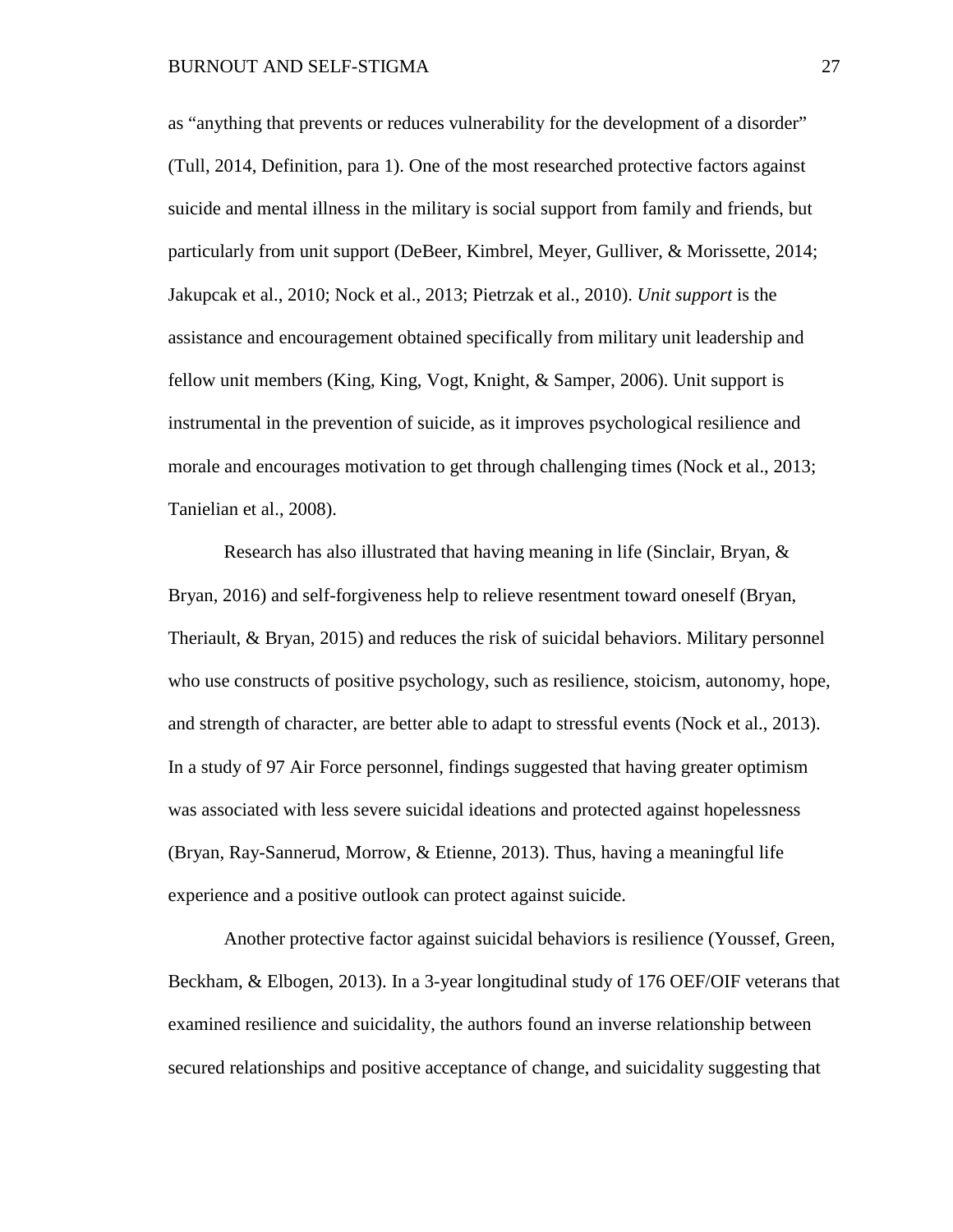veterans with secured relationships were not likely to experience suicidality (Youssef et al., 2013). Additional factors of resilience, such as gratitude and grit, have also been found to mitigate suicidal behavior (Kleiman, Adams, Kashdan, & Riskind, 2013). Gratitude and grit are believed to contribute to meaning in life, which in turn increases resilience (Van Orden, Bamonti, King, & Duberstein, 2012). In a study of 209 college students, those who were high in gratitude and grit had minimal suicidal ideation over the course of 4 weeks (Van Orden et al., 2012). However, scoring high in gratitude and not in grit did not predict the absence of suicidal ideations, as meaning in life was not enhanced (Van Orden et al., 2012).

Psychotherapeutic interventions, particularly dialectical behavioral therapy (DBT; Linehan, Suarez, & Allmon, 1991), cognitive therapy (Ghahramanlou-Holloway, Bahr, Brown, Olsen, & Beck, 2012), and the Collaborative Assessment and Management of Suicidality (CAMS; Jobes, 2000), have also been found to be effective measures to combat suicidal ideation and death by suicide DBT is a manualized, structured treatment that incorporates strategies from problem-solving, cognitive, behavioral, and supportive therapies with an aim of teaching individuals how to manage emotional lability and increase adaptive behaviors (Linehan et al., 1991). In a meta-analysis examining the efficacy of cognitive-behavioral interventions for the reduction of suicidal behaviors, researchers found both cognitive behavioral therapy and DBT to be effective in the short term for reducing suicidal behaviors regardless of the populations being treated (Tarrier, Taylor, & Gooding, 2008). In another study following 60 individuals who had recently attempted suicide, cognitive therapy reduced subsequent suicide attempts by increasing problem-solving appraisal and reducing depression and hopelessness (Ghahramanlou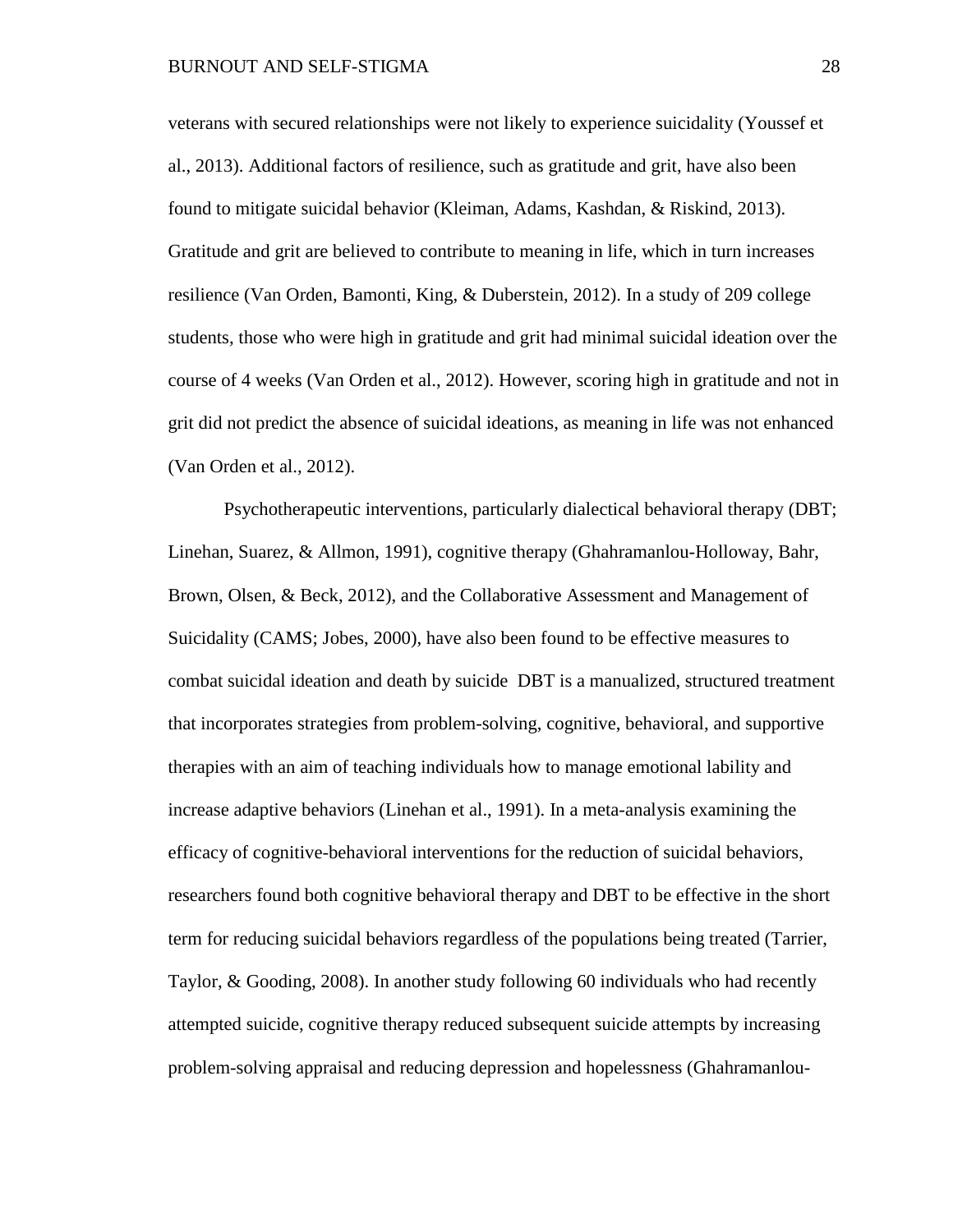Holloway et al., 2012). The CAMS has been found to be effective in reducing the risk of suicide, as it is conducted collaboratively between the provider and patient, thereby empowering the patient and strengthening the therapeutic alliance (Jobes, 2000). Overall, psychotherapeutic interventions, resilience, positive psychology, and meaning in life protect against suicidality.

## **Coping Style and Behavioral Health**

Coping is a multidimensional concept categorized by cognitive and behavioral strategies used to manage internal or external stimuli (Lazarus & Folkman, 1984). Coping style plays an integral role in the increase in or deterioration of psychological functioning after exposure to such stressors as traumatic experiences (Schmied et al., 2015). Adaptive coping skills, such as problem-focused strategies, can be used to reduce external stressors (Lazarus & Folkman, 1984) through positive reappraisal (Boden et al., 2014), positive reframing (Schmied et al., 2015), increased self-efficacy, seeking treatment (Nock et al., 2013), and adaptive personal and environmental management. Coping strategies that have been found to be effective in deployed settings include decompression, debriefing, normalizing of symptoms, and reintegration plans post deployment (McCauley et al., 2010). Adaptive coping skills maintain and/or increase psychological functioning. On the other hand, maladaptive coping strategies have been found to be associated with increased psychological symptoms, such as depression, PTSD, and substance abuse (Boden et al., 2014; Karstoft, Armour, Elklit, & Solomon, 2015; Schmied et al., 2015).

Maladaptive coping styles consist of emotion-focused and avoidance-based strategies (e.g., self-blame, denial, and rumination; Schmied et al., 2015). Emotionfocused strategies are used to decrease internal distress through maladaptive reappraisal,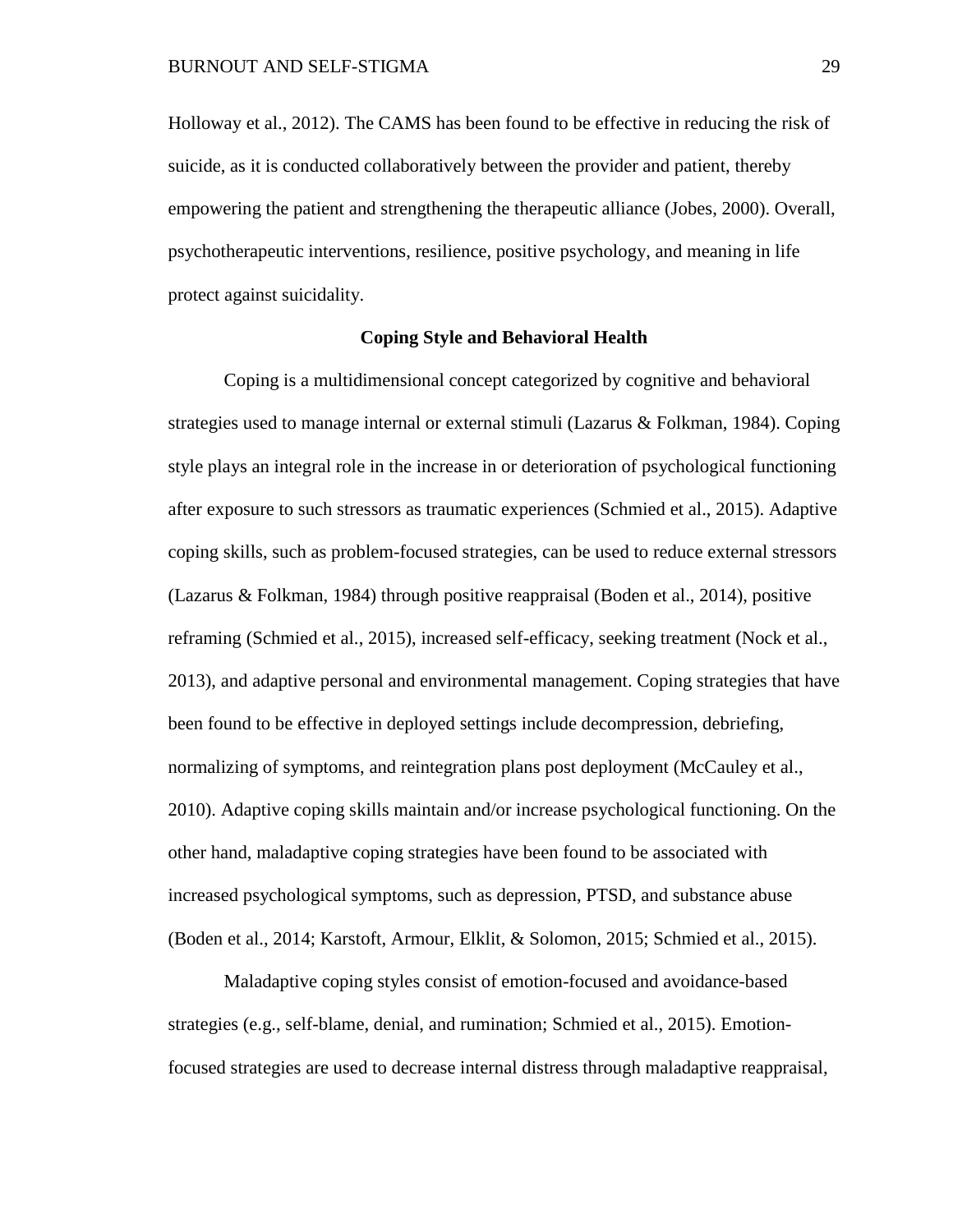selective attention, and avoidance (Lazarus & Folkman., 1984). Maladaptive avoidancebased strategies, on the other hand, are used to direct thoughts, feelings, and behaviors away from unpleasant experiences (Boden et al., 2014). For instance, Schmied et al. (2015) studied coping styles of male and female military personnel after a mock captivity training and found that both men and women are more likely to utilize self-blame and denial as coping strategies after experiencing a stressful life event. However, women were significantly more likely than men to endorse self-blame and denial as coping strategies (Schmeid et al., 2015). The reason women were more likely to utilize such strategies than men is unknown, but the researchers hypothesized that the men in the study may have underreported coping strategies related to emotional expression (Schmied et al., 2015). Female veterans who have experienced military sexual trauma or have a diagnosisof PTSD have also been found to engage in behavioral avoidance strategies and other maladaptive coping strategies, such as binging and purging, compulsive spending, overeating, and misusing prescription medications (Mattocks et al., 2012). When maladaptive coping strategies are used, individuals are more likely to experience increased distress and even suicidal ideation (Pietrzak, Russo, Ling, & Southwick, 2011).

For healthcare providers, coping and treatment may come in the form of physician health programs (PHPs). A PHP is a "program of prevention, detection, intervention, rehabilitation and monitoring of licensees with potentially impairing illnesses, approved and/or recognized by the state medical board" (Federation of State Medical Boards [FSMB], 2011, p. 8). PHPs aim to help providers with stress management, burnout, management of impairing behaviors, and connections to treatment and educational programs targeting psychiatric disorders and disruptive behaviors (FSMB, 2011). Eligible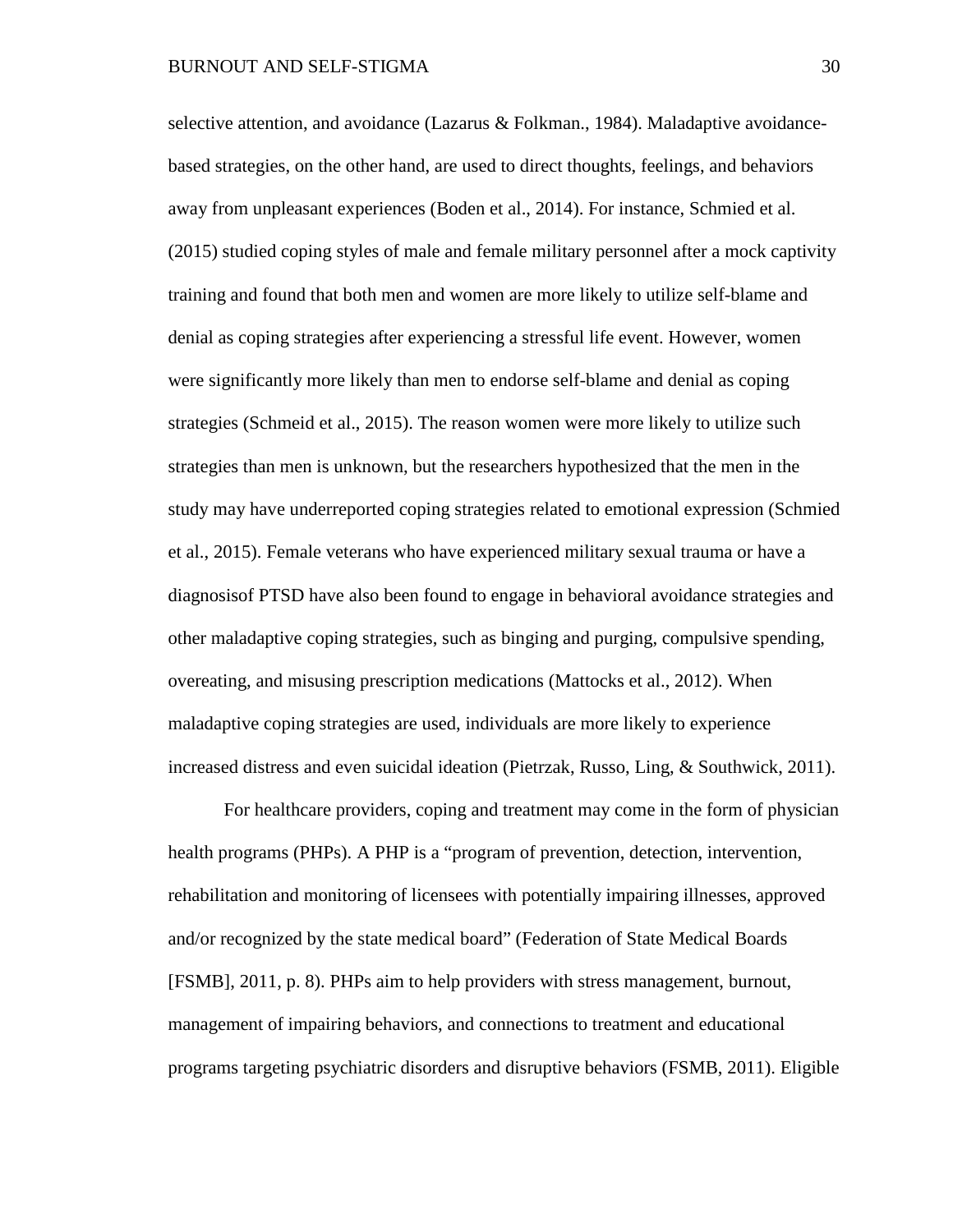HCPs who may participate are physicians, residents, and medical students. Individual treatment plans are developed for the HCPs referred for enrollment. PHPs are governed by the Federation of State Physician Health Programs, which includes membership programs from 46 states and the District of Columbia (FMSB, 2011).

### **Social Support and Behavioral Health**

Cobb (1976) defines social support as:

Information leading the subject to believe that he is cared for and loved; information leading the subject to believe that he is esteemed and valued; and information leading the subject to believe that he belongs to a network of communication and mutual obligation. (p. 300)

In several studies, military personnel reported being more likely to seek treatment if encouraged by friends and family (Ben-Zeev et al., 2012; Sharp et al., 2015; Warner et al., 2008). In a sample of 1,446 Army soldiers who had deployment experience, 61.4% reported that they would seek treatment if friends and family encouraged them to get help as a strategy to overcome barriers to care (Warner et al., 2008). Social support has been found to be protective against suicide (Nock et al., 2014; Ursano et al., 2014), the severity of PTSD symptoms, and postdeployment adjustments (Pietrzak et al., 2009) and is vital for treatment-seeking behaviors (Warner et al., 2008), particularly when family and unit members show support. Conversely, poor social support for individuals with PTSD and depressive symptoms has been found to be positively associated with suicidal ideation (DeBeer et al., 2014). In fact, the majority (86.4%) of the completed suicides in 2014 by military personnel were associated with failed intimate relationships (Smolenski et al., 2014). Intimate relationships are thought to help military personnel develop adaptive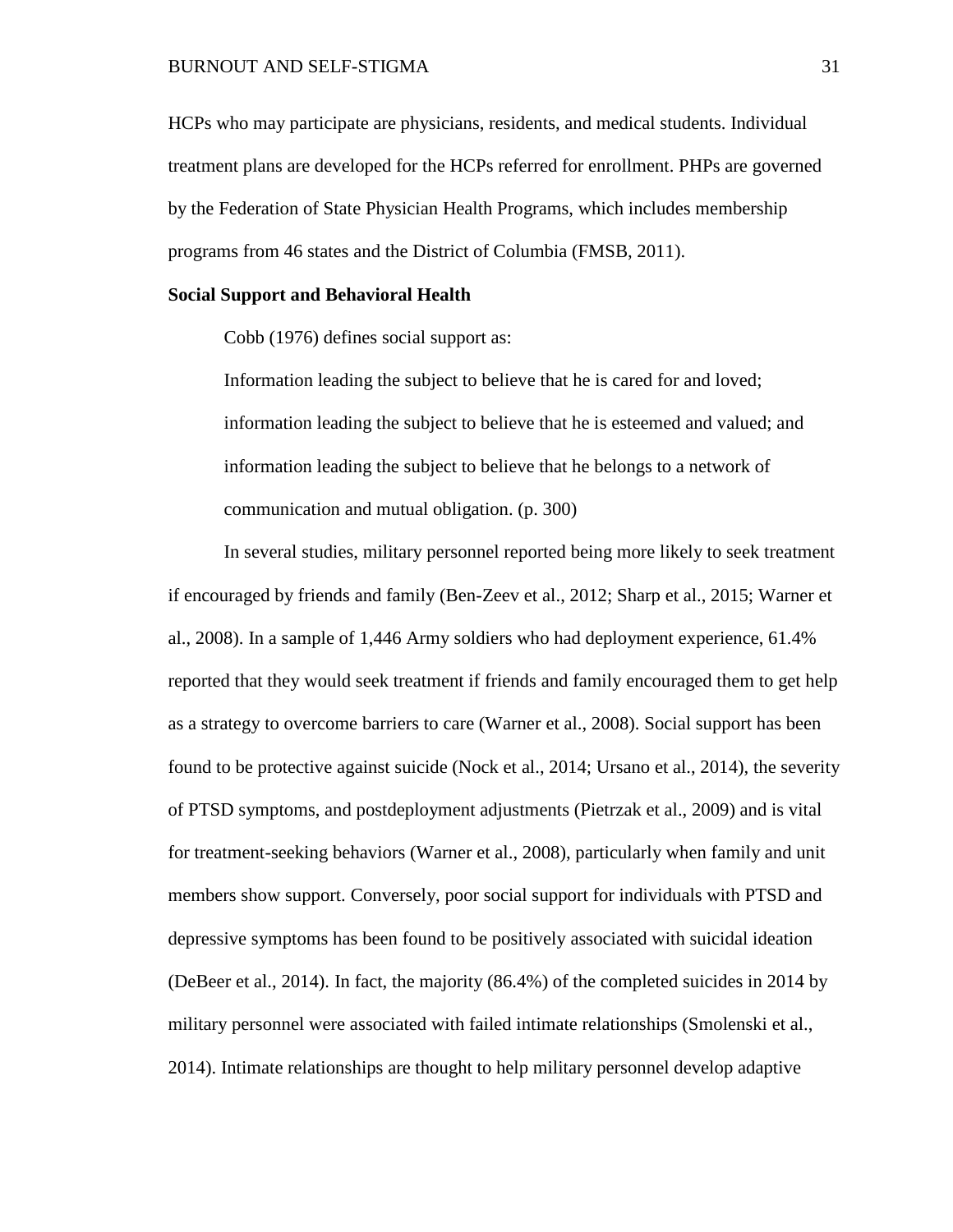coping skills for times when they are separated from their spouses (Orthner & Rose, 2009) or when they have greater levels of perceived stress at work (Hourani, Williams, & Kress, 2006).

Family and caregiver support are essential to the health and well-being of individuals who currently serve or have previously served in the military. A 2014 RAND study found that there were nearly 5.5 million military caregivers in the U.S., of whom 19.6% were caregivers to post-9/11 military personnel (Ramchand et al., 2014). Nearly 64% of the military personnel with caregivers were struggling with mental-health and/or substance abuse challenges, and approximately 75% of caregivers reported that they helped the person they were caring for to cope with stressful situations. Furthermore, 39% of caregivers reported that they were responsible for administering medication or injections and coordinating medical care or rehabilitation services, while another 36% reported being responsible for administering physical and medical therapies or treatments (Ramchand et al., 2014). The results of the RAND study encapsulate the extent to which family and caregiver support is essential to the well-being of military personnel, and other research indicates that such support predicts help-seeking behavior.

Group integration and personal bonding among military personnel is referred to as unit cohesion (Martin, Rosen, Durand, Knudson, & Stretch, 2000) Military personnel who report higher levels of perceived unit cohesion also report better psychological functioning and greater coping skills (VA, 2014). Unit support during deployment can positively affect military personnel reactions while in combat, prevent perceptions of stressful events as being unmanageable and overwhelming, and offer a sense of social identity and emotional support (Han et al., 2014). Furthermore, unit support during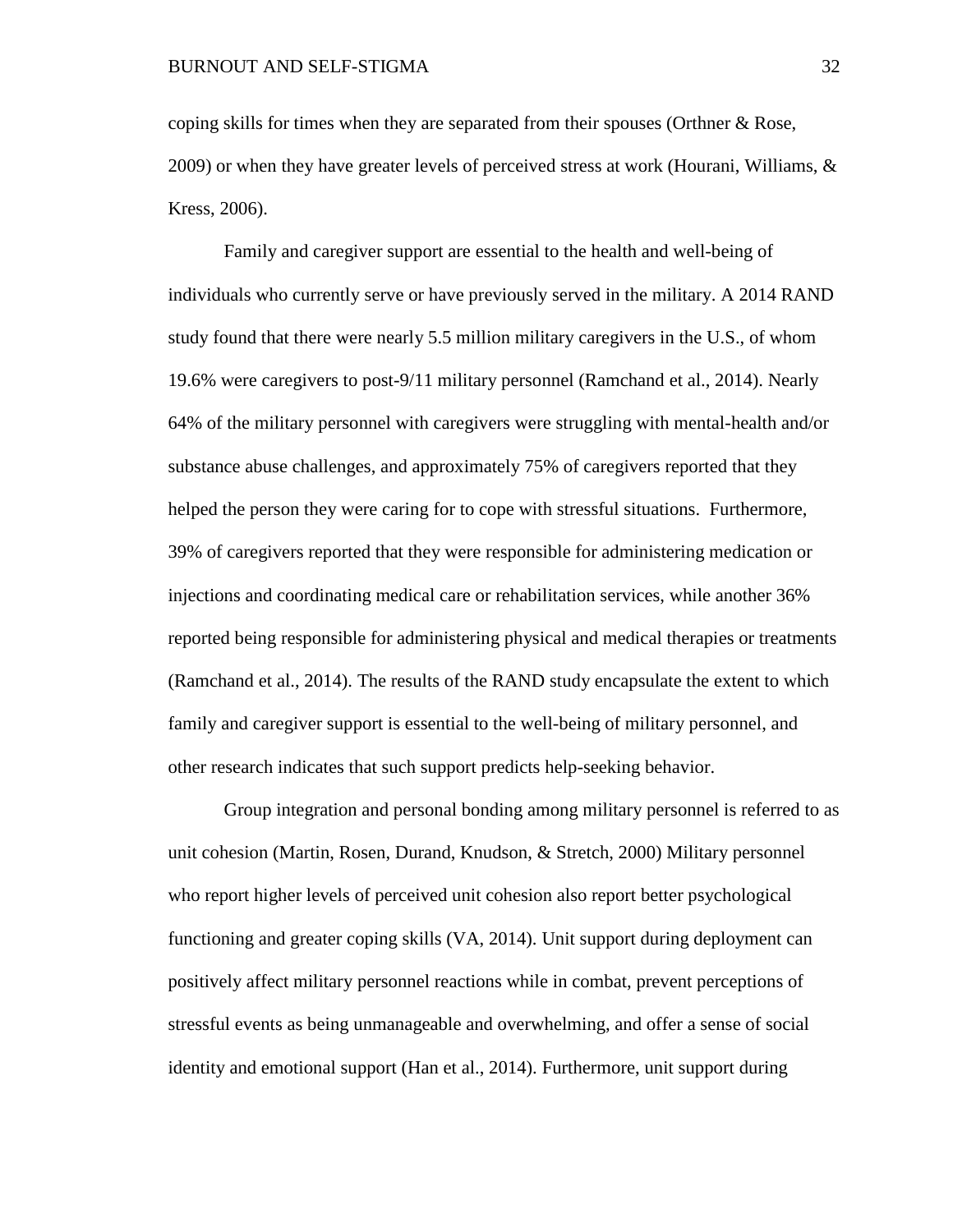deployment and social support during postdeployment reintegration are associated with less severe postdeployment PTSD symptoms in active duty Army and National Guard personnel (Han et al., 2014). Similarly, military personnel with post-active duty social support from military friends have been found to have better physical health and require less need to use veteran health services (Lehavot, Der-Martirosian, Simpson, Shipherd, & Washington, 2013).

Instilling a strong sense of trust in unit members and leaders is essential to accomplishing the mission, whether during the predeployment (e.g., relying on each other for support and encouragement), deployment (e.g., living and fighting together), or postdeployment (e.g., emotional support) phase of the process. Military personnel report being more likely to seek treatment if they are guaranteed by leadership that they will get time off without negative consequences and if their direct supervisor reminds them that seeking help is important (Warner et al., 2008). Along the same lines, positive influential behaviors from leadership (e.g., treating all unit members fairly) may also foster treatment-seeking behaviors (Britt, Wright, & Moore, 2012). Thus, the stigma that military personnel and their leadership may have regarding mental illness and treatment can influence treatment-seeking behaviors in a positive or negative way, particularly if unit leaders and members are not educated about behavioral health concerns and available treatment resources.

### **Treatment-Seeking Behaviors**

Despite the prevalence of military personnel returning from deployment with diagnosable behavioral health disorders, a significant number have not received or sought treatment. Among the 1,866,128 military personnel returning from the current wars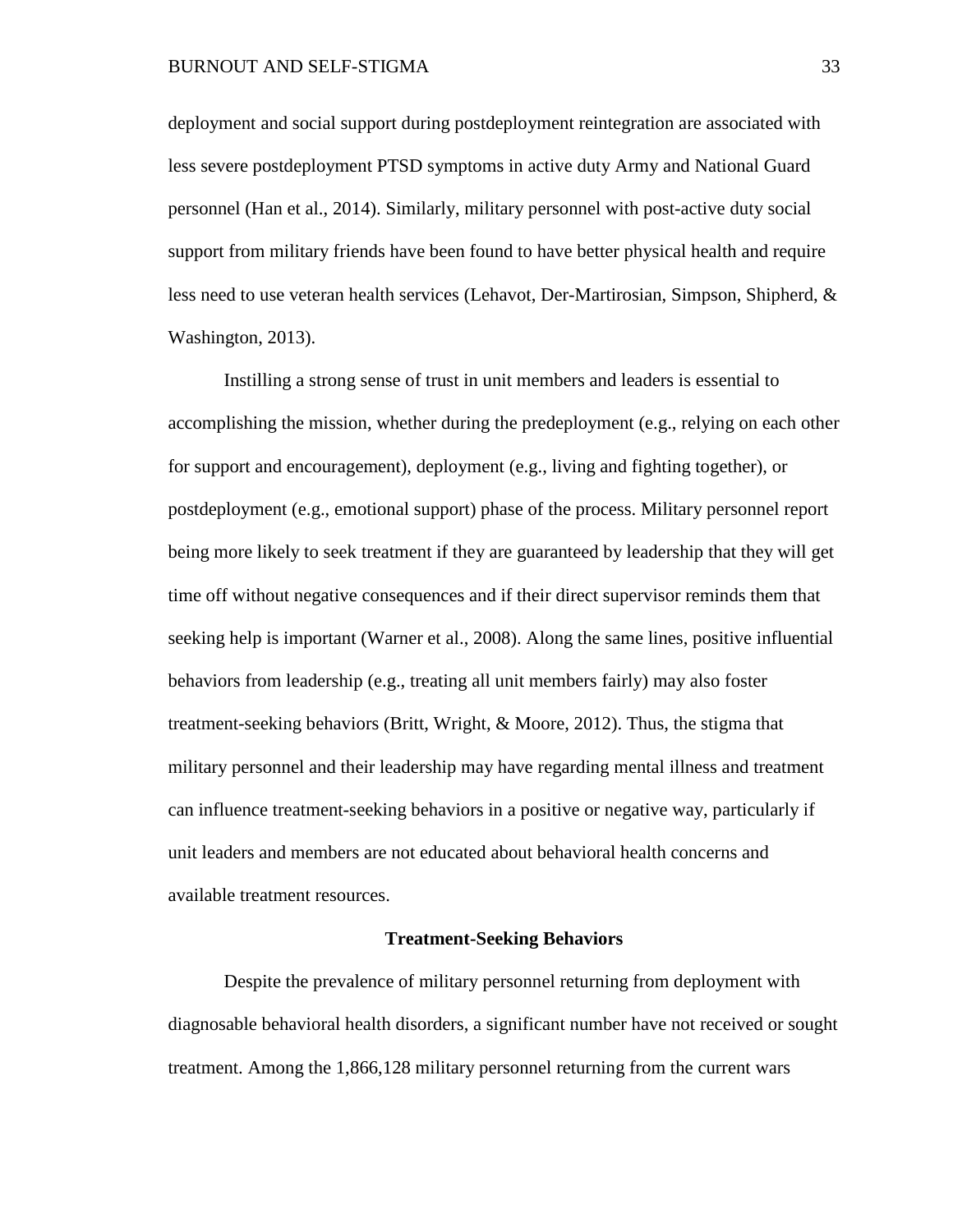(GWOT) who are eligible for treatment at a VA healthcare center, only 60% have obtained care. Of that 60%, 92% were treated at an outpatient clinic and 8% in a hospital setting (VA, 2015). From 2002 to 2014, the vast majority of military personnel seen in the VA were male (87.8%), between the ages of 25 and 35 years (48.5%), enlisted (91%), had served in the active duty component (60.9%), and had served in the Army (58.5%; VA, 2015). In approximately 56.9% of military personnel who presented with a probable behavioral health disorder, the most prevalent diagnoses were PTSD, depression, neurotic disorders, and affective psychoses (VA, 2015). Research has shown that despite experiencing a behavioral health disorder, many military personnel do not seek treatment because of perceived barriers regarding mental illness or behavioral health treatment within the military (Hoge et al., 2004; Tanielian et al., 2008). Thus, negative beliefs about treatment seeking lower the likelihood of actually seeking treatment (Vogt, Fox, & Di Leone, 2014).

#### **Stigma as a Perceived Barrier to Seeking Treatment**

Military personnel are trained to be mentally "tough," to withstand the adverse effects of combat, to maintain a sense of resilience (Riccio et al., 2004), and to accomplish the mission (Sharp et al., 2015). Despite the positive effects from being trained to be mentally tough, such training can negatively affect the way in which military personnel perceive situations. For instance, some military personnel might not seek help when experiencing psychological distress because they believe that they should be equipped with the necessary skills to handle their own distress, or they fear that others may believe that they are too weak to manage their distress. Hence, one of the greatest barriers to treatment utilization is stigma (Hoge et al., 2004; Vogt, 2011; Warner et al.,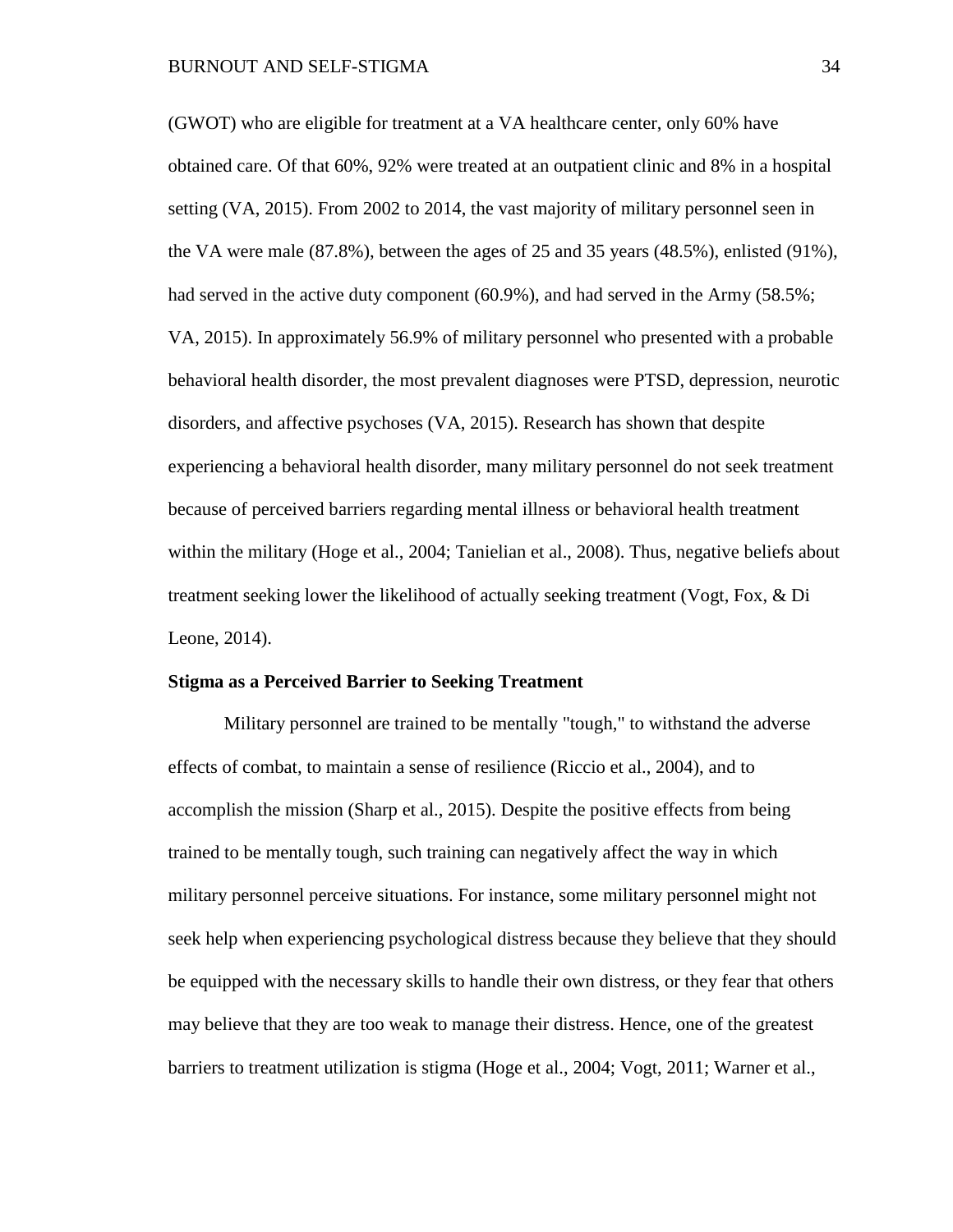### BURNOUT AND SELF-STIGMA 35

2008). Military personnel are less likely to seek treatment if they fear being treated differently by leaders and being perceived as weak, and if they believe unit members may lose confidence in them (Ben-Zeev, Corrigan, Britt, & Langford, 2012; Gould et al., 2010; Greene-Shortridge et al., 2007; Hoge et al., 2004; Kim, Britt, Klocko, Riviere, & Adler, 2011; Sharp et al., 2015). Results from a meta-analysis examining stigma and help-seeking behaviors from 2001 to 2014 showed that approximately 25 to 40% of military personnel endorsed anticipated stigma from other military personnel as a factor that would negatively affect their decision to seek treatment (Sharp et al., 2015). The results from the meta-analysis illustrates the effect perceptions of comrades and the public have on help-seeking behaviors for military personnel.

Perceived stigma is a significant factor in one's decision to seek help for mental health concerns; however, logistical barriers may also influence help-seeking behaviors. Major logistical barriers referenced in the literature relate to the difficulty of scheduling an appointment and getting time off from work (Garcia et al., 2014; Hoge et al., 2004; Warner et al., 2008). Similarly, active duty military personnel also report difficulties in scheduling an appointment as a significant logistical barrier to care (Garcia et al., 2014). Military personnel primarily receive treatment at military treatment facilities (MTFs), which tend to have available hours that coincide only with the work day. Hence, military personnel must request approval to miss work from their leadership, thus possibly making their superior aware of possible mental health concerns and subsequently interfering with possible treatment seeking (Sharp et al., 2015). Consequently, if unit leaders are not supportive of their subordinates and do not acknowledge their mental health concerns, treatment may be hindered. For these reasons, leadership must offer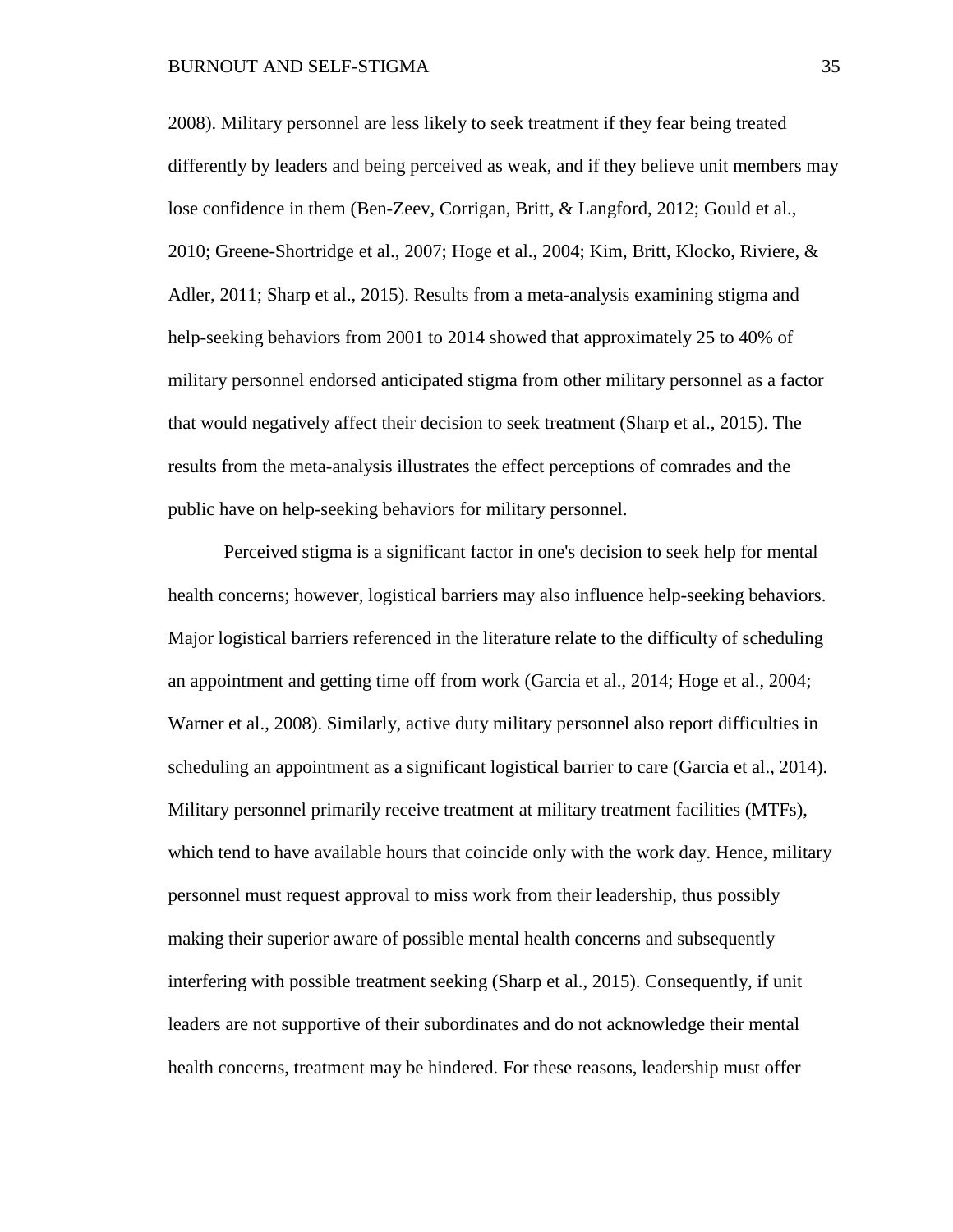## BURNOUT AND SELF-STIGMA 36

support to military personnel regarding treatment-seeking behaviors (Warner et al., 2008). Stigma has been conceptualized from three different perspectives: public stigma, label avoidance, and self-stigma.

**Public stigma.** Public stigma in mental health is defined as "the phenomenon of the social groups endorsing of stereotypes about, and subsequently acting against, individuals who report mental distress and seek treatment" (Ben Zeev et al., 2012, p. 266). Examples of public stigma that are highly endorsed by military personnel are "I would be seen as weak" and "My unit leadership might treat me differently" (Hoge et al., 2004). Military personnel also fear seeking treatment owing to a lack of confidentiality of their mental health records, as commanding officers may have access to those records (Vogt, 2011), making treatment seeking that much more unpalatable. In some cases, when military personnel are referred for mental-health evaluations by their command, they may be escorted to their appointment by other military members (Tanielian et al., 2008). Thus, being escorted by a peer ensures that other unit members will become aware of the treatment or engagement with mental health.

**Label avoidance.** Label avoidance is defined as the intentional act of not acknowledging symptoms or seeking treatment to avoid stigma or consequences that may arise from receiving a formal diagnostic label (Ben-Zeev et al., 2012). For instance, military personnel will not seek treatment for fear of negative career consequences as result of such labeling (Rowan et al., 2014), including being considered not fit for duty, losing their security clearance, not getting promotions, and not being able to carry weapons (Tanielian et al., 2008). Not being able to carry a weapon increases a sense of vulnerability, both cognitively and practically, especially when in combat zones. All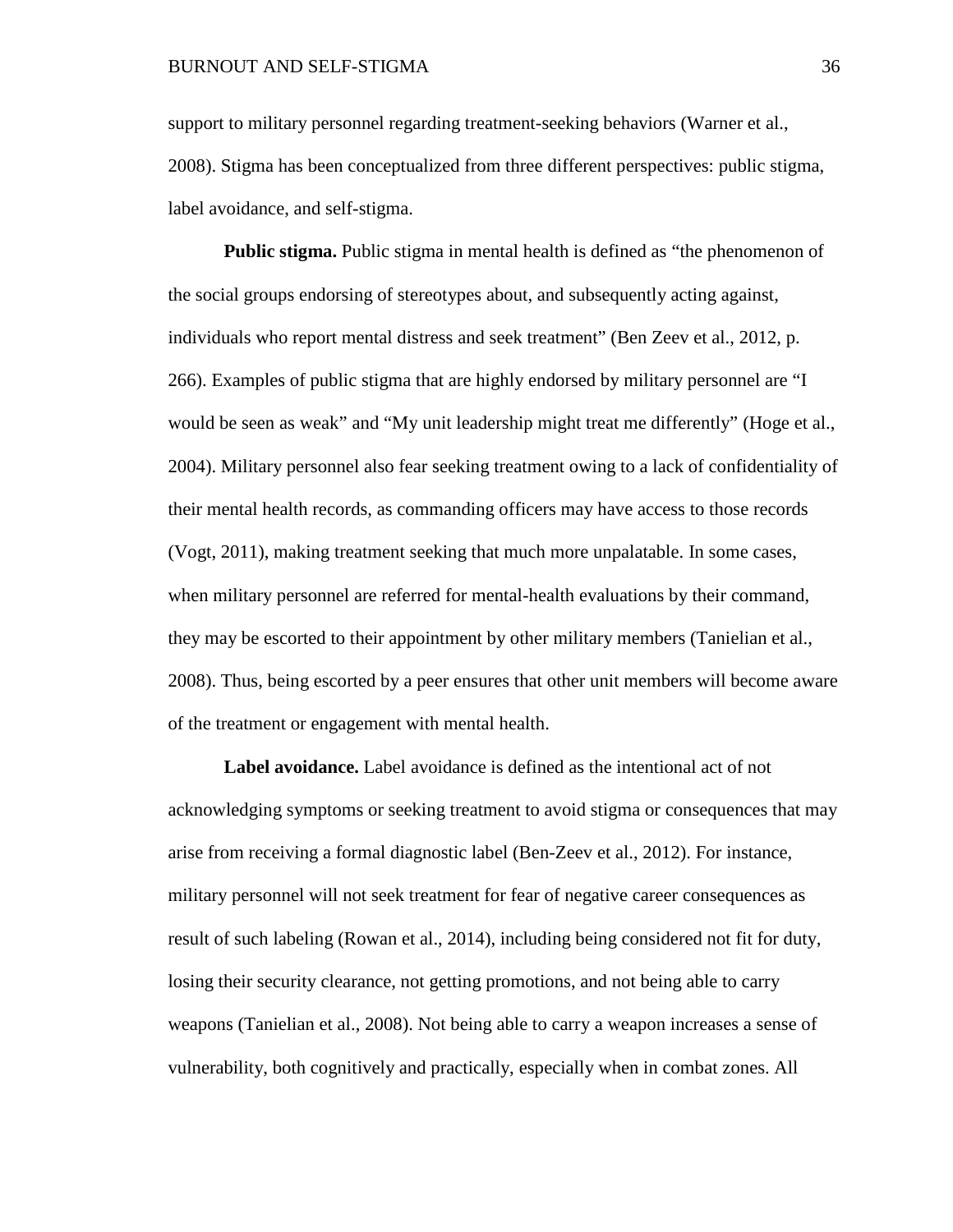these consequences are extremely aversive and limiting to individuals serving in the military.

**Self-stigma.** Self-stigma is defined as internalizing actual or perceived public stigma (Ben-Zeev et al., 2012; Sharp et al., 2015). Self-stigma occurs only when a person is aware of the stereotypes that describe a stigmatized group, agree with the stigma, and apply the stigma to themselves (Corrigan, Larson, & Rusch, 2009). In a study on the association between self-stigma, anticipated stigma, and help seeking in National Guard and reserve personnel, self-stigma was found to have a significant correlation to helpseeking intentions (Blais & Renshaw, 2014). However, stigma regarding seeking treatment is reduced when the recognition of a behavioral health disorder is linked with specific actions that are likely to aid in recovery, such as not using labels like *mental illness* (Jorm, 2012). In fact, having knowledge of recovery-oriented care has been found to be associated with less stigma (Harris, Leskela, & Hoffman-Konn, 2016).

Self-stigma is believed to threaten one's sense of self-esteem, self-regard, and self-confidence (Vogel & Wade, 2009). Thus, for the self-stigmatized, seeking psychological help is believed to pose a threat to these fundamental domains. Additionally, negative portrayals of behavioral health concerns in the media, as well as negative encounters, can negatively impact one's self-esteem and sense of self-efficacy (Corrigan, 2004). Self-stigma predicts attitudes toward seeking psychological help and willingness to seek help (Vogel, Wade, & Haake, 2006). In a study examining public stigma and self-stigma toward seeking formal psychological help, results suggested that individuals with higher levels of anticipated self-stigma had negative attitudes toward general practitioners and psychiatrists, but surprisingly not toward psychologists (Pattyn,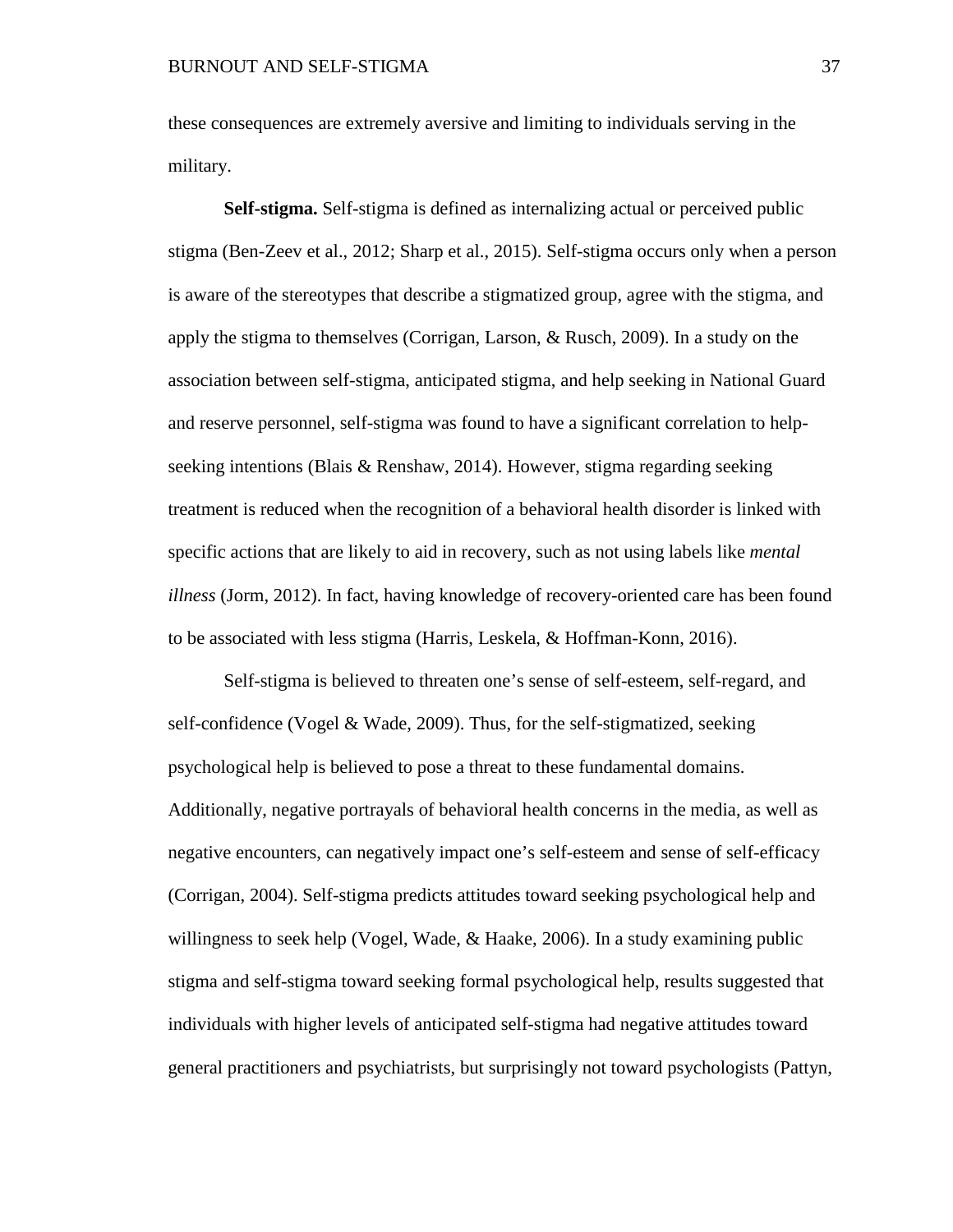Verhaeghe, Sercu, & Bracke, 2014). Help seeking was also reduced when participants feared devaluation and social discrimination. Civilians who have a greater sense of empathy toward others and who have sought psychological treatment are less likely to endorse self-stigma of seeking psychological help themselves (Bathje & Pryor, 2011).

**Stigma in military HCPs.** Surprisingly, military HCPs maintain many of the same stigmatizing beliefs about seeking treatment as military personnel who are not in the healthcare profession. One would think that behavioral health providers would have fewer stigmatizing beliefs toward individuals seeking behavioral health treatment, but that belief is not true. In fact, research supports the claim that behavioral health providers have greater stigma toward seeking help than do laypeople (Harris et al., 2016). A factor contributing to stigma among behavioral health professionals is the ethical principle to disclose provider impairments (Harris et al., 2016). In addition, psychologists fear that their professional competence may be questioned; that they will be seen in a waiting room; that they may be subject to possible violations of privacy; that they will suffer career implications, such as Board or malpractice actions; and that there is a risk of an ethical violation regarding dual relationships (Bearse, McMinn, Seegobin, & Free, 2013). In a study conducted by Chapman et al. (2014), U.S. Army enlisted medics who screened positive for a mental health diagnosis endorsed concerns about seeking treatment out of fear that they would be treated differently by leadership, they would be seen as weak, their unit members would lose confidence in them, and they may experience negative career consequences. Stigmatizing beliefs were an even greater deterrent to seeking care than actual barriers to care, such as getting time off from work or scheduling an appointment (Chapman et al., 2014). For example, United States Air Force nursing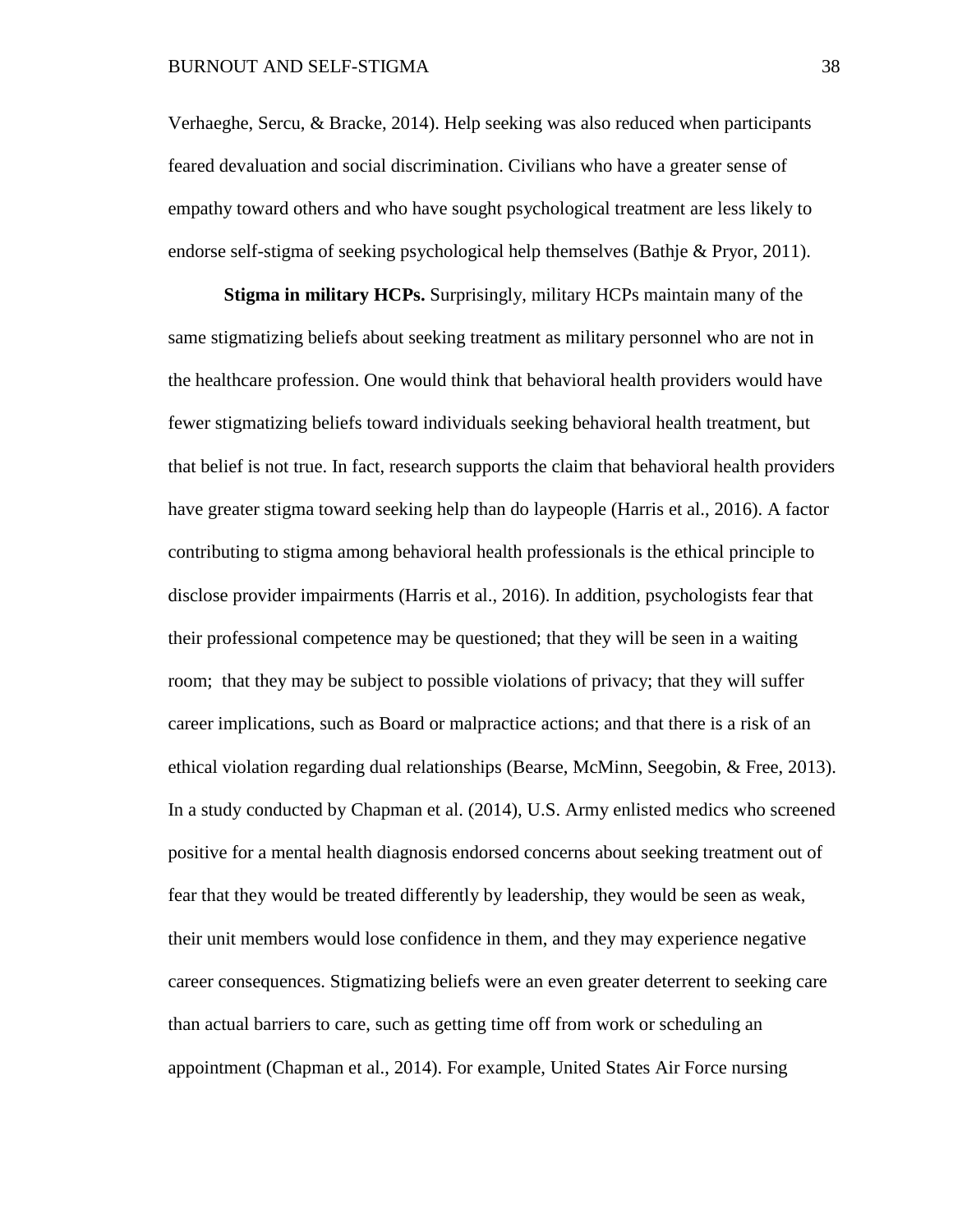officers maintain that seeking behavioral health treatment would be embarrassing, would harm their careers, or would cause leadership to blame them for the difficulties they experience (Hernandez et al., 2014). The results of these studies illustrate that stigma is endorsed by both enlisted and officer HCPs, as well as by those who work in behavioral health.

# **Burnout and Stigma of Seeking Help**

Symptoms of burnout in HCPs typically go undetected (Sargent et al., 2016) until a situation triggers a reaction on the part of others (Putnik, de Jong, & Verdonk, 2011), at which point a decision must be made regarding whether to pursue treatment for oneself. HCPs are believed to have several barriers to pursuing treatment, the primary being stigma for the reasons previously outlined. In addition to stigma, physicians experiencing burnout do not seek help because of personality factors, such as perfectionism and denial of personal vulnerability (Wallace, Lemaire, & Ghali, 2009). In other cases, HCPs who experience burnout may not seek help because they believe that doing so would be shameful and unprofessional (Putnik et al., 2010). Additionally, HCPs believe that occupational stressors are not significantly concerning to seek help, particularly for problems related to sleep and poor concentration (Putnik et al., 2010). Consequently, HCPs who experience burnout are likely to seek help only if they experience physical symptoms or are encouraged by persons of authority or power (Putnik et al., 2010). Unfortunately, research on the relationship between burnout and stigma, particularly selfstigma of seeking help in military HCPs, is limited.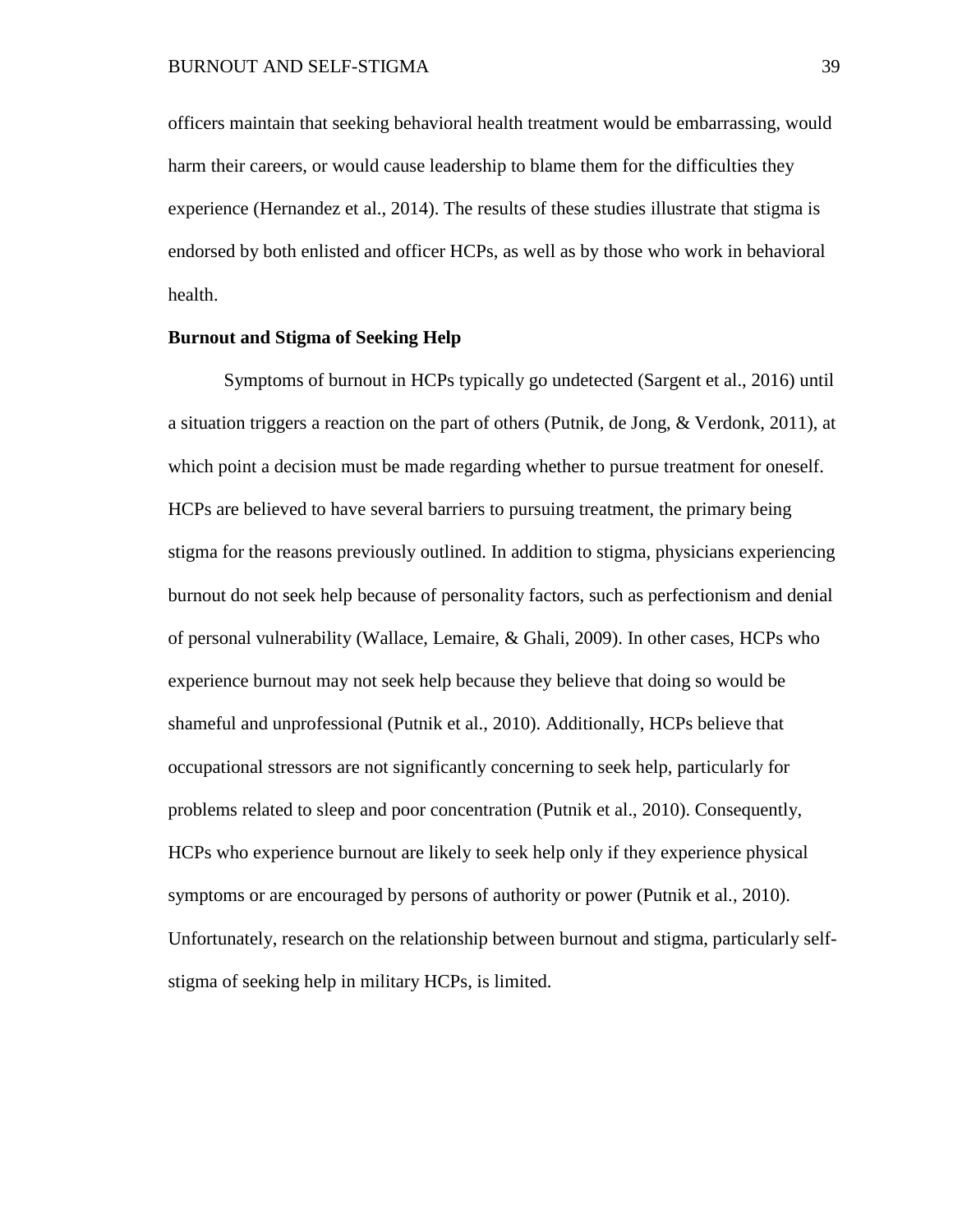### **Literature Review Summary**

Burnout is a long-standing problem that has plagued HCPs because of the extensive occupational stressors they experience, as well as stigma of seeking help. The effects of burnout and stigmatizing attitudes toward seeking help in HCPs is well documented in the literature for both civilian and military populations. However, burnout and stigma of seeking help may be more prevalent among military HCPs as a result of the inherent occupational stressors of being in the military, serving in austere environments, not being able to maintain an adequate work-life balance because of the demands of being in the military, maintaining a large case load resulting from the effects of war, and personal schemas regarding seeking help. Consequently, the manifestation of burnout will persist in military HCPs as long as the U.S. continues to be involved in military operations around the world and provider wellness programs insufficiently target areas of concern for military HCPs. To ensure the wellness of military HCPs and optimize their performance for the benefit of the thousands of military personnel they serve, an exploration of the relationship between burnout and self-stigma of seeking psychological help would be beneficial.

### **Purpose of Study**

The primary goal of military HCPs is to keep themselves and military personnel mission ready. Thus, they have a great deal of responsibility that makes them susceptible to significant stress arising from personal military experiences, requirements, and caring for those with various medical- and behavioral-health needs. The demands placed upon military HCPs may precipitate burnout, accompanied by a host of consequences, such as mental and physical illness. However, as an extensive body of research has illustrated,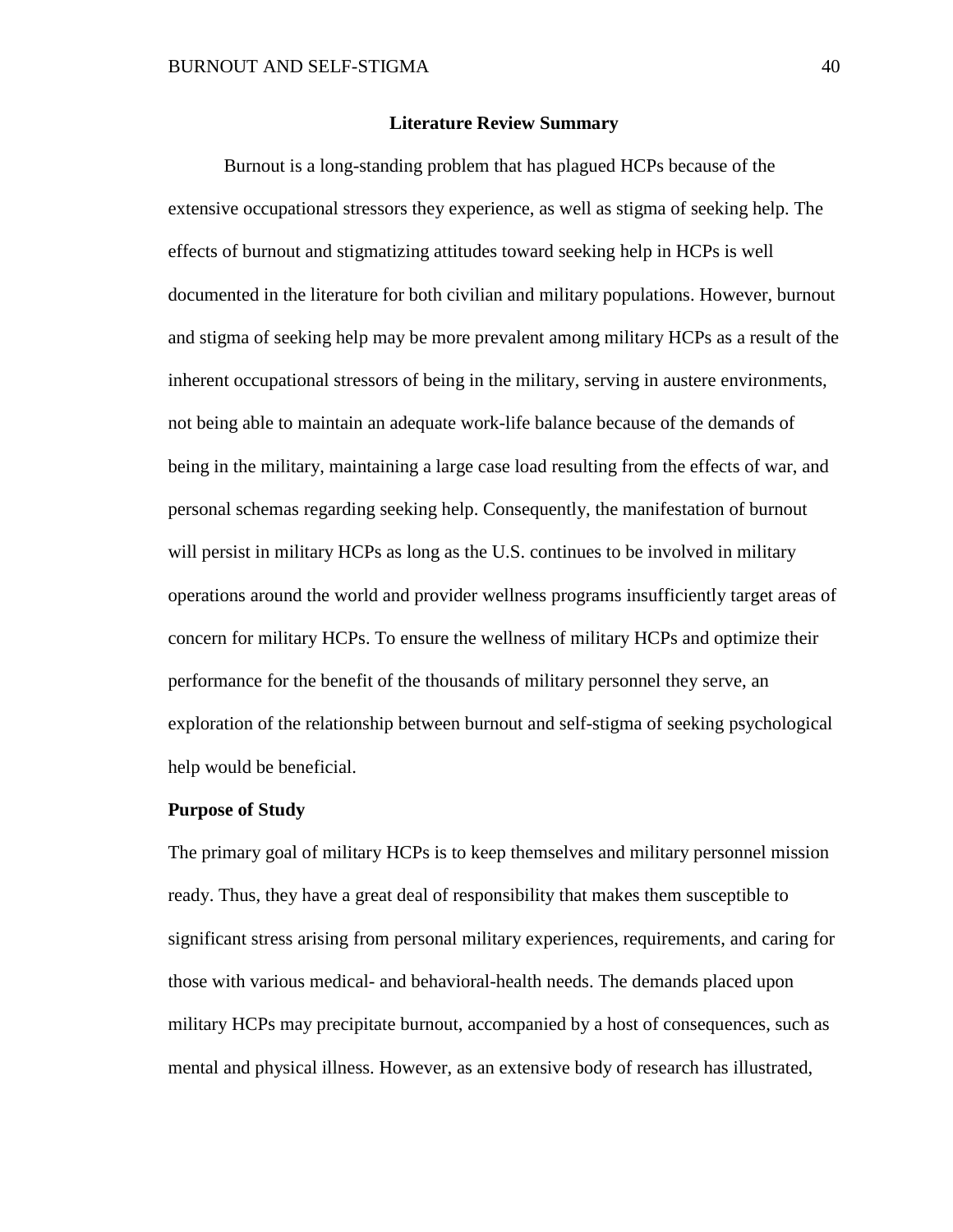stigmatizing beliefs prevent those in the military from seeking the necessary care they need (Hoge et al., 2004; Tanielian et al., 2008). The majority of the research focuses on public stigma, defined as "the phenomenon of the social groups endorsing of stereotypes about, and subsequently acting against, individuals who report mental distress and seek treatment" (Ben-Zeev et al., 2012, p. 266); however, another aspect of stigma is selfstigma. Self-stigma is defined as the internalization of actual or perceived public stigma (Ben-Zeev et al., 2012; Sharp et al., 2015). The purpose of this study was to explore the relationship between burnout and self-stigma of seeking psychological help and demographic factors, such as profession, gender, and status in the military. The study aimed to shed light on the relationship between burnout and self-stigma of seeking psychological help across military HCPs, so that policies can be implemented to improve wellness and self-care programs for providers to sustain the military's mission readiness, reduce costs, and, hopefully, improve and save lives.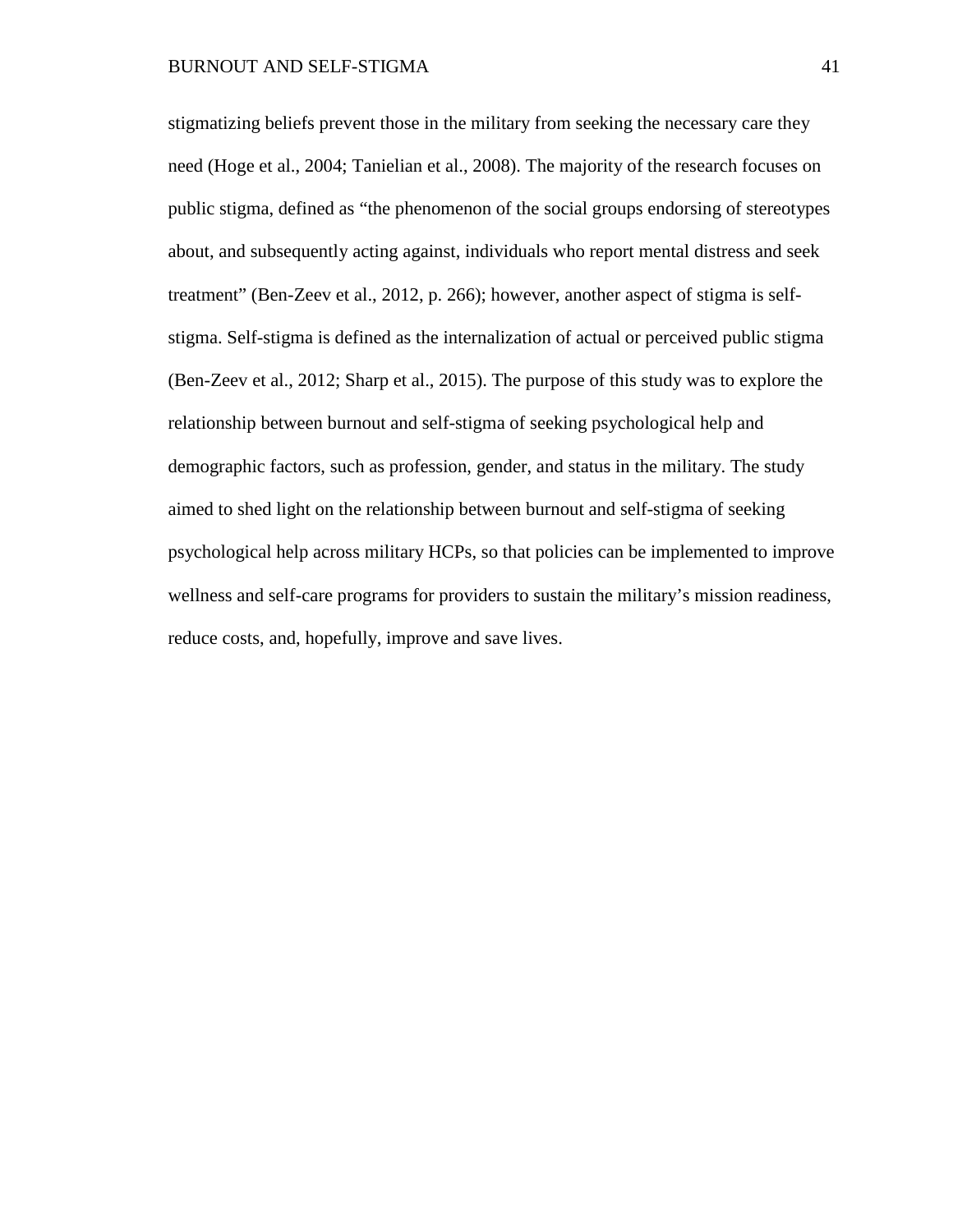## **Chapter 2: Hypotheses**

# **Hypotheses 1**

It was hypothesized that there would be a significant, positive relationship between burnout (as measured by the Professional Quality of Scale [ProQOL]) and selfstigma (operationalized as scores on the Self-Stigma of Seeking Help Scale [SSOSH]).

# **Hypothesis 2**

It was hypothesized that military HCPs would report significantly greater levels of self-stigma (operationalized as scores on the Self-Stigma of Seeking Help Scale [SSOSH]) than those reported by civilian HCPs who work in the military health system.

### **Hypothesis 3**

It was hypothesized that the combination of being an officer in the military, being of male gender, or being a physician would predict self-stigma (operationalized as scores on the Self-Stigma of Seeking Help Scale [SSOSH]).

# **Hypothesis 4**

It was hypothesized that the combination of being in the military, being of female gender, or being a behavioral health provider would predict burnout (as measured by the Professional Quality of Scale [ProQOL]).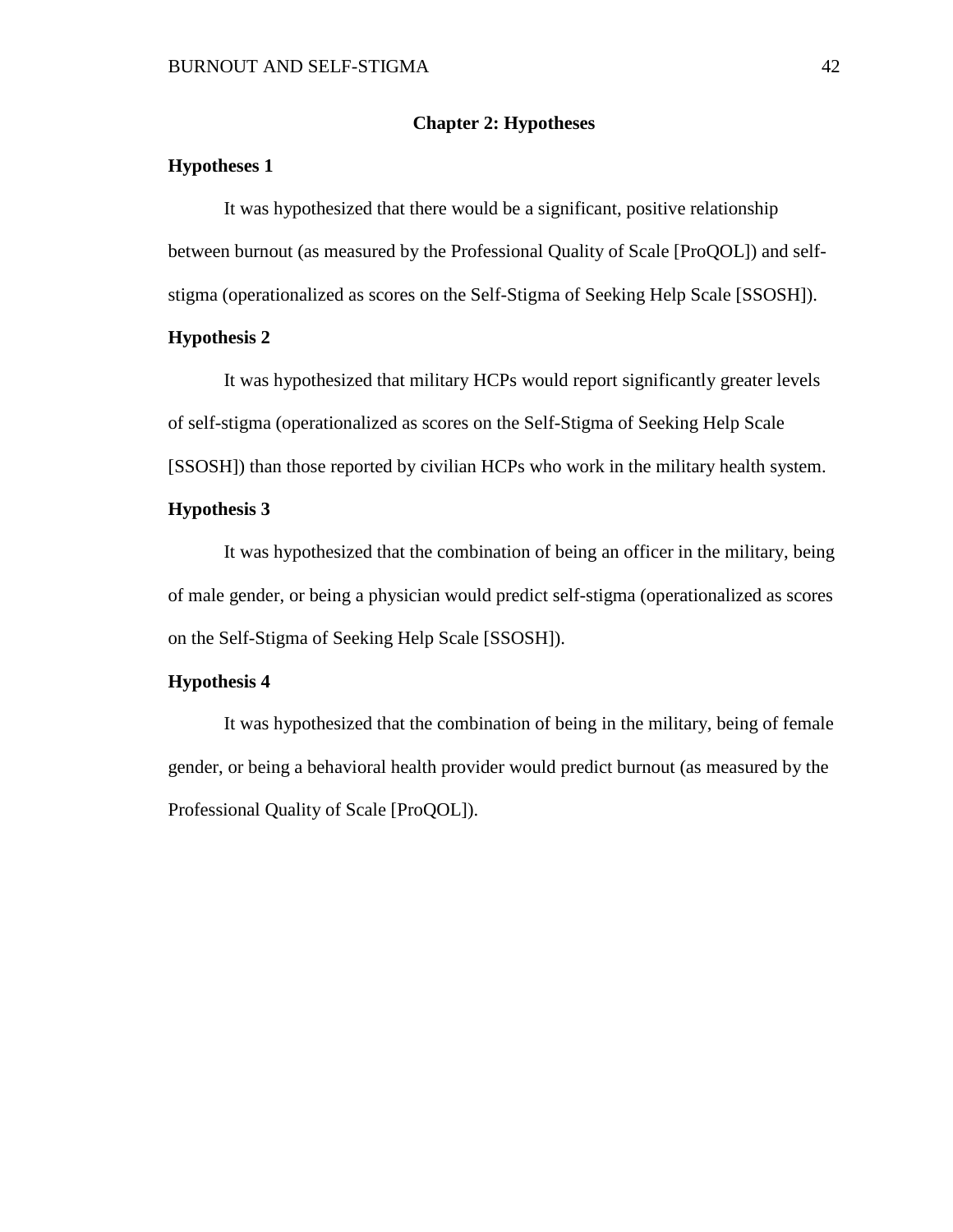# **Chapter 3: Method**

# **Research Design**

The study design was based on a cross-sectional, correlational/regression design. **Participants**

Participants in this study included a sample of convenience recruited online via social media and e-mail. Participants included 156 HCPs who worked in the military health system as civilians or military members. Eligible participants were between 18 and 67 years of age; active-duty, National Guard, or reserve component who were HCPs serving in the U.S. military; or civilian government HCPs, including medical students, interns, residents, and fellows who were working in the military health system. Participants were excluded from the study if they were not currently serving as HCPs in the military or in the military health system and were outside the age criterion of 18 to 67 years.

#### **Measures**

**Demographic questionnaire.** Participants completed a self-report questionnaire, created by the investigator, which included 15 questions. Basic demographic information, including age, marital status, gender, education, ethnicity, military status, branch of service (if applicable), length of service, military experiences, occupational specialty, and prior personal history of mental-health treatment, was gathered (Appendix A).

**Professional Quality of Life Scale**. The Professional Quality of Life Scale (ProQOL) is a 30-item self-report measure used to screen for "positive and negative effects of working with people who have experienced extremely stressful events" (Stamm, 2010, p. 12). Items are rated on a 5-point Likert scale, ranging from 1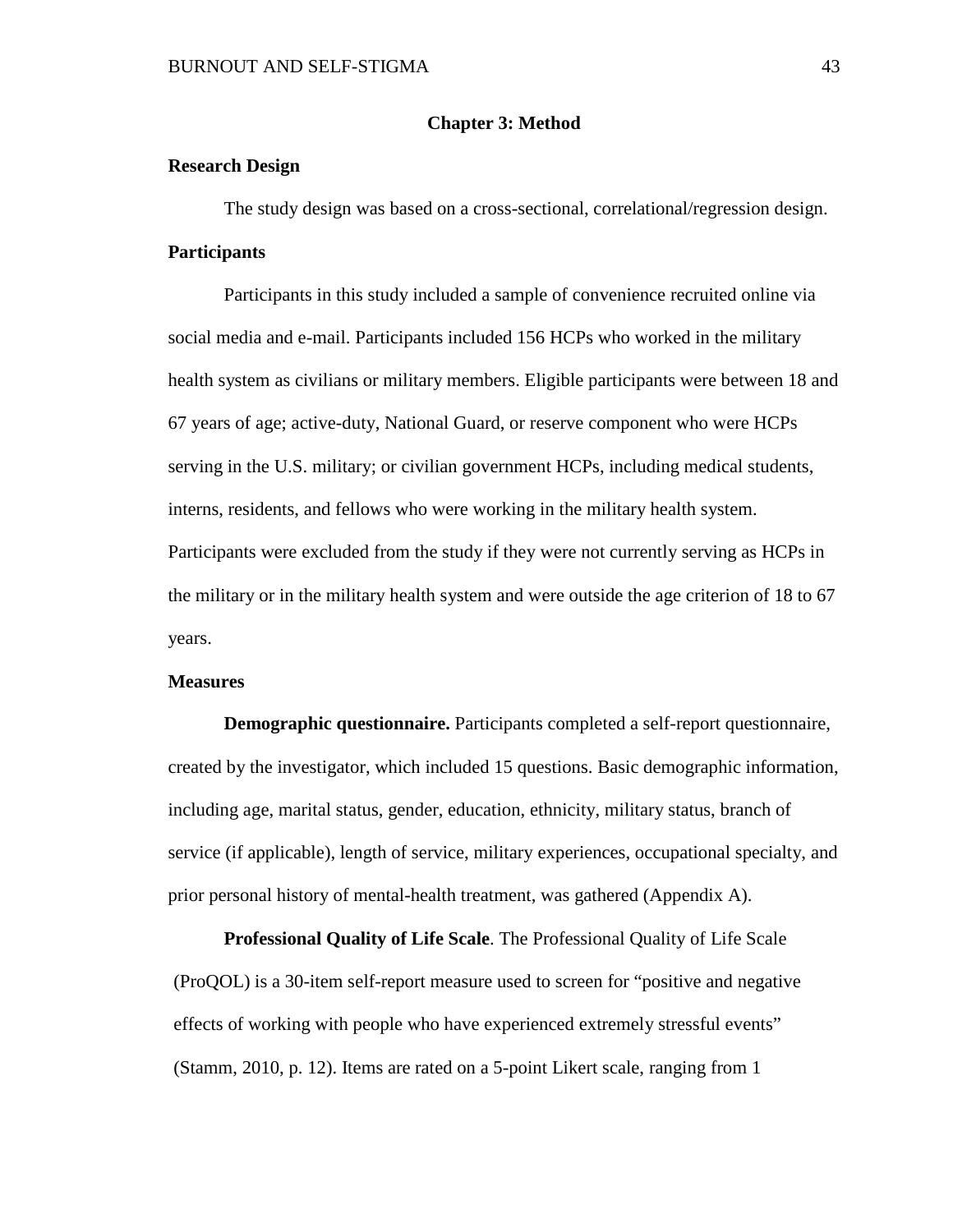(*never*) to 5 (*very often*). Scale Point 3 is anchored as *sometimes* (Stamm, 2010). The three subscales in the ProQOL are Compassion Satisfaction (CS), Burnout (BO), and Secondary Traumatic Stress (STS). Scores below 43 on the CS scale suggest Low Compassion and problems with work, whereas scores above 57 suggest High Compassion Satisfaction and a "good deal of professional satisfaction" (Stamm, 2010, p. 17). Scores below 18 on the BO scale suggest Low Burnout and "reflect[s] positive feelings about your ability to be effective in your work," whereas scores above 57 suggest High Burnout (Stamm, 2010, p. 17). Scores below 43 on the STS scale suggest Low Secondary Traumatic Stress, whereas scores above 57 suggest High Secondary Traumatic Stress. This measure has been found to be reliable with internal consistencies of CS ( $\alpha$  = .88; *n* = 1,130), BO ( $\alpha$  = .75; *n* = 976), and STS ( $\alpha$  $= 0.81$ ;  $n = 1,135$ ). No published articles or data exist on the convergent, construct, and divergent validities of the ProQOL; however, the manual states, "There is good construct validity with over 200 published papers" (Stamm, 2010, p. 13). The ProQOL is publicly available online (www.proqol.org; Stamm, 2010).

**Self-Stigma of Seeking Help Scale**. The Self-Stigma of Seeking Help Scale (SSOSH; Vogel et al., 2006) is a 10-item self-report measure of comfort or concern with regard to seeking psychological help. Items are rated on a 5-point Likert scale, ranging from 1 (*strongly agree*) to 5 (*strongly disagree*). Scale Point 3 is anchored by agree and disagree equally (Vogel et al., 2006). Scores range from 10 to 50, with scores ranging from 10 to 22 indicating Low Stigma, 23 to 32 indicating Medium Stigma, and 33 to 50 indicating High Stigma of seeking counseling. Sample items on the scale include "I would feel worse about myself if I could not solve my own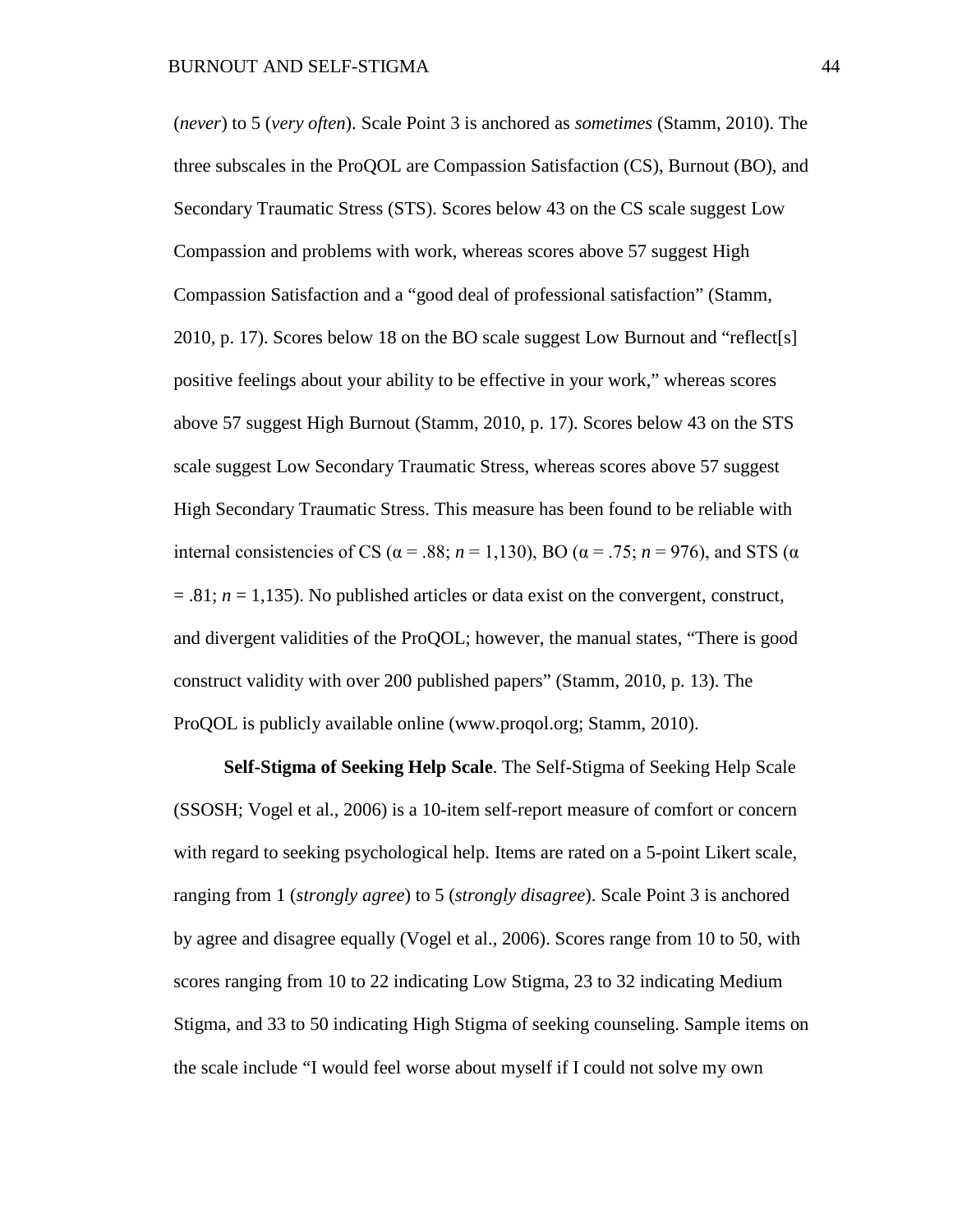problems" and "Seeking psychological help would make me feel less intelligent" (Vogel et al., 2006, p. 328). The SSOSH has strong internal consistency,  $\alpha$  = .89, in a sample of 1,083 active-duty soldiers (Skopp et al., 2012) and  $\alpha = .91$  in a sample of 583 college students and good test-retest reliability over 2 months (.72). The predictive and construct validity of the SSOSH has been established to predict helpseeking attitudes regardless of biological sex, past counseling, psychological distress, self-esteem, and public stigma (Vogel et al., 2006). Currently, no known published articles exist on the use of this measure with HCPs. The SSOSH in this study was used to measure participants' personal attitudes toward seeking psychological help for themselves. The SSOSH is publicly available online for research purposes [\(https://selfstigma.psych.iastate.edu/ssosh-scale/;](https://selfstigma.psych.iastate.edu/ssosh-scale/) Vogel et al., 2006).

## **Procedure**

Participants were recruited via social media and e-mail through snowball sampling. Training and department directors at MTFs across the U.S. were sent an e-mail (Appendix B) containing a link to the survey that was to be forwarded to interns, residents, fellows, faculty, and staff affiliated with the MTFs. Upon accessing the link to the survey, participants were sent to a page that contained the information on the purpose of the study, description of the research, potential risks, potential benefits, raffle information, confidentiality, voluntary participation assent, contact information of the investigators (Appendix C), and four questions to determine eligibility (Appendix D). Informed consent was not necessary, as this study was an exempt, anonymous online survey. If the answers determined that the subjects did not meet the inclusion criteria, the next page indicated that they were not eligible to participate in the study, and they were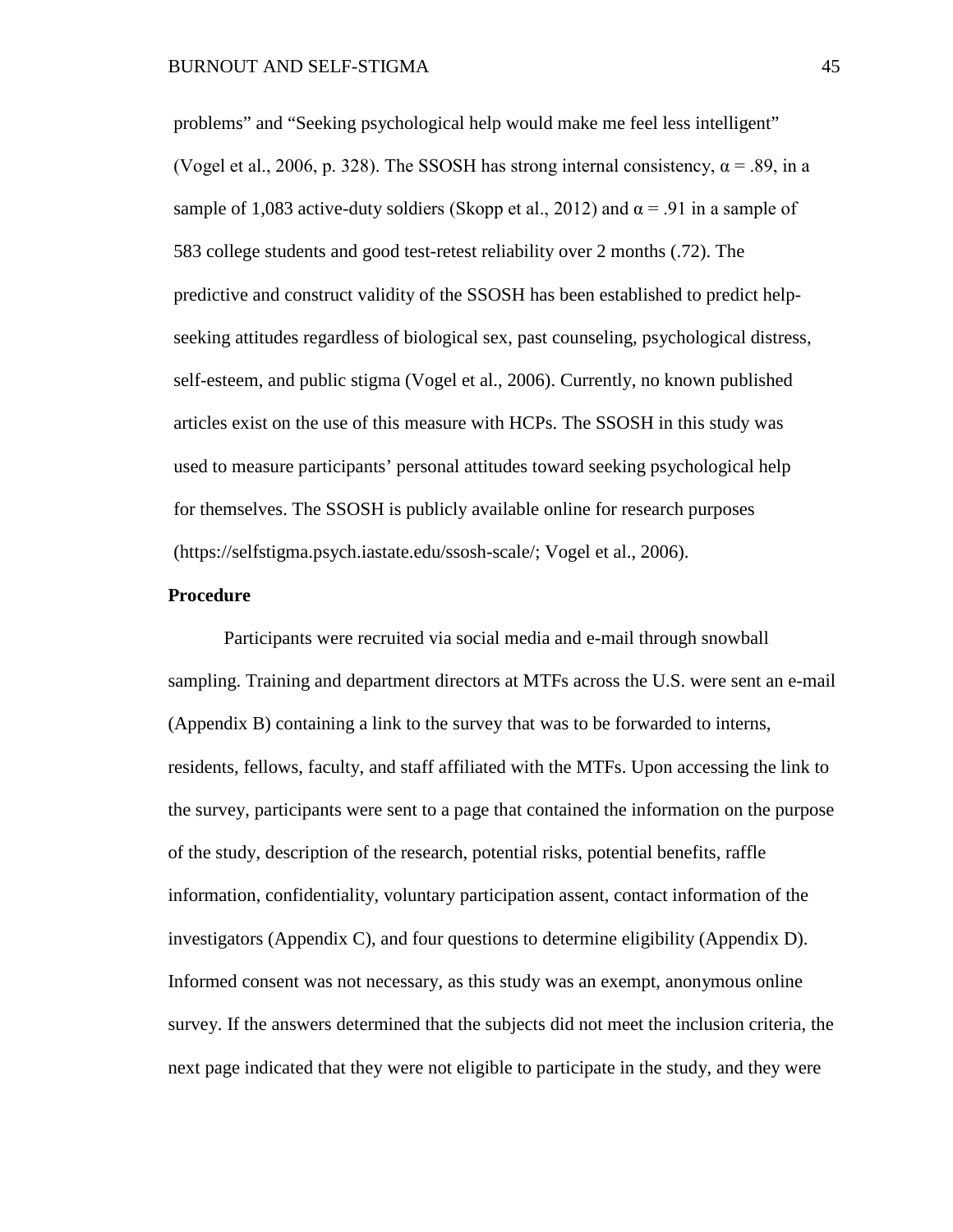# BURNOUT AND SELF-STIGMA 46

thanked for their time. Subjects who were eligible and chose to participate in the study were allowed to proceed to complete the demographic questionnaire (Appendix A), ProQOL questionnaire, and SSOSH questionnaire. Upon completing the questionnaires, subjects were sent to a message thanking them for participating and inviting them to participate in an optional raffle to receive one of two \$50 gift cards.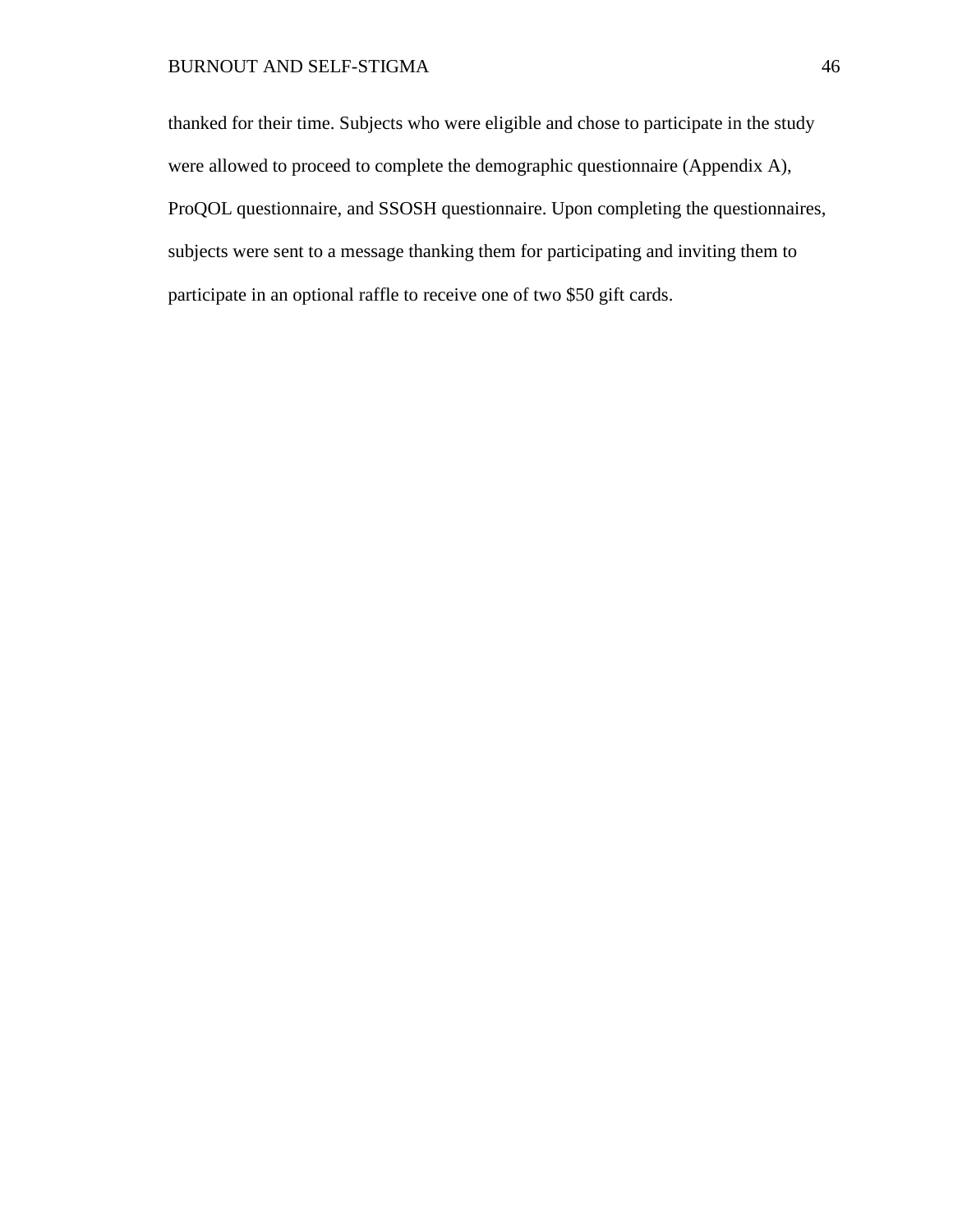### **Chapter 4: Results**

Statistical analyses were computed to examine the relationship between burnout and self-stigma of seeking help among military HCPs. Additionally, the present study also aimed to determine whether associated demographic factors were predictive of burnout and self-stigma of seeking help.

### **Statistical Analysis**

Two statistical methods were used to analyze the hypotheses: a Pearson correlation and multiple linear regression. The variables of interest were analyzed using SPSS 22.0. A power analysis for a Pearson correlation was calculated, and the effect size was set at 0.30, which is considered a medium effect size for correlation (Cohen 1988, 1992). The significance level was set at 0.05, and the power level was set at 0.95. This analysis determined a minimum of 111 participants for sufficient power was needed. The second analysis for multiple regression with three predictors determined that 119 participants were needed to measure a medium effect size of 0.15, with a significance level of 0.05 and the power level of 0.95.

## **Demographic Analysis**

A total of 156 providers participated in the study. Demographically, the sample consisted of 129 female participants (82.7%) and 26 male participants (16.7%) who ranged in age from 19 to 65 years, with the mean age of 35.9 years. More than half of the sample were married (65.4%). Participants identified as 75.6% Caucasian, 8.9% Black/African American, 7.7% Hispanic or Latino, and 5.1% Asian. In terms of military status, 89.1% of the sample were active duty officers, 3.8% were active duty enlisted personnel, and 5.1% were civilian employees. Participants worked for the Navy (81.4%),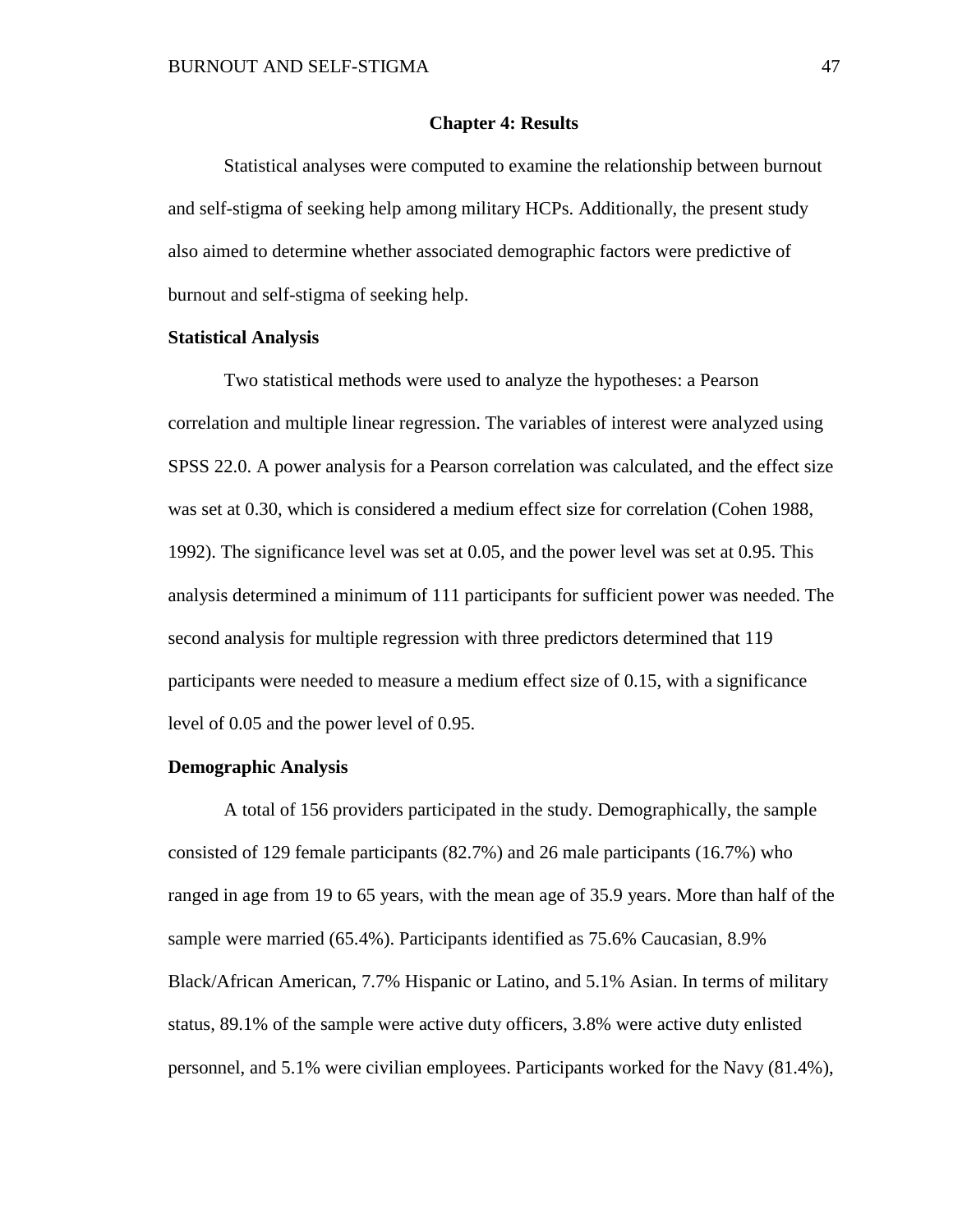Army (10.3%), Air Force (5.8%), and in joint service treatment facilities (2.6%). Professionally, 35.2% were behavioral-health providers (e.g., psychologists, social workers, psychiatrists, & counselors), 27.6% were nurses, 18.6% were physicians, 3.8% were dentists, and 14.7% were reported as "other" clinical professionals. The majority of the HCPs were junior officers (e.g.,  $O1 - O4$ ; 68.5%) followed by senior officers (e.g., O5 and above; 13.4%). Approximately 30% of HCPs reported seeing 35 or more patients per week, while the remaining HCPs reported seeing between 35 to fewer than 10 patients per week. See Table 1 for all demographic variables collected.

Table 1

| <b>Variable</b>                    | $\boldsymbol{N}$ | Freq<br>$(\%)$ | <b>Variable</b>                              | $\boldsymbol{N}$ | Freq<br>(%)  |
|------------------------------------|------------------|----------------|----------------------------------------------|------------------|--------------|
| <b>Gender</b>                      | 156              |                | <b>Years of Service as HCP</b><br>in the MHS | 156              |              |
| Female                             | 129              | 83             | $0 - 5$                                      | 69               | 44           |
| Male                               | 26               | 17             | $6-10$                                       | 36               | 23           |
| Prefer not to say                  | $\mathbf{1}$     | 1              | $11 - 15$                                    | 25               | 16           |
| Age (Years)                        | 156              |                | $16 - 20$                                    | 10               | 6            |
| 19-29                              | 33               | 21             | $21 - 25$                                    | 10               | 6            |
| 30-39                              | 78               | 50             | $26 - 30$                                    | 5                | 3            |
| 40-49                              | 38               | 24             | 31-32                                        | $\mathbf{1}$     | 1            |
| $50 - 65$                          | 7                | 5              | <b>Military Rank/Grade</b>                   | 156              |              |
| <b>Marital Status</b>              | 156              |                | $GS-12$                                      | $\overline{4}$   | 3            |
| Single                             | 41               | 26             | $GS-13$                                      | $\overline{2}$   | $\mathbf{1}$ |
| Married                            | 102              | 65             | $GS-14$                                      | $\overline{2}$   | $\mathbf{1}$ |
| Divorced                           | 9                | 6              | $E-1$                                        | $\mathbf{1}$     | $\mathbf{1}$ |
| Living together but<br>not married | $\overline{4}$   | 3              | $E-2$                                        | $\mathbf{1}$     | $\mathbf{1}$ |
| <b>Race/Ethnicity</b>              | 156              |                | $E-3$                                        | $\mathbf{1}$     | $\mathbf{1}$ |
| Caucasian/White                    | 118              | 76             | $E-4$                                        | 1                | $\mathbf{1}$ |
| African                            | 14               | 9              | $E-6$                                        | $\overline{2}$   | $\mathbf{1}$ |
| American/Black                     |                  |                |                                              |                  |              |
| American Indian or                 | $\mathbf{1}$     | $\mathbf{1}$   | $O-1$                                        | $\overline{4}$   | 3            |
| Alaska Native                      |                  |                |                                              |                  |              |
| Asian                              | 8                | 5              | $O-2$                                        | 10               | 6            |

# *Demographics Data*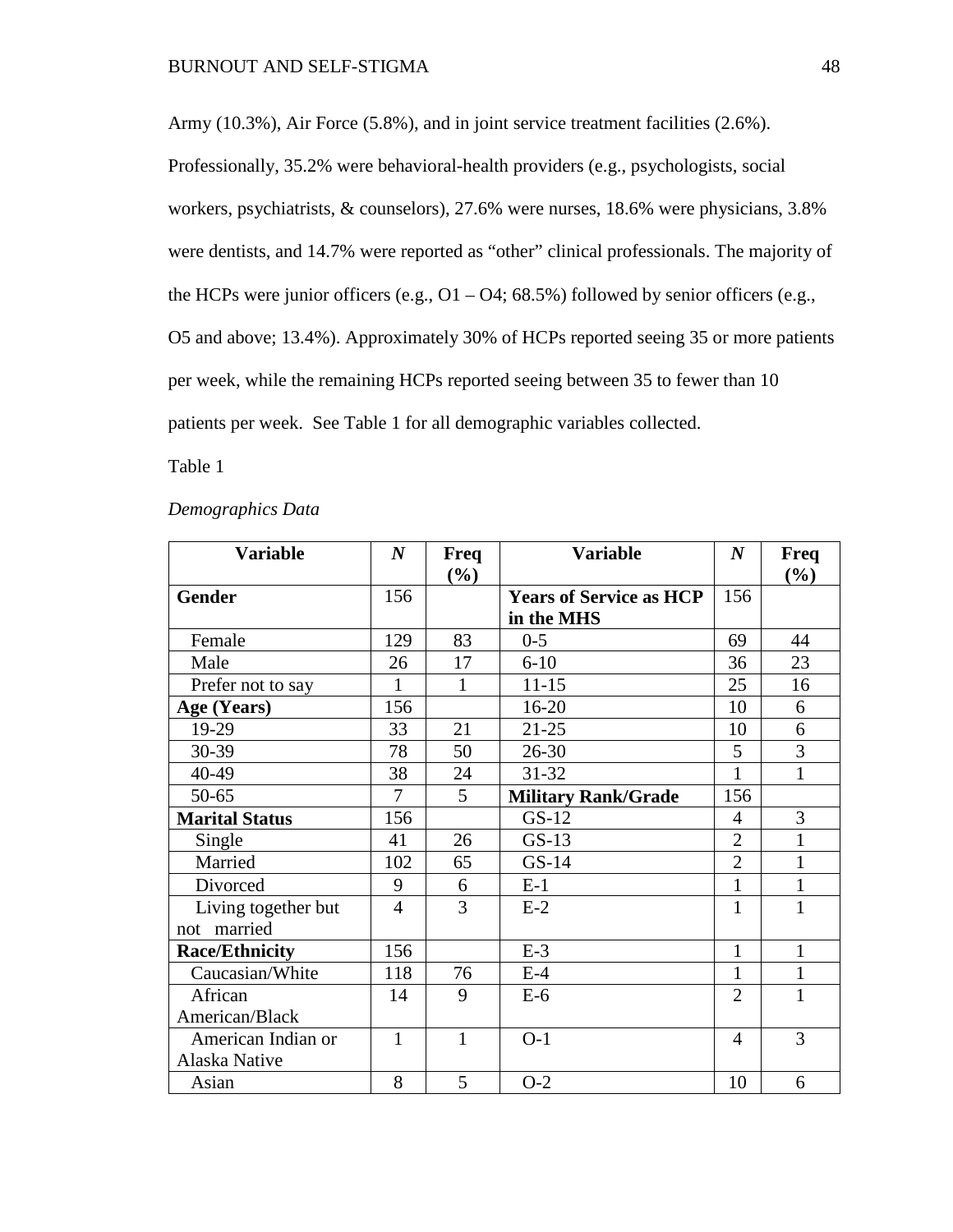| Native Hawaiian or            | 1              | 1              | $O-3$                                 | 69             | 44             |
|-------------------------------|----------------|----------------|---------------------------------------|----------------|----------------|
| <b>Other Pacific Islander</b> |                |                |                                       |                |                |
| Latino or Hispanic            | 12             | 8              | $O-4$                                 | 38             | 24             |
| <b>Biracial</b>               | $\overline{2}$ | $\mathbf{1}$   | $O-5$                                 | 14             | 9              |
| <b>Education</b>              | 156            |                | $O-6$                                 | 7              | 5              |
| High school diploma           | 1              | $\mathbf{1}$   | Deployed in Support of                |                |                |
| or equivalent                 |                |                | <b>GWOT</b>                           |                |                |
| Some college credits          | 3              | $\overline{2}$ | Yes                                   | 67             | 43             |
| Associates degree             | $\mathbf{1}$   | $\mathbf{1}$   | N <sub>o</sub>                        | 89             | 57             |
| Bachelor's degree             | 17             | 11             | <b>Number of Times</b>                |                |                |
|                               |                |                | Deployed in Support of<br><b>GWOT</b> |                |                |
| Master's degree               | 39             | 25             | $\boldsymbol{0}$                      | 93             | 60             |
| Doctorate degree              | 95             | 61             | $\mathbf{1}$                          | 37             | 24             |
| <b>Profession</b>             | 156            |                | $\overline{2}$                        | 11             | $\tau$         |
| <b>Nurse</b>                  | 43             | 28             | 3                                     | 8              | $\overline{5}$ |
| Physician                     | 29             | 19             | $\overline{4}$                        | $\overline{2}$ | $\mathbf{1}$   |
| Behavioral-health             | 55             | 35             | <b>Current Work Setting</b>           |                |                |
| provider                      |                |                |                                       |                |                |
| Dentist                       | 6              | $\overline{4}$ | Military treatment                    | 110            | 71             |
|                               |                |                | facility                              |                |                |
| Other                         | 23             | 15             | Branch clinic                         | 20             | 13             |
| <b>Military Status</b>        | 156            |                | Embedded                              | 8              | 5              |
| <b>Active-duty Officer</b>    | 139            | 89             | Shipboard                             | 3              | $\mathbf{2}$   |
| Active-duty enlisted          | 6              | $\overline{4}$ | Deployed setting                      | $\overline{7}$ | 5              |
| member                        |                |                |                                       |                |                |
| National Guard officer        | $\mathbf{1}$   | $\mathbf{1}$   | Behavioral-health                     | $\overline{4}$ | 3              |
|                               |                |                | consultant                            |                |                |
| Reserve officer               | $\overline{2}$ | $\mathbf{1}$   | Aviation                              | $\overline{4}$ | 3              |
| Civilian contractor           | $\overline{2}$ | $\mathbf{1}$   | <b>Number of Patients</b>             | 156            |                |
| employee                      |                |                | <b>Seen Per Week</b>                  |                |                |
| Civilian government           | 6              | $\overline{4}$ | Fewer than 10                         | 28             | 18             |
| employee                      |                |                |                                       |                |                |
| <b>Employer Branch of</b>     | 156            |                | $10-15$                               | 20             | 13             |
| <b>Service</b>                |                |                |                                       |                |                |
| Air Force                     | 9              | 6              | $15 - 20$                             | 14             | 9              |
| Army                          | 16             | 10             | $20 - 25$                             | 21             | 14             |
| Navy                          | 127            | 81             | $25 - 30$                             | 13             | 8              |
| Joint treatment facility      | $\overline{4}$ | $\overline{3}$ | $30 - 35$                             | 13             | 8              |
|                               |                |                | More than 35                          | 47             | 30             |

 $Note. HCP = healthcare provider; MHS = military health system; GWOT = Global War on Terrorism; GS =$ general schedule; Military ranks/grades denote the positional status and authority for individuals who are in the military or work for the government;  $E =$  enlisted;  $O =$  officer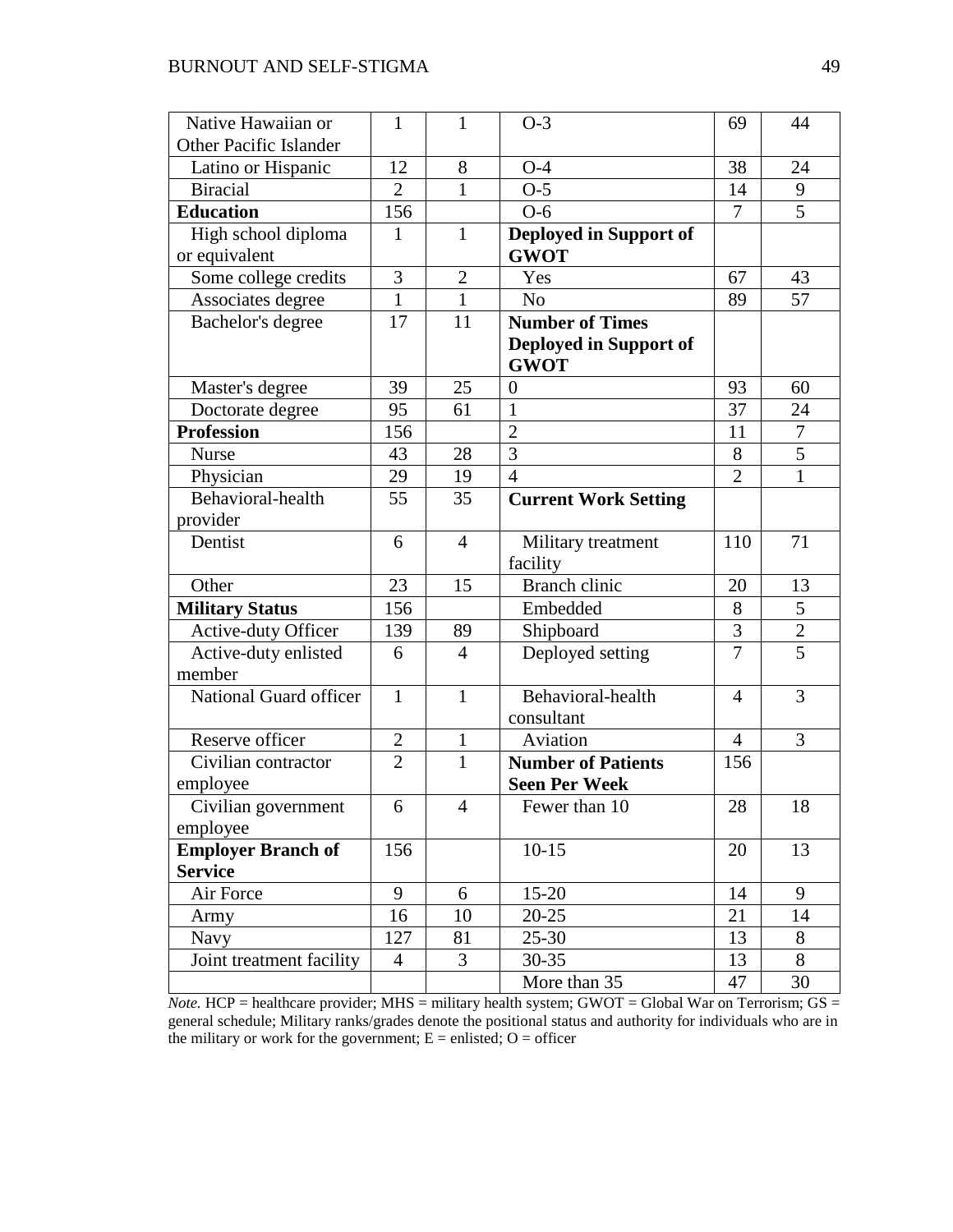# **Hypothesis 1**

To examine whether self-stigma of seeking help (as measured by the SSOSH) was significantly positively correlated with burnout (as measured by the ProQOL), a Pearson product-moment correlation coefficient was conducted. Results indicated a significant positive relationship between self-stigma of seeking help and burnout, *r* = .224, *p* = .003. The coefficient of determination ( $r^2$  = .05) indicated that approximately 50% of the variance was shared between the variables.

#### **Hypothesis 2**

This hypothesis aimed to explore whether military HCPs would endorse greater levels of self-stigma of seeking help in comparison to civilian HCPs. Analysis could not be conducted on this hypothesis because of the insufficient number of civilian HCPs who participated in the study ( $N = 8$ ) in comparison to military HCPs ( $N = 148$ ).

## **Hypothesis 3**

To identify whether being an officer in the military, of male gender, or a physician would predict self-stigma scores (as measured by the SSOSH), tests of assumptions, linearity, and a multiple linear regression were conducted. An initial test of assumption was conducted using the Durbin-Watson test for serial correlations between errors, that is, whether adjacent residuals are correlated, which is useful in assessing the assumption of independent errors (Field, 2009). The test statistic ranges between 0 and 4, with scores below 2 indicating a positive correlation and a value greater than 2 indicating a negative correlation between adjacent residuals. A conservative rule of thumb is that the test statistic with values in the range of 1.5 to 2.5 are relatively normal; any values less than 1 and greater than 3 are areas for concern (Field, 2009). The Durbin-Watson test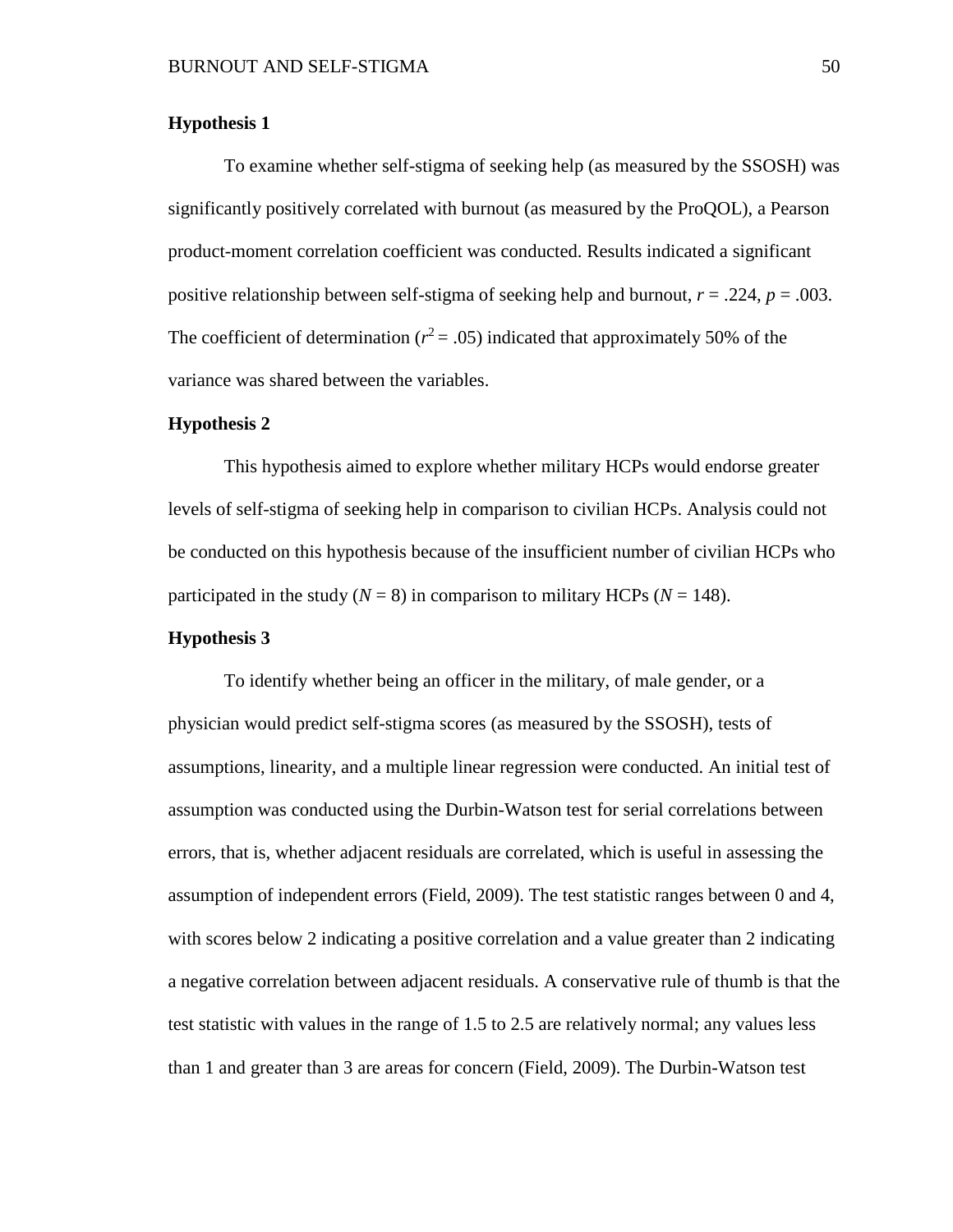statistic was equal to 1.841, which indicated the residuals were uncorrelated. Thus, the residuals in this model were independent and normally distributed.

Additional analyses of assumption for linearity and homoscedasticity were conducted. Residual statistics using standardized residuals (ZRESID) against standardized predicted values (ZPRED) indicated that linearity and homoscedasticity were met (Field, 2009). To further test the normality of the residuals, a review of the histogram and normal probability plot was conducted. The histogram and normal probability plot both revealed that the assumption of normality was met (Field, 2009).

To examine multicollinearity, the following analyses were conducted: tolerance statistics, variance inflation factor (VIF), and collinearity diagnostics. Tolerance statistics and VIF both measure multicollinearity, which is a "situation where two or more variables are very closely linearly related" (Field, 2009, p. 790). Tolerance statistics below 0.1 indicate serious problems, whereas values below 0.2 indicate areas to interpret with caution. Tolerance statistics for this hypothesis ranged between .964 and .987, indicating no significant multicollinearity. VIF primarily measures whether a "predictor has a strong linear relationship with other predictors" (Field, 2009, p. 796). Values greater than 10 on the VIF indicate problem areas. VIF values for statistics related to this hypothesis ranged between 1.012 and 1.037. Consequently, the collinearity diagnostics revealed that each predictor variable (e.g., physician, military officer, and male gender) did not load on the same dimension. Thus, these analyses confirm linearity among the predictor variables. The overall regression analysis, as shown in Table 2, revealed no significant regression,  $F(3, 156) = 0.2$ ,  $p = .897$ , indicating that the combination of being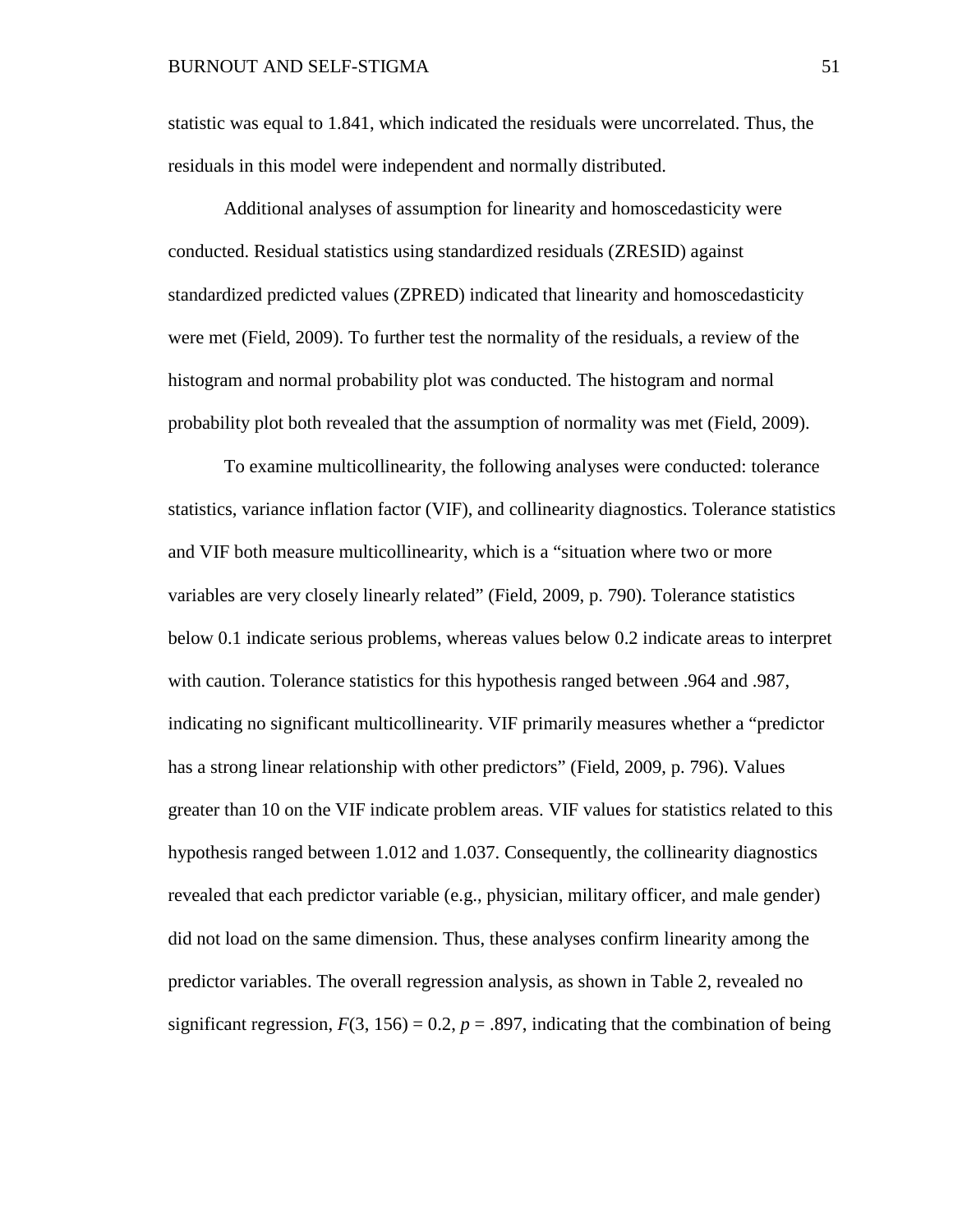an officer, of the male gender, or a physician did not predict self-stigma of seeking help

(Table 3).

Table 2

*Overall Regression Analysis with Predictor Variables (Physicians, Military Officer, and Male Gender) to the Dependent Variable (Self-Stigma of Seeking Help)*

| Model |                                                                                                                 | Sum of  | df  | Mean square |      | Sig.              |
|-------|-----------------------------------------------------------------------------------------------------------------|---------|-----|-------------|------|-------------------|
|       |                                                                                                                 | squares |     |             |      |                   |
|       | Regression                                                                                                      | .363    | ັ   |             | .200 | .897 <sup>a</sup> |
|       | Residual                                                                                                        | 92.042  | 152 | .606        |      |                   |
|       | Total                                                                                                           | 92.405  | 55  |             |      |                   |
|       | the contract of the contract of the contract of the contract of the contract of the contract of the contract of |         |     |             |      |                   |

 $a =$ Predictor variables

# Table 3

*Coefficients of Predictor Variables (Physicians, Military Officer, and Male Gender) to the Dependent Variable (Self-Stigma of Seeking Help)*

| Model                | Unstandardized<br>coefficients |       | Standardized<br>coefficients |         |      | Collinearity<br>statistics |       |
|----------------------|--------------------------------|-------|------------------------------|---------|------|----------------------------|-------|
|                      | Std.                           |       |                              |         |      |                            |       |
|                      | B                              | Error | <b>B</b> eta                 | t       | Sig. | Tolerance                  | VIF   |
|                      |                                |       |                              |         |      |                            |       |
| (constant)           | 2.297                          | .217  |                              | 10.599  | .000 |                            |       |
| Physicians           | $-.109$                        | .161  | $-.055$                      | $-.678$ | .499 | .987                       | 1.013 |
| Military<br>officers | .019                           | .222  | .007                         | .086    | .931 | .964                       | 1.037 |
| Male gender          | .071                           | .170  | .034                         | .416    | .678 | .970                       | 1.031 |

# **Hypothesis 4**

To identify whether being in the military, of the female gender, or a behavioralhealth provider would predict burnout, a multiple regression was conducted. A multiple linear regression analysis also was conducted, as well as tests of assumption and linearity. Using the same analysis process as for Hypothesis 3, an initial test of assumption was conducted using the Durbin-Watson test. The Durbin-Watson test statistic for this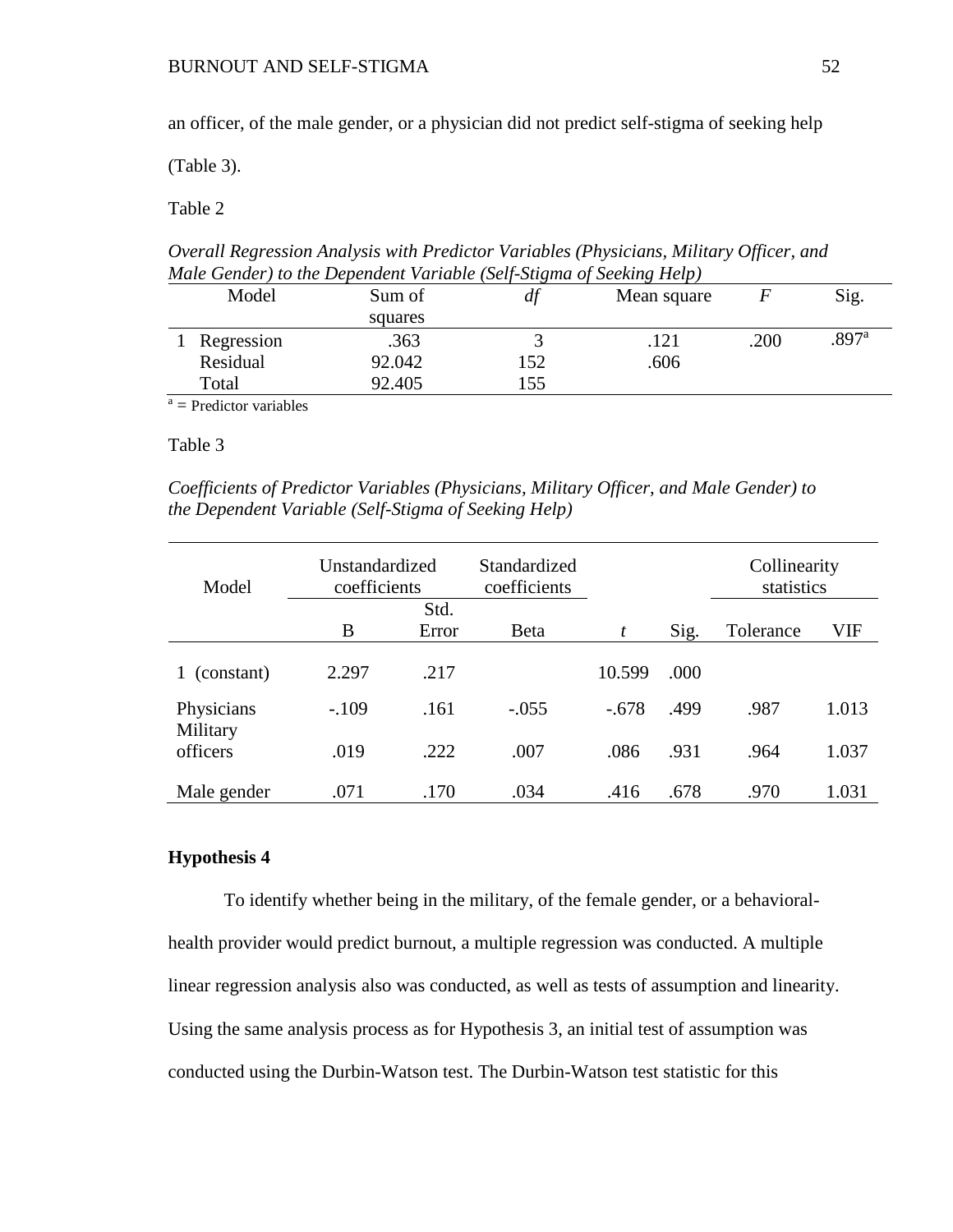hypothesis was equal to 2.002, which indicated the residuals were uncorrelated (Field, 2009). Additional analyses of assumptions for linearity and homoscedasticity were conducted and met, using ZRESID against ZPRED (Field, 2009). To further test the normality of the residuals, a review of the histogram and normal probability plot was conducted. The histogram and normal probability plot both revealed that the assumption of normality was met (Field, 2009).

To examine linearity, several analyses were conducted to include tolerance statistics, VIF, and collinearity diagnostics. Tolerance statistics for this hypothesis ranged between .965 and .991, while VIF values ranged between 1.009 and 1.037. These results indicated no multicollinearity between the predictor variables. Overall, these analyses also confirm linearity among the predictor variables.

The results of the multiple linear regression analysis, as shown in Table 4, revealed a multiple correlation of  $R = .278$ , with a coefficient of determination of .077 ( $R^2$ ) = .077) indicating that approximately 7.7% of the variance observed in burnout can be attributed to the combination of the predictor variables of being in the military, of female gender, and a behavioral health provider. The adjusted coefficient of determination  $(AdjR^2 = .059)$  suggests that there would not be any shrinkage from sample to population if the population was evaluated. The overall regression analysis, as shown in Table 5, revealed significant regression,  $F(3, 156) = 4.327$ ,  $p = .007$ , indicating that the combination of these variables predicted burnout. However, further analysis of the beta coefficients, as shown in Table 6, revealed that being a behavioral health provider was the only variable that made a significant contribution to the prediction of burnout.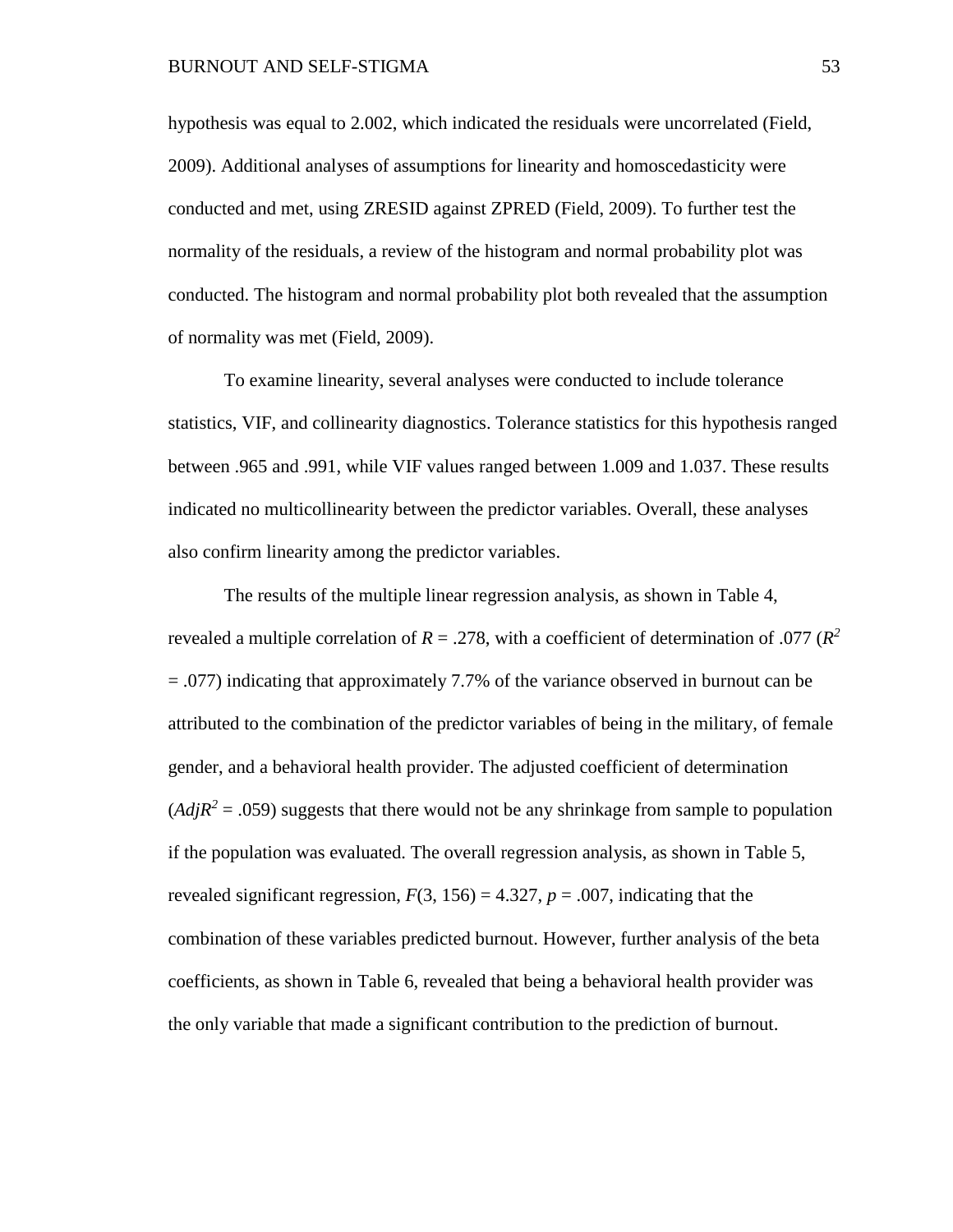Specifically, being a behavioral health provider was found to be significantly and

negatively related to burnout,  $t = -3.446$ ,  $p = .001$ .

Table 4

*Model 1 Summary of the Predictor Variables (Being in the Military, Female Gender, and Behavioral Health Provider) to the Dependent Variable (Burnout)*

| Model                     |                   | $R^2$ | Adjusted<br>$R^2$ | Std.<br>error of change change<br>est. | $R^2$ |       | df1 | df2 | Sig. $F$<br>change |
|---------------------------|-------------------|-------|-------------------|----------------------------------------|-------|-------|-----|-----|--------------------|
|                           | .278 <sup>a</sup> | .077  | .059              | 0.55145                                | .077  | 4.237 |     | 152 | $.007*$            |
| $a =$ Predictor variables |                   |       |                   |                                        |       |       |     |     |                    |

\**p* < .007

Table 5

*Overall Regression Analysis with Predictor Variables (Being in the Military, Female Gender, and Behavioral Health Provider) to the Dependent Variable (Burnout)*

| Model      | Sum of  |     | Mean square |       | Sig.              |
|------------|---------|-----|-------------|-------|-------------------|
|            | squares |     |             |       |                   |
| Regression | 3.865   |     | 1.288       | 4.237 | .007 <sup>a</sup> |
| residual   | 46.223  | 152 | .304        |       |                   |
| total      | 50.088  | 155 |             |       |                   |

 $a =$  Predictor variables

# Table 6

# *Coefficients of Predictor Variables (Being in the Military, Female Gender, and Behavioral Health Provider) to the Dependent Variable (Burnout)*

| Model                                            | Unstandardized<br>coefficients |            | Standardized<br>coefficients |          |         | Collinearity<br>statistics |       |
|--------------------------------------------------|--------------------------------|------------|------------------------------|----------|---------|----------------------------|-------|
|                                                  | В                              | Std. error | <b>B</b> eta                 |          | Sig.    | Tolerance                  | VIF   |
| (constant)                                       | 2.518                          | .201       |                              | 12.543   | .000    |                            |       |
| Female gender                                    | $-.021$                        | .120       | $-.014$                      | $-.171$  | .865    | .971                       | 1.030 |
| Military officers                                | .043                           | .201       | .017                         | .212     | .832    | .991                       | 1.009 |
| Behavioral-health<br>providers<br>$*_{p}$ < .001 | $-.330$                        | .096       | .273                         | $-3.446$ | $.001*$ | .965                       | 1.037 |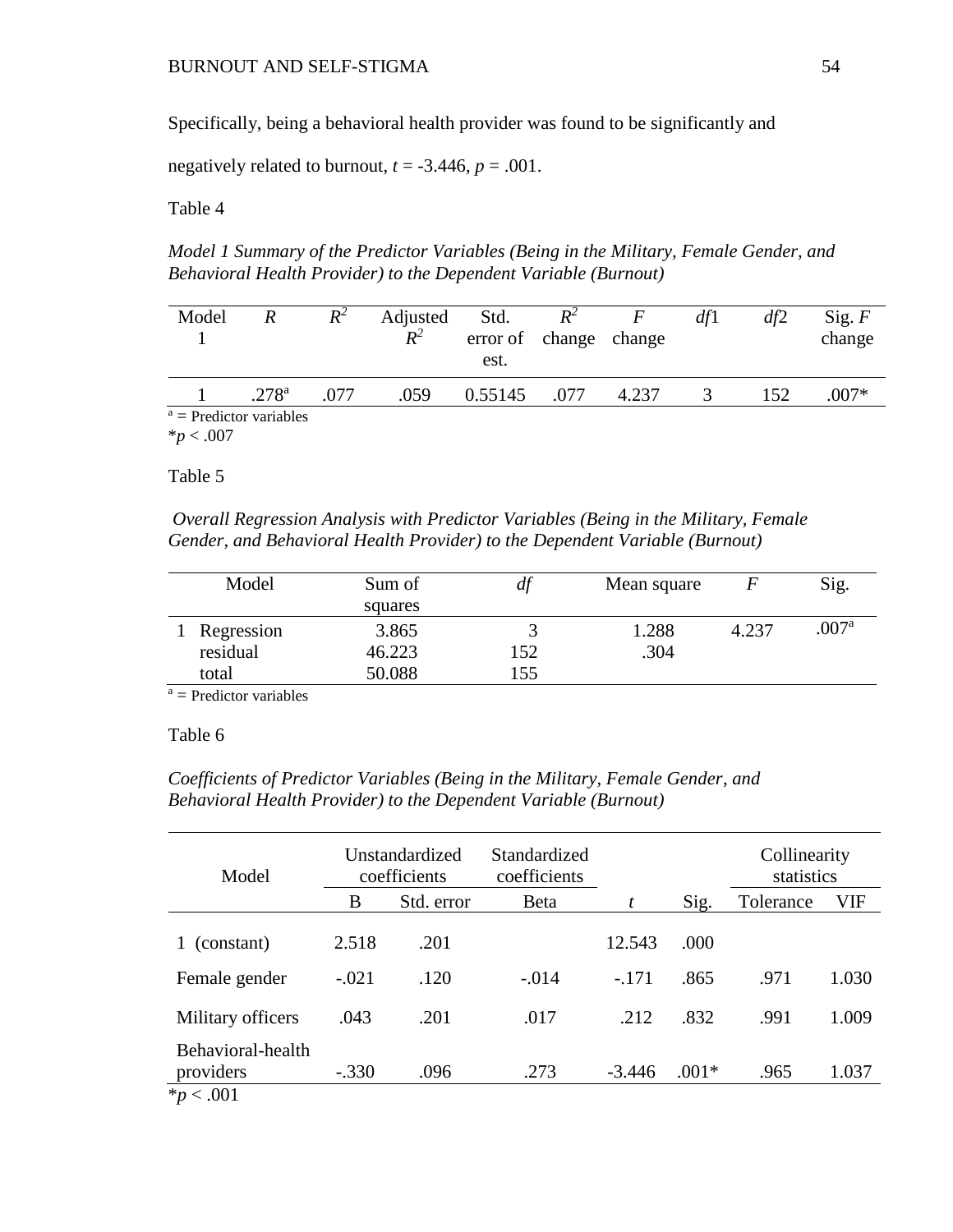### **Chapter 5: Discussion**

Burnout and public stigma toward seeking help is well documented in the literature for both civilian and military personnel. Public stigma is "the phenomenon of the social groups endorsing of stereotypes about, and subsequently acting against, individuals who report mental distress and seek treatment" (Ben Zeev et al., 2012, p. 266). However, research on self-stigma of seeking help and its relationship to burnout in military HCPs is limited. Self-stigma is the internalization of anticipated public stigma, an area that has not been researched in military HCPs. For this reason, this study aimed to examine the relationship between burnout and self-stigma of seeking psychological help among military HCPs, as well as the demographic variables that may make military HCPs more susceptible to self-stigma and burnout. The results of this study supported two of the four hypotheses examined, namely the significantly positive relationship between self-stigma of seeking help and burnout, as well as a significantly negative relationship between being a behavioral-health provider and burnout. Findings from this study did not support the hypothesis that a significant difference would be found in reported levels of self-stigma between military and civilian HCPs. Findings also did not support the hypothesis that being in the military, of male gender, or a physician would predict self-stigma.

### **Findings**

**Burnout and self-stigma.** This hypothesis aimed to examine whether a significantly positive relationship exist between burnout and self-stigma of seeking help. The current study found a significantly positive correlation between levels of self-stigma toward seeking help and burnout in HCPs, with greater reported levels of self-stigma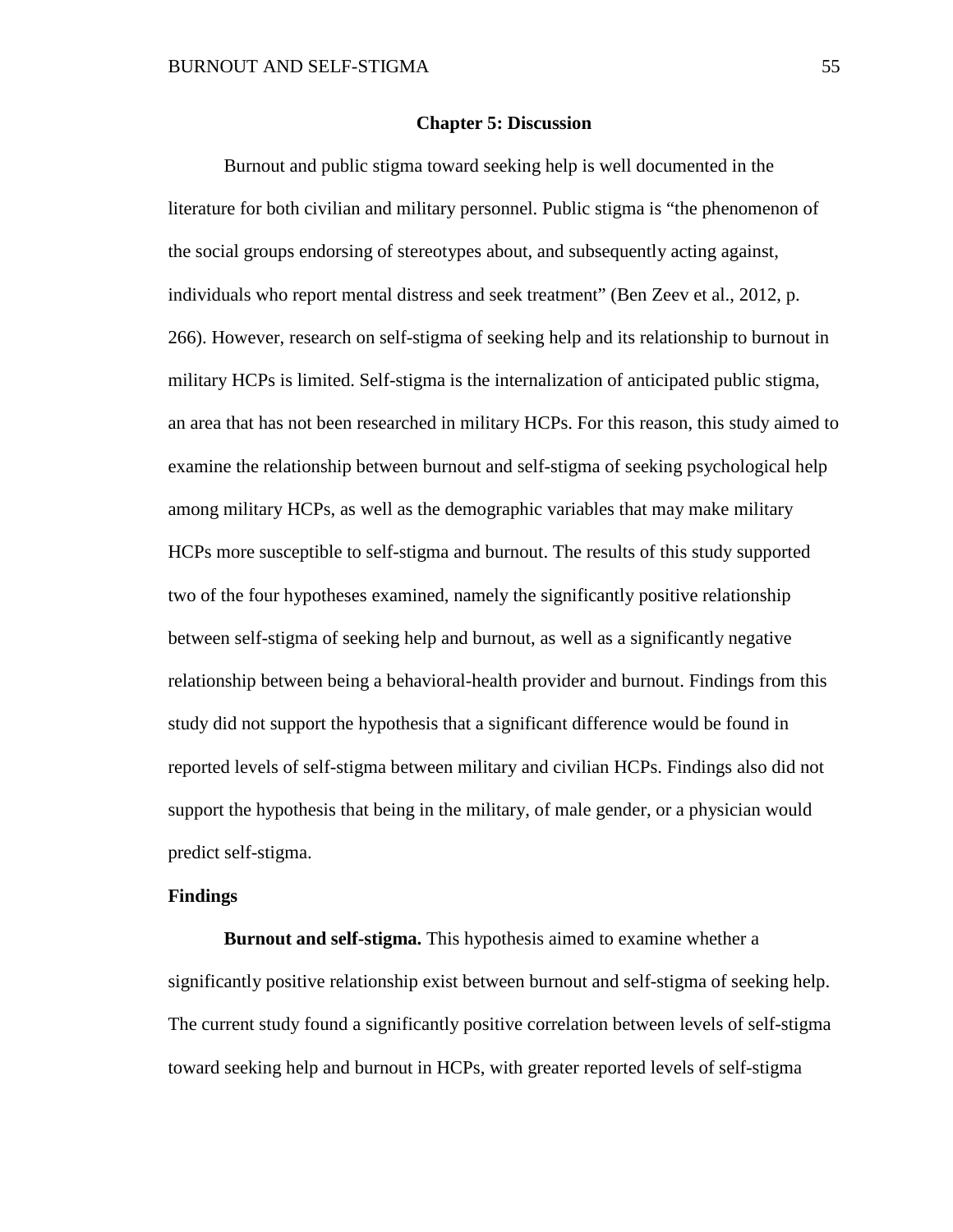toward seeking help associated with greater reported levels of burnout. These findings suggest that HCPs who internalize the negative stereotypes toward seeking psychological help are likely to experience the negative effects of burnout, such as emotional exhaustion and depersonalization, and to have beliefs about a lack of personal accomplishment. Previous research found that some HCPs experiencing burnout do not seek help because of personality factors (Wallace et al., 2009), and organizational factors (Garcia, McGeary et al., 2014; Hoge et al., 2004; Warner et al., 2008). The current study indicates that now self-stigma is also an important factor to consider. The finding that military HCPs internalize stigmatizing stereotypes regarding seeking help is both ironic and surprising, considering they themselves are in the helping profession.

Several possible explanations exist regarding these results. First, military HCPs may believe that they can manage their stressors on their own and do not need help. Additionally, some providers, particularly physicians, have been found to have perfectionistic tendencies (Wallace et al., 2009) that may foster a belief that they are not susceptible to experiencing stressors and/or are able to manage them on their own. As such, seeking care may threaten military HCPs' perceived sense of self-efficacy. According to Bandura (1997), self-efficacy involves one's beliefs about one's ability to endure and overcome challenging situations. Although not measured in this study, the military HCPs in this study might have held high self-efficacy, which, on the positive side, has been found to sustain one's effort for optimal performance (Bandura, 1982) and to protect against burnout (Shoji et al., 2016) and self-stigma (Corrigan & Watson, 2002). A further consideration of the role of cognition in the relationship between self-stigma and not seeking help among HCPs is that military HCPs may avoid seeking help because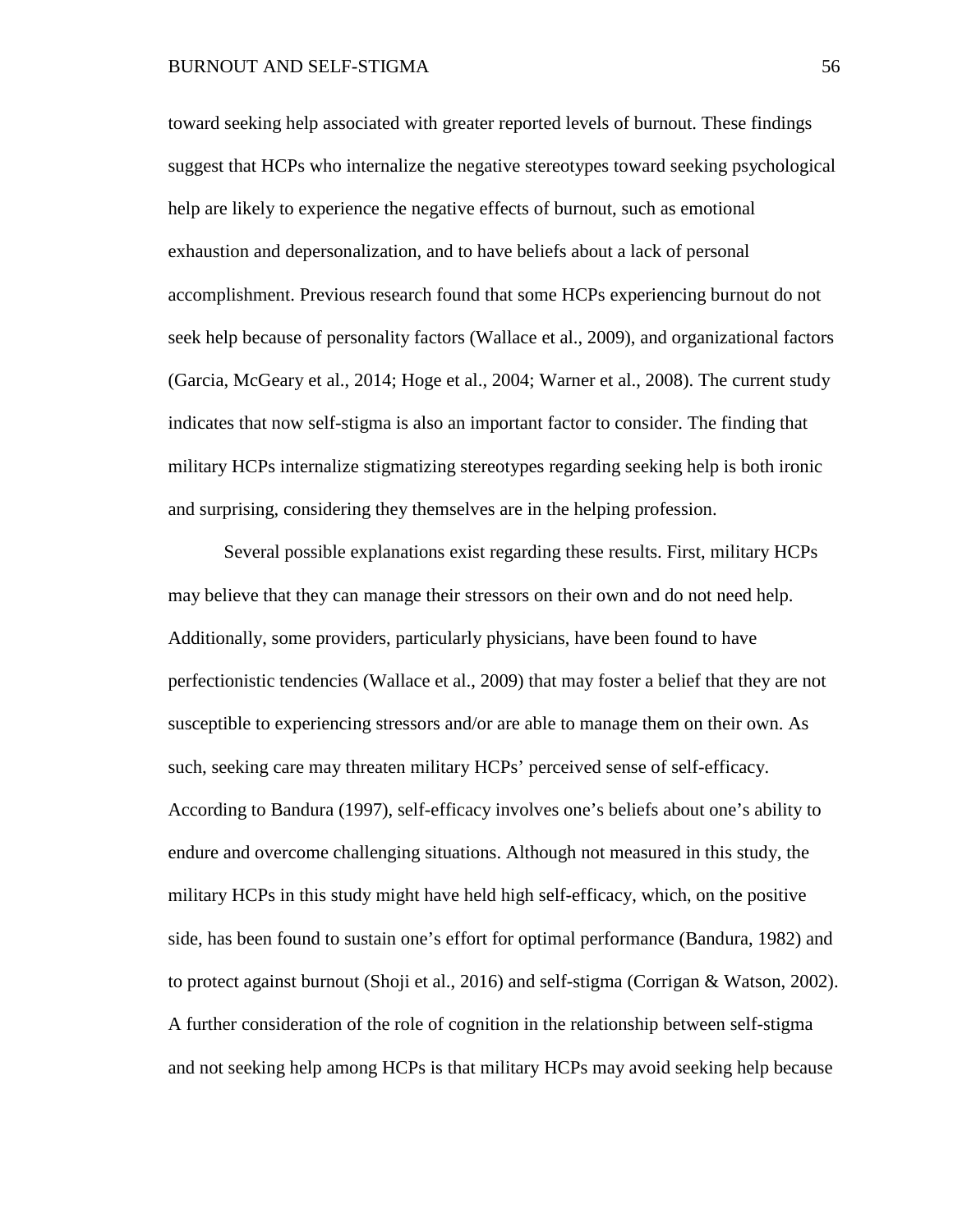they hold the distorted belief that seeking help may be evidence that one is not competent as a clinician. Thus, the function of avoiding treatment serves to avoid activation of maladaptive and distressing core beliefs, or schema avoidance (Young, Klosko, & Weishaar, 2003).

Another explanation regarding the positive relationship between burnout and selfstigma of seeking help may be attributed to the possibility that the military HCPs in this study did not perceive the stressors to which they were exposed as evoking a significant level of stress, resulting in undetected burnout (Sargent et al., 2016). Some military HCPs may lack self-awareness of the effect specific responsibilities have on them and their own burnout symptoms. The majority of the military HCPs in this study worked in a MTF, which in and of itself can be a source of stress. Providers who work in MTFs work in various clinics, work various shifts, stand duty, and take on collateral duties for professional and career development. While not examined in this study, providers who work at MTFs for the most part are treated and/or treat other providers at the same facility, increasing the likelihood of providing curbside care and consultation to patients and other providers. Consequently, military HCPs who work in MTFs may find that managing all their responsibilities, managing their time, and establishing healthy boundaries are difficult, increasing their risk of burnout. Furthermore, since these providers receive their care at the facility in which they work, they may be more likely to harbor those self-stigmatizing beliefs and be less likely to seek care, particularly out of the fear that doing so may impact their careers.

Military HCPs are entrusted with caring for warfighters and maintaining the military's mission readiness; thus, a poor professional reputation can be detrimental to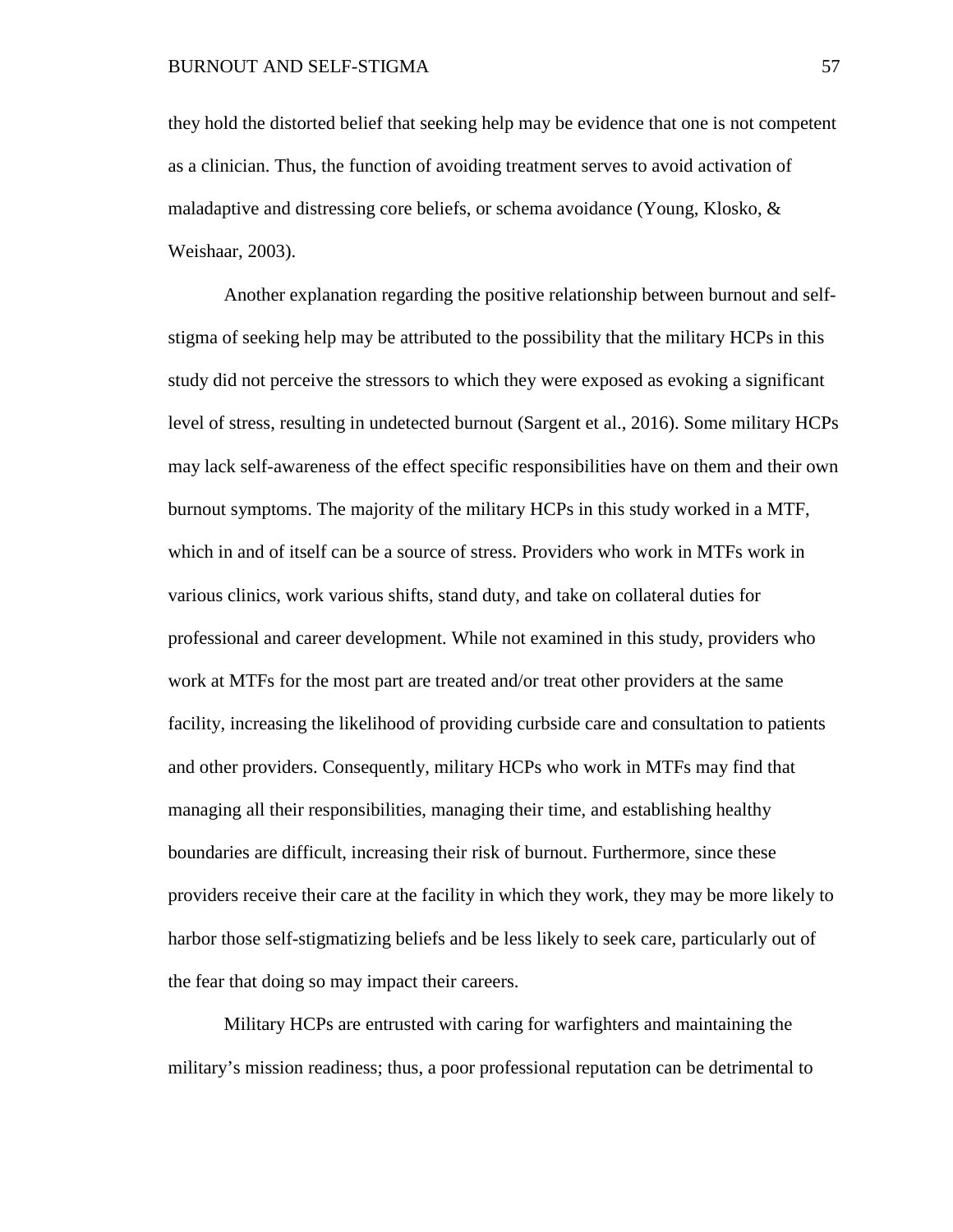one's career. Military HCPs who report high levels of self-stigma may also experience high levels of burnout resulting from a fear of career consequences if they seek help. The most prevalent stigmatizing beliefs documented in the literature are the fear that one will be perceived as weak and that peers will lose confidence in them and impede career prospects (Ben-Zeev et al., 2012; Gould et al., 2010; Hoge et al., 2004; Sharp et al., 2015). Such high-stakes consequences may explain why many military HCPs are reluctant to seek care. However, research continues to illustrate that self-initiated treatment before impairment occurs is not likely to result in negative career consequences (Rowan et al., 2014).

**Self-stigma in military and civilian HCPs.** This hypothesis aimed to examine whether military HCPs would endorse greater levels of self-stigma of seeking help in comparison to civilian HCPs**.** An analysis of whether military HCPs would have greater levels of self-stigma in comparison to civilian HCPs could not be conducted given the inability to match the military HCPs and civilian HCP groups resulting from a low number of civilian HCPs ( $N = 8$ ) versus military HCPs ( $N = 148$ ) who participated in the study. The discrepancy in participation has two plausible explanations. The first explanation may be attributed to inclusion criteria. Participants in the study were required to currently work in the military health system. Military personnel operating as HCPs deliver healthcare under the military health system regardless of where it is performed (e.g., deployed settings, onboard ships, in hospitals, clinics). The same cannot be stated for civilian HCPs working with military personnel.

The second explanation for the lack of civilian HCPs in this study may be attributed to recruitment bias. Recruitment was conducted via the snowballing technique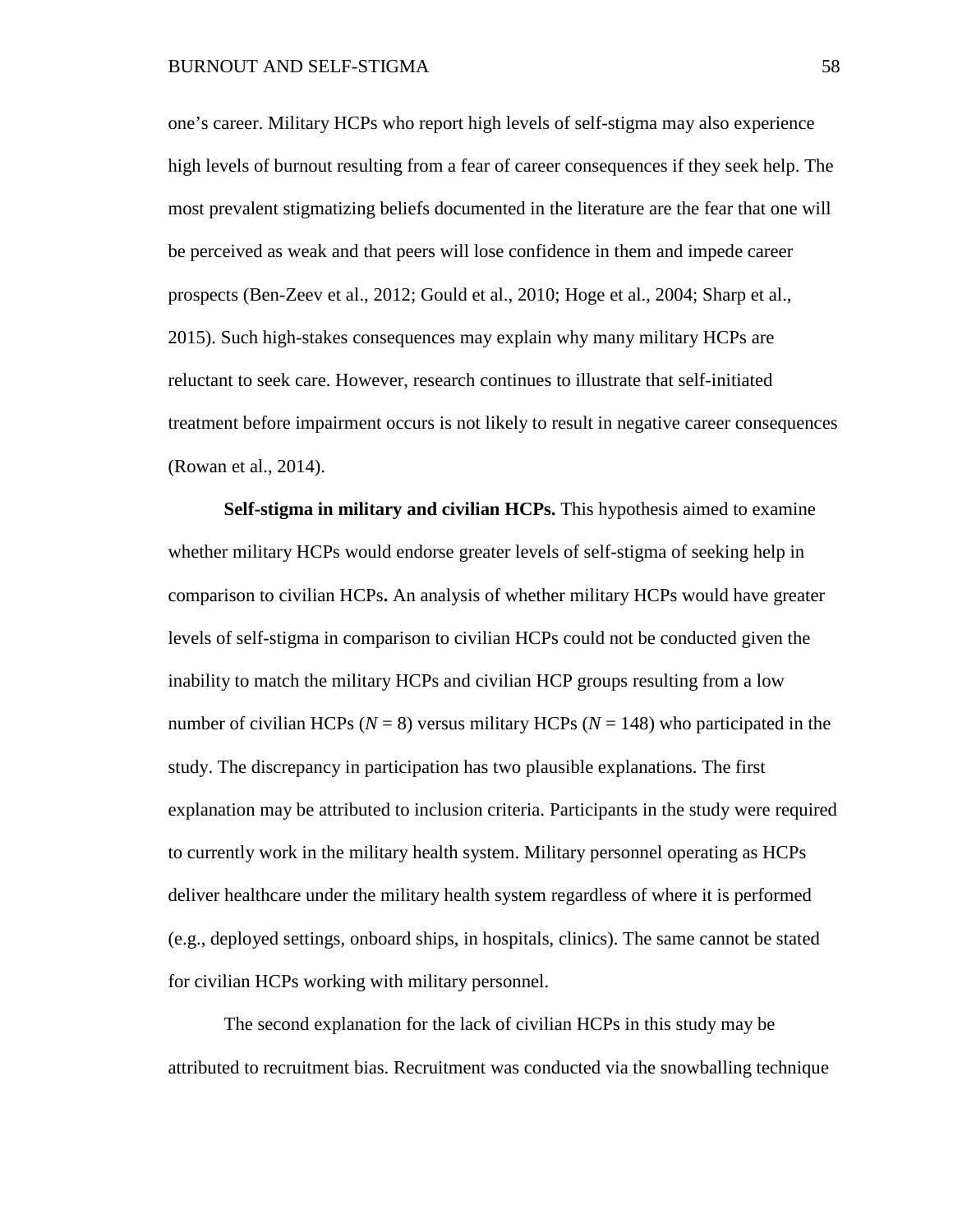through social media and e-mail solicitation. The social-media recruitment announcement was posted to five webpages, all of which were geared to current military and civilian personnel who previously served in the military. The other recruitment method used was solicitation via e-mail. The assumption was made that the e-mail announcement would be sent to both military and civilian personnel at the identified treatment facilities. Of the 20 e-mail recruitment announcements sent to training directors and department directors at MTFs across the country, only five responded, stating that they would forward the announcement to their students, residents, fellows, faculty, and staff. One training director responded stating that Internal Review Board (IRB) approval from the military was needed for the recruitment announcement to be disseminated at that facility. Therefore, future studies soliciting subjects from MTFs via e-mail should consider obtaining IRB approval from a military source, as well as expanding recruitment efforts to include HCPs working for organizations that service military populations outside of the military health system.

**Factors predictive of self-stigma.** Findings did not support the hypothesis that being a physician, of male gender, or an officer in the military would predict self-stigma of seeking help. The lack of significant findings may be better explained by examining the characteristics of the predictor variables. One can speculate that the physicians in this study had greater levels of education and training in the skills that can protect against the internalization of stereotypes regarding seeking help in comparison to HCPs who do not work in the military health system, although this comparison was not examined in this study. Along the same lines, physicians may also have a strong sense of self, which has been found to mitigate self-stigmatizing attitudes (Corrigan & Rao., 2012; Heath et al.,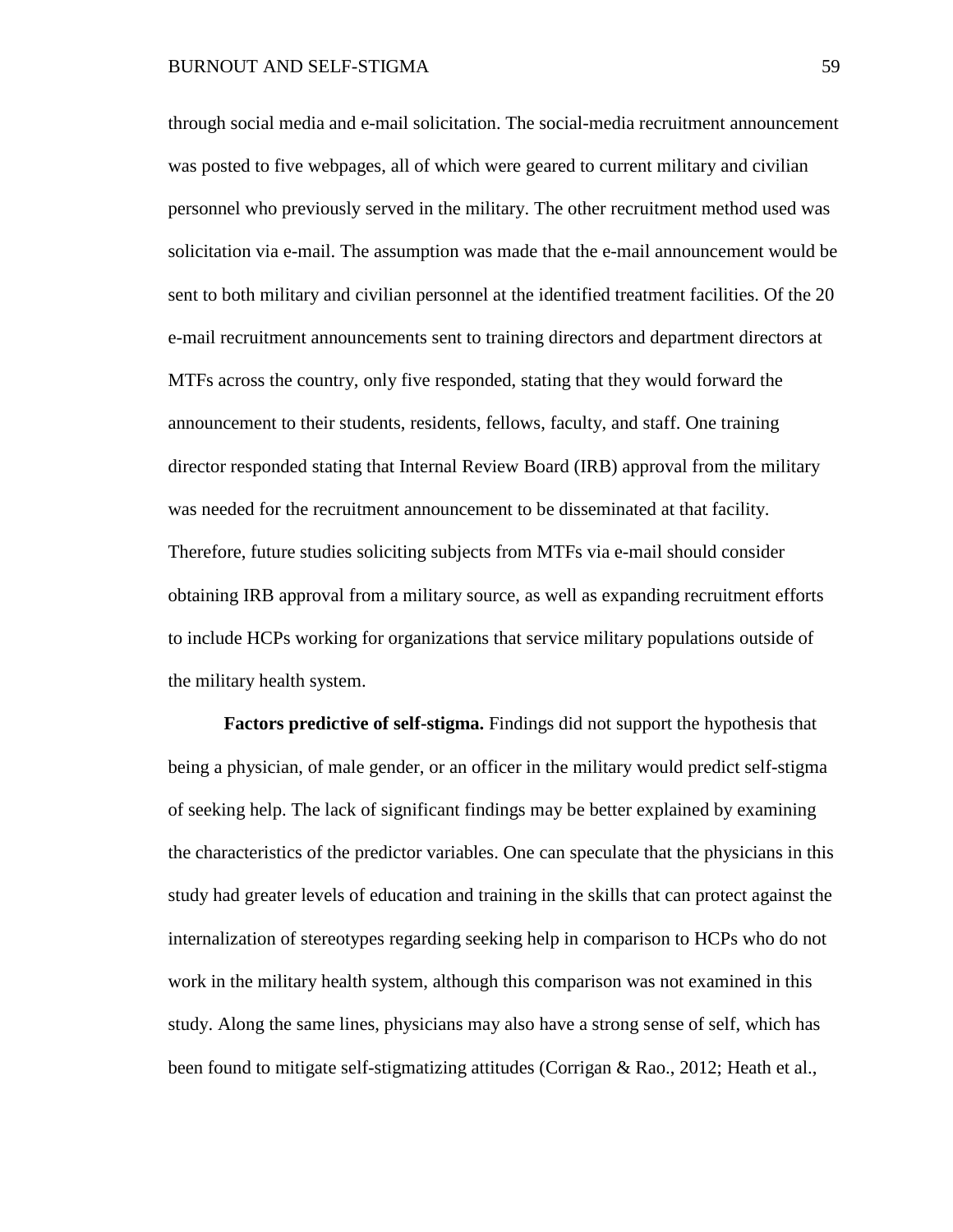### BURNOUT AND SELF-STIGMA 60

2018). Another explanation for the lack of findings for this hypothesis is the limited number of male and enlisted HCPs who participated in the study, making it impossible for a conclusion to be drawn as to whether being a male HCP or an officer would predict self-stigma. The study included 26 male participants compared to 129 female participants and six enlisted HCPs compared to 142 HCPs who were officers. The groups could not be compared for analysis; hence, results were inconclusive.

**Factors predictive of burnout.** This hypothesis aimed to explore whether being a behavioral health provider, of female gender, or in the military would predict burnout. Findings initially supported this hypothesis. Taken together, being a behavioral health provider, of female gender, *and* in the military significantly predicted burnout. However, in examining the breakdown, only one variable significantly predicted burnout, although not in the hypothesized manner. In fact, being a military behavioral health provider was significantly and *negatively* related to burnout, indicating an inverse relationship between burnout and being a military behavioral health provider. It can be hypothesized that being a behavioral health provider is a protective factor against burnout because these professionals possess the knowledge and skills necessary to mitigate the negative effects of burnout. Thus, the very skills that may be protective against self-stigma may also protect against burnout. All the behavioral health providers in this study had at least a master's degree from an accredited educational institution, a DoD occupational requirement to work in the military health system.

Another explanation regarding the finding may be that behavioral health providers are likely to practice and teach various interventions to treat burnout, such as cognitivebehavioral therapy (CBT) and positive-psychology principles. The fundamental element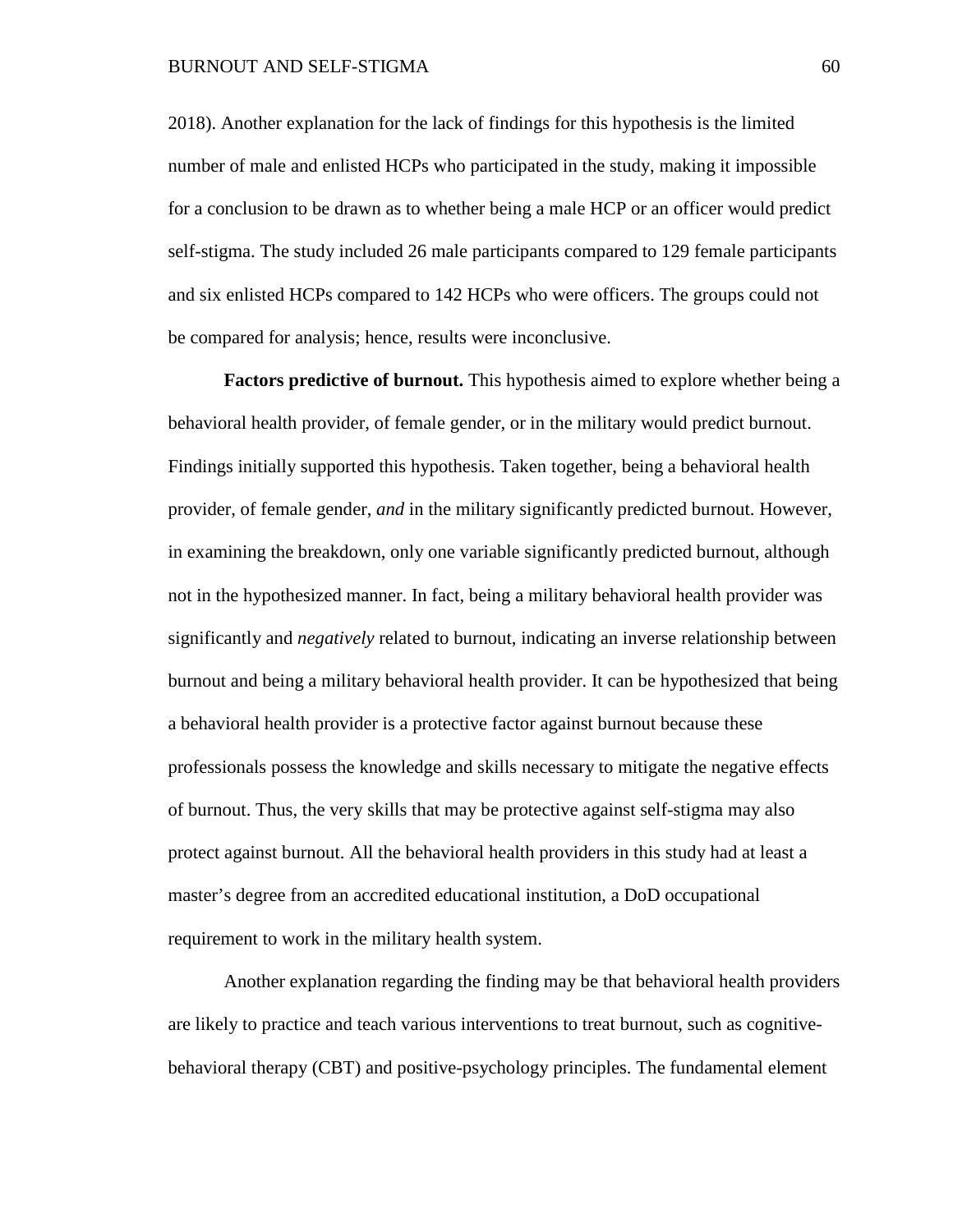driving the underlying core components of burnout (e.g., emotional exhaustion, depersonalization, and personal achievement) is negative cognitions. As such, CBT directly addresses the maladaptive thoughts, emotions, and behaviors (Beck, 1979) associated with burnout. Similarly, positive psychology is defined as "the scientific study of positive experiences and positive individual traits, and the institutions that facilitate their development" (Duckworth, Steen, & Seligman, 2005, p. 630). Constructs of positive psychology include resilience, hope, stoicism, and strength of character (Nock et al., 2013), which not only align with the characteristics of those who serve in the military but also are the basics of maintaining one's psychological readiness and resilience (Duckworth et al., 2005). Finally, the results may be explained by the fact that behavioral health providers tend to engage in consultation and processing of emotions with colleagues; thus, behavioral health providers are likely to reach out for peer support, which in turn may mitigate the negative effects of burnout, as the behavioral health providers are likely to experience positive feedback and reassurance (Cutrona & Russell, 1987). Given these points, being a behavioral health provider seems to protect against burnout, as behavioral health providers are considered the subject matter experts on teaching and consulting with others on how to best ameliorate the negative effects of burnout.

One would expect being in the military to be predictive of burnout, considering the obligations and responsibilities of military personnel, as previously outlined, in addition to their responsibilities as providers. However, those findings were not supported in this study. There are several explanations for this finding. The first explanation may be attributed to the age of the sample. Previous research suggested that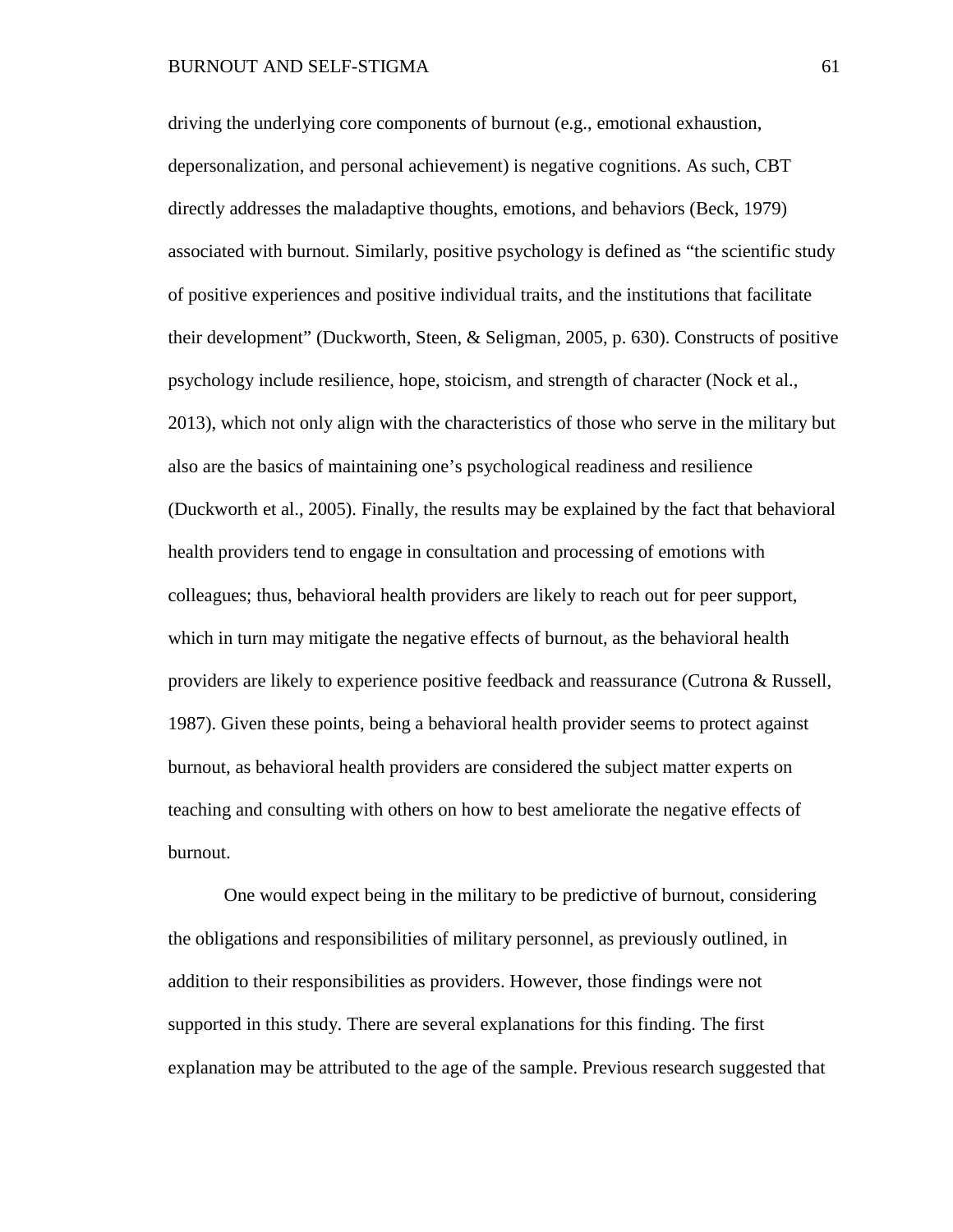HCPs younger than the age of 30 years are more likely than their older counterparts to experience burnout (Erickson & Grove, 2007). The mean age for the sample in this study was 35.9 years. A second explanation may be related to experience. Research supports the claims that inexperienced HCPs are susceptible to experiencing burnout (Ballenger-Browning et al., 2011). More than half of the sample (55.7%) in this study had 6 or more years of experience working as an HCP in the military health system. As such, this sample likely consisted of HCPs with higher levels of professional experience who were familiar with the military health system and the changes one may experience working in such settings, and who had a reasonable understanding of their positional responsibilities, in addition to skills that they could apply for their own coping.

Regarding gender differences, although previous research found military and civilian female individuals to be more susceptible to burnout in comparison to their male counterparts (Ballenger-Browning et al., 2011; Hopkins-Chadwick, 2006; Purvanova & Muros., 2010; Street et al., 2009), these results did not support those findings. Being a female HCP in the military does not predict burnout which in part may be due to military life engendering a sense of camaraderie and social support from family and leadership, which has been found to mitigate the effects of burnout, as well as to improve physical health and help-seeking behaviors (Britt et al., 2012; Lehavot et al., 2013). Approximately 65% of the sample reported being married; thus, another explanation for

the lack of significant findings regarding gender differences in burnout may be attributed to the multiple social roles that both male and female HCPs serve, which may generate the sort of purposeful relationships, sense of fulfillment, and meaning in life that are an integral part of being in the military and protective against burnout (Sinclair et al., 2016).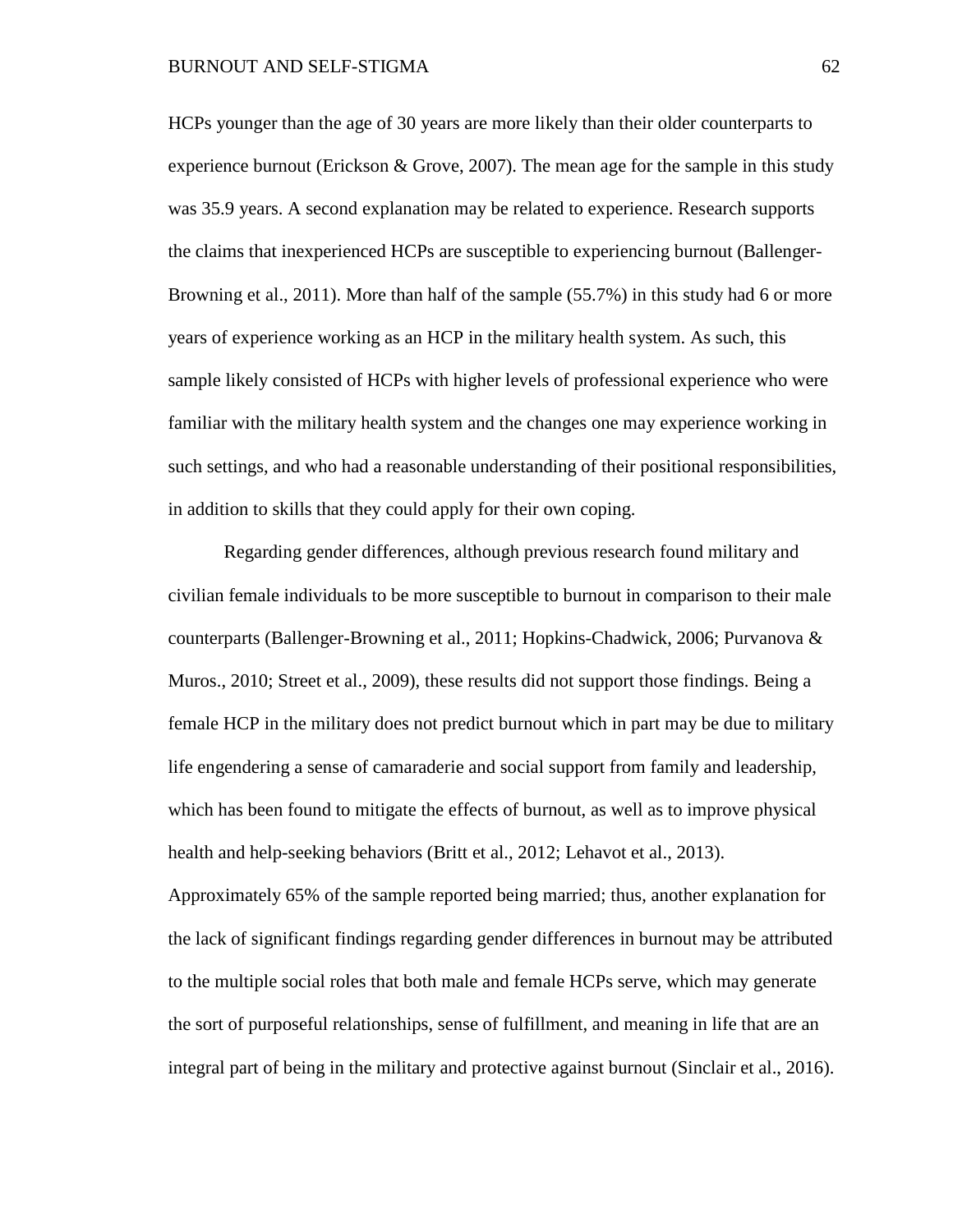## **Clinical Implications**

To circumvent burnout in military HCPs and self-stigmatizing beliefs, health promotion programs should incorporate aspects that promote stable interpersonal relationships among colleagues (Lehavot et al., 2013), improve self-compassion and meaning in life (Heath et al., 2018; Neff et al., 2003), increase self-efficacy (Bandura, 1997), and enhance other adaptive coping skills (Lazarus & Folkman, 1984) of the evidence-based variety offered by CBT and positive psychology. HCPs who are taught positive psychology principles, such as resilience and strength of character, are likely to have an increased sense of self (Han et al., 2014; Nock et al., 2013), in turn possibly mitigating self-stigmatizing beliefs (Sharp et al., 2015). Learning about these concepts to better facilitate an environment of wellness and health promotion (Adler et al., 2017) throughout departments or units may also be beneficial for leaders. At any given time, military HCPs are expected to serve in multiple roles, including being a provider, leader, mentor, and watch stander, all in some of the most stressful environments imaginable and while attempting to maintain a work-life balance. Thus, while not examined in this study, it might be beneficial for leaders to routinely asses of staff morale, provide support and resources as appropriate, facilitate a culture of social interaction and support among staff, and give reassurance that workload is consistent with the capabilities of the providers.

The results of this study highlight a serious issue that continues to plague the military and perpetuates psychological distress among military personnel: stigma for seeking help. One way to improve help-seeking behaviors is by increasing knowledge of recovery-oriented principles and care (Harris et al., 2016), self-compassion (Heath et al., 2018; Neff et al., 2007), and self-empowerment strategies (Mittal, Sullivan, Chekuri,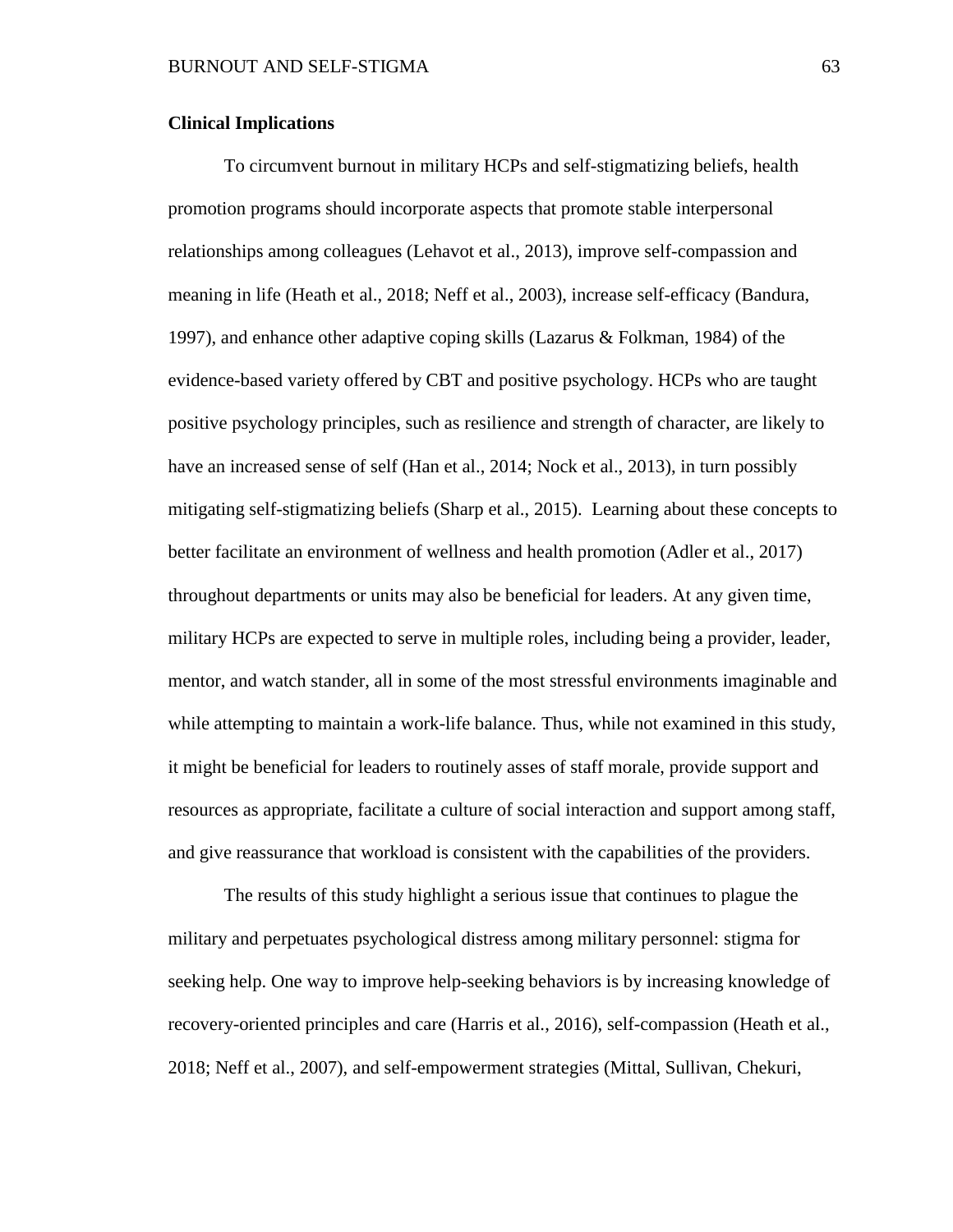Allee, & Corrigan, 2012). Each of these approaches allows individuals to reframe the way in which they perceive seeking care, as well as to develop a more stable self-concept to combat applying perceived stereotypes to oneself. Another strategy for reducing helpseeking stigma is to reframe the image of provider wellness and impairment programs to highlight them as a means of maintaining wellness and peak fitness for duty -- analogous to physical training -- rather than programs that are put into place to help those who have already become impaired. Additionally, integrating psychological concepts into these programs that are routinely disseminated throughout the entire organization can create an open environment to discuss challenges and solutions. Military personnel must maintain military bearing and respect for the hierarchical nature of the military; thus, at times military personnel may believe that they are prohibited from communicating personal concerns. Under such circumstances, organizational and departmental leadership should create a culture of open communication that will not only foster an environment of help seeking, but also ensure that providers are well enough to maintain the military's mission readiness.

**Treatment interventions.** Given that self-stigma is the internalization of anticipated public stigma (Sharp et al., 2015) and threatens one's sense of self-esteem and self-regard (Heath, Brenner, Lannin, & Vogel, 2018), interventions improving selfcompassion (Corrigan & Rao, 2012) may be an effective strategy in reducing self-stigma and burnout (Raab, 2014). Self-compassion is believed to encompass three components:

1) Extending kindness and understanding to oneself rather than harsh criticism and judgement; 2) seeing one's experiences as part of the larger human experience rather than as separating and isolating; and 3) holding one's painful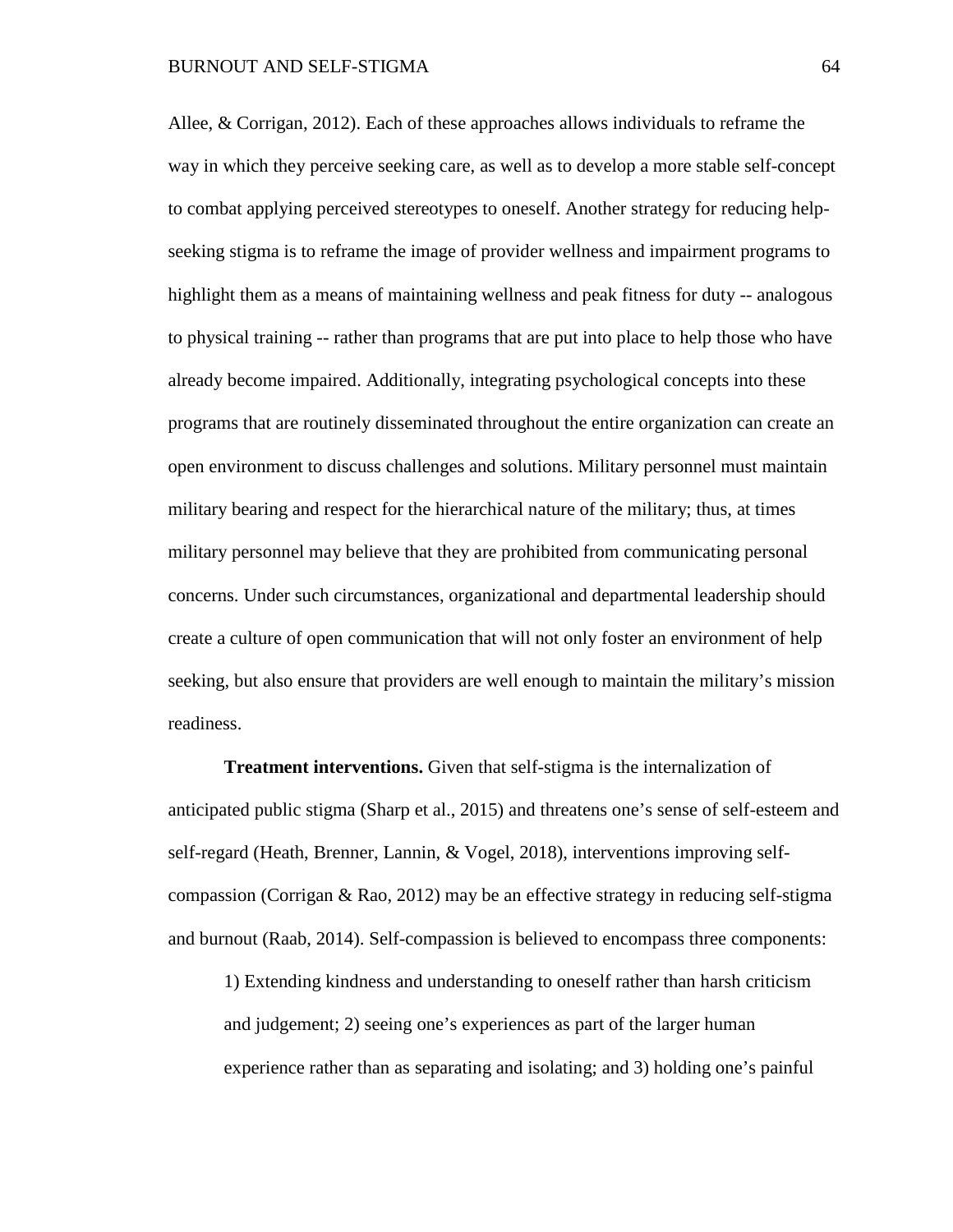thoughts, and feelings in balanced awareness rather than over-identifying with them (Neff, 2003, p. 224).

In a study examining whether self-compassion attitudes would moderate perceived public stigma on self-stigma of seeking help, Heath et al. (2018) found individuals with greater levels of self-compassion reported lower levels of self-stigma. Self-compassion has also been found to increase psychological well-being in the form of increased social connectedness and decreased self-criticism, thought suppression, and anxiety and depression (Neff, Kirkpatrick, & Rude, 2007). Teaching HCPs selfcompassion as a means of reducing self-stigma and burnout seems imperative given the professional, personal, and psychological consequences of burnout.

Mindfulness-based stress reduction (MBSR) interventions have been found to increase self-compassion, and self-compassion has been found to decrease burnout (Shapiro, Astin, Bishop, & Cordova, 2005). MBSR was developed in 1979 by Dr. Jon Kabat-Zinn at the University of Massachusetts to address health problems. It is an 8-week intensive program that requires weekly meetings for 2.5 hours and is based on ancient healing practices and taught by certified instructors (Kabat-Zinn, 1996). MBSR encompasses being nonjudgmental and awareness of being in the moment to increase awareness of one's thoughts, emotions, and maladaptive patterns (Shapiro et al., 2005). In a meta-analysis examining the impact of mindfulness training on providers' wellbeing, Irving, Dobkin, and Park (2009) found MBSR training improved providers' physical and mental well-being, including improved ratings on empathy, depression, anxiety, and spirituality. In another study, 93 civilian HCPs were found to have significant improvements in mental well-being and reduction in burnout scores after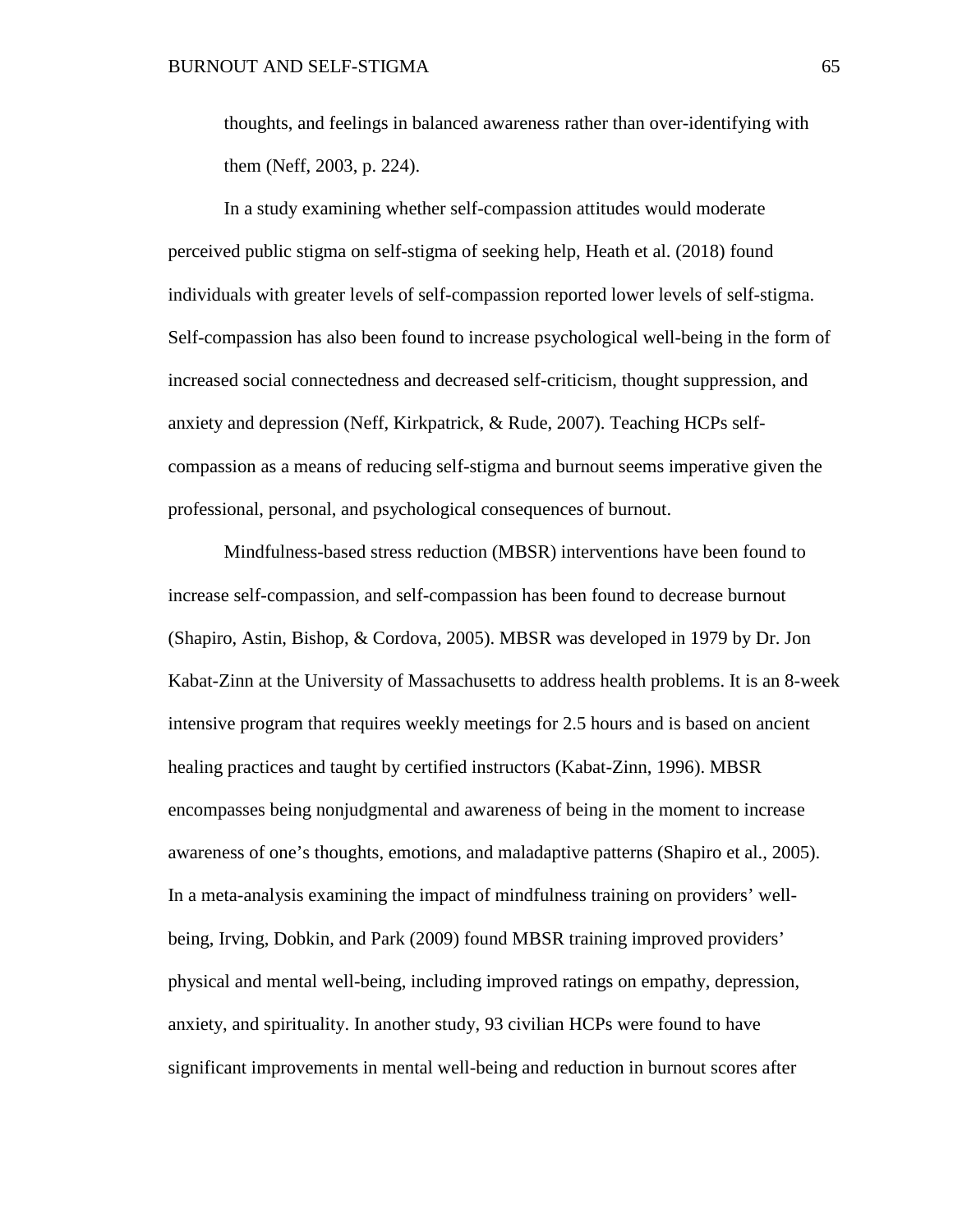## BURNOUT AND SELF-STIGMA 66

completing the structured 8-week course (Goodman & Schorling, 2012). Given these points, having certified MBSR instructors on staff to offer this intervention to the workforce may be beneficial in an effort to reduce military HCPs' levels of burnout.

The significantly positive findings in the relationship between burnout and selfstigma of seeking help highlight the fact that stigmatizing attitudes toward seeking behavioral healthcare continue to exist. Perhaps provider wellness and health promotion programs can incorporate self-compassion and MBSR strategies to facilitate an open environment of learning and inquiry. Taken together, measures must be put into place to diminish not only self-stigmatizing beliefs but also burnout among HCPs.

# **Limitations**

Despite the potential positive impact that this study may have on increasing the awareness of the extent to which military HCPs experience burnout and negative attitudes toward seeking help, several limitations must be taken into consideration. The first limitation is the use of self-report measures. Self-report instruments are reactive, and measures are susceptible to participants answering with socially desirable responses, particularly with the measures used in this study, as they were likely to encourage participants to reflect on their current emotional state, as well as their attitudes towards help seeking (Kazdin, 2003). Also, the burnout and self-stigma measures consisted entirely of forced-choice responses, possibly causing difficulty for respondents to accurately rate their experiences (Demetriou, Ozer, & Essau, 2015). Additionally, because the study was conducted online, respondents did not have the opportunity to get clarification if they misunderstood some of the questions.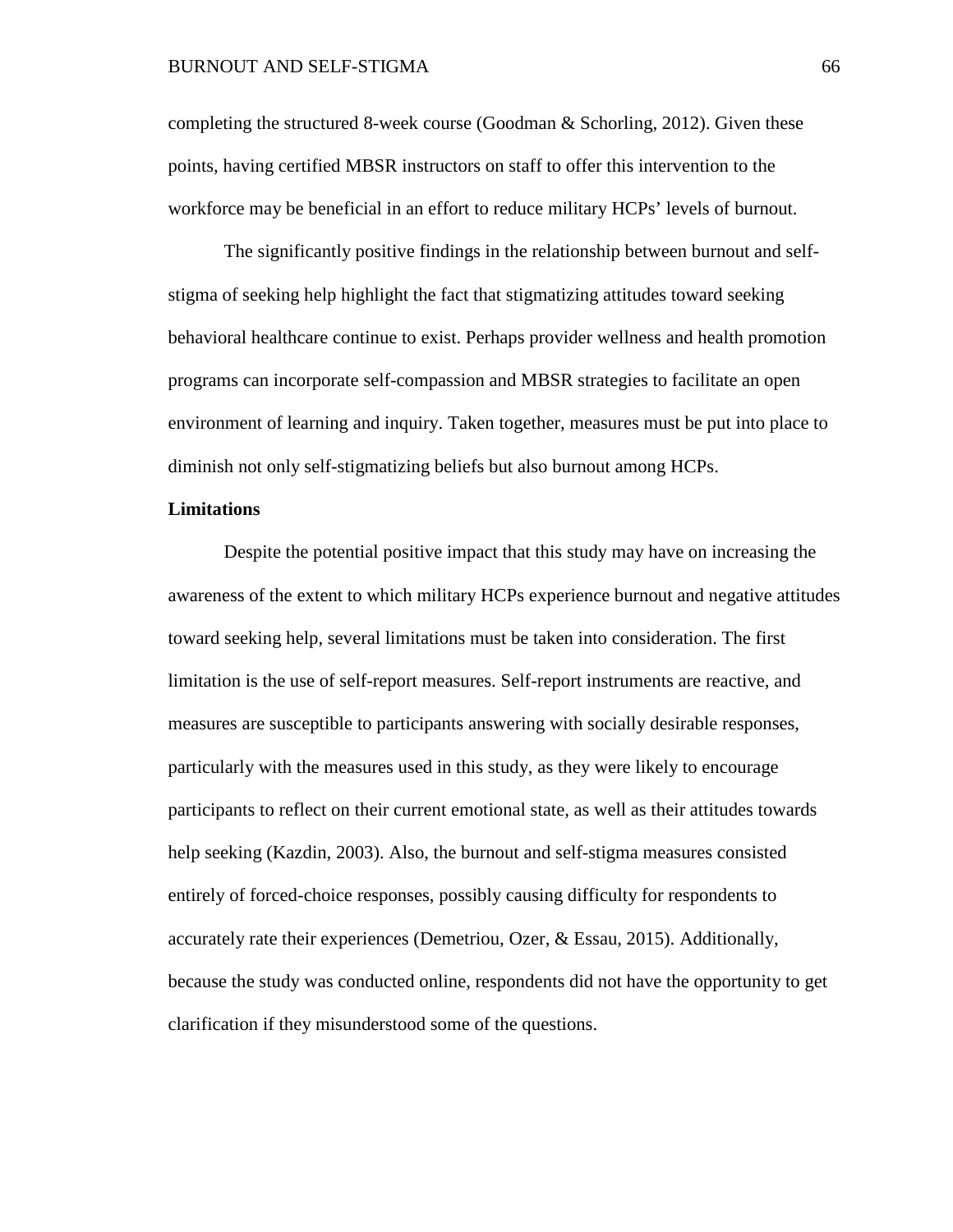Another possible limitation resulting from the study being conducted online is a bias in the sample used, as military HCPs who were not experiencing significant levels of burnout may have had the time to participate in the study. Conversely, military HCPs who were experiencing greater levels of burnout or who were stationed in more austere environments may not have had the opportunity to participate because of work demands.

Although recruitment efforts were made to disseminate the study announcement to the targeted population, tracking whether all the respondents honestly answered the screening questions to enter the study was impossible, as is the case with most research. Participants needed to maintain anonymity given the perceived sensitivity of the topic and from whom the announcements were disseminated. Respondents who received the recruitment announcement from their training director or department director might have questioned the true anonymity of the study, thus causing them to answer questions in a socially desirable way.

Finally, the research design with running a cross-sectional, correlational/regression analysis on the hypotheses has limitations. Given these analyses, the relationships between the variables could be examined, but causation could not be determined.

# **Future Directions**

The results of this study are an informative first step to understanding the role of self-stigma and burnout in military HCPs and have opened an area for additional research to better create and expand provider wellness and impairment programs in the military. The findings from this study revealed a significantly positive relationship between burnout and self-stigma. However, the impact of this result on patient outcomes was not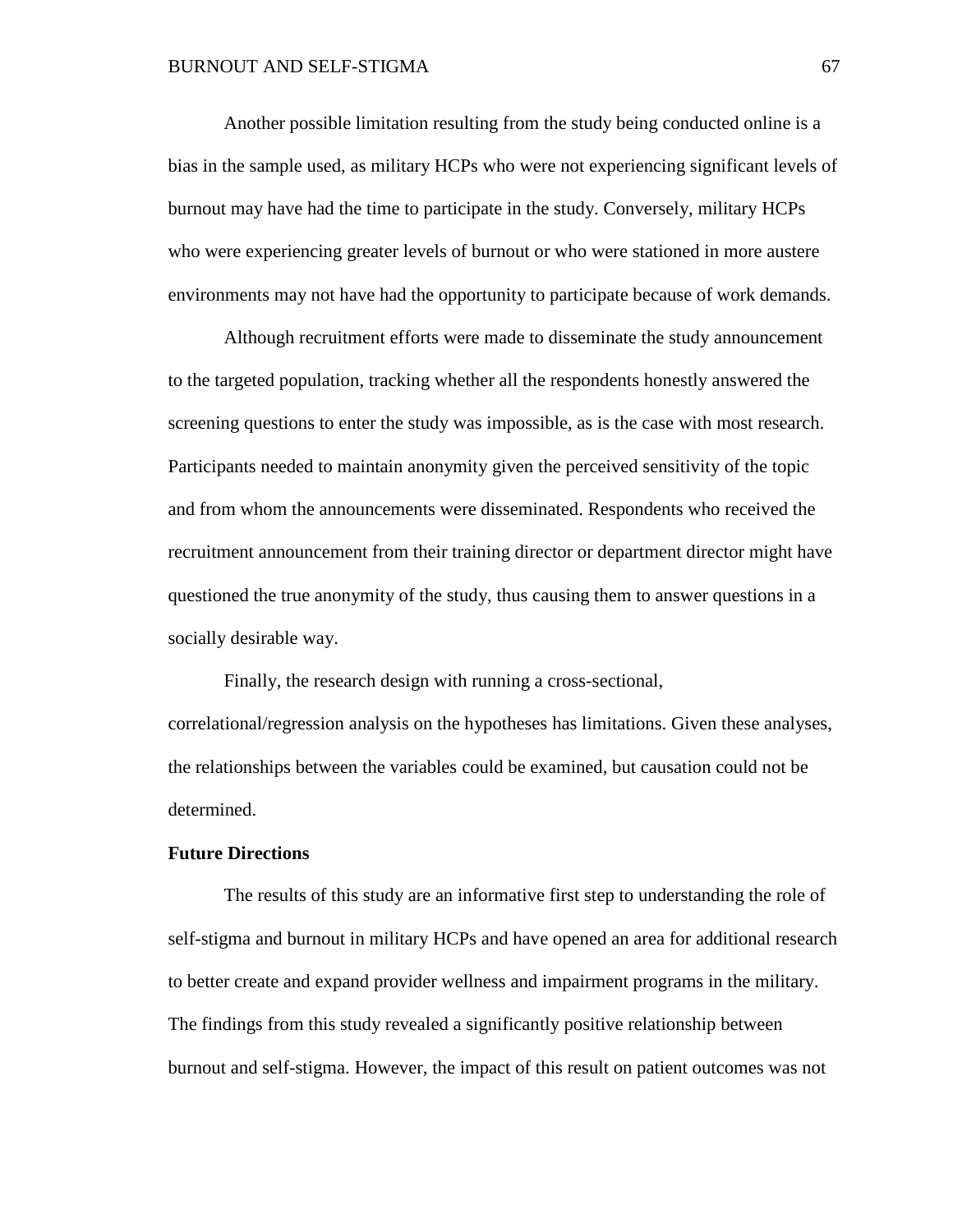examined and is an area for future research. Examining and understanding the similarities and differences between provider wellness and impairment programs across civilian and military organizations is important. As the results of this study are not consistent with previous research regarding predictive factors of burnout and self-stigma, future research should consider examining self-care practices, personality factors, and involvement of organizational leadership in maintaining the health of military HCPs that may mediate the relationship. The role of self-efficacy in self-stigma and burnout is an area for additional research, as self-efficacy has been found to be a protective factor against burnout (Shoji et al., 2016) but may maintain stigmatizing beliefs. Results of the study revealed that being in the military did not predict self-stigma or burnout among HCPs. As such, some characteristics of military HCPs serve as protective factors that have not been found in civilian HCPs who do not work in the military health system; hence, further examining these characteristics could be beneficial to better inform the assessment and care of civilian HCPs.

Future research should consider examining the individual dimensions of burnout (e.g., emotional exhaustion, depersonalization, and personal accomplishment) in relation to self-stigma of seeking help. Finally, a more thorough examination of the relationship between perceived career consequences and self-stigma of seeking help in military HCPs should be conducted, as the factors maintaining self-stigmatizing beliefs toward seeking help among military HCPs remain unclear.

## **Summary and Conclusion**

This study is the first to explore the relationship between burnout and self-stigma of seeking help in military HCPs, as well as the associated demographic factors. Overall,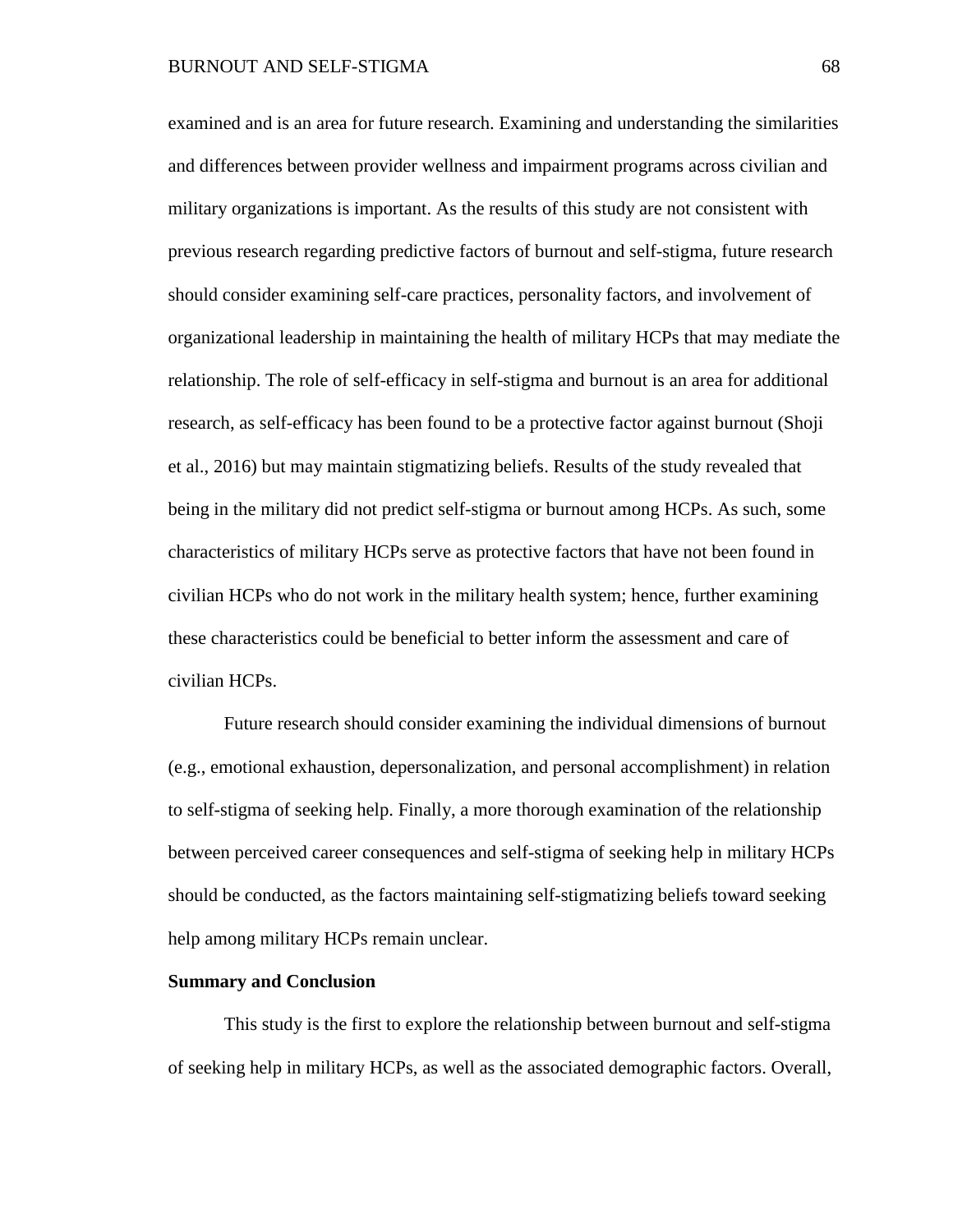## BURNOUT AND SELF-STIGMA 69

the findings indicated that the more self-stigma toward seeking help in which one engages, the greater levels of burnout one may experience. Results also revealed that being a behavioral-health provider may serve as a protective factor against burnout. The results of this study are promising, as several areas have been identified which may contribute to efforts to destigmatize seeking behavioral healthcare and increase helpseeking among providers. Equally important is the lack of significant findings from the other hypotheses that do not support previous research, such as military personnel and behavioral-health providers experiencing high levels of burnout and physicians harboring stigmatizing beliefs about seeking care.

Findings from this study were inconsistent with some of the published literature. For example, being a physician was not proved to predict self-stigmatizing attitudes. Additionally, findings were inconclusive regarding the claims that being in the military or of female gender would predict burnout. However, this study did reveal that military HCPs, who have greater levels of self-stigmatizing attitudes toward seeking help, also report greater levels of burnout. Furthermore, results found that being a behavioral health provider was negatively related to burnout. Hopefully, the results of this study may inform the way organizations and leaders enact changes in the accessibility of how services are delivered and received by military HCPs and can influence leaders to periodically assess provider well-being and be proactive in providing support to reduce stigma of seeking help and burnout.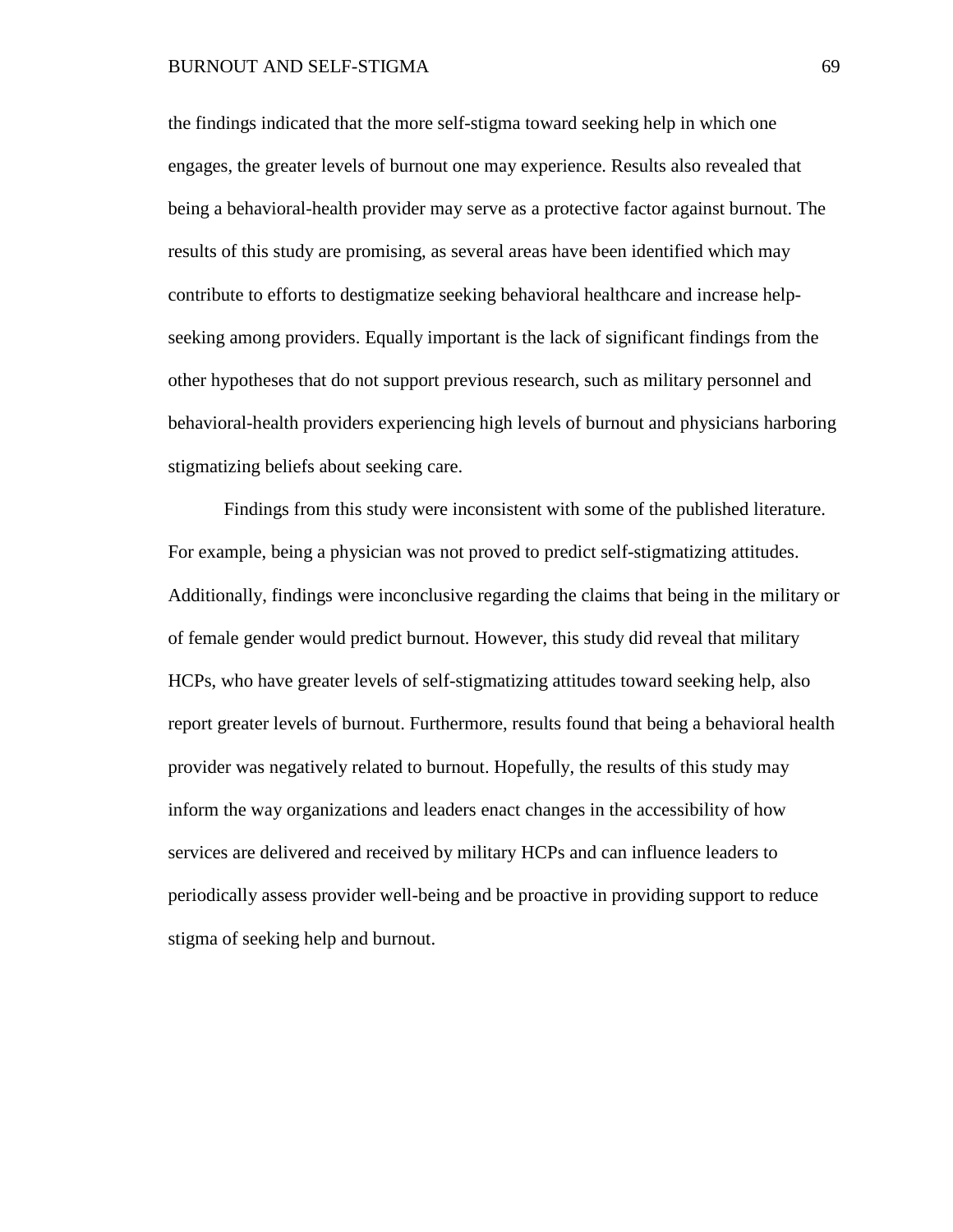## References

Adler, A., Adrian, A., Hemphill, M., Scaro, N., Sipos, M., & Thomas, J. (2017). Professional stress and burnout in U.S. military medical personnel deployed to afghanistan. *Military Medicine, 182*(3), e1669-e1676. doi:10.7205/MILMED-D-16- 00154 Retrieved from [http://ezproxy.pcom.edu:2048/login?url=http://search.ebscohost.com/login.aspx?dire](http://ezproxy.pcom.edu:2048/login?url=http://search.ebscohost.com/login.aspx?direct=true&db=aph&AN=121710195&site=eds-live&scope=site) [ct=true&db=aph&AN=121710195&site=eds-live&scope=site](http://ezproxy.pcom.edu:2048/login?url=http://search.ebscohost.com/login.aspx?direct=true&db=aph&AN=121710195&site=eds-live&scope=site)

- Adler, A., & Castro, C. (2001). *US soldiers and peacekeeping deployments*. Army Medical Research Unit-Europe APO AE 09042. Retrieved from http://www.dtic.mil/docs/citations/ADA392485
- Adler, A., & Castro, C. (2013). An occupational mental health model for the military. *Military Behavioral Health, 1*(1), 41-45.
- Adler, B., McGurk, D., Stetz, C., & Bliese, D. (2003, March). Military occupational stressors in garrison, training, and deployed environments. Paper presented at the NIOSH/APA Symposium, Toronto. Retrieved from [http://dx.doi.org.ezproxy.pcom.edu:2048/10.1037/e424702005-001.](http://dx.doi.org.ezproxy.pcom.edu:2048/10.1037/e424702005-001)
- American Psychiatric Association. (2013). *Diagnostic and Statistical Manual of Mental Disorders, Fifth Edition* (DSM-5). Arlington, VA: American Psychiatric Publishing.
- Andela, M., Truchot, D., & Van der Doef, M. (2016). Job stressors and burnout in hospitals: The mediating role of emotional dissonance. *International Journal of Stress Management*, *23*(3), 1-20.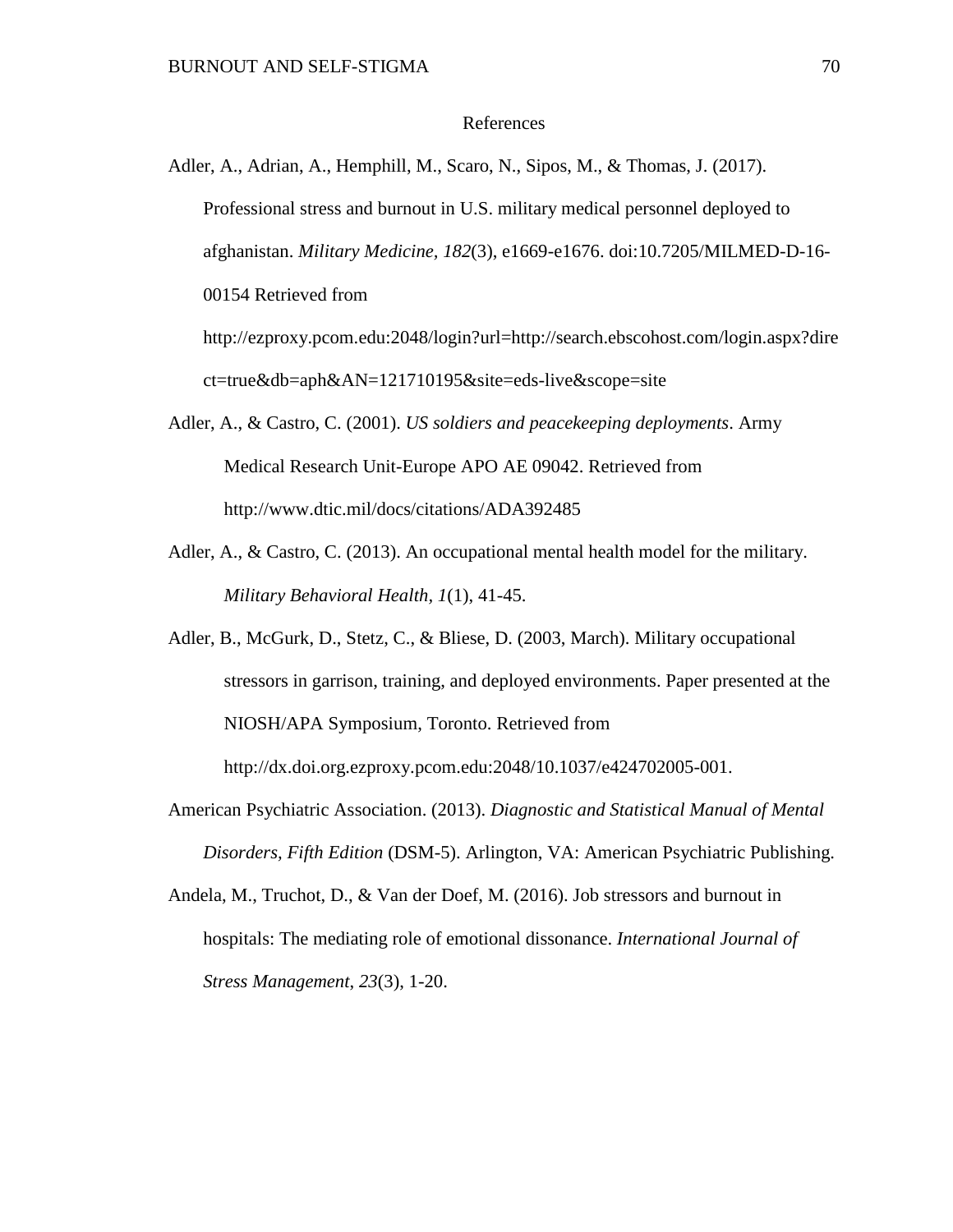Atkinson, D. M., Rodman, J. L., Thuras, P. D., Shiroma, P. R., & Lim, K. O. (2017). Examining burnout, depression, and self-compassion in veterans affairs mental health staff. *The Journal of Alternative and Complementary Medicine, 23*(7), 551- 557. doi:10.1089/acm.2017.0087 Retrieved from [http://ezproxy.pcom.edu:2048/login?url=http://search.ebscohost.com/login.aspx?dire](http://ezproxy.pcom.edu:2048/login?url=http://search.ebscohost.com/login.aspx?direct=true&db=psyh&AN=2017-31780-010&site=eds-live&scope=site) [ct=true&db=psyh&AN=2017-31780-010&site=eds-live&scope=site](http://ezproxy.pcom.edu:2048/login?url=http://search.ebscohost.com/login.aspx?direct=true&db=psyh&AN=2017-31780-010&site=eds-live&scope=site)

- Baker, D., Heppner, P., Afari, N., Nunnink, S., Kilmer, M., Simmons, A., Kilmer, M., Harder, L., & Bosse, B. (2009). Trauma exposure, branch of service, and physical injury in relation to mental health among U.S. veterans returning from iraq and afghanistan. *Military Medicine, 174*(8), 773-778. Retrieved from [http://ezproxy.pcom.edu:2048/login?url=http://search.ebscohost.com/login.aspx?dire](http://ezproxy.pcom.edu:2048/login?url=http://search.ebscohost.com/login.aspx?direct=true&db=aph&AN=43931828&site=eds-live&scope=site) [ct=true&db=aph&AN=43931828&site=eds-live&scope=site](http://ezproxy.pcom.edu:2048/login?url=http://search.ebscohost.com/login.aspx?direct=true&db=aph&AN=43931828&site=eds-live&scope=site)
- Ballenger-Browning, K., Schmitz, K., Rothacker, J., Hammer, P., Webb-Murphy, J., & Johnson, D. (2011). Predictors of burnout among military mental health providers. *Military Medicine, 176*(3), 253-260.
- Bandura, A. (1982). Self-efficacy mechanism in human agency. *American psychologist*, *37*(2), 122-147.

Bandura, A. (1997). Self-efficacy: The exercise of control. New York, NY: Freeman.

Bathje, G. J., & Pryor, J. B. (2011). The relationships of public and self-stigma to seeking mental health services. *Journal of Mental Health Counseling, 33*(2), 161-176. Retrieved from

[http://ezproxy.pcom.edu:2048/login?url=http://search.ebscohost.com/login.aspx?dire](http://ezproxy.pcom.edu:2048/login?url=http://search.ebscohost.com/login.aspx?direct=true&db=pbh&AN=59783187&site=eds-live&scope=site) [ct=true&db=pbh&AN=59783187&site=eds-live&scope=site](http://ezproxy.pcom.edu:2048/login?url=http://search.ebscohost.com/login.aspx?direct=true&db=pbh&AN=59783187&site=eds-live&scope=site)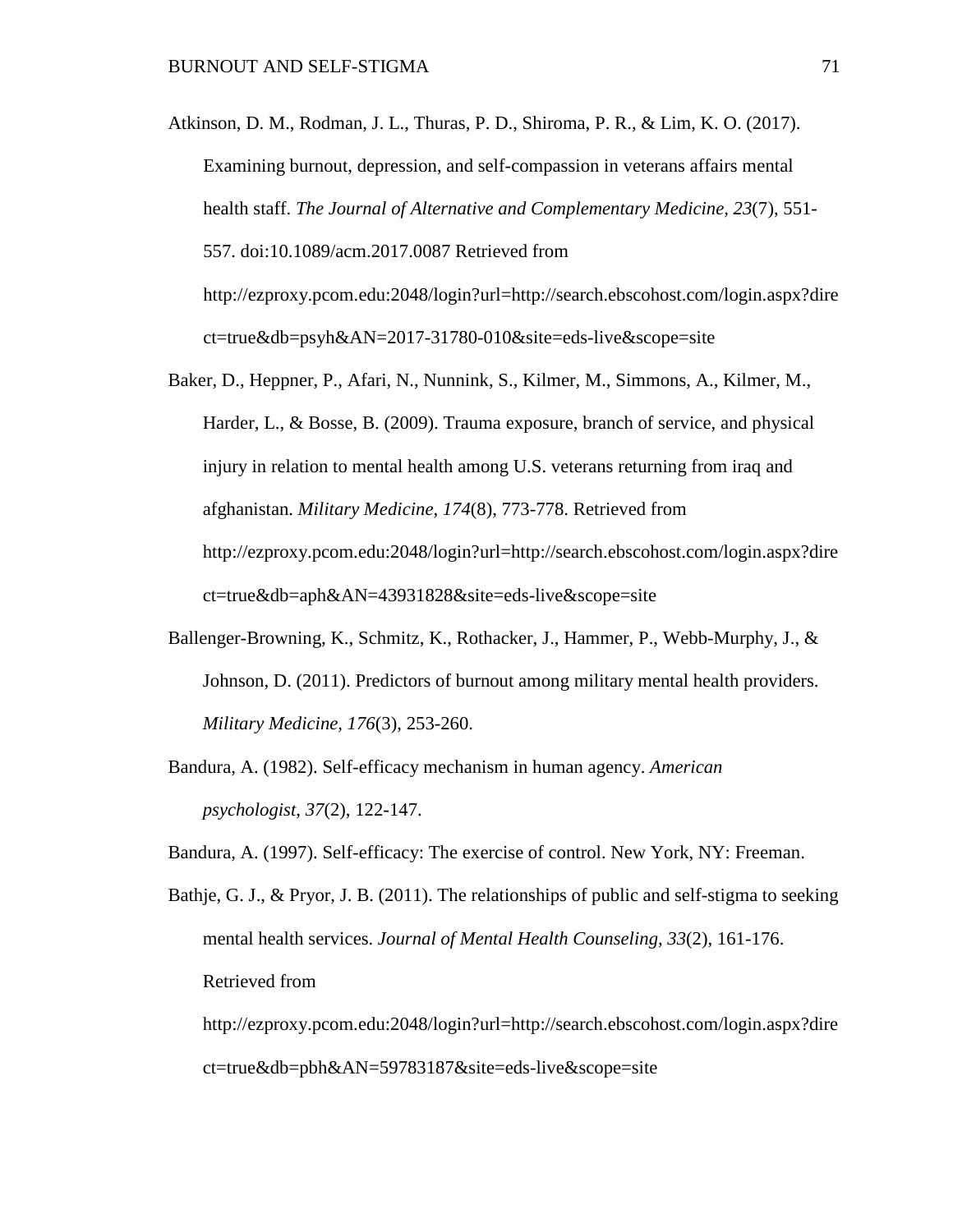Bearse, J. L., McMinn, M. R., Seegobin, W., & Free, K. (2013). Barriers to psychologists seeking mental health care. *Professional Psychology: Research and Practice, 44*(3), 150-157. Retrieved from

[http://digitalcommons.georgefox.edu/cgi/viewcontent.cgi?article=1120&context=](http://digitalcommons.georgefox.edu/cgi/viewcontent.cgi?article=1120&context=gscp_fac) [gscp\\_fac](http://digitalcommons.georgefox.edu/cgi/viewcontent.cgi?article=1120&context=gscp_fac)

- Beck, A. T. (Ed.). (1979). *Cognitive therapy of depression*. New York, NY: Guilford press.
- Ben-Ezra, M., Palgi, Y., & Essar, N. (2007). Impact of war stress on posttraumatic stress symptoms in hospital personnel. *General Hospital Psychiatry*, *29*(3), 264-266.
- Ben-Zeev, D., Corrigan, P., Britt, T., & Langford, L. (2012). Stigma of mental illness and service use in the military. *Journal of Mental Health, 21*(3), 264-273. doi:10.3109/09638237.2011.621468
- Blais, R., & Renshaw, K. (2014). Self-stigma fully mediates the association of anticipated enacted stigma and help-seeking intentions in national guard service members. *Military Psychology, 26*(2), 114-119. Doi:10.1037/mil0000036
- Boden, M., Kimerling, R., Kulkarni, M., Bonn-Miller, M., Weaver, C., & Trafton, J. (2014). Coping among military veterans with PTSD in substance use disorder treatment. *Journal of substance abuse treatment, 47*(2), 160-167.
- Brenner, L., Homaifar, B., Adler, L., Wolfman, J., & Kemp, J. (2009). Suicidality and veterans with a history of traumatic brain injury: Precipitating events, protective factors, and prevention strategies. *Rehabilitation Psychology 54*(4), 390-397. doi: 10.1037/a0017802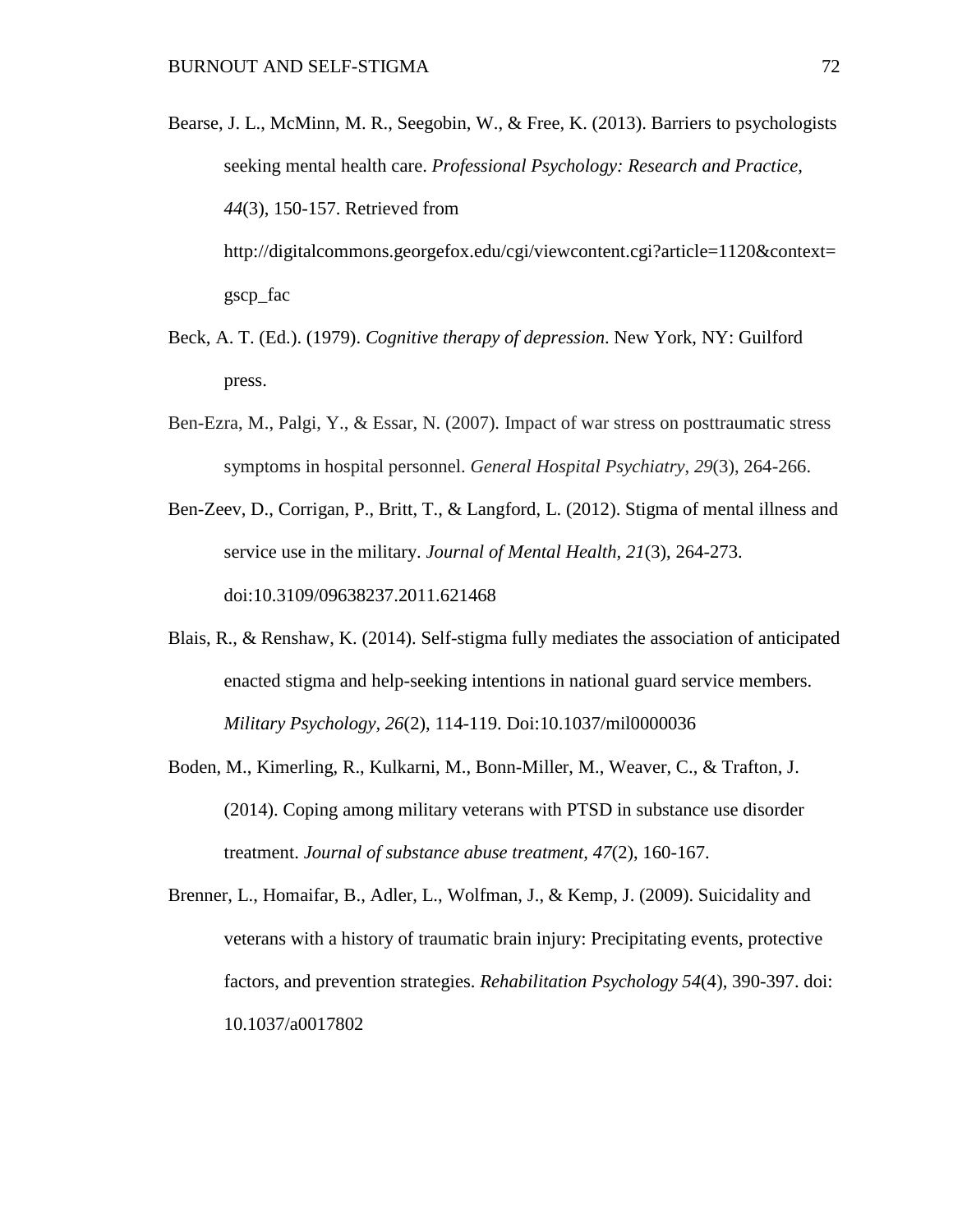- Britt, T., Wright, K., & Moore, D. (2012). Leadership as a predictor of stigma and practical barriers toward receiving mental health treatment: A multilevel approach. *Psychological Services, 9*(1), 26-37. doi: 10.1037/a0026412
- Bryan, A., Theriault, J., & Bryan, C. (2015). Self-forgiveness, posttraumatic stress, and suicide attempts among military personnel and veterans. *Traumatology*, *21*(1), 40- 46.
- Bryan, C., Clemans, T., Leeson, B., & Rudd, M. (2015). Acute vs. chronic stressors, multiple suicide attempts, and persistent suicide ideation in US soldiers. *Journal of Nervous and Mental Disease*, *203*(1), 48-53.

doi:10.1097/NMD.0000000000000236

- Bryan, C. J., Morrow, C. E., Etienne, N., & Ray‐Sannerud, B. (2013a). Guilt, shame, and suicidal ideation in a military outpatient clinical sample. *Depression and Anxiety*, 30(1), 55-60.
- Bryan, C. J., Ray-Sannerud, B. N., Morrow, C. E., & Etienne, N. (2013b). Optimism reduces suicidal ideation and weakens the effect of hopelessness among military personnel. *Cognitive Therapy and Research*, *37*(5), 996-1003.
- Castro, C. (2014). The US framework for understanding, preventing, and caring for the mental health needs of service members who served in combat in afghanistan and iraq: A brief review of the issues and the research. *European Journal of Psychotraumatology, 5*(1) Retrieved from [http://ezproxy.pcom.edu:2048/login?url=http://search.ebscohost.com/login.aspx?d](http://ezproxy.pcom.edu:2048/login?url=http://search.ebscohost.com/login.aspx?direct=true&db=psyh&AN=2014-38605-001&site=eds-live&scope=site) [irect=true&db=psyh&AN=2014-38605-001&site=eds-live&scope=site](http://ezproxy.pcom.edu:2048/login?url=http://search.ebscohost.com/login.aspx?direct=true&db=psyh&AN=2014-38605-001&site=eds-live&scope=site)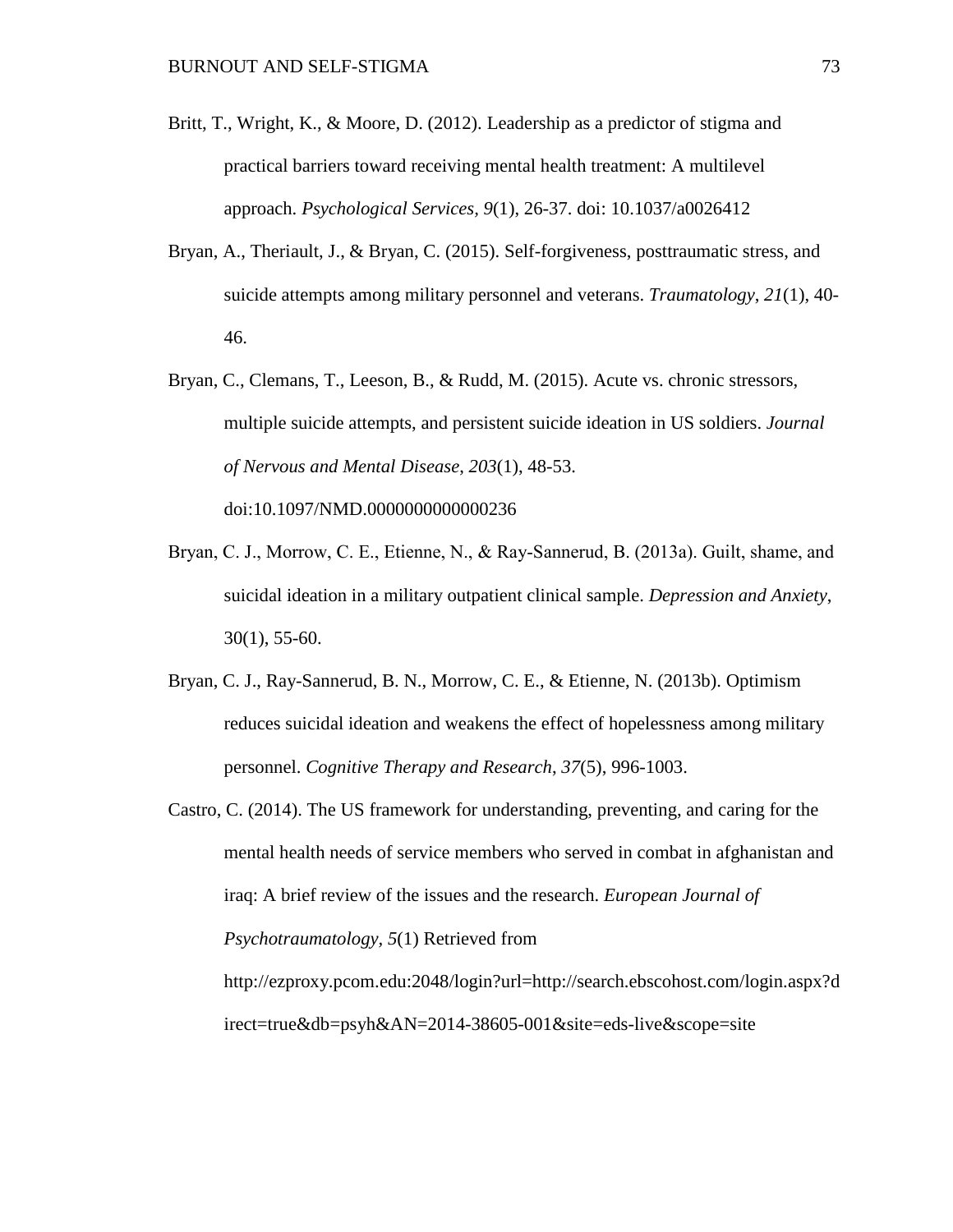- Castro, C., & McGurk, D. (2007). The intensity of combat and behavioral health status. *Traumatology, 13*(4), 6-23.
- Chapman, P. L., Elnitsky, C., Thurman, R. M., Pitts, B., Figley, C., & Unwin, B. (2014). Posttraumatic stress, depression, stigma, and barriers to care among US Army healthcare providers. *Traumatology: An International Journal, 20*(1), 19-23.
- Cho, E., Lee, H., Choi, M., Park, S., Yoo, I., & Aiken, L. (2013). Factors associated with needlestick and sharp injuries among hospital nurses: a cross-sectional questionnaire survey. *International Journal of Nursing Studies, 50*(8), 1025-1032.
- Cieslak, R., Anderson, V., Bock, J., Moore, B., Peterson, A., & Benight, C. (2013). Secondary traumatic stress among mental health providers working with the military: prevalence and its work-and exposure-related correlates. *The Journal of nervous and Mental Disease*, *201*(11), 917-925.
- Cimiotti, J., Aiken, L., Sloane, D., & Wu, E. (2012). Nurse staffing, burnout, and health care–associated infection. *American Journal of Infection Control, 40*(6), 486-490.
- Cobb, S. (1976). Social support as a moderator of life stress. *Psychosomatic Medicine*, *38*(5), 300-314.
- Cohen, J. (1988). *Statistical power analysis for the behavioral sciences* (2nd ed.). New York, NY: Academic Press.
- Cohen, J. (1992). A power primer. *Psychological Bulletin, 112*(1), 155-159. http://dx.doi.org/10.1037/0033-2909.112.1.155
- Corrigan, P. (2004). How stigma interferes with mental health care. *American Psychologist, 59(*7), 614-625.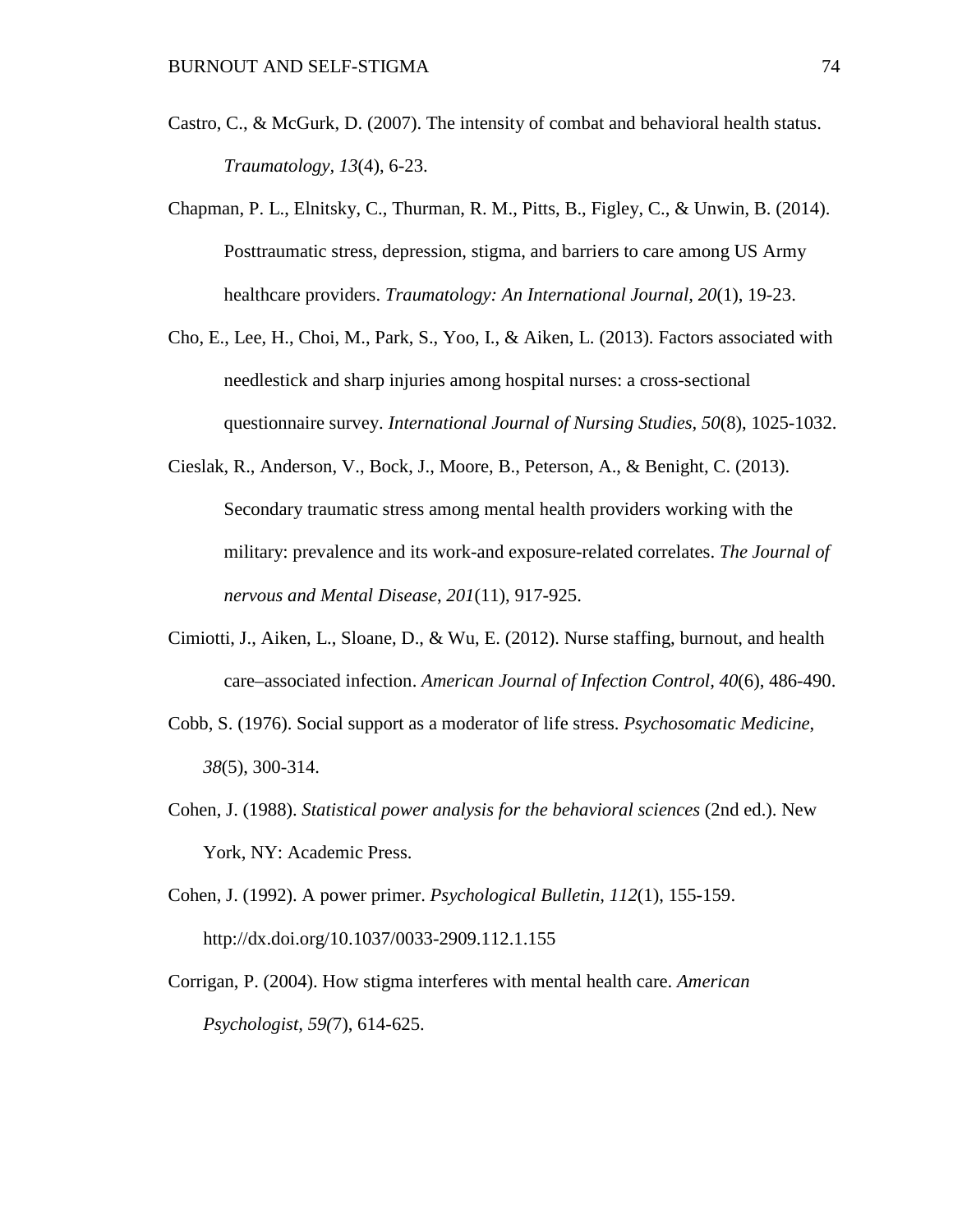- Corrigan, P., Larson, J., & Rüsch, N. (2009). Self-stigma and the "why try" effect: impact on life goals and evidence-based practices. *World Psychiatry 8*(2), 75–81.
- Corrigan, P., & Penn, D. (1999). Lessons from social psychology on discrediting psychiatric stigma. *American Psychologist, 54*(9), 765.
- Corrigan, P., & Rao, D. (2012). On the self-stigma of mental illness: Stages, disclosure, and strategies for change. *The Canadian Journal of Psychiatry*, *57*(8), 464-469.
- Corrigan, P., & Watson, A. (2002). The paradox of self‐stigma and mental illness. *Clinical Psychology: Science and Practice*, *9*(1), 35-53.
- Cragun, J. N., April, M. D., & Thaxton, R. E. (2016). The impact of combat deployment on health care provider burnout in a military emergency department: A crosssectional professional quality of life scale V survey study. *Military Medicine, 181*(8), 730-734. doi: 10.7205/MILMED-D-15-00420 Retrieved from [http://ezproxy.pcom.edu:2048/login?url=http://search.ebscohost.com/login.aspx?dire](http://ezproxy.pcom.edu:2048/login?url=http://search.ebscohost.com/login.aspx?direct=true&db=aph&AN=117284335&site=eds-live&scope=site) [ct=true&db=aph&AN=117284335&site=eds-live&scope=site](http://ezproxy.pcom.edu:2048/login?url=http://search.ebscohost.com/login.aspx?direct=true&db=aph&AN=117284335&site=eds-live&scope=site)
- Cutrona, C., & Russell, D. (1987). The provisions of social relationships and adaptation to stress. *Advances in Personal Relationships*, *1*(1), 37-67.
- DeBeer, B., Kimbrel, N., Meyer, E., Gulliver, S., & Morissette, S. (2014). Combined PTSD and depressive symptoms interact with post-deployment social support to predict suicidal ideation in operation enduring freedom and operation iraqi freedom veterans. *Psychiatry Research*, *216*(3), 357-362.
- Demetriou, C., Ozer, B., & Essau, C. (2015). Self-report questionnaires. In R.L. Cautin & S.O. Lillienfeld (Eds.), *The Encyclopedia of Clinical Psychology*. Hoboken, NJ: John Wiley & Sons. doi: 10.1002/9781118625392.wbecp507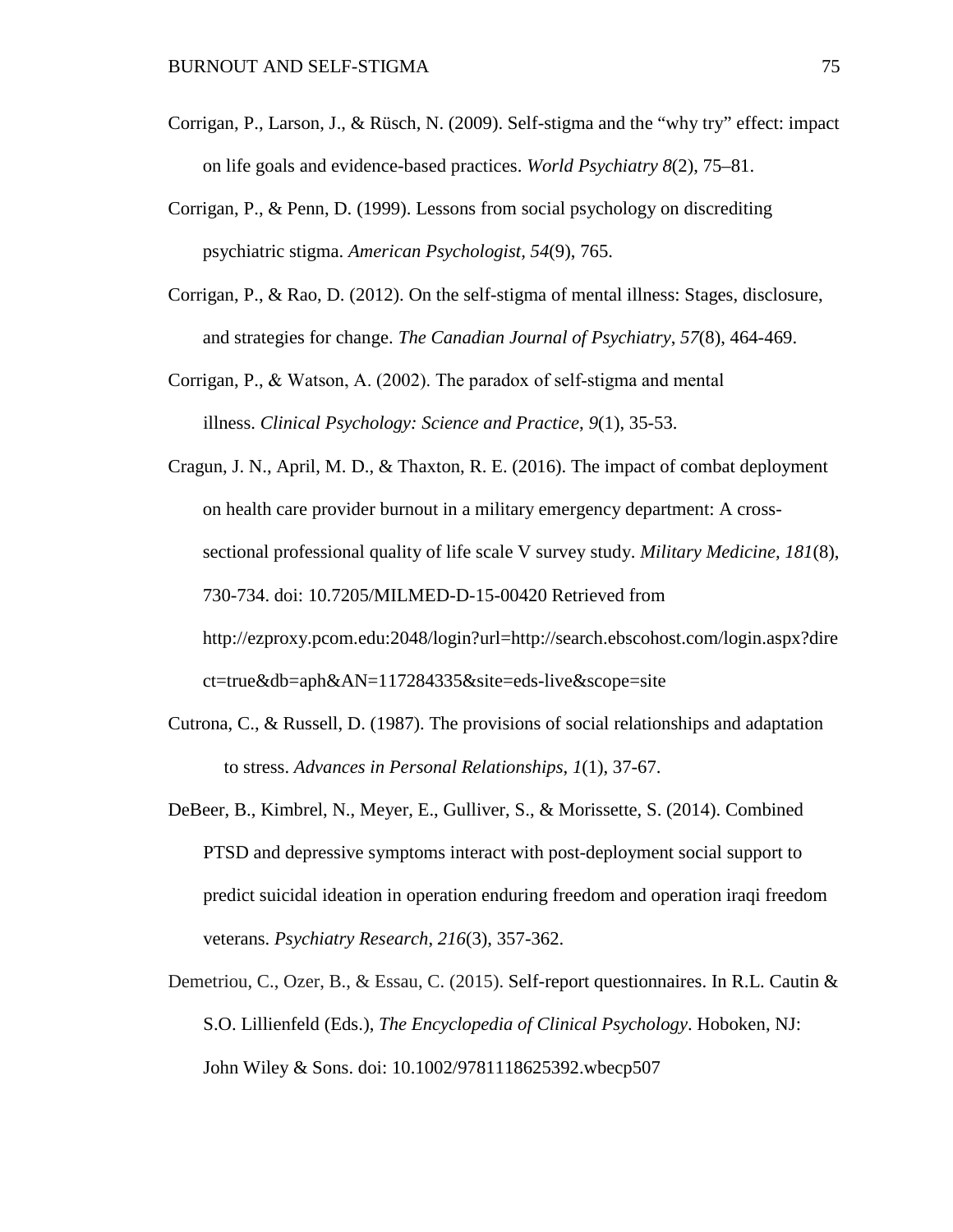Dreison, K. C., Luther, L., Bonfils, K. A., Sliter, M. T., McGrew, J. H., & Salyers, M. P. (2016). Job burnout in mental health providers: A meta-analysis of 35 years of intervention research. *Journal of Occupational Health Psychology, 23*(1), 18-30. Retrieved from

[http://ezproxy.pcom.edu:2048/login?url=http://search.ebscohost.com/login.aspx?dire](http://ezproxy.pcom.edu:2048/login?url=http://search.ebscohost.com/login.aspx?direct=true&db=cmedm&AN=27643608&site=eds-live&scope=site) [ct=true&db=cmedm&AN=27643608&site=eds-live&scope=site](http://ezproxy.pcom.edu:2048/login?url=http://search.ebscohost.com/login.aspx?direct=true&db=cmedm&AN=27643608&site=eds-live&scope=site)

- Duckworth, A., Steen, T., & Seligman, M. (2005). Positive psychology in clinical practice. *Annual Review of Clinical Psychology*, *1*, 629-651. Retrieved from http://clinpsy.annualreviews.org
- Dunn, D. (2005). Substance abuse among nurses—defining the issue. *AORN Journal*, *82*(4), 572- 596. Retrieved from <https://aornjournal.onlinelibrary.wiley.com/doi/epdf/10.1016/S0001-> 2092%2806%2960028-8
- Dyrbye, L., Shanafelt, T., Balch, C., Satele, D., & Freischlag, J. (2010). Physicians married or partnered to physicians: a comparative study in the American College of Surgeons. *Journal of the American College of Surgeons, 211*(5), 663-671.
- Dyrbye, L., Shanafelt, T., Sinsky, C., Cipriano, P., Bhatt, J., Ommaya, A., West, C., & Meyers, D. (2017). Burnout among health care professionals: A call to explore and address this underrecognized threat to safe, high-quality care. NAM (National Academy of Medicine) Perspective. Retrieved from [https://nam.edu/burnout](https://nam.edu/burnout-among-health-care-professionals-a-call-to-explore-and-address-this-underrecognized-threat-to-safe-high-quality-care/)[among-health-care-professionals-a-call-to-explore-and-address-this](https://nam.edu/burnout-among-health-care-professionals-a-call-to-explore-and-address-this-underrecognized-threat-to-safe-high-quality-care/)[underrecognized-threat-to-safe-high-quality-care/](https://nam.edu/burnout-among-health-care-professionals-a-call-to-explore-and-address-this-underrecognized-threat-to-safe-high-quality-care/)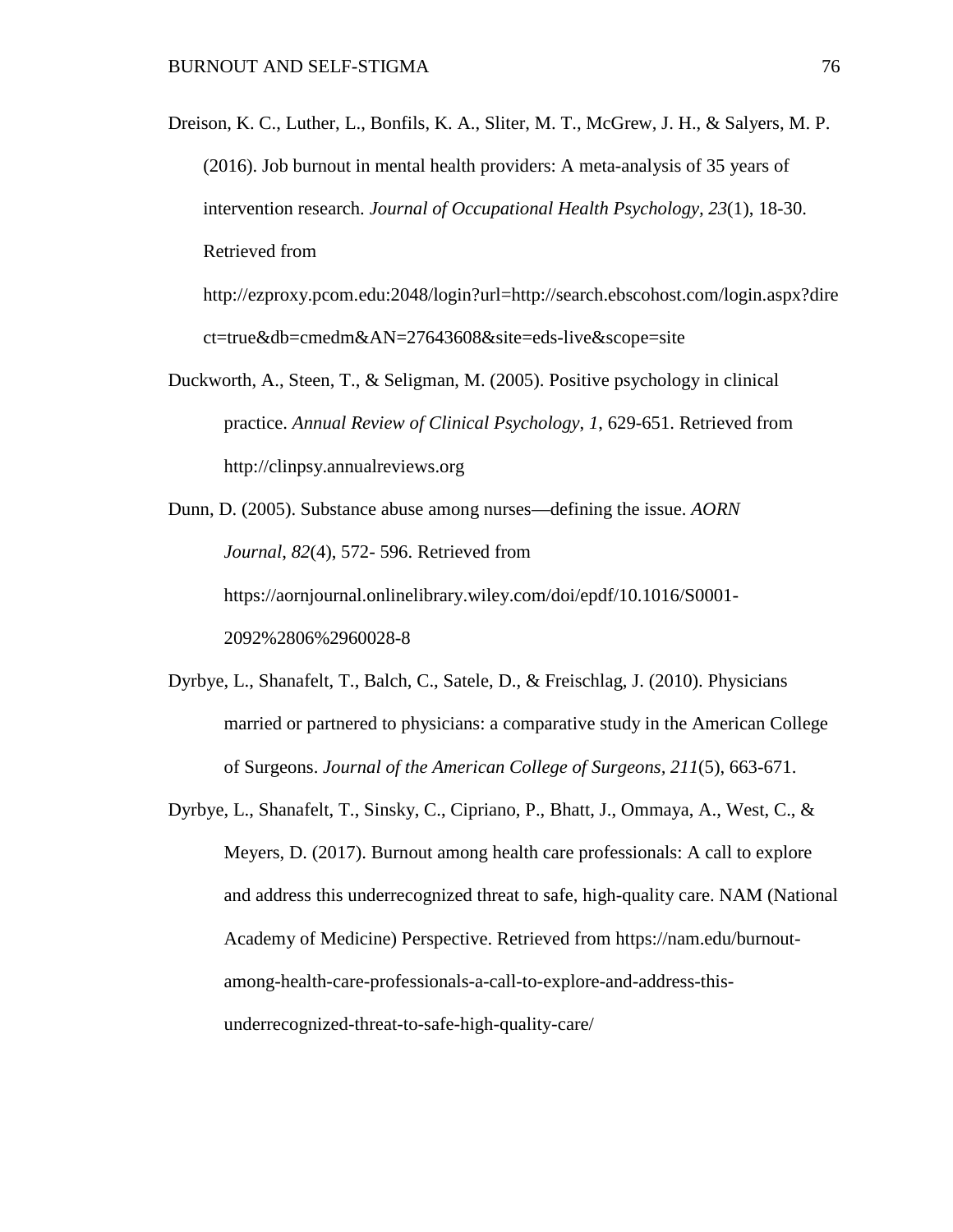Eisen, S., Schultz, M., Vogt, D., Glickman, M., Elwy, A., Drainoni, M., Osei-Bonsu, P., & Martin, J. (2012). Mental and physical health status and alcohol and drug use following return from deployment to Iraq or Afghanistan. *American Journal of Public Health*, *102*(1), 66-73. doi: 10.2105/AJPH.2011.300609

Elnitsky, C., Chapman, P., Thurman, R., Pitts, B., Figley, C., & Unwin, B. (2013). Gender differences in combat medic mental health services utilization, barriers, and stigma. *Military Medicine, 178*(7), 775-784. doi: 10.7205/MILMED-D-13-00012 Retrieved from [http://ezproxy.pcom.edu:2048/login?url=http://search.ebscohost.com/login.aspx?dire](http://ezproxy.pcom.edu:2048/login?url=http://search.ebscohost.com/login.aspx?direct=true&db=aph&AN=88929935&site=eds-live&scope=site)

[ct=true&db=aph&AN=88929935&site=eds-live&scope=site](http://ezproxy.pcom.edu:2048/login?url=http://search.ebscohost.com/login.aspx?direct=true&db=aph&AN=88929935&site=eds-live&scope=site)

- Erickson, R., & Grove, W. (2007). Why emotions matter: age, agitation, and burnout among registered nurses. *Online Journal of Issues in Nursing*, *13*(1), 1-13.
- Farina, E. Taylor, J., Means, G., Murphy, N., Pasiakos, S., Lieberman, H. , & McClung, J. (2017). Effects of deployment on diet quality and nutritional status markers of elite US army special operations forces soldiers. *Nutrition Journal*, *16*(1), 41-49.
- Federation of State Medical Boards. (April, 2011). *Policy on physician impairment*. Washington, DC.: Retrieved from

https://www.fsmb.org/siteassets/advocacy/policies/physician-impairment.pdf

Feteh, V., Njim, T., Nji, M., Ayeah, C., Sama, C., & Tianyi, F. (2017). Prevalence and determinants of burnout syndrome among physicians in Cameroon: a research proposal. *BMC Research Notes, 10*(1), 508-511. Retrieved from https://bmcresnotes.biomedcentral.com/articles/10.1186/s13104-017-2833-0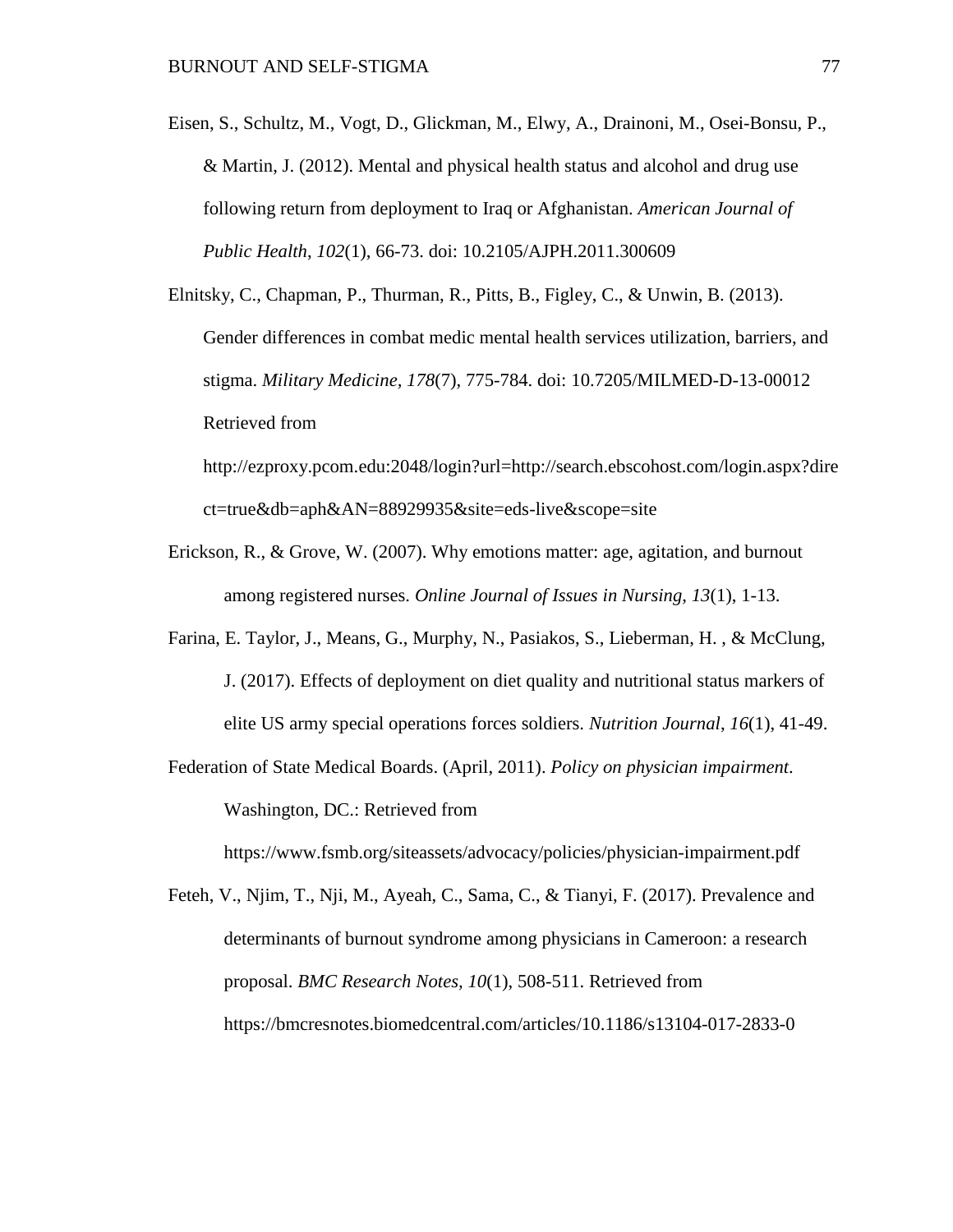- Fibuch, E., & Ahmed, A. (2015). Physician turnover: a costly problem. *Physician Leadership Journal*, *2*(3), 22-25.
- Field, A. (2009). *Discovering statistics using SPSS*. Thousand Oaks, CA.: Sage Publications Incorporation.
- Figley, C. (1999). Compassion fatigue: Toward a new understanding of the costs of caring. In B. H. Stamm (Ed.), *Secondary traumatic stress: Self-care issues for clinicians, researchers, and educators* (2nd ed., pp. 3-28). Lutherville, MD: Sidran.
- Fischer, H. (2014). A guide to US military casualty statistics: Operation new dawn, operation iraqi freedom, and operation enduring freedom. CRS-7-5700. Washington, D.C.
- Garcia, H., Finley, E., Ketchum, N., Jakupcak, M., Dassori, A., & Reyes, S. (2014). A survey of perceived barriers and attitudes toward mental health care among OEF/OIF veterans at VA outpatient mental health clinics. *Military Medicine, 179*(3), 273-278. doi: 10.7205/MILMED-D-13-00076
- Garcia, H., McGeary, C., McGeary, D., Finley, E., & Peterson, A. (2014). Burnout in veterans health administration mental health providers in posttraumatic stress clinics. *Psychological services, 11*(1), 50-59. doi: 10.1037/a0035643

Ghahramanlou-Holloway, M., Bhar, S., Brown, G., Olsen, C., & Beck, A. (2012). Changes in problem-solving appraisal after cognitive therapy for the prevention of suicide. *Psychological Medicine*, *42*(6), 1185-1193.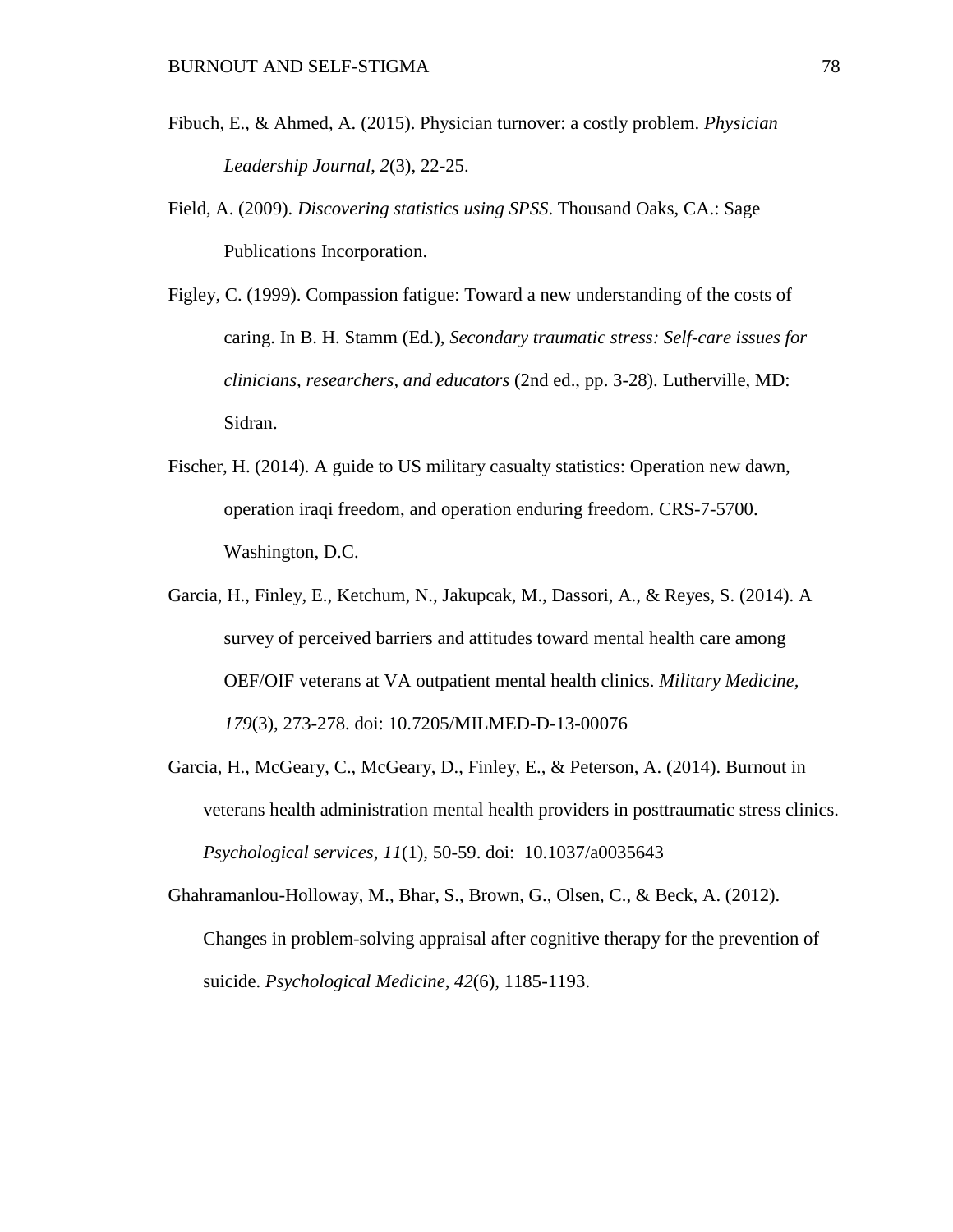- Goh, J., Han, S., Shanafelt, T., Sinsky, C., Awad, K., Dyrbye, L., Fiscus, L., & Trockel., M. (2017, October). *An economic evaluation of the cost of physician burnout in the united states.* Poster session presented at the First American Conference on Physician Health, San Francisco, California. Retrieved from http://wellmd.stanford.edu/content/dam/sm/wellmd/documents/2017-ACPH-Goh.pdf
- Gold, K., Sen, A., & Schwenk, T. (2013). Details on suicide among US physicians: data from the National Violent Death Reporting System. *General Hospital Psychiatry, 35*(1), 45-49.
- Gómez‐Urquiza, J., Vargas, C., De la Fuente, E., Fernández‐Castillo, R., & Cañadas‐De la Fuente, G. (2017). Age as a risk factor for burnout syndrome in nursing professionals: a meta‐analytic study. *Research in Nursing & Health*, *40*(2), 99- 110.
- Goodman, M., & Schorling, J. (2012). A mindfulness course decreases burnout and improves well-being among healthcare providers. *The International Journal of Psychiatry in Medicine*, *43*(2), 119-128.
- Gould, M., Adler, A., Zamorski, M., Castro, C., Hanily, N., Steele, N., Kearney, S., & Greenberg, N. (2010). Do stigma and other perceived barriers to mental health care differ across armed forces? *Journal of the Royal Society of Medicine, 103*(4), 148-156. doi:10.1258/jrsm.2010.090426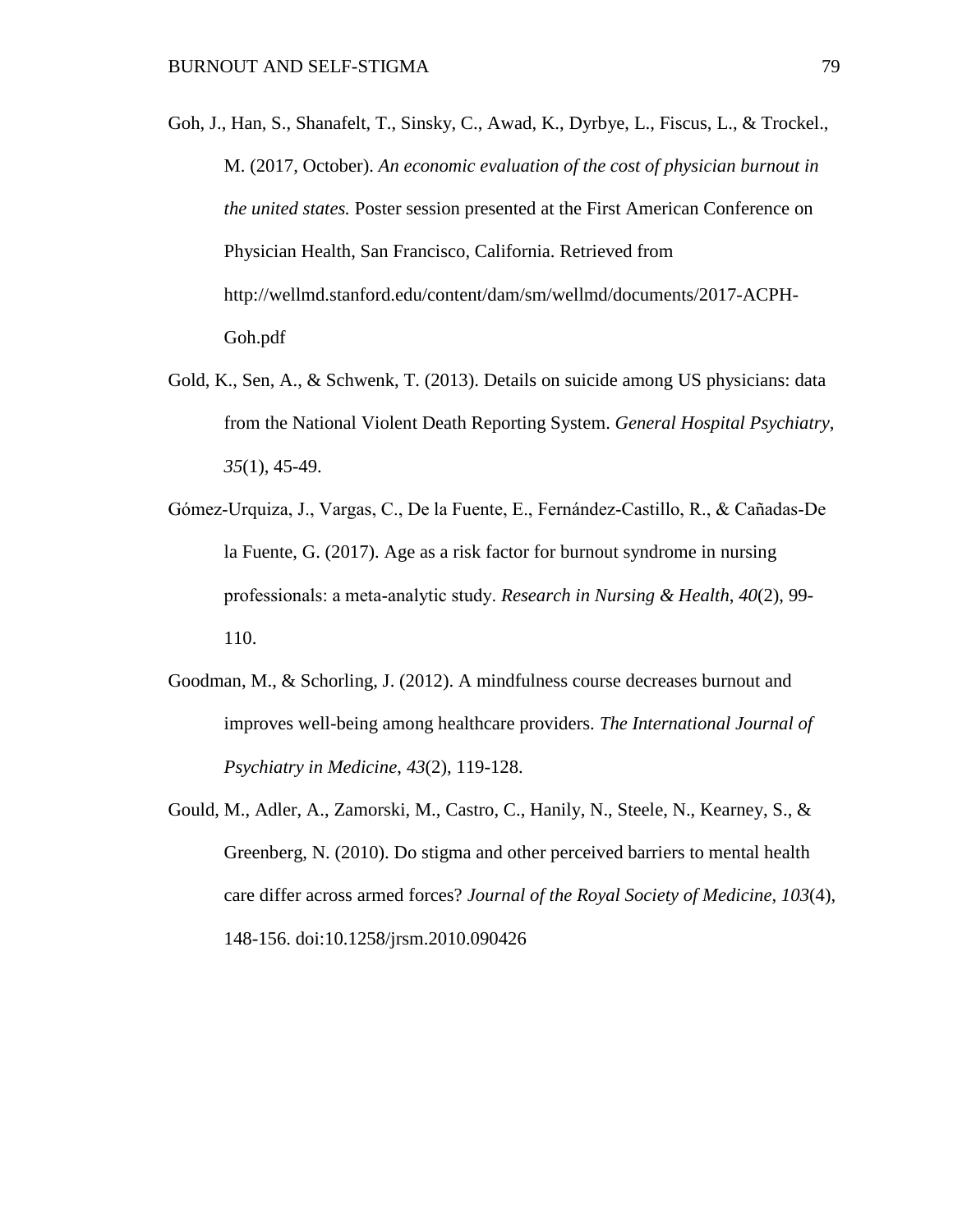- Greene-Shortridge, T., Britt, T. & Castro, C. (2007). The stigma of mental health problems in the military. *Military Medicine, 172*(2), 157-161. Retrieved from [http://ezproxy.pcom.edu:2048/login?url=http://search.ebscohost.com/login.aspx?dire](http://ezproxy.pcom.edu:2048/login?url=http://search.ebscohost.com/login.aspx?direct=true&db=aph&AN=24052511&site=eds-live&scope=site) [ct=true&db=aph&AN=24052511&site=eds-live&scope=site](http://ezproxy.pcom.edu:2048/login?url=http://search.ebscohost.com/login.aspx?direct=true&db=aph&AN=24052511&site=eds-live&scope=site)
- Grieger, T., Kolkow, T., Spira, J., & Morse, J. (2007). Post-traumatic stress disorder and depression in health care providers returning from deployment to iraq and afghanistan. *Military Medicine, 172*(5), 451-455. Retrieved from [http://ezproxy.pcom.edu:2048/login?url=http://search.ebscohost.com/login.aspx?dire](http://ezproxy.pcom.edu:2048/login?url=http://search.ebscohost.com/login.aspx?direct=true&db=jlh&AN=105986297&site=eds-live&scope=site) [ct=true&db=jlh&AN=105986297&site=eds-live&scope=site](http://ezproxy.pcom.edu:2048/login?url=http://search.ebscohost.com/login.aspx?direct=true&db=jlh&AN=105986297&site=eds-live&scope=site)
- Halbesleben, J., & Rathert, C. (2008). Linking physician burnout and patient outcomes: exploring the dyadic relationship between physicians and patients. *Health Care Management Review*, *33*(1), 29-39. doi: 10.1097/01.HMR.0000304493.87898.72
- Han, S., Castro, F., Lee, L., Marx, B., Proctor, S., Vasterling, J., Charney, M., & Brailey, K. (2014). Military unit support, postdeployment social support, and PTSD symptoms among active duty and National Guard soldiers deployed to Iraq. *Journal of Anxiety Disorders*, *28*(5), 446-453. doi:10.1016/j.janxdis.2014.04.004
- Harris, J., Leskela, J., & Hoffman-Konn, L. (2016). Provider lived experience and stigma. *American Journal of Orthopsychiatry, 86*(6), 604-609.
- Hawton, K., Clements, A., Simkin, S., & Malmberg, A. (2000). Doctors who kill themselves: a study of the methods used for suicide. *QJM: An International Journal of Medicine, 93*(6), 351-357.
- Hawton, K., Malmberg, A., & Simkin, S. (2004). Suicide in doctors: A psychological autopsy study. *Journal of Psychosomatic Research, 57*(1), 1-4.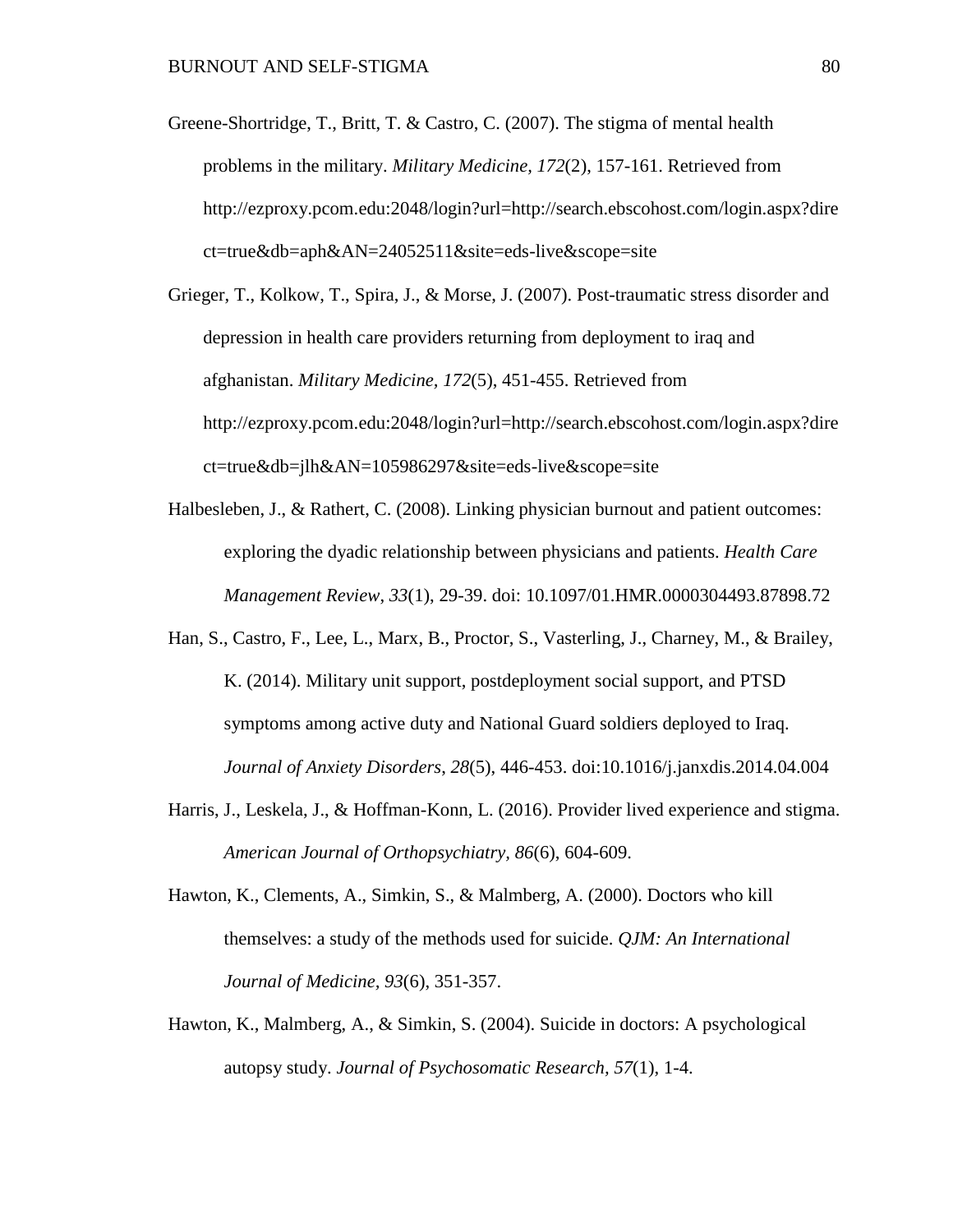- Heath, P., Brenner, R., Lannin, D., & Vogel, D. (2018). Self-compassion moderates the relationship of perceived public and anticipated self-stigma of seeking help. *Stigma and Health*, *3*(1), 65-68.
- Helmus, T., & Glenn, R. (2005). *Steeling the mind: Combat stress reactions and their implications for urban warfare*. Santa Monica, CA: Rand Corporation.
- Hepner, K., Roth, C., Farris, C., Sloss, E., Martsolf, G., Pincus, H., Watkins, K., Epley, C., Mandel, D., Hosek, S., & Farmer, C. (2015). Measuring the quality of care for psychological health conditions in the military health system. Candidate quality measures for posttraumatic stress disorder and major depressive disorder. Retrieved from RAND Corporation website:

http://www.rand.org/pubs/research\_reports/RR464.Al

- Hernandez, S., Bedrick, E., & Parshall, M. (2014). Stigma and barriers to accessing mental health services perceived by Air Force nursing personnel. *Military Medicine*, *179*(11), 1354-1360. Retrieved from [https://doi.org/10.7205/MILMED-](https://doi.org/10.7205/MILMED-D-14-00114)[D-14-00114](https://doi.org/10.7205/MILMED-D-14-00114)
- Hoge, C., Castro, C., Messer, S., McGurk, D., Cotting, D., & Koffman, R. (2004). Combat duty in iraq and afghanistan, mental health problems, and barriers to care. *New England Journal of Medicine, 351*(1), 13-22.
- Holliday, R., Link-Malcolm, J., Morris, E. E., & Surís, A. (2014). Effects of cognitive processing therapy on PTSD-related negative cognitions in veterans with military sexual trauma. *Military Medicine*, *179*(10), 1077-1082.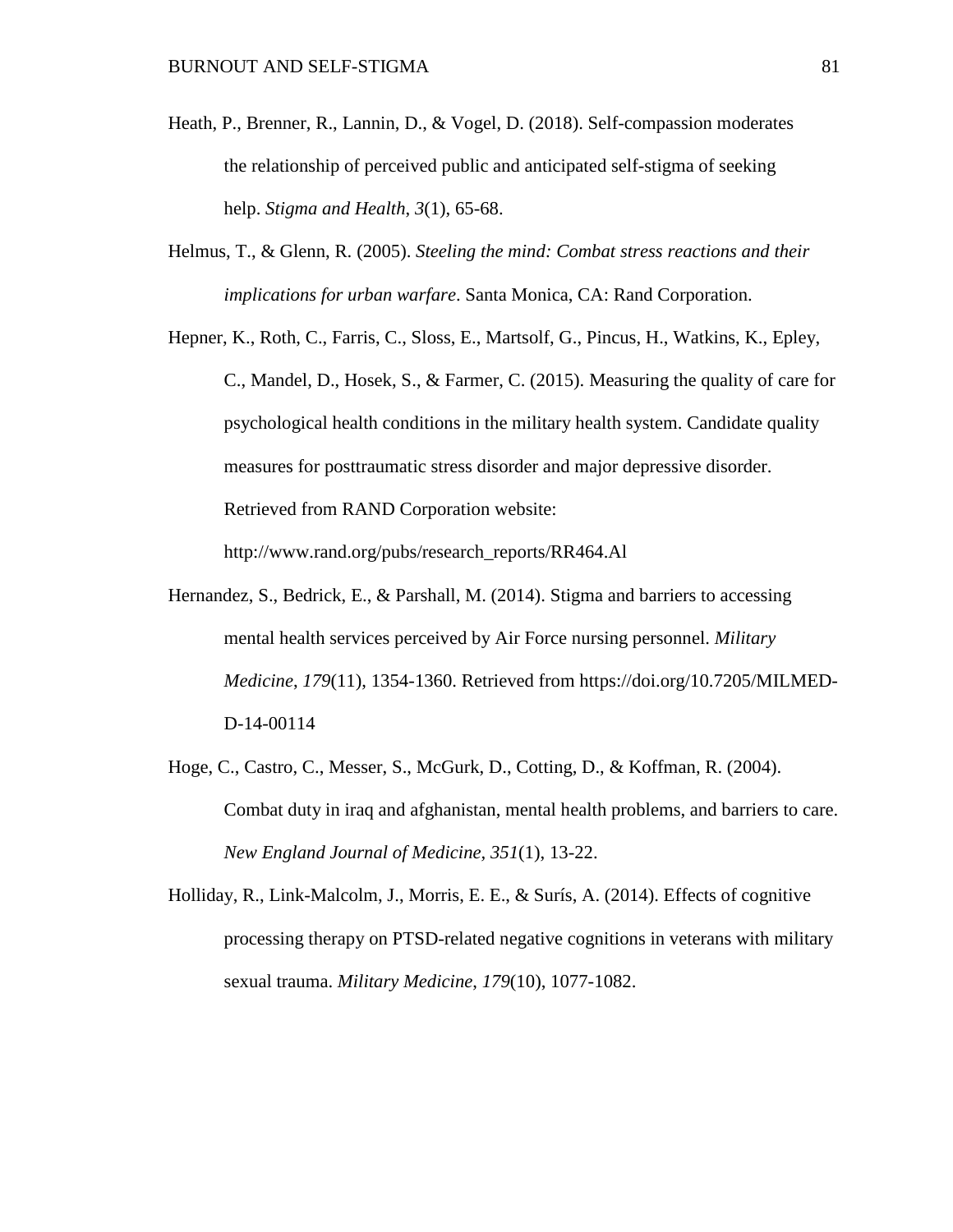Hopkins-Chadwick, D. L. (2006). The health readiness of junior enlisted military women: The social determinants of health model and research questions. *Military medicine*, *171*(6), 544-549.

Hourani, L., Williams, T., & Kress, A. (2006). Stress, mental health, and job performance among active duty military personnel: Findings from the 2002 department of defense health-related behaviors survey. *Military Medicine, 171*(9), 849-856. Retrieved from

[http://ezproxy.pcom.edu:2048/login?url=http://search.ebscohost.com/login.aspx?d](http://ezproxy.pcom.edu:2048/login?url=http://search.ebscohost.com/login.aspx?direct=true&db=aph&AN=22465629&site=eds-live&scope=site) [irect=true&db=aph&AN=22465629&site=eds-live&scope=site](http://ezproxy.pcom.edu:2048/login?url=http://search.ebscohost.com/login.aspx?direct=true&db=aph&AN=22465629&site=eds-live&scope=site)

Hyun, J., Pavao, J., & Kimerling, R. (2009). Military sexual trauma. *Research Quarterly*, *20*(2) 1-3. Retrieved from https://www.researchgate.net/profile/Rachel\_Kimerling/publication/228515915\_ Military\_Sexual\_Trauma/links/0912f50cf56962609f000000/Military-Sexual-

Trauma.pdf

Institute of Medicine. (2008). *Gulf war and health, Volume 6: Physiologic, psychologic, and psychosocial effects of deployment-related stress.* Washington, DC: The National Academies Press. Retrieved from

<http://www.nap.edu/catalog/11922.html> on September 1, 2015.

Institute of Medicine. (2013). *Returning home from iraq and afghanistan: Assessment of readjustment needs of veterans, service members, and their families*. Washington, DC: The National Academies Press. Retrieved from [http://nationalacademies.org/hmd/~/media/Files/Report%20Files/2013/Returning-](http://nationalacademies.org/hmd/%7E/media/Files/Report%20Files/2013/Returning-Home-Iraq-Afghanistan/Returning-Home-Iraq-Afghanistan-RB.pdf)[Home-Iraq-Afghanistan/Returning-Home-Iraq-Afghanistan-RB.pdf](http://nationalacademies.org/hmd/%7E/media/Files/Report%20Files/2013/Returning-Home-Iraq-Afghanistan/Returning-Home-Iraq-Afghanistan-RB.pdf)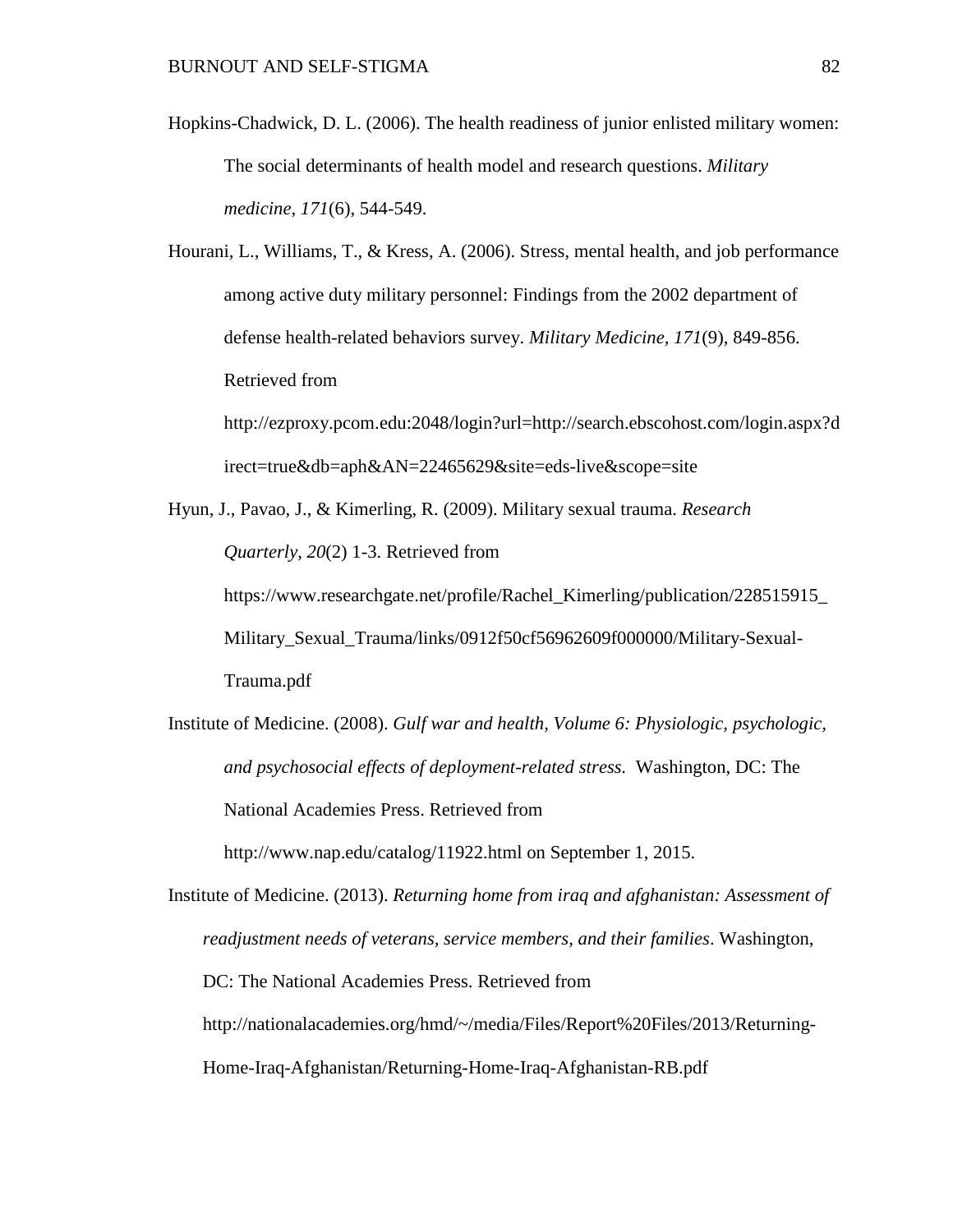- Irving, J., Dobkin, P., & Park, J. (2009). Cultivating mindfulness in health care professionals: A review of empirical studies of mindfulness-based stress reduction (MBSR). *Complementary Therapies in Clinical Practice*, *15*(2), 61-66.
- Jacobowitz, W. (2013). PTSD in psychiatric nurses and other mental health providers: a review of the literature. *Issues in Mental Health Nursing*, *34*(11), 787-795.
- Jakupcak, M., Vannoy, S., Cook, J., Imel, Z., Fontana, A., Rosenheck, R., & McFall, M. (2010). Does PTSD moderate the relationship between social support and suicide risk in iraq and afghanistan war veterans seeking mental health treatment? *Depression & Anxiety, 27*(11), 1001-1005. doi:10.1002/da.20722
- James, J. (2013). A new, evidence-based estimate of patient harms associated with hospital care. *Journal of Patient Safety*, *9*(3), 122-128.
- Jobes, D. (2000). Collaborating to prevent suicide: a clinical‐research perspective. *Suicide and Life-Threatening Behavior*, *30*(1), 8-17.
- Jones, M., Fear, N., Greenberg, N., Jones, N., Hull, L., Hotopf, M., Wessely, S., & Rona, R. (2008). Do medical services personnel who deployed to the Iraq war have worse mental health than other deployed personnel? *European Journal of Public Health, 18*(4), 422-427.
- Jorm, A. (2012). Mental health literacy: Empowering the community to take action for better mental health. *American Psychologist, 67*(3), 231-243. Doi:10.1037/a0025957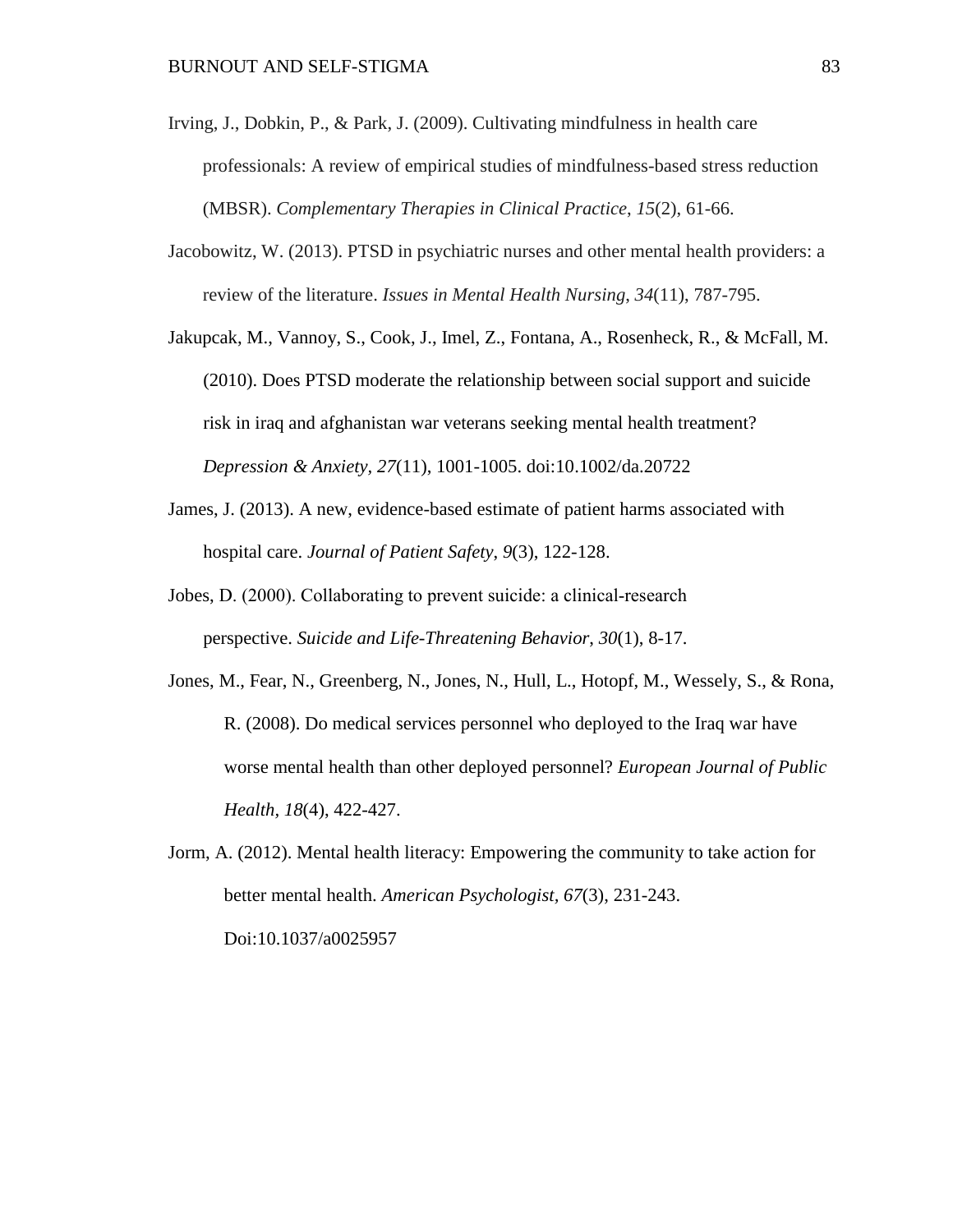- Kabat-Zinn, J. (1996). Mindfulness meditation: What it is, what it isn't, and its role in health care and medicine. In Haruki, Ishii, Y., and Suzuki, M. (Eds.), *Comparative and Psychological Study on Meditation* , Eburon, Netherlands, pp. 161-170.
- Kang, H., Bullman, T., Smolenski, D., Skopp, N., Gahm, G., & Reger, M. (2015). Original article: Suicide risk among 1.3 million veterans who were on active duty during the Iraq and Afghanistan wars. *Annals of Epidemiology*, *25*96-100. doi:10.1016/j.annepidem.2014.11.020
- Karstoft, K., Armour, C., Elklit, A., & Solomon, Z. (2015). The role of locus of control and coping style in predicting longitudinal PTSD-trajectories after combat exposure. *Journal of Anxiety Disorders*, *32,* 89-94. doi:10.1016/j.janxdis.2015.03.007

Kazdin, A. (2003). *Research design in clinical psychology*. 4<sup>th</sup> ed. Boston, MA: Allyn & Bacon. Khaylis, A., Polusny, M., Erbes, C., Gewirtz, A., & Rath, M. (2011). Posttraumatic stress, family adjustment, and treatment preferences among national guard soldiers deployed to OEF/OIF. *Military Medicine, 176*(2), 126-131. Retrieved from [http://ezproxy.pcom.edu:2048/login?url=http://search.ebscohost.com/login.aspx?d](http://ezproxy.pcom.edu:2048/login?url=http://search.ebscohost.com/login.aspx?direct=true&db=aph&AN=58057204&site=eds-live&scope=site) [irect=true&db=aph&AN=58057204&site=eds-live&scope=site](http://ezproxy.pcom.edu:2048/login?url=http://search.ebscohost.com/login.aspx?direct=true&db=aph&AN=58057204&site=eds-live&scope=site)

Kim, P., Britt, T., Klocko, R., Riviere, L., & Adler, A. (2011). Stigma, negative attitudes about treatment, and utilization of mental health care among soldiers. *Military Psychology, 23*(1), 65-81.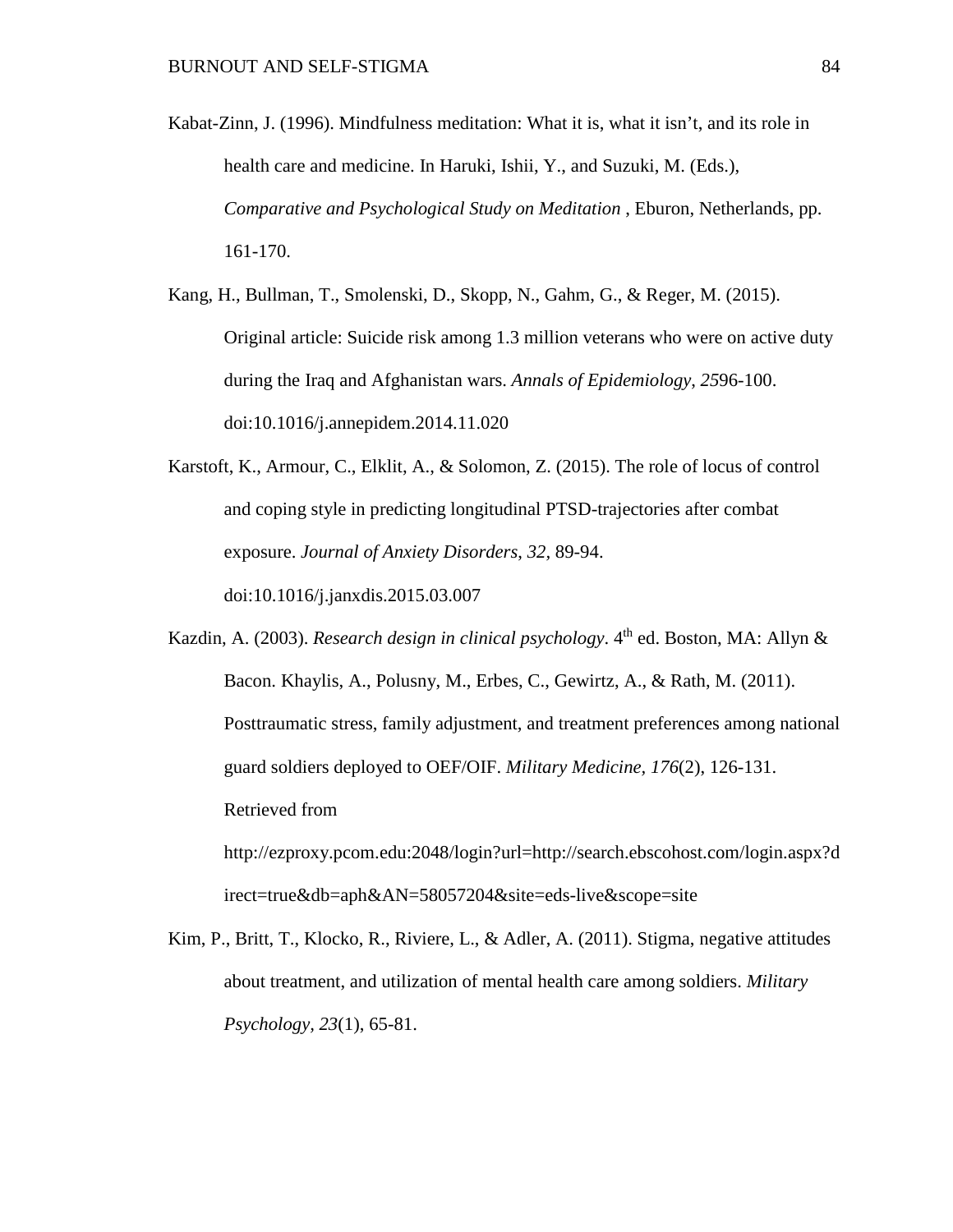King, L., King, D., Vogt, D., Knight, J., & Samper, R. (2006). Deployment risk and resilience inventory: A collection of measures for studying deployment-related experiences of military personnel and veterans. *Military Psychology*, *18*(2), 89-120.

Kintzle, S., Yarvis, J. S., & Bride, B. E. (2013). Secondary traumatic stress in military primary and mental health care providers. *Military Medicine, 178*(12), 1310-1315. doi:10.7205/MILMED-D-13-00087 Retrieved from [http://ezproxy.pcom.edu:2048/login?url=http://search.ebscohost.com/login.aspx?dire](http://ezproxy.pcom.edu:2048/login?url=http://search.ebscohost.com/login.aspx?direct=true&db=aph&AN=92877056&site=eds-live&scope=site) [ct=true&db=aph&AN=92877056&site=eds-live&scope=site](http://ezproxy.pcom.edu:2048/login?url=http://search.ebscohost.com/login.aspx?direct=true&db=aph&AN=92877056&site=eds-live&scope=site)

- Kleiman, E., Adams, L., Kashdan, T., & Riskind, J. (2013). Gratitude and grit indirectly reduce risk of suicidal ideations by enhancing meaning in life: Evidence for a mediated moderation model. *Journal of Research in Personality*, *47*(5), 539-546.
- Kline, A., Interian, A., Hill, L., Ciccone, D., Weiner, M., & Losonczy, M. (2014). Increased risk of alcohol dependency in a cohort of national guard troops with PTSD: A longitudinal study. *Journal of Psychiatric Research, 50*(1), 18-25. doi:10.1016/j.jpsychires.2013.11.007
- Kok, B. C., Herrell, R. K., Grossman, S. H., West, J. C., & Wilk, J. E. (2016). Prevalence of professional burnout among military mental health service providers. *Psychiatric Services*, *67*(1), 137-140.
- Kumar, S. (2016, June). *Burnout and doctors: prevalence, prevention and intervention*. In Healthcare (Vol. 4, No. 3, p. 37). Multidisciplinary Digital Publishing Institute.
- Kushnir, T., Greenberg, D., Madjar, N., Hadari, I., Yermiahu, Y., & Bachner, Y. G. (2013). Is burnout associated with referral rates among primary care physicians in community clinics? *Family practice, 31*(1), 44-50.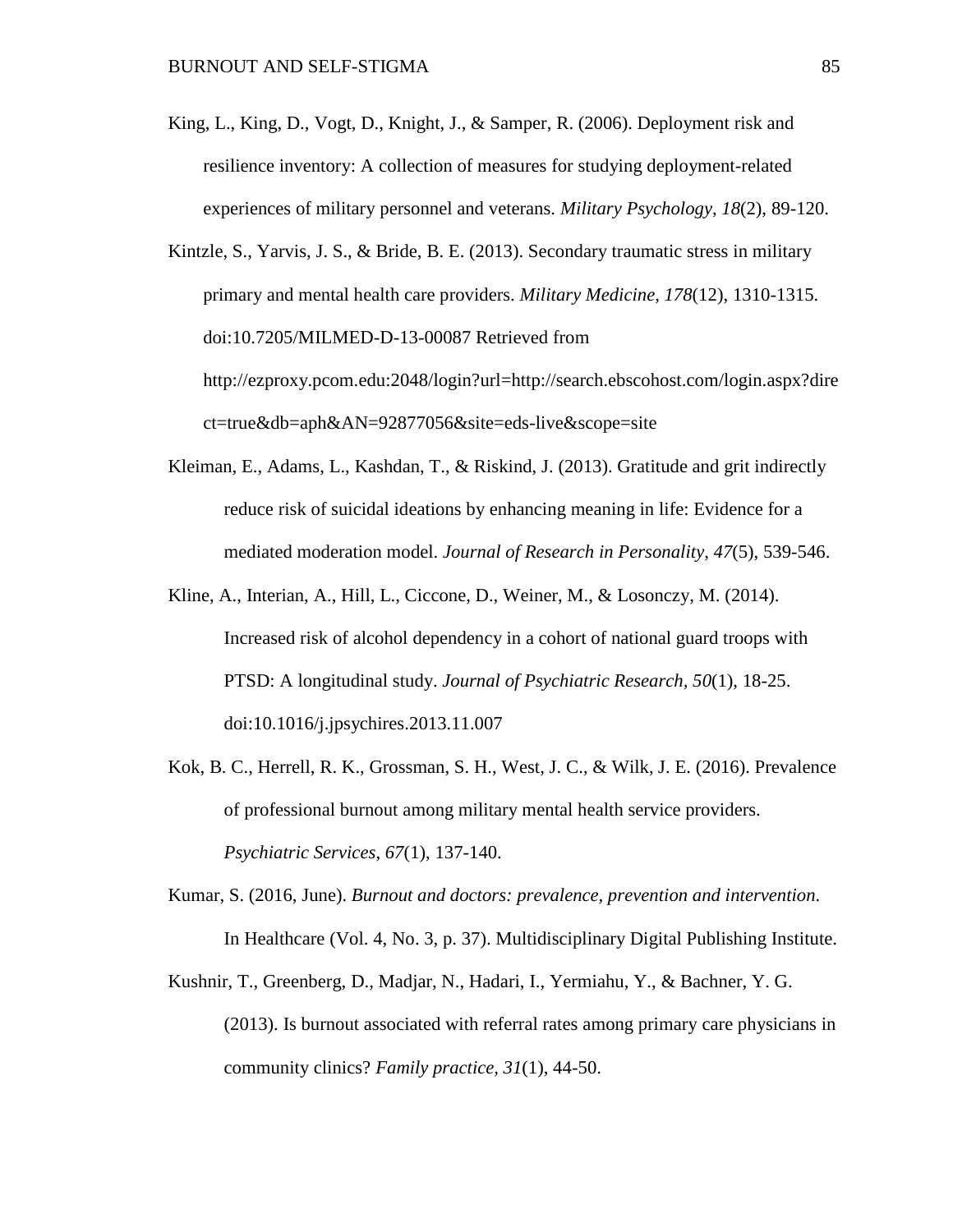- Lang, G., Pfister, E., & Siemens, M. (2010). Nursing burnout: cross-sectional study at a large Army hospital. *Military medicine, 175*(6), 435-441.
- Lang, J., Ochsmann, E., Kraus, T., & Lang, J. (2012). Psychosocial work stressors as antecedents of musculoskeletal problems: a systematic review and meta-analysis of stability-adjusted longitudinal studies. *Social science & medicine*, *75*(7), 1163- 1174.
- Lazarus, R., & Folkman, S. (1984). *Stress,* a*ppraisal, and coping*. New York, NY: Springer Publisher
- Lee, R., Seo, B., Hladkyj, S., Lovell, B., & Schwartzmann, L. (2013). Correlates of physician burnout across regions and specialties: a meta-analysis. *Human Resources for Health*, *11*(1), 48-63.
- Lehavot, K., Der‐Martirosian, C., Simpson, T. L., Shipherd, J. C., & Washington, D. L. (2013). The role of military social support in understanding the relationship between PTSD, physical health, and healthcare utilization in women veterans. *Journal of traumatic stress*, *26*(6), 772-775. Doi:10.1002/jts.21859
- Leka, S., Griffiths, A., & Cox, T. (2004). *Work organization and stress: Systematic problem approaches for employers, managers and trade union representatives* (Vol. 3). Geneva, Switzerland.: World Health Organization.
- Linehan, M., Suarez, A., & Allmon, D. (1991). Cognitive-behavioral treatment of chronically. *Archrives of General Psychiatry*, *48*, 1060-1064.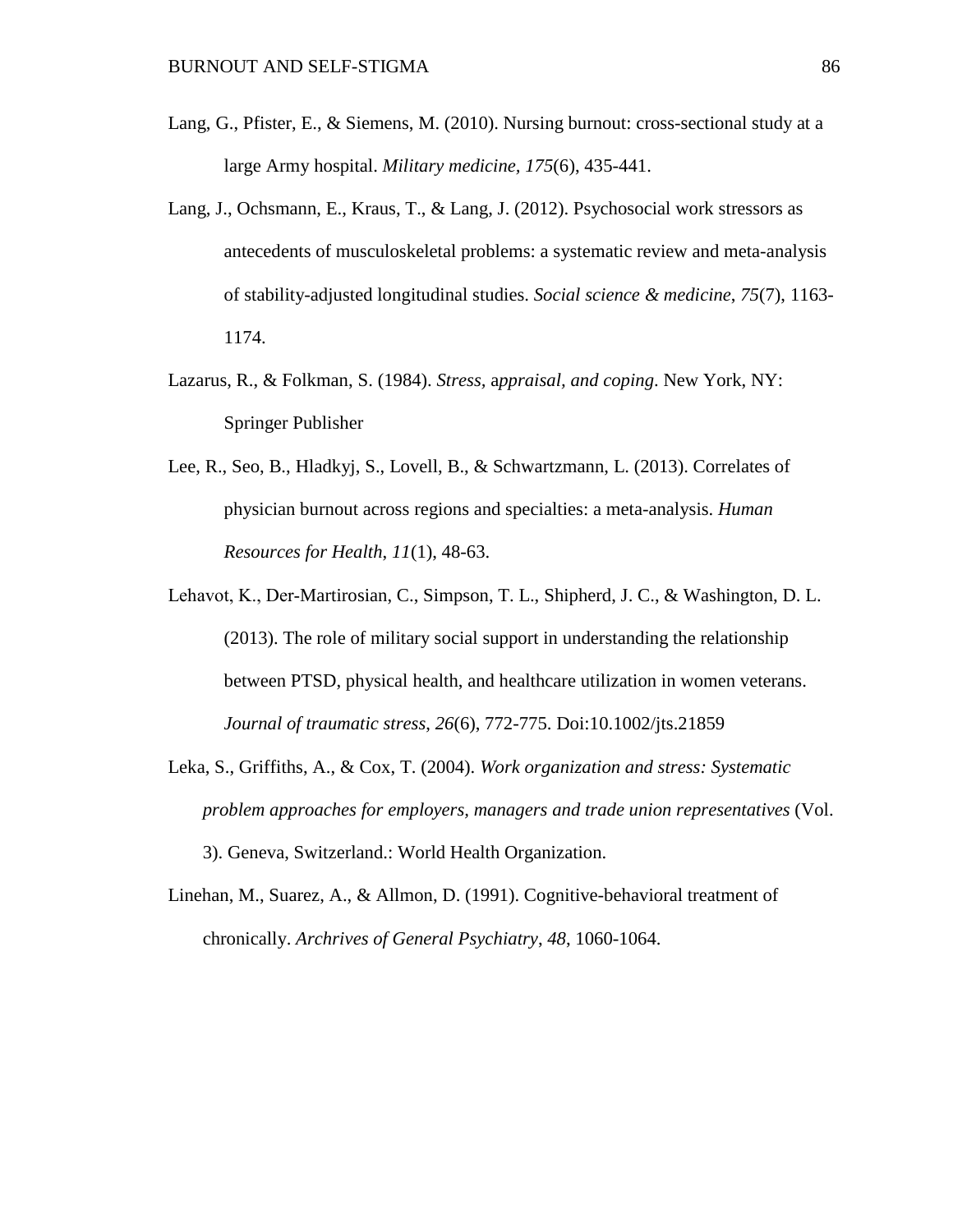Linnerooth, P. J., Moore, B. A., & Mrdjenovich, A. J. (2011). Professional burnout in clinical military psychologists: Recommendations before, during, and after deployment. *Professional Psychology: Research & Practice, 42*(1), 87-93. doi:10.1037/a0022295 Retrieved from

[http://ezproxy.pcom.edu:2048/login?url=http://search.ebscohost.com/login.aspx?dire](http://ezproxy.pcom.edu:2048/login?url=http://search.ebscohost.com/login.aspx?direct=true&db=jlh&AN=108182782&site=ehost-live&scope=site) [ct=true&db=jlh&AN=108182782&site=ehost-live&scope=site](http://ezproxy.pcom.edu:2048/login?url=http://search.ebscohost.com/login.aspx?direct=true&db=jlh&AN=108182782&site=ehost-live&scope=site)

- MacGregor, A., Dougherty, A., Mayo, J., Han, P., & Galarneau, M. (2015). Posttraumatic stress disorder among navy health care personnel following combat deployment. *Military Medicine, 180*(8), 882-887.
- Maguen, S., Metzler, T., Bosch, J., Marmar, C., Knight, S., & Neylan, T. (2012). Killing in combat may be independently associated with suicidal ideation. *Depression and Anxiety*, *29*(11), 918-923. doi: 10.1002/da.21954
- Maguen, S., Ren, L., Bosch, J. O., Marmar, C. R., & Seal, K. H. (2010). Gender differences in mental health diagnoses among Iraq and Afghanistan veterans enrolled in veterans affairs health care. *American Journal of Public Health*, *100*(12), 2450-2456.
- Martin, L., Rosen, L., Durand, D., Knudson, K., & Stretch, R. (2000). Psychological and physical health effects of sexual assaults and nonsexual traumas among male and female united states army soldiers. *Behavioral Medicine, 26*(1), 23-33.
- Marton, P., & Kutcher, S. (1995). The prevalence of cognitive distortion in depressed adolescents. *Journal of Psychiatry and Neuroscience*, *20*(1), 33-38.
- Maslach, C., & Jackson, S. E. (1981). The measurement of experienced burnout. *Journal of Organizational Behavior, 2*(2), 99-113.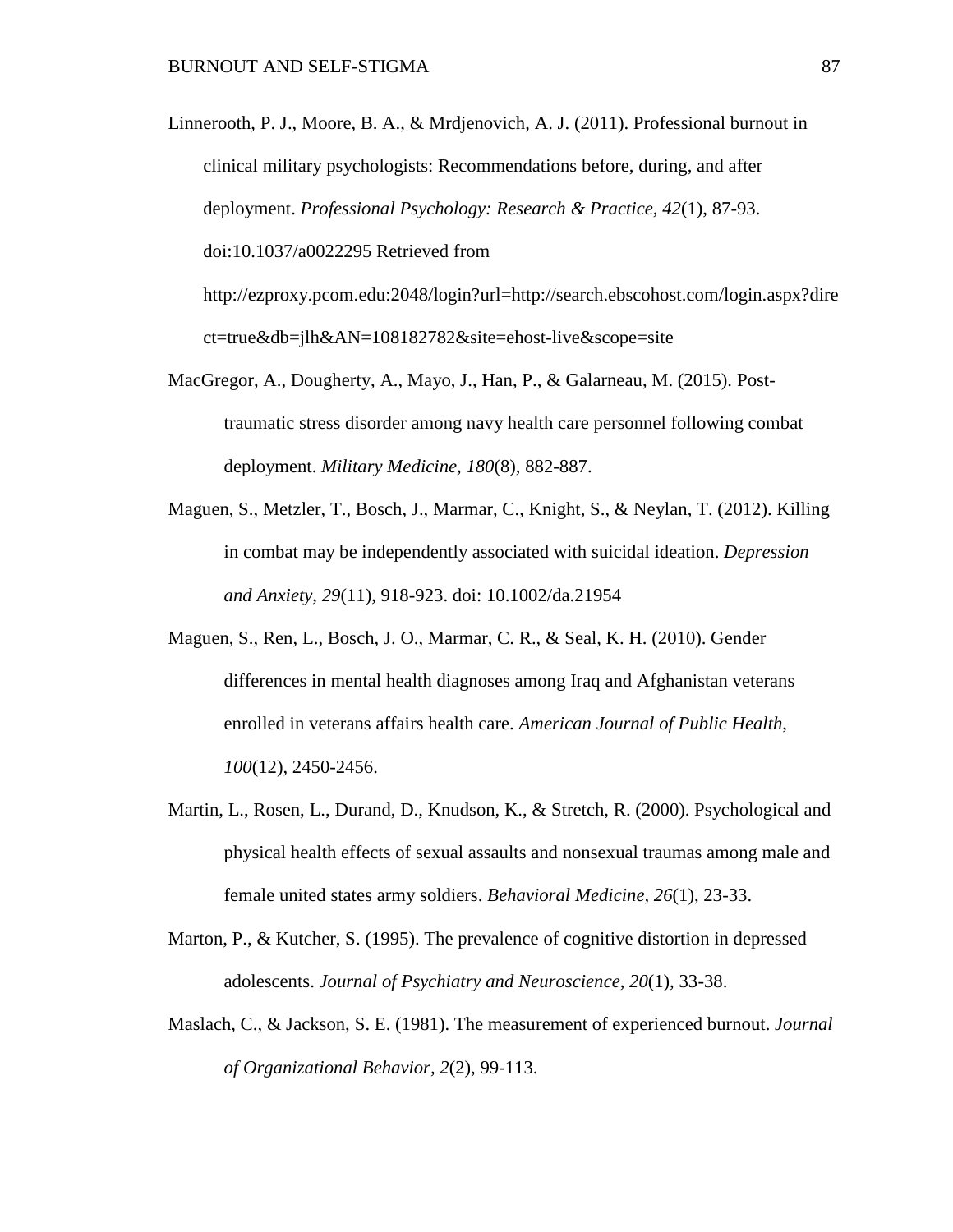- Mattocks, K., Haskell, S., Krebs, E., Justice, A., Yano, E., & Brandt, C. (2012). Women at war: Understanding how women veterans cope with combat and military sexual trauma. *Social Science & Medicine, 74*(4), 537-545.
- Mayo, J., MacGregor, A., Dougherty, A., & Galameau, M. (2013). Role of occupation on new-onset post-traumatic stress disorder and depression among deployed military personnel. *Military Medicine, 178*(9), 945-950. doi: 10.7205/MILMED-D-12-00527
- McCauley, M., Hughes, J. H., & Liebling-Kalifani, H. (2010). Wellbeing of military mental health staff. *Mental Health Practice, 14*(4), 14-19. Retrieved from [http://ezproxy.pcom.edu:2048/login?url=http://search.ebscohost.com/login.aspx?dire](http://ezproxy.pcom.edu:2048/login?url=http://search.ebscohost.com/login.aspx?direct=true&db=aph&AN=55821260&site=eds-live&scope=site) [ct=true&db=aph&AN=55821260&site=eds-live&scope=site](http://ezproxy.pcom.edu:2048/login?url=http://search.ebscohost.com/login.aspx?direct=true&db=aph&AN=55821260&site=eds-live&scope=site)
- McHugh, M., Kutney-Lee, A., Cimiotti, J. P., Sloane, D., & Aiken, L. (2011). Nurses' widespread job dissatisfaction, burnout, and frustration with health benefits signal problems for patient care. *Health Affairs, 30*(2), 202-210.
- Mealer, M., Burnham, E., Goode, C., Rothbaum, B., & Moss, M. (2009). The prevalence and impact of posttraumatic stress disorder and burnout syndrome in nurses. *Depression and Anxiety, 26*(12), 1118-1126.
- Military Health System. (n.d.). *About the military health system*. Retrieved from https://health.mil/About-MHS
- Milner, A., Maheen, H., Bismark, M., & Spittal, M. (2016). Suicide by health professionals: a retrospective mortality study in Australia, 2001-2012. *The Medical Journal of Australia, 205*(6), 260-265.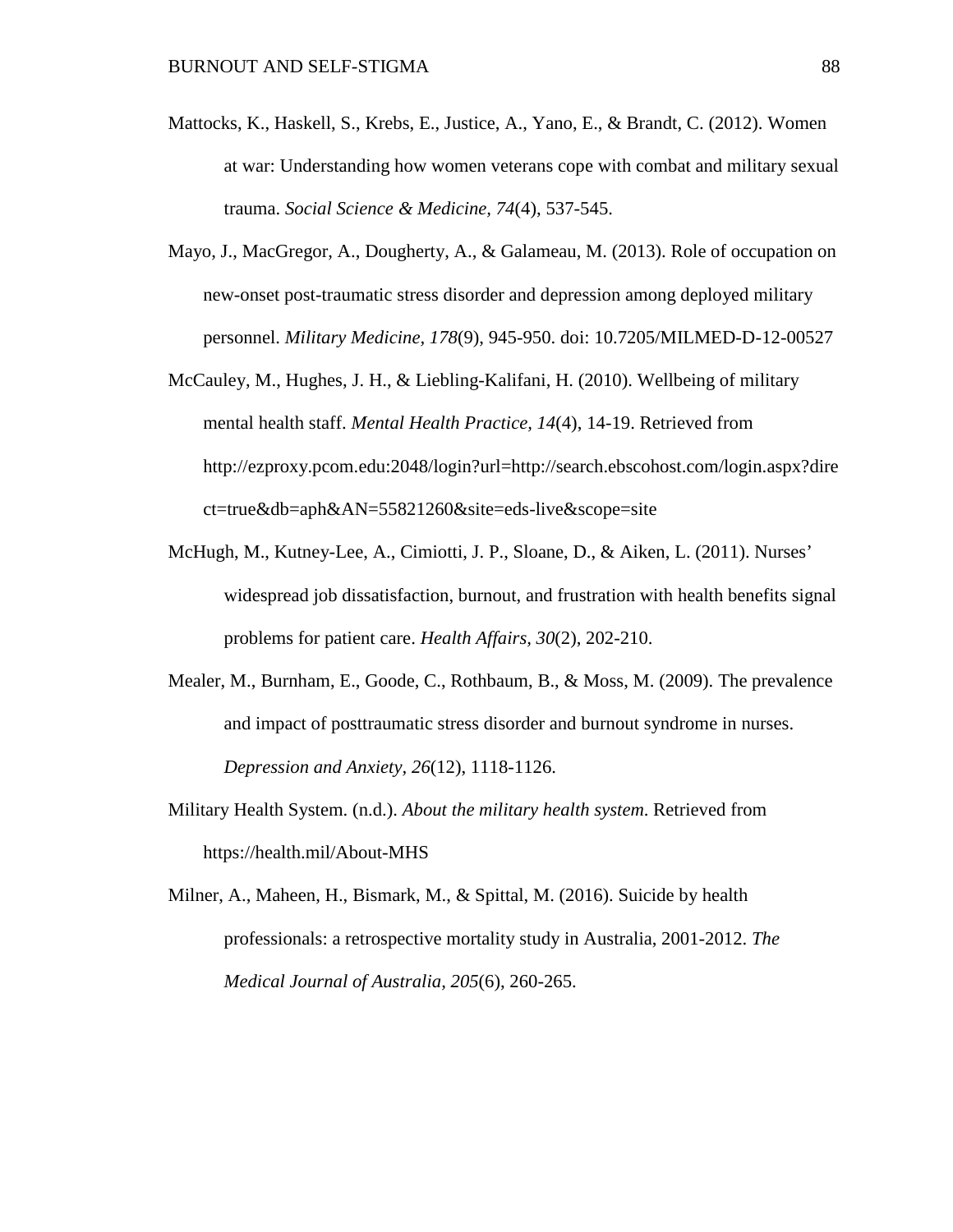- Mittal, D., Sullivan, G., Chekuri, L., Allee, E., & Corrigan, P. (2012). Empirical studies of self-stigma reduction strategies: a critical review of the literature. *Psychiatric Services*, *63*(10), 974-981.
- Monahan, G. (2003). Drug use/misuse among health professionals. *Substance Use & Misuse*, *38*(11-13), 1877-1881.
- Monroe, T., & Kenaga, H. (2011). Don't ask don't tell: Substance abuse and addiction among nurses. *Journal of Clinical Nursing*, *20*(3‐4), 504-509.
- Moore, B., & Reger, G. (2006). Clinician to frontline soldier: A look at the roles and challenges of army clinical psychologists in Iraq. *Journal of Clinical Psychology*, *62*(3), 395-403.
- Morse, G., Salyers, M. P., Rollins, A. L., Monroe-DeVita, M., & Pfahler, C. (2012). Burnout in mental health services: A review of the problem and its remediation. *Administration and Policy in Mental Health and Mental Health Services Research, 39*(5), 341-352.
- Mustard, L. (2002). Caring and competency. *JONA'S Healthcare Law, Ethics and Regulation*, *4*(2), 36-43.
- Mustillo, S., Kysar-Moon, A., Douglas, S., Hargraves, R., MacDermid-Wadsworth, S., Fraine, M., & Frazer, N. (2015). Overview of depression, post-traumatic stress disorder, and alcohol misuse among active duty service members returning from iraq and afghanistan, self-report and diagnosis. *Military Medicine, 180*(4), 419- 427. doi: 10.7205/MILMED-D-14-00335
- Neff, K. (2003). The development and validation of a scale to measure selfcompassion. *Self and Identity*, *2*(3), 223-250.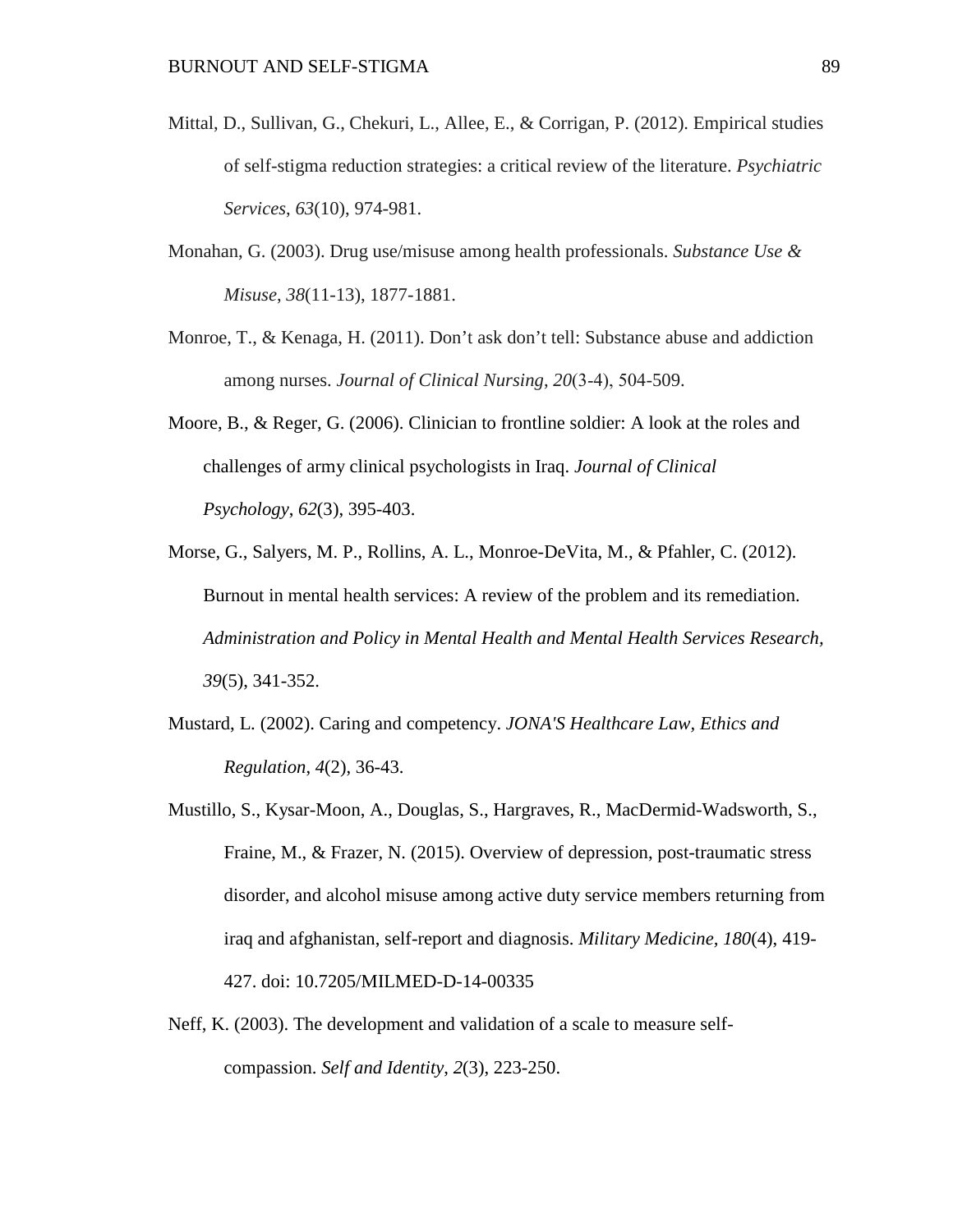- Neff, K., Kirkpatrick, K., & Rude, S. (2007). Self-compassion and adaptive psychological functioning. *Journal of Research in Personality*, *41*(1), 139-154.
- Nock, M., Deming, C., Fullerton, C., Gilman, S., Goldenberg, M., Kessler, R., McCarroll, J., McLaughlin, K., Peterson, C., Schoenbaum, M., Stanley, B., &
- Ursano, R. (2013). Suicide among soldiers: A review of psychosocial risk and protective factors. *Psychiatry: Interpersonal & Biological Processes*, *76*(2), 97-125.
- Nock, M., Hwang, I., Sampson, N., & Kessler, R. (2010). Mental disorders, comorbidity and suicidal behavior: results from the National Comorbidity Survey Replication. *Molecular psychiatry*, *15*(8), 868-876. doi:10.1038/mp.2009.29
- Nock, M., Stein, M., Heeringa, S., Ursano, R., Colpe, L., Fullerton, C., Kessler, R., Hwang, I., Naifeh, J., Sampson, N., Schoenbaum, M., & Zaslavsky, A. (2014). Prevalence and correlates of suicidal behavior among soldiers: Results from the Army Study to Assess Risk and Resilience in Servicemembers (army STARRS). *JAMA Psychiatry, 71*(5), 514-522.
- Oreskovich, M., Kaups, K., Balch, C., Hanks, J., Satele, D., Sloan, J., Meredith, C., Buhl, A., Drybye, L., & Shanafelt, T. (2012). Prevalence of alcohol use disorders among American surgeons. *Archives of Surgery, 147*(2), 168-174.
- Orthner, D., & Rose, R. (2009). Work separation demands and spouse psychological well-being. *Family Relations, 58*(4), 392-403. Retrieved from [http://ezproxy.pcom.edu:2048/login?url=http://search.ebscohost.com/login.aspx?d](http://ezproxy.pcom.edu:2048/login?url=http://search.ebscohost.com/login.aspx?direct=true&db=eric&AN=EJ855663&site=eds-live&scope=site;) [irect=true&db=eric&AN=EJ855663&site=eds-live&scope=site;](http://ezproxy.pcom.edu:2048/login?url=http://search.ebscohost.com/login.aspx?direct=true&db=eric&AN=EJ855663&site=eds-live&scope=site;) <http://dx.doi.org/10.1111/j.1741-3729.2009.00561.x>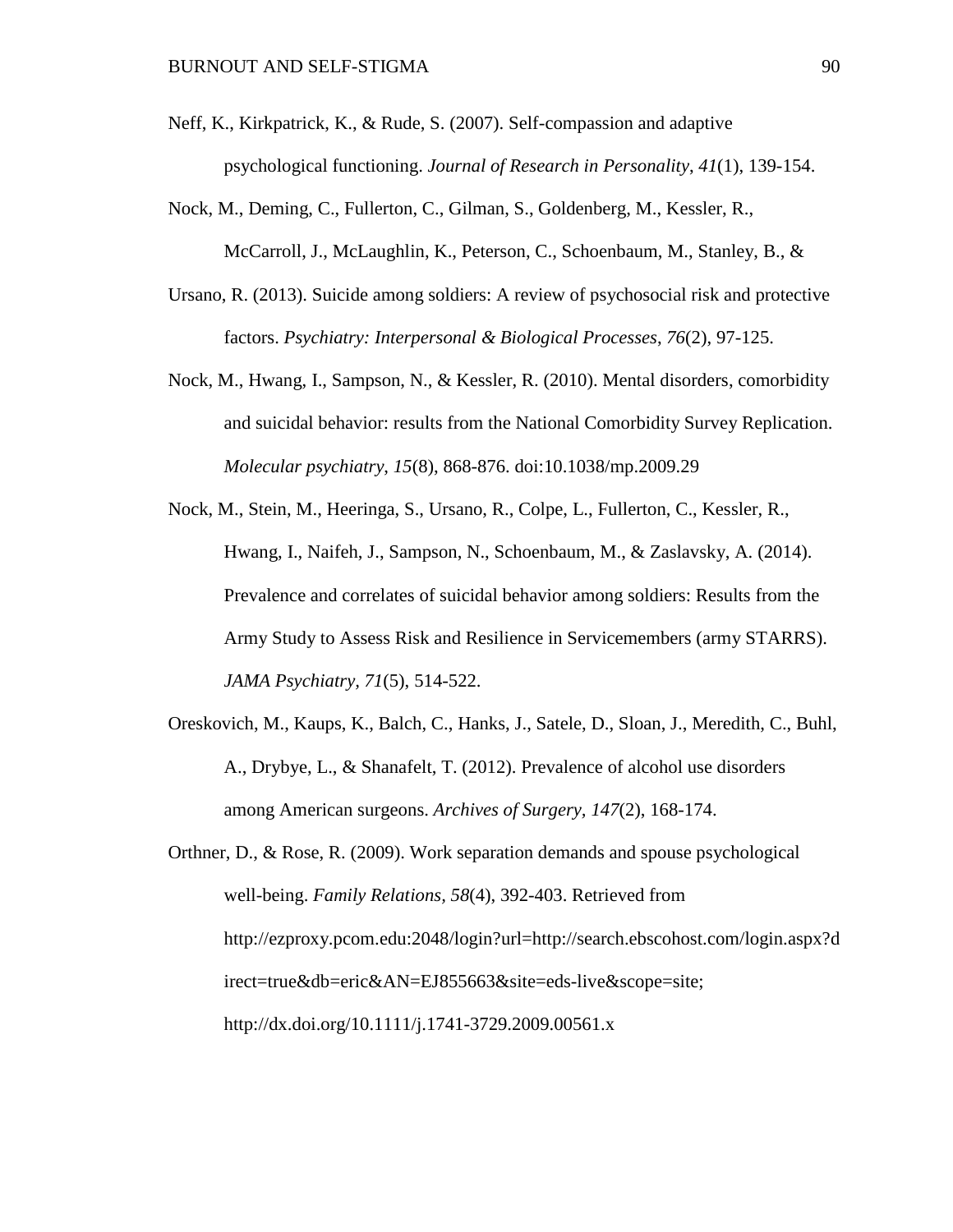- Paris, M., & Hoge, M. A. (2010). Burnout in the mental health workforce: A review. *The Journal of behavioral health services & research, 37*(4), 519-528
- Parks, T. (Jan 31, 2017). *Report reveals severity of burnout by specialty.* Retrieved from https://wire.ama-assn.org/life-career/report-reveals-severity-burnout-specialty
- Pattyn, E., Verhaeghe, M., Sercu, C., & Bracke, P. (2014). Public stigma and self-stigma: Differential association with attitudes toward formal and informal help seeking. *Psychiatric Services, 65*(2), 232-238.
- Peisah, C., Latif, E., Wilhelm, K., & Williams, B. (2009). Secrets to psychological success: why older doctors might have lower psychological distress and burnout than younger doctors. *Aging and Mental Health*, *13*(2), 300-307.
- Pellerin, C. (Dec. 3, 2015). *Carter opens all military occupations, positions to women*. Retrieved from [https://www.defense.gov/News/Article/Article/632536/carter](https://www.defense.gov/News/Article/Article/632536/carter-opens-all-military-occupations-positions-to-women/)[opens-all-military-occupations-positions-to-women/](https://www.defense.gov/News/Article/Article/632536/carter-opens-all-military-occupations-positions-to-women/)
- Peterson, U., Demerouti, E., Bergström, G., Samuelsson, M., Åsberg, M., & Nygren, Å. (2008). Burnout and physical and mental health among Swedish healthcare workers. *Journal of Advanced Nursing, 62*(1), 84-95.
- Pietrzak, R., Goldstein, H, Malley, M., Johnson, J., Southwick, D., & Steven, M. (2009). Subsyndromal posttraumatic stress disorder is associated with health and psychosocial difficulties in veterans of operations enduring freedom and iraqi freedom. *Depression & Anxiety, 26*(8), 739-744. doi:10.1002/da.20574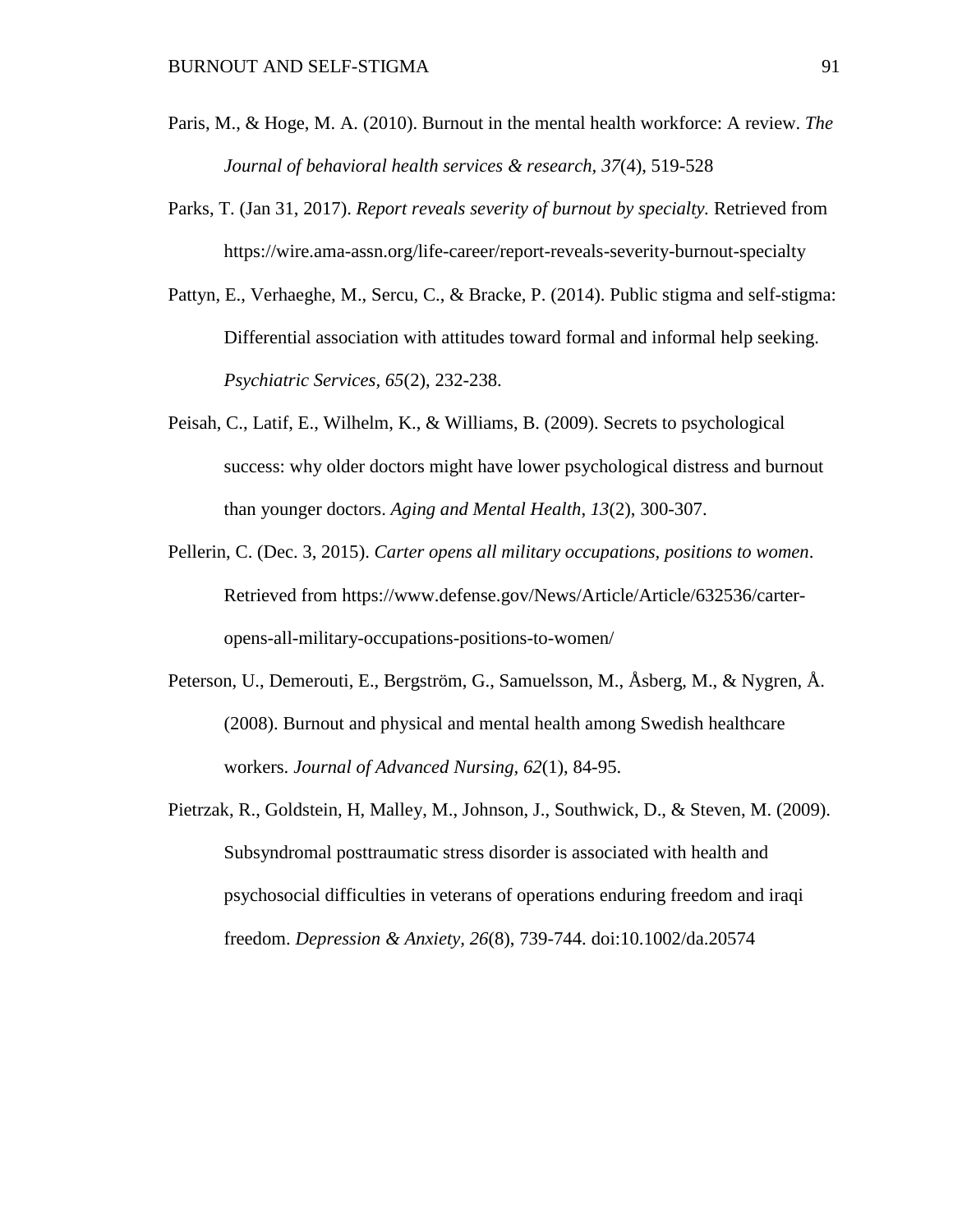Pietrzak, R., Goldstein, M., Malley, J., Rivers, A., Johnson, D., & Southwick, S. (2010). Risk and protective factors associated with suicidal ideation in veterans of operations enduring freedom and iraqi freedom. *Journal of Affective Disorders, 123*(1), 102-107.

Pietrzak, R., Russo, A., Ling, Q., & Southwick, S. (2011). Suicidal ideation in treatmentseeking veterans of operations enduring freedom and iraqi freedom: The role of coping strategies, resilience, and social support. *Journal of Psychiatric Research*, *45*(6), 720-726.

Pruitt, L., Smolenski, D., Bush, N., Skopp, N., Hoyt, T., & Grady, B. (2016). *Department of Defense Suicide Event Report (DoDSER) Calendar Year 2015 Annual Report.* Washington, DC.: National Center for Telehealth and Technology (T2) Joint Base Lewis-McChord United States.

Retrieved from

http://t2health.dcoe.mil/sites/default/files/dodser 2015 annual report.pdf

- Psychological Health Center of Excellence (2017, December). *Psychological health by the numbers: Mental health disorder prevalence among active duty service members, 2005–2016.* Defense Health Agency: Falls Church, VA. Retrieved from: https://www.pdhealth.mil/research-analytics/psychological-healthnumbers/mental-health-disorder-prevalence.
- Pu, J., Zhou, X., Zhu, D., Zhong, X., Yang, L., Wang, H., Zhang, Y., Fan, S., Liu, L., & Xie, P. (2017). Gender differences in psychological morbidity, burnout, job stress and job satisfaction among Chinese neurologists: a national cross-sectional study. *Psychology, Health & Medicine*, *22*(6), 680-692.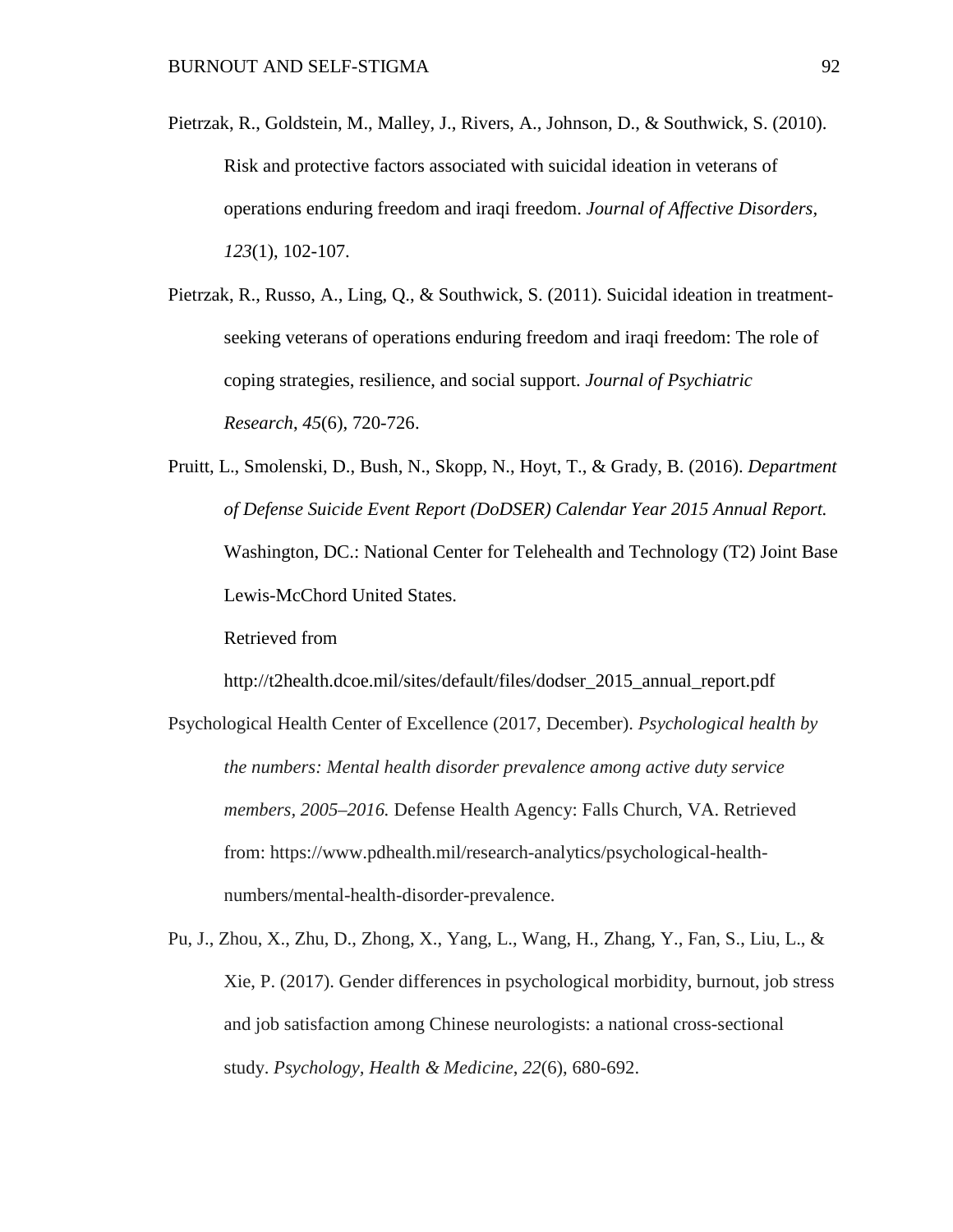- Purvanova, R. K., & Muros, J. P. (2010). Gender differences in burnout: A metaanalysis. *Journal of Vocational Behavior*, *77*(2), 168-185.
- Putnik, K., de Jong, A., & Verdonk, P. (2010). Road to help-seeking among (dedicated) human service professionals with burnout. *Patient Education and Counseling, 83*(1), 49-54.
- Raab, K. (2014). Mindfulness, self-compassion, and empathy among health care professionals: A review of the literature. *Journal of Health Care Chaplaincy*, *20*(3), 95-108.
- Ramchand, R., Rudavsky, R., Grant, S., Tanielian, T., & Jaycox, L. (2015). Prevalence of, risk factors for, and consequences of posttraumatic stress disorder and other mental health problems in military populations deployed to Iraq and Afghanistan. *Current Psychiatry Reports, 17*(5), 1-11.
- Ramchand, R., Tanielian, T., Fisher, M., Vaughan, C., Trail, T., & Epley, C. (2014). *Hidden Heroes: America's Military Caregivers*. Santa Monica, CA.: Rand Corporation.
- Reger, M., Etherage, J., Reger, G., & Gahm, G. (2008). Civilian psychologists in an army culture: The ethical challenge of cultural competence. *Military Psychology, 20*(1), 21-35. doi: 10.1080/08995600701753144

Reger, M., Smolenski, D., Skopp, N., Metzger-Abamukang, M., Kang, H., Bullman, T., Perdue, S., & Gahm, G. (2015). Risk of suicide among US military service members following operation enduring freedom or operation iraqi freedom deployment and separation from the US military. *JAMA Psychiatry,* 72(6), 561- 569. doi:10.1001/jamapsychiatry.2014.3195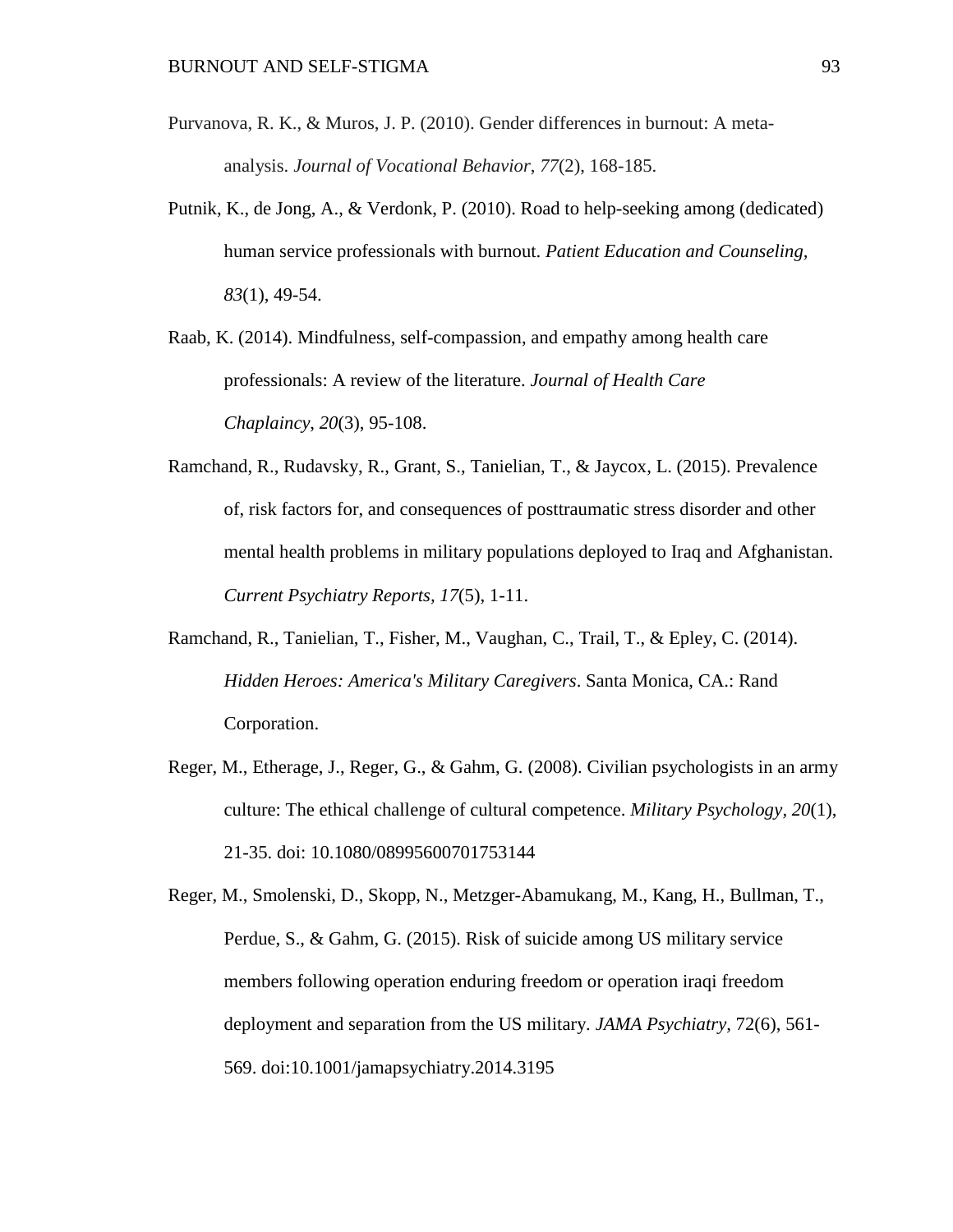- Riccio, G., Sullivan, R., Klein, G., Salter, M., & Kinnison, H. (2004). *Warrior ethos: Analysis of the concept and initial development of applications* (Report No. 1827). Vienna, VA: Wexford Group International Inc.
- Rose, J., Campbell, M., & Skipper, G. (2014). Prognosis for emergency physician with substance abuse recovery: 5-year outcome study. *Western Journal of Emergency Medicine, 15*(1), 20-25.
- Rowan, A., Varga, C., Clayton, S., & Martin Zona, D. (2014). Career impacts and referral patterns: Army mental health treatment in the combat theater. *Military Medicine, 179*(9), 973-978.
- Ryan, M. A., Smith, T. C., Smith, B., Amoroso, P., Boyko, E. J., Gray, G. C., Riddle, J., Wells, T., Gumbs, G., Corbeil, T., & Hooper, T. I. (2007). Original Article: Millennium Cohort: enrollment begins a 21-year contribution to understanding the impact of military service*. Journal of Clinical Epidemiology*, *60*(2) 181-191. doi:10.1016/j.jclinepi.2006.05.009
- Sargent, P., Millegan, J., Delaney, E., Roesch, S., Sanders, M., Mak, H., Mallahan, L., Raducha, S., Webb-Murphy, J. (2016). Health care provider burnout in a united states military medical center during a period of war. *Military Medicine, 181*(2), 136-142. 10.7205/MILMED-D-14-00449 Retrieved from [http://ezproxy.pcom.edu:2048/login?url=http://search.ebscohost.com/login.aspx?dire](http://ezproxy.pcom.edu:2048/login?url=http://search.ebscohost.com/login.aspx?direct=true&db=jlh&AN=112842320&site=eds-live&scope=site) [ct=true&db=jlh&AN=112842320&site=eds-live&scope=site](http://ezproxy.pcom.edu:2048/login?url=http://search.ebscohost.com/login.aspx?direct=true&db=jlh&AN=112842320&site=eds-live&scope=site)
- Schafer, I., & Najavits, L. M. (2007). Clinical challenges in the treatment of patients with posttraumatic stress disorder and substance abuse. *Current Opinion in Psychiatry*, *20*(6), 614-618. doi:10.1097/YCO.0b013e3282f0ffd9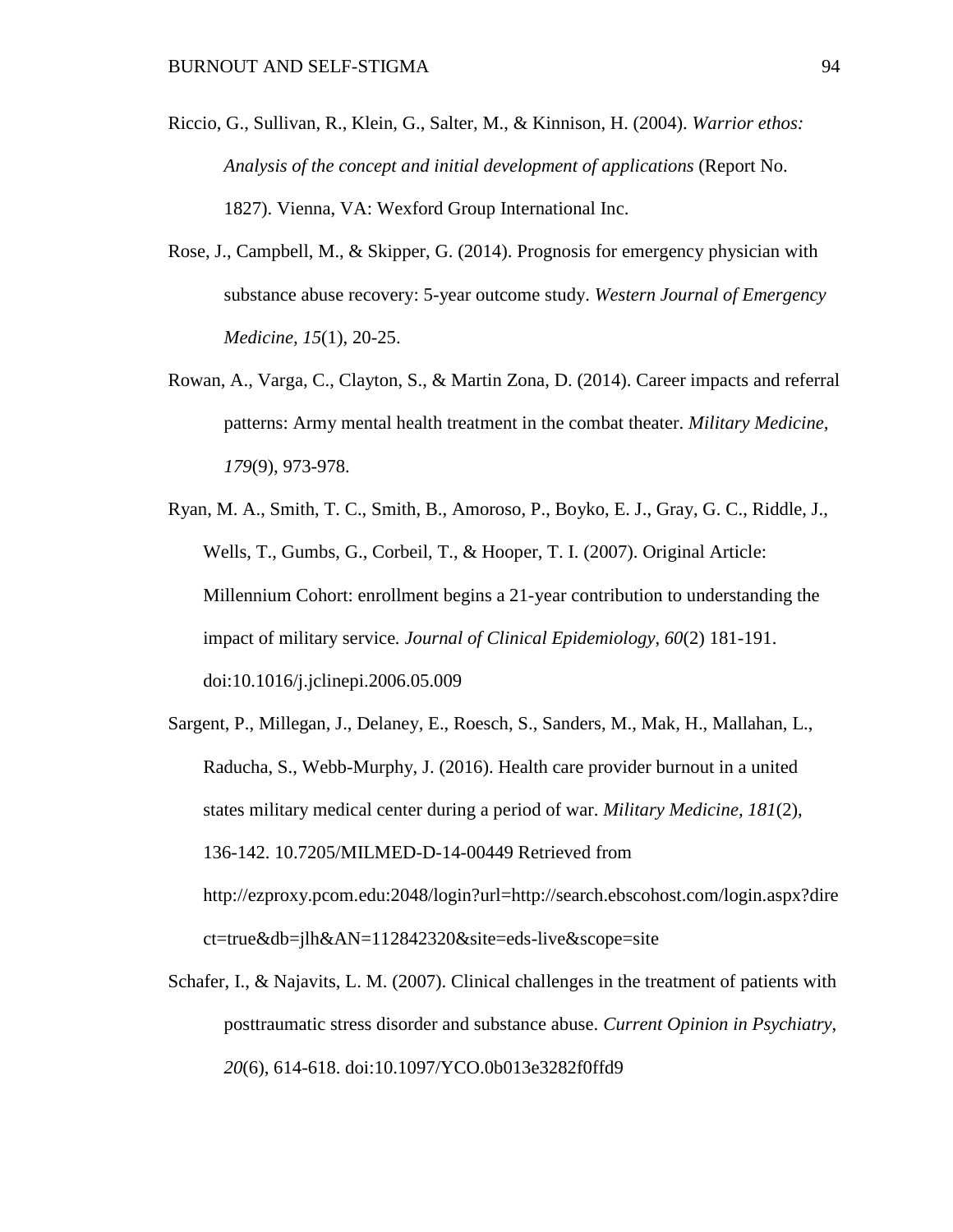- Schernhammer, E., & Colditz, G. (2004). Suicide rates among physicians: a quantitative and gender assessment (meta-analysis). *American Journal of Psychiatry, 161*(12), 2295-2302.
- Schmied, E., Padilla, G., Thomsen, C., Lauby, M., Harris, E., & Taylor, M. (2015). Sex differences in coping strategies in military survival school. *Journal of anxiety disorders, 29*, 7-13.
- Schreiber, M., & McEnany, G. P. (2015). Stigma, American military personnel and mental health care: challenges from Iraq and Afghanistan. *Journal of Mental Health*, *24*(1), 54-59. doi:10.3109/09638237.2014.971147
- Seal, K. Metzler, T., Gima, K., Bertenthal, D., Maguen, S., & Marmar, C. (2009). Trends and risk factors for mental health diagnoses among iraq and afghanistan veterans using department of veterans affairs health care, 2002-2008. *American Journal of Public Health, 99*(9), 1651-1658. Retrieved from [http://ezproxy.pcom.edu:2048/login?url=http://search.ebscohost.com/login.aspx?d](http://ezproxy.pcom.edu:2048/login?url=http://search.ebscohost.com/login.aspx?direct=true&db=heh&AN=47135449&site=eds-live&scope=site) [irect=true&db=heh&AN=47135449&site=eds-live&scope=site](http://ezproxy.pcom.edu:2048/login?url=http://search.ebscohost.com/login.aspx?direct=true&db=heh&AN=47135449&site=eds-live&scope=site)
- Shanafelt, T., Hasan, O., Dyrbye, L., Sinsky, C., Satele, D., Sloan, J., & West, C. (2015, December). Changes in burnout and satisfaction with work-life balance in physicians and the general US working population between 2011 and 2014. *Mayo Clinic Proceedings, 90*(12), 1600-1613.
- Shapiro, S. Astin, J., Bishop, S., & Cordova, M. (2005). Mindfulness-based stress reduction for health care professionals: Results from a randomized trial. *International Journal of Stress Management, 12*, 164–176.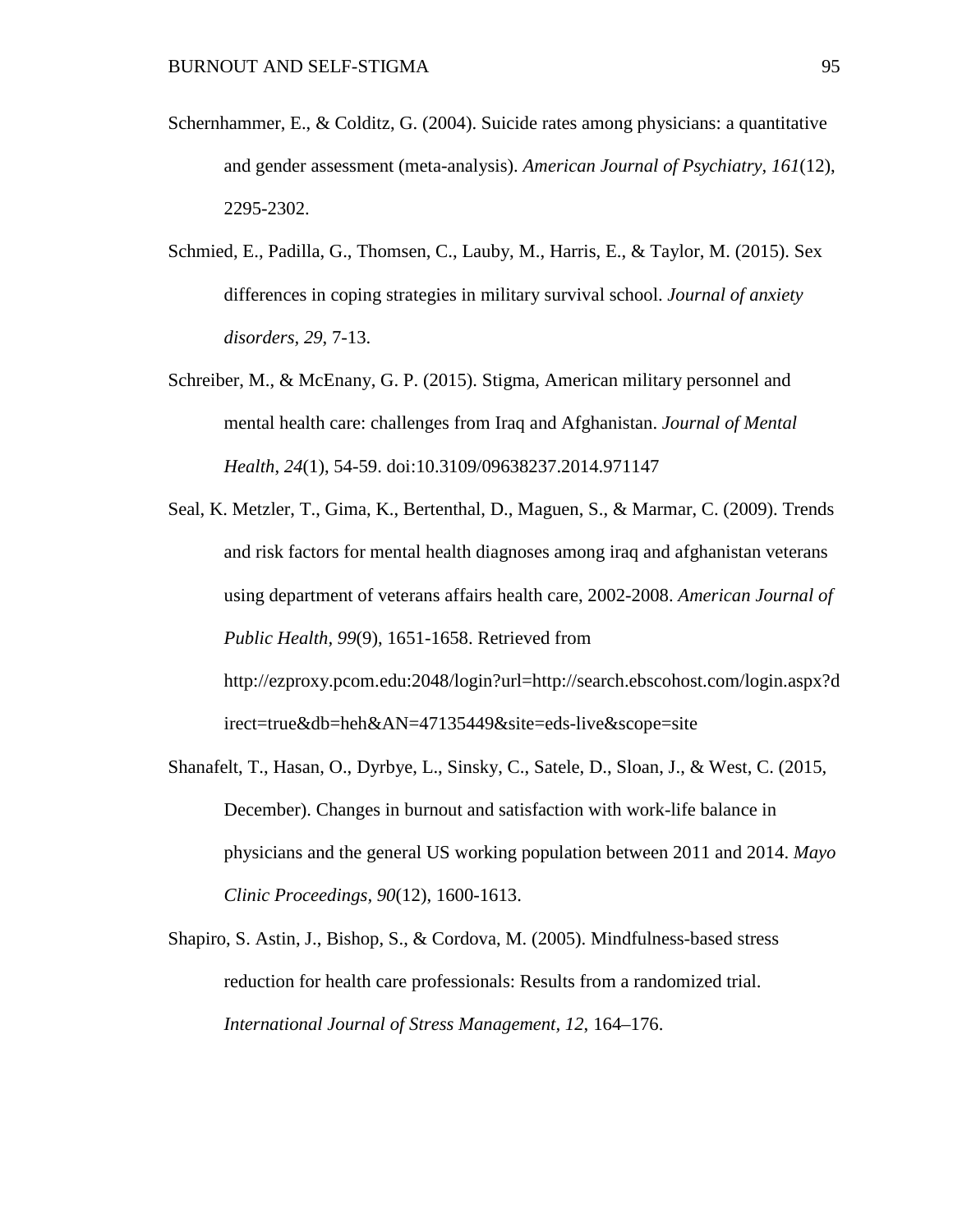- Sharp, M., Fear, N., Rona, R., Wessely, S., Greenberg, N., Jones, N., & Goodwin, L. (2015). Stigma as a barrier to seeking health care among military personnel with mental health problems. *Epidemiologic Reviews, 37*(1), 144-162.
- Shoji, K., Cieslak, R., Smoktunowicz, E., Rogala, A., Benight, C., & Luszczynska, A. (2016). Associations between job burnout and self-efficacy: a metaanalysis. *Anxiety, Stress, & Coping*, *29*(4), 367-386.
- Sinclair, S., Bryan, C., & Bryan, A. (2016). Meaning in life as a protective factor for the emergence of suicide ideation that leads to suicide attempts among military personnel and veterans with elevated PTSD and depression. *International Journal of Cognitive Therapy*, *9*(1), 87-98.
- Skipper, G. E., Campbell, M. D., & DuPont, R. L. (2009). Anesthesiologists with substance use disorders: a 5-year outcome study from 16 state physician health programs. *Anesthesia & Analgesia, 109*(3), 891-896.
- Skopp, N., Bush, N., Vogel, D., Wade, N., Sirotin, A., McCann, R., & Metzger‐ Abamukong, M. (2012). Development and initial testing of a measure of public and self‐stigma in the military. *Journal of clinical psychology*, *68*(9), 1036-1047.
- Smolenski, D.., Reger, M., Bush, N., Skopp, N., Zhang, Y., & Camprise, R. (2014). Department of defense suicide event report (RefID: 0-D493E45). Retrieved from [www.suicideoutreach.org/Docs/Reports/2013\\_DoDSER\\_Annual\\_Report.pdf](http://www.suicideoutreach.org/Docs/Reports/2013_DoDSER_Annual_Report.pdf)
- Stamm, B. H. (2nd Edition). (2010). *The Concise ProQOL Manual.* Pocatello, ID: ProQOL.org. Retrieved from

[http://www.proqol.org/uploads/ProQOL\\_Concise\\_2ndEd\\_12-2010.pdf](http://www.proqol.org/uploads/ProQOL_Concise_2ndEd_12-2010.pdf)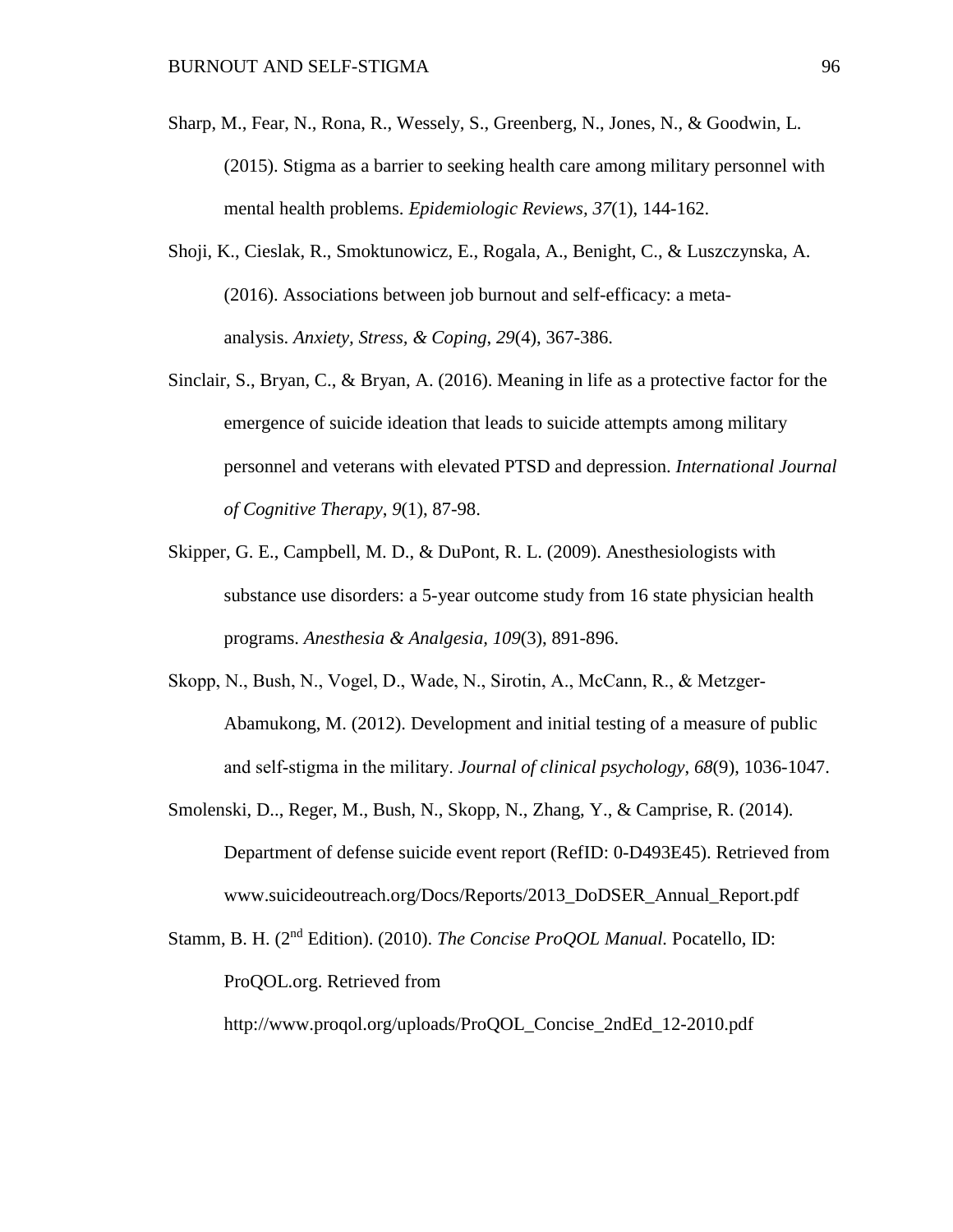- Stimpfel, A., Sloane, D., & Aiken, L. (2012). The longer the shifts for hospital nurses, the higher the levels of burnout and patient dissatisfaction. *Health Affairs*, *31*(11), 2501-2509.
- Street, A., Vogt, D., & Dutra, L. (2009). A new generation of women veterans: Stressors faced by women deployed to Iraq and Afghanistan. *Clinical psychology review*, *29*(8), 685-694.
- Tanielian, T., Haycox, L., Schell, T., Marshall, G., Burnam, M., Eibner, C., Vaiana, M. (2008). *Invisible wounds of war. Summary and recommendations for addressing psychological and cognitive Injuries.* RAND Center for Military Health Policy Research. Santa Monica, CA.: Retrieved from [http://www.ncbi.nlm.nih.gov/pubmed/15310395 on February 14,](http://www.ncbi.nlm.nih.gov/pubmed/15310395%20on%20February%2014) 2015
- Tarcan, M., Hikmet, N., Schooley, B., Top, M., & Tarcan, G. (2017). An analysis of the relationship between burnout, socio-demographic and workplace factors and job satisfaction among emergency department health professionals. *Applied Nursing Research, 34*, 40-47.
- Tarrier, N., Taylor, K., & Gooding, P. (2008). Cognitive-behavioral interventions to reduce suicide behavior: a systematic review and meta-analysis. *Behavior Modification*, *32*(1), 77-108.
- Tull, R. (2014). Protective factor definition. Retrieved from <http://ptsd.about.com/od/glossary/g/> on 8/13/2015.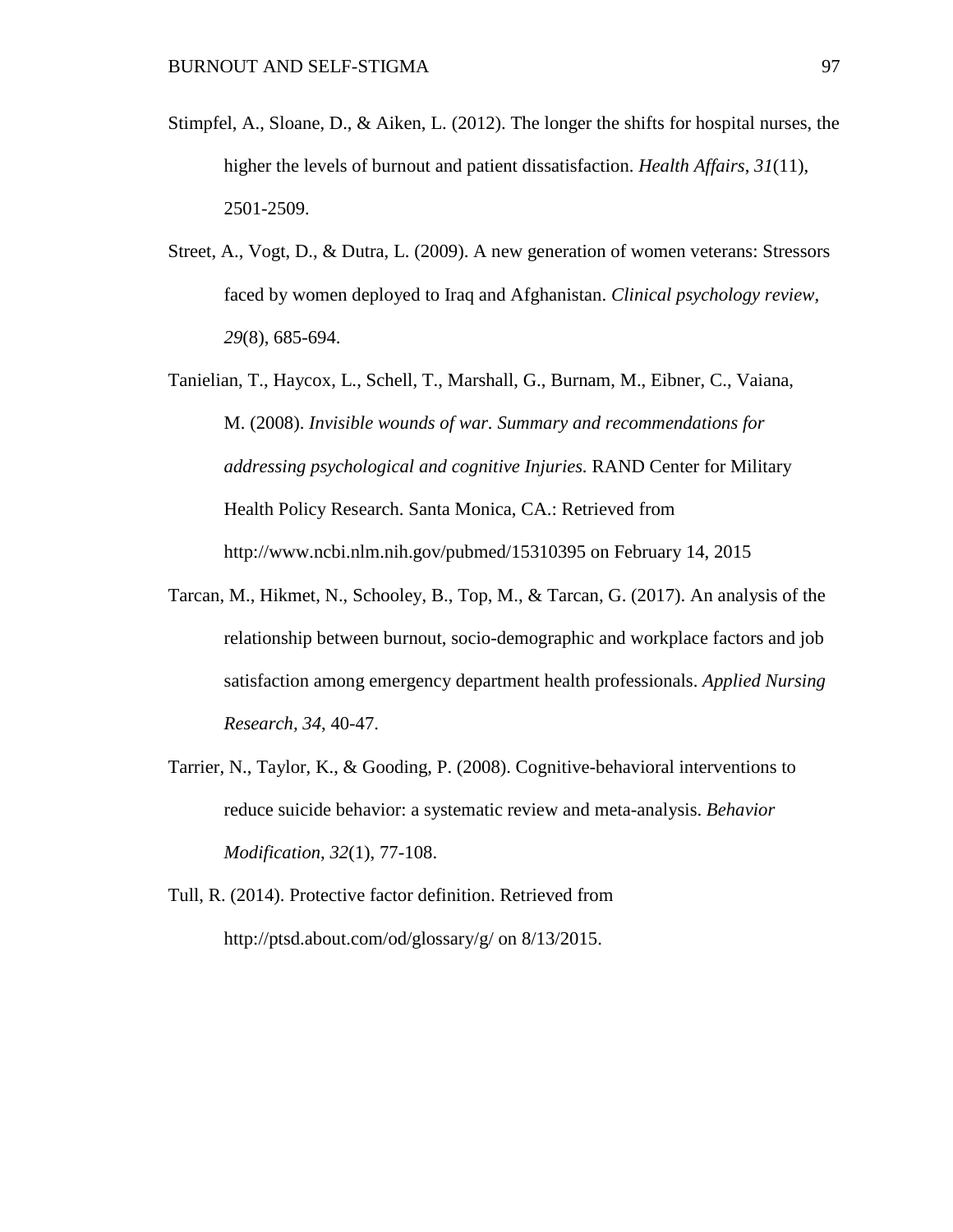- U.S. Congress, Congressional Budget Office. (2012, February). *The veterans health administration's treatment of PTSD and traumatic brain injury among recent combat veterans.* (CBO Publication No. 4097). Retrieved from CBO access database: [http://www.cbo.gov/sites/default/files/cbofiles/attachments/02-09-](http://www.cbo.gov/sites/default/files/cbofiles/attachments/02-09-PTSD.pdf) [PTSD.pdf](http://www.cbo.gov/sites/default/files/cbofiles/attachments/02-09-PTSD.pdf)
- U.S. Department of Veterans Affairs. (2014). *Unit cohesion could be key to PTSD resiliency*. Retrieved from the Office of Research and Development, U.S. Department of Veterans Affairs:

[http://www.research.va.gov/currents/summer2014/summer2014-27.cfm.](http://www.research.va.gov/currents/summer2014/summer2014-27.cfm)

- U.S. Department of Veteran Affairs, Epidemiology Program, Post-Deployment Health Group, Office of Public Health, Veterans Health Administration. (2015)*. Analysis of VA Health care utilization among operation enduring freedom, operation iraqi freedom, and operation new dawn veterans, from 1st Qtr. FY 2002 through 4th Qtr. FY 2014.* Washington, DC.: Retrieved from [http://www.publichealth.va.gov/epidemiology/reports/oefoifond/health-care](http://www.publichealth.va.gov/epidemiology/reports/oefoifond/health-care-utilization/)[utilization/](http://www.publichealth.va.gov/epidemiology/reports/oefoifond/health-care-utilization/) on 3/5/2015
- Ursano, R., Heeringa, S., Stein, M., Jain, S., Raman, R., Sun, X., Chiu, W., Colpe, L., Fullerton, C., Gilman, S., Hwang, I., Naifeh, J., Nock, M., Rosellini, A., Sampson, N., Schoenbaum, M., Zaslavsky, A., & Kessler, R. (2014). Prevalence and correlates of suicidal behavior among new soldiers in the US army: Results from the Army Study to Assess Risk and Resilience in Servicemembers (Army STARRS). *Depression and Anxiety, 32*(1), 3-12. DOI 10.1002/da.22317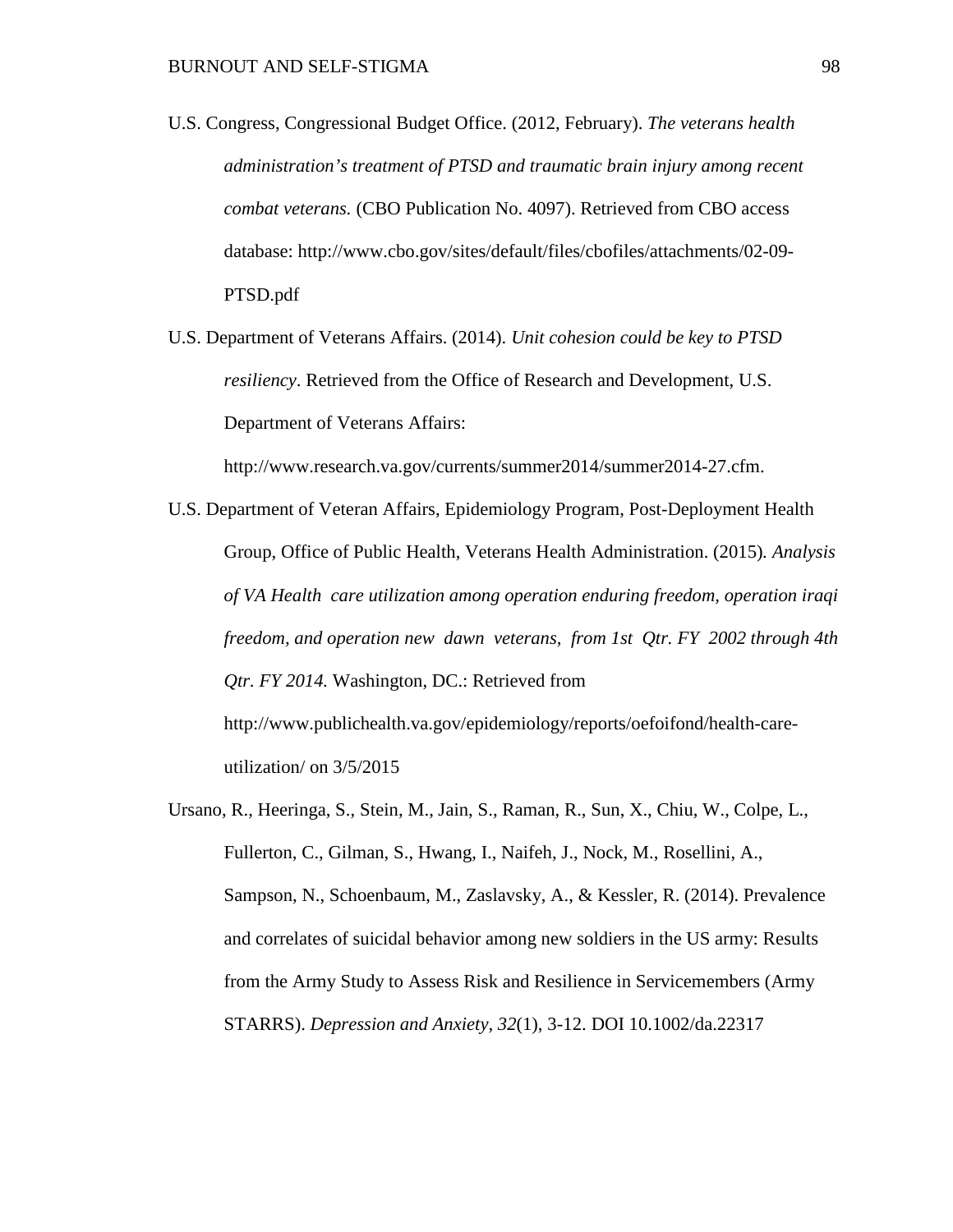- Vahey, D., Aiken, L., Sloane, D., Clarke, S., & Vargas, D. (2004). Nurse burnout and patient satisfaction. Medical care, 42(2 Suppl), II57. doi:10.1097/01.mlr.0000109126.50398.5a
- Van Dijk, P. A., & Kirk, A. (2006). Emotional labour- and negative job outcomes: An evaluation of the mediating role of emotional dissonance. *Journal of Management & Organization, 12*, 101–115. http://dx.doi.org/10.5172/jmo.2006.12.2.101
- Van Orden, K. A., Bamonti, P. M., King, D. A., & Duberstein, P. R. (2012). Does perceived burdensomeness erode meaning in life among older adults? *Aging and Mental Health*, 16, 855–860.
- Vogel, D., Wade, N., Haake, S. (2006). Measuring the self-stigma associated with seeking psychological help. *Journal of Counseling Psychology, 53*, 325-337.
- Vogel, D. L., & Wade, N. G. (2009). Stigma and help-seeking. *The Psychologist, 22*(1), 20-23*.*
- Vogt, D. (2011). Mental health-related beliefs as a barrier to service use for military personnel and veterans: A review. *Psychiatric Services, 62*(2), 135-142.
- Vogt, D., Fox, A., & Di Leone, B. (2014). Mental health beliefs and their relationship with treatment seeking among U.S. OEF/OIF veterans. *Journal of Traumatic Stress, 27*(3), 307-313.
- Wallace, J., Lemaire, J., & Ghali, W. (2009). Physician wellness: a missing quality indicator. *The Lancet*, *374*(9702), 1714-1721.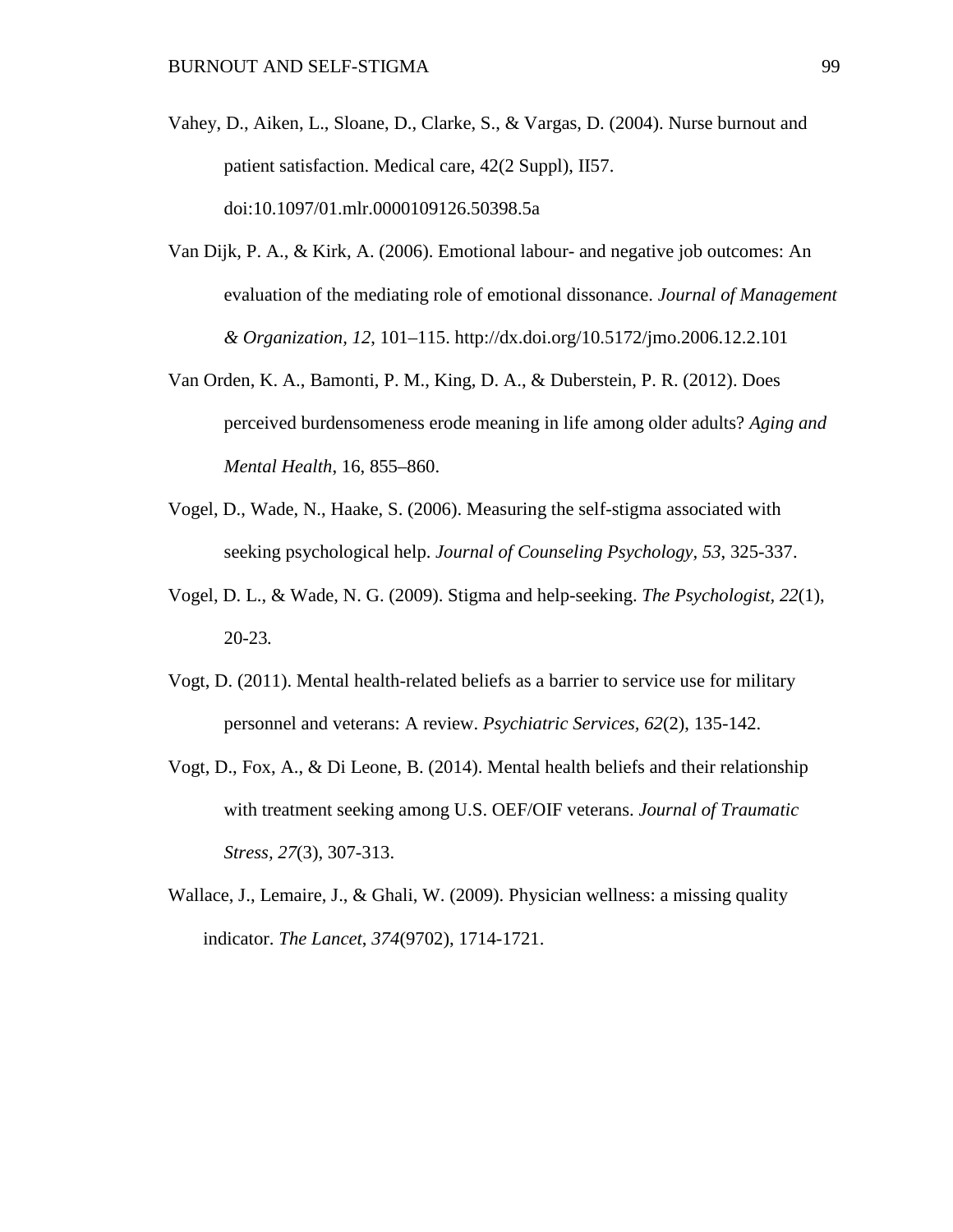Walters, T. A., Matthews, E. P., & Dailey, J. I. (2014). Burnout in army health care providers. *Military Medicine, 179*(9), 1006-1012. doi:10.7205/MILMED-D-14- 00058 Retrieved from

[http://ezproxy.pcom.edu:2048/login?url=http://search.ebscohost.com/login.aspx?dire](http://ezproxy.pcom.edu:2048/login?url=http://search.ebscohost.com/login.aspx?direct=true&db=aph&AN=98199698&site=eds-live&scope=site) [ct=true&db=aph&AN=98199698&site=eds-live&scope=site](http://ezproxy.pcom.edu:2048/login?url=http://search.ebscohost.com/login.aspx?direct=true&db=aph&AN=98199698&site=eds-live&scope=site)

- Warner, C., Appenzeller, G., Mullen, K., Warner, C., & Grieger, T. (2008). Soldier attitudes toward mental health screening and seeking care upon return from combat. *Military Medicine, 173*(6), 563-569. Retrieved from [http://ezproxy.pcom.edu:2048/login?url=http://search.ebscohost.com/login.aspx?d](http://ezproxy.pcom.edu:2048/login?url=http://search.ebscohost.com/login.aspx?direct=true&db=aph&AN=32768279&site=eds-live&scope=site) [irect=true&db=aph&AN=32768279&site=eds-live&scope=site](http://ezproxy.pcom.edu:2048/login?url=http://search.ebscohost.com/login.aspx?direct=true&db=aph&AN=32768279&site=eds-live&scope=site)
- Wells, T. S., LeardMann, C. A., Fortuna, S. O., Smith, B., Smith, T. C., Ryan, M. K., Boyko, E., & Blazer, D. (2010). A Prospective Study of Depression Following Combat Deployment in Support of the Wars in Iraq and Afghanistan. *American Journal of Public Health*, *100*(1), 90-99.
- Welp, A., Meier, L., & Manser, T. (2015). Emotional exhaustion and workload predict clinician-rated and objective patient safety. *Frontiers in psychology, 5*, 1573.
- Yamawaki, N., Kelly, C., Dresden, B., Busath, G., & Riley, C. (2016). The predictive effects of work environment on stigma toward and practical concerns for seeking mental health services. *Military medicine*, *181*(11-12), e1546-e1552.
- Young, J., Klosko, J., & Weishaar, M. (2003). Schema therapy: A practitioner's Guide. Guilford Publications: New York.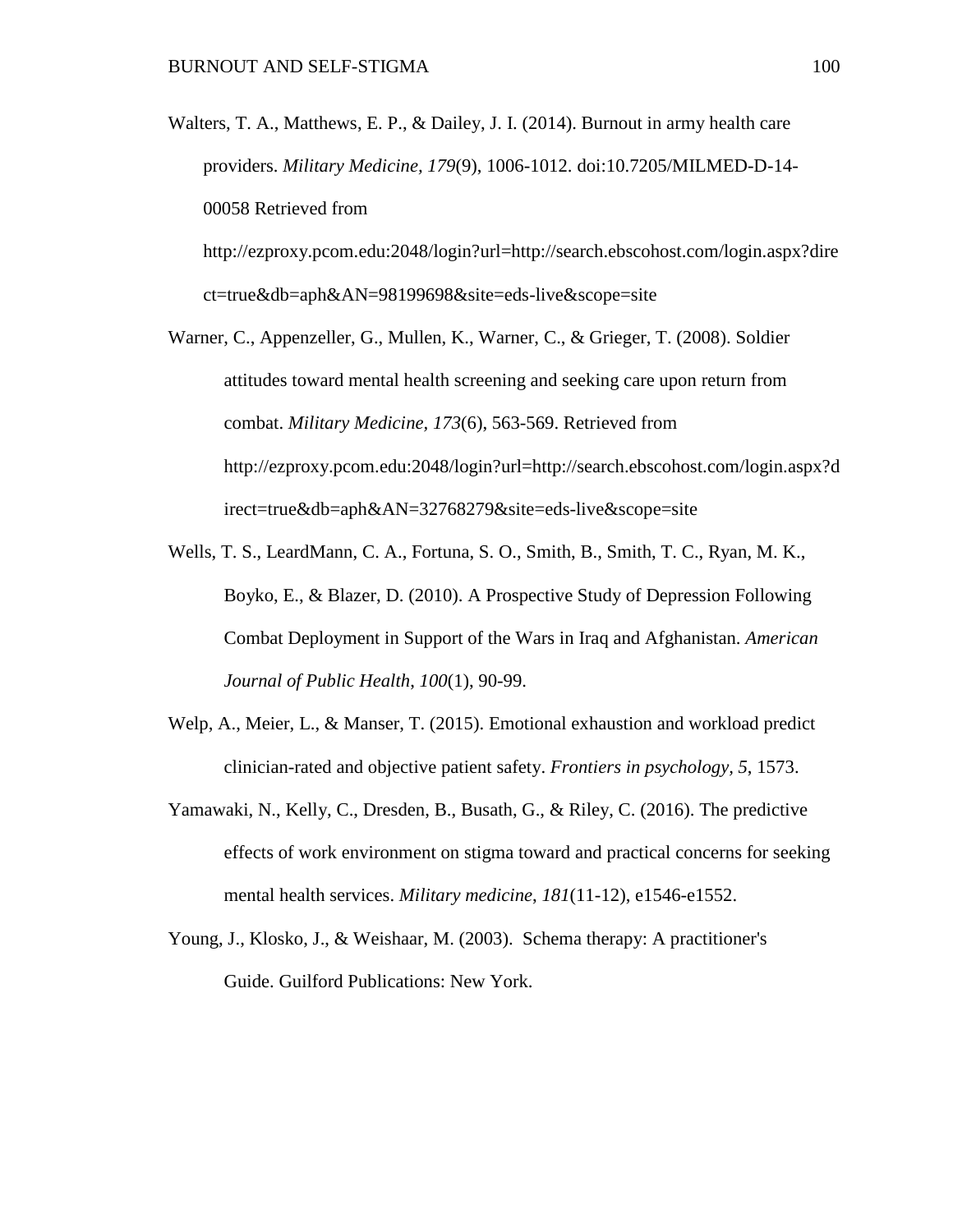- Youssef, N., Green, K., Beckham, J., & Elbogen, E. (2013). A 3-year longitudinal study examining the effect of resilience on suicidality in veterans. *Annals of Clinical Psychiatry*, *25*(1), 59-66.
- Zimmerman, B. (May 05, 2017). *Survey: 70% of nurses report burnout in current position.* Retrieved from: [https://www.beckershospitalreview.com/human-capital](https://www.beckershospitalreview.com/human-capital-and-risk/survey-)[and-risk/survey-7](https://www.beckershospitalreview.com/human-capital-and-risk/survey-)0-of-nurses-report-burnout-in-current-position.html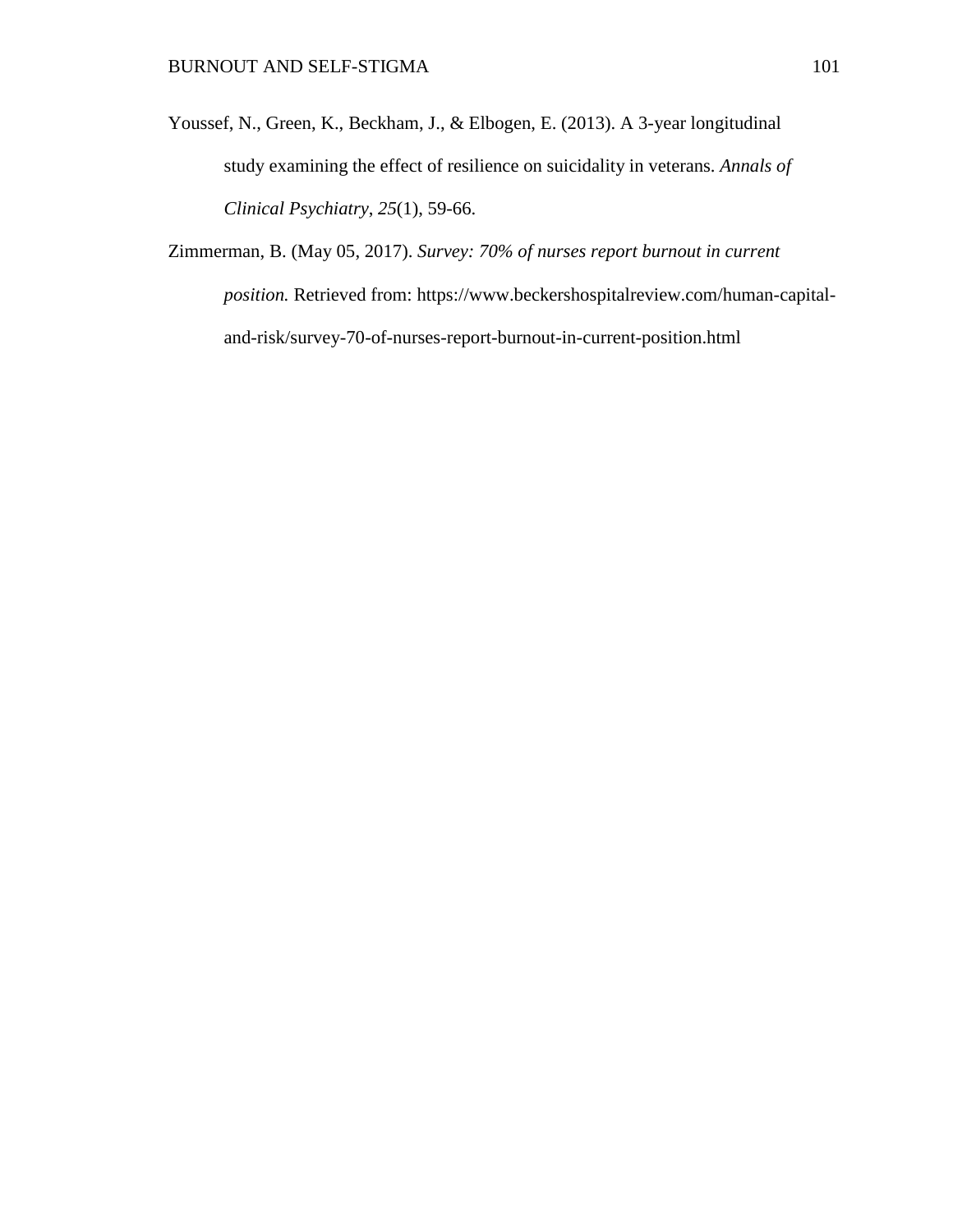### *Appendix A*

#### **Demographic Questionnaire**

- 1. What is your age (in years)?
- 2. Marital Status: *What is your marital status?*
	- o Single
	- o Married
	- o Divorced
	- o Separated
	- o Widowed
	- o Living together but not officially married
- 3. What is your preferred gender identity?
	- o Male
	- o Female
	- o Transman (female-to-male)
	- o Transwoman (male-to-female)
	- o Prefer not to say
- 4. Education: *What is the highest degree or level of education you have completed? If currently enrolled, mark the previous grade or highest degree received.*
	- o High school graduate-high school diploma or the equivalent (e.g., GED)
	- o Some College Credits
	- o Associate Degree
	- o Bachelor's Degree
	- o Master's Degree
	- o Doctorate Degree
	- o Trade School (e.g., A School, C School, etc.)
	- $\circ$  Other:
- 5. What is your profession?
	- o Nurse
	- o Physician (e.g., Family medicine, OB/GYN, GMO, audiologists, etc.)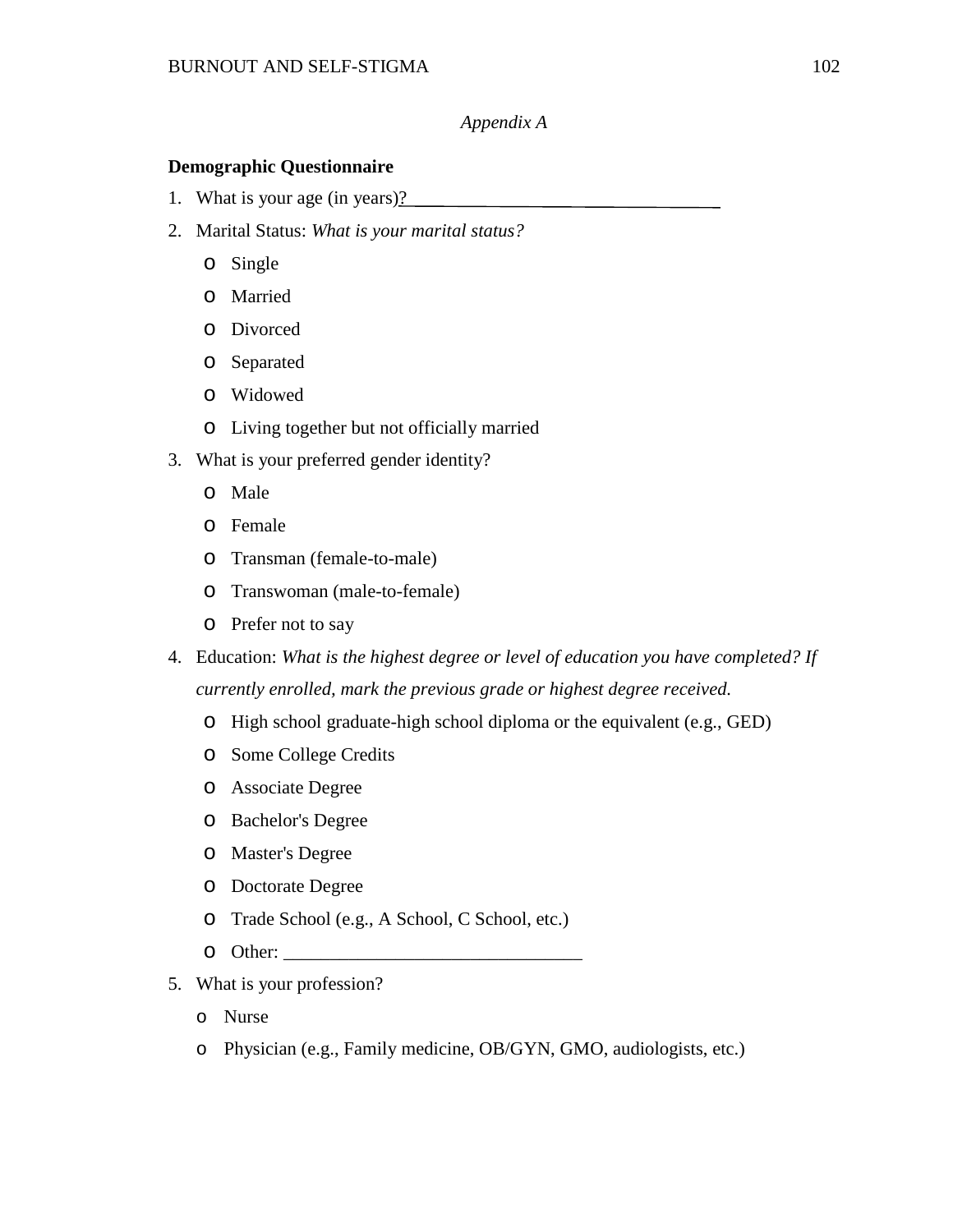- o Behavioral Health Provider (e.g., Psychologist, Psychiatrist, Social Worker, or Psychiatric Nurse Practitioner)
- o Dentist
- o Other (please specify)
- 6. What is your military status?
	- o Active Duty Officer
	- o Active Duty Enlisted Member
	- o National Guard Officer
	- o National Guard Enlisted Member
	- o Reserve Officer
	- o Reserve Enlisted Member
	- o Civilian Contractor Employee
	- o Civilian Government Employee
- 7. Branch of Service: *What is/was your last branch of service?*
	- o Air Force
	- o Army
	- o Coast Guard
	- o Navy
	- o Public Health Service
	- o Not Applicable
- 8. Length of Service: *What is the total number of years you have served in the military as a healthcare provider and/or worked in the military health system?*
- 9. Rank: *What is your current rank or pay schedule (GS, etc.)?*
- 10. Have you participated in any operations in support of the Global War on Terror?
	- o Yes
	- o No
- 11. How many times have you deployed in support of the GWOT?
- 12. Have you witnessed distressing events while serving as a health care provider in the military?
	- o Yes
	- o No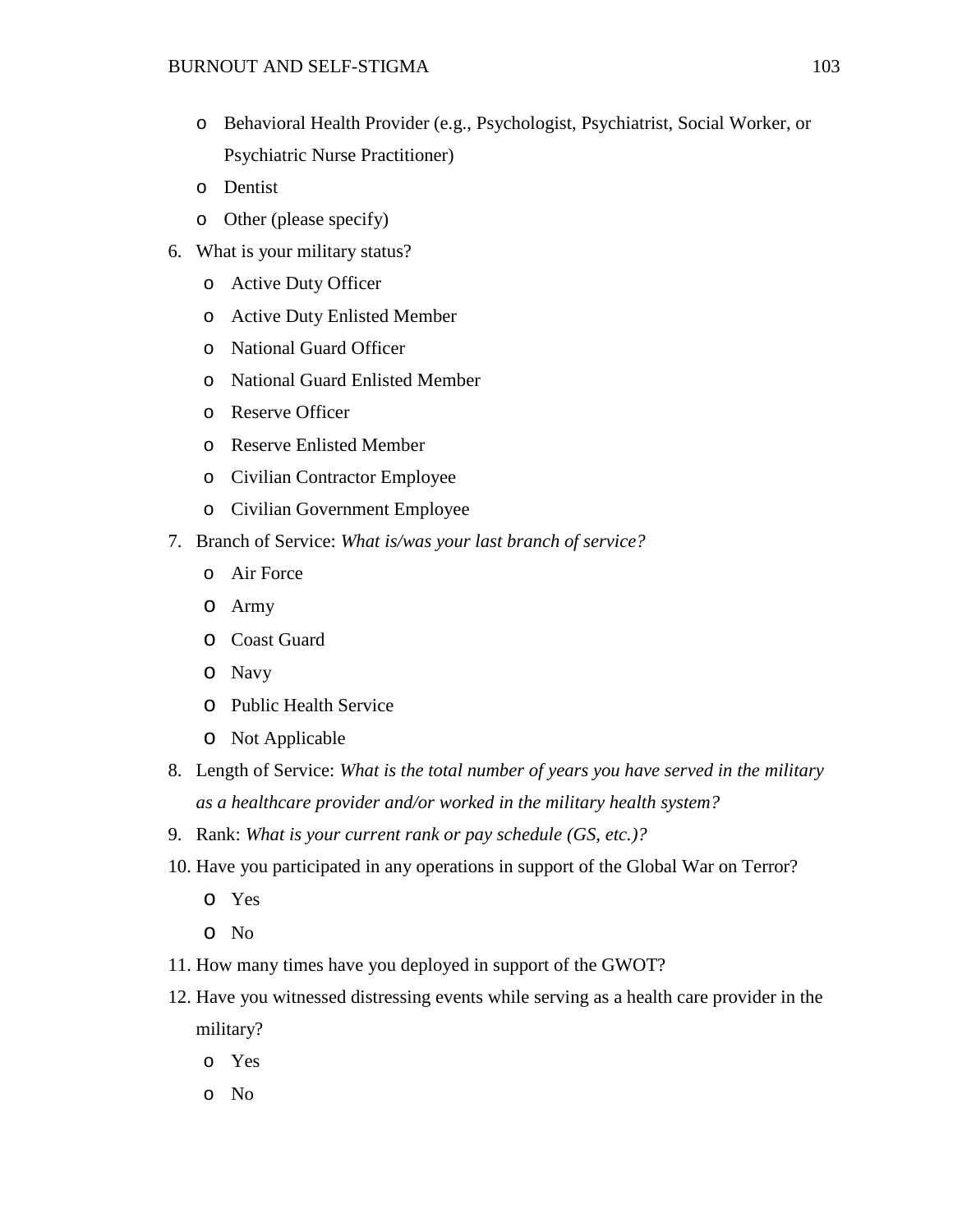#### BURNOUT AND SELF-STIGMA 104

- 13. Please select the type of setting in which you currently work.
	- o Military Treatment Facility
	- o Branch Clinic
	- o Embedded
	- o Shipboard
	- o Deployed Setting
	- o Behavioral Health Consultant
	- o Submarine
	- o Aviation
	- o Other:
- 14. Hours Worked per Week: *How many hours do you work per week?*
	- o 30-35
	- o 35-40
	- o 40-45
	- o 45-50
	- o 50-55
	- o 55-60
	- o 65-70
	- o More than 70
- 15. Patients per week: *Approximately how many patients seen per week*?
	- o Less than 10
	- $0 15$
	- $0 \t 15 20$
	- $0 \quad 20 25$
	- o  $25 30$
	- o  $30 35$
	- o More than 35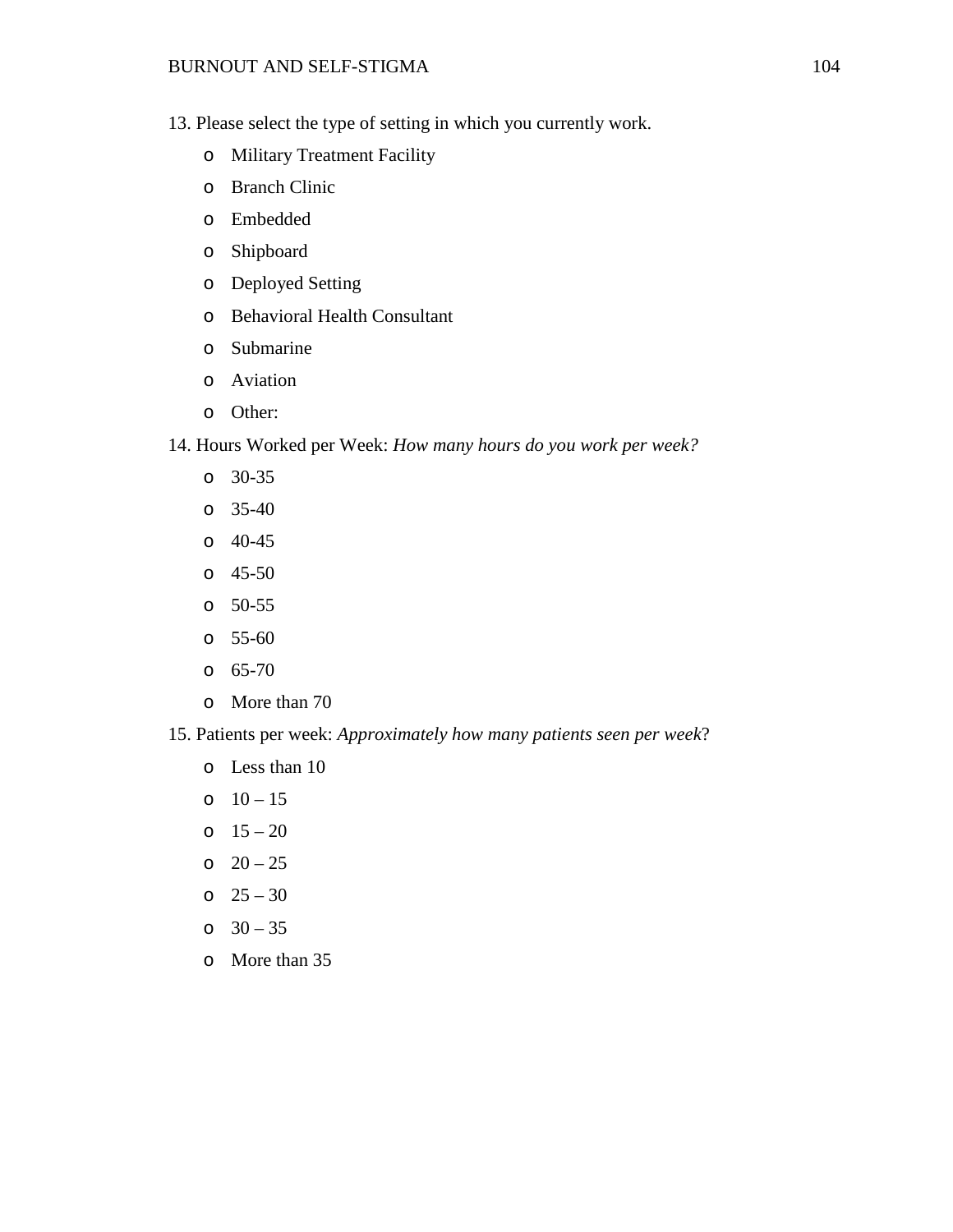*Appendix B*

### **Recruitment Email**

#### **For training directors and department directors in MTFs:**

My name is Odelia McFadden and I am a Lieutenant in the United States Navy and currently a doctoral student in the APA-accredited Doctor of Clinical Psychology Program at Philadelphia College of Osteopathic Medicine (PCOM). I am currently collecting data for my dissertation on a study that hopes to improve provider wellness in the military health system. The study will examine work-related stress and thoughts about seeking help.

I would be grateful if you would please consider helping me recruit participants by passing this message to your interns, medical students, residents, fellows, and staff. This is a **COMPLETELY ANONYMOUS** web-based survey and takes approximately **6 - 12 minutes** to complete. There is an optional raffle which will give participants the opportunity to win one of two **\$50 GIFT CARDS**!! Your help is greatly appreciated. Below is the link:

(Eligible participants are Active Duty, Reserve, National Guard, contractors, and civilian government healthcare providers working in the military health system between the ages of 18 to 67 years.)

Survey Link:

#### **For potential participants solicited via Facebook, listservs, and Division 19:**

My name is Odelia McFadden and I am a Lieutenant in the United States Navy and currently a doctoral student in the APA-accredited Doctor of Clinical Psychology Program at Philadelphia College of Osteopathic Medicine (PCOM). I am currently collecting data for my dissertation on a study that hopes to improve provider wellness in the military health system. The study will examine work-related stress and thoughts about seeking help.

You may find the study to be interesting and I would like to invite you to participate!! This is a COMPLETELY ANONYMOUS web-based survey and only takes about **6 - 12 minutes** to complete. There is an optional raffle which will give participants the opportunity to win one of two **\$50 GIFT CARDS**!! Your help is greatly appreciated. Below is the link:

Survey Link:

Thank you so much for helping to facilitate this project, which we hope will improve programs and policies in the military healthcare system for military personnel, our veterans and those of us who proudly serve with them!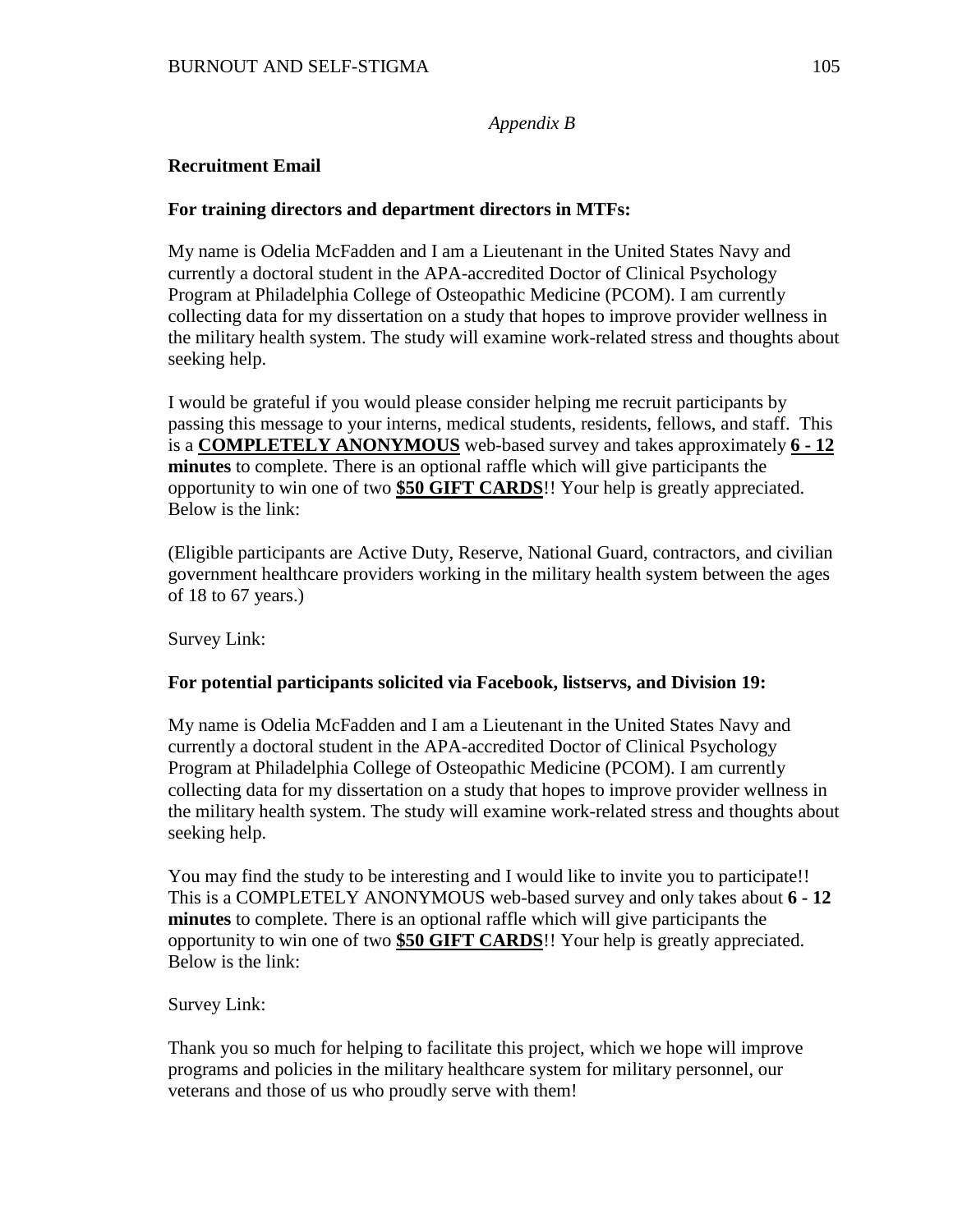*Appendix C*

#### **Study Information**

### **SURVEY:**

Attitudes Towards Seeking Help in Military Healthcare Providers

# **RESEARCH PURPOSE:**

My name is Odelia McFadden and I am a Lieutenant in the United States Navy and currently a doctoral student in the APA-accredited Doctor of Clinical Psychology Program at Philadelphia College of Osteopathic Medicine (PCOM). Under the supervision of Dr. Brad Rosenfield, Professor and Principal Investigator, I am collecting information for my dissertation for which I am surveying military healthcare providers regarding stress and thoughts about seeking help.

### **ELIGIBILITY TO PARTICIPATE:**

- 1. You must be 18 years to 67 years of age
- 2. You must be currently on active duty, in the National Guard, or a reservist
- 3. You must currently be a healthcare provider

4. You must be a government or contract healthcare provider working in the military health system

### **DESCRIPTION OF THE RESEARCH:**

You will be asked to complete two surveys and a demographic questionnaire that will take approximately **6 - 12 minutes** in total.

# **VOLUNTARY PARTICIPATION:**

Your participation in this study is completely voluntary. If you decide you would like to participate, you can withdraw from the study at any time without explanation or consequence.

# **POTENTIAL RISKS:**

There are no known risks to participating in this study, however, there is the possibility that

answering some questions may be uncomfortable. You may choose not to participate or to stop the survey at any time should you feel uncomfortable answering any of the questions or for any reason whatsoever.

# **POTENTIAL BENEFITS:**

Although there are no known direct benefits to you, you might find answering these questions to be both interesting and enlightening, as it may provide insight into your own thoughts about work-related stress. Your participation will help to provide information on the need for provider wellness programs in the military, as well as initiatives needed to combat work-related stress for military healthcare providers and improve the military healthcare system.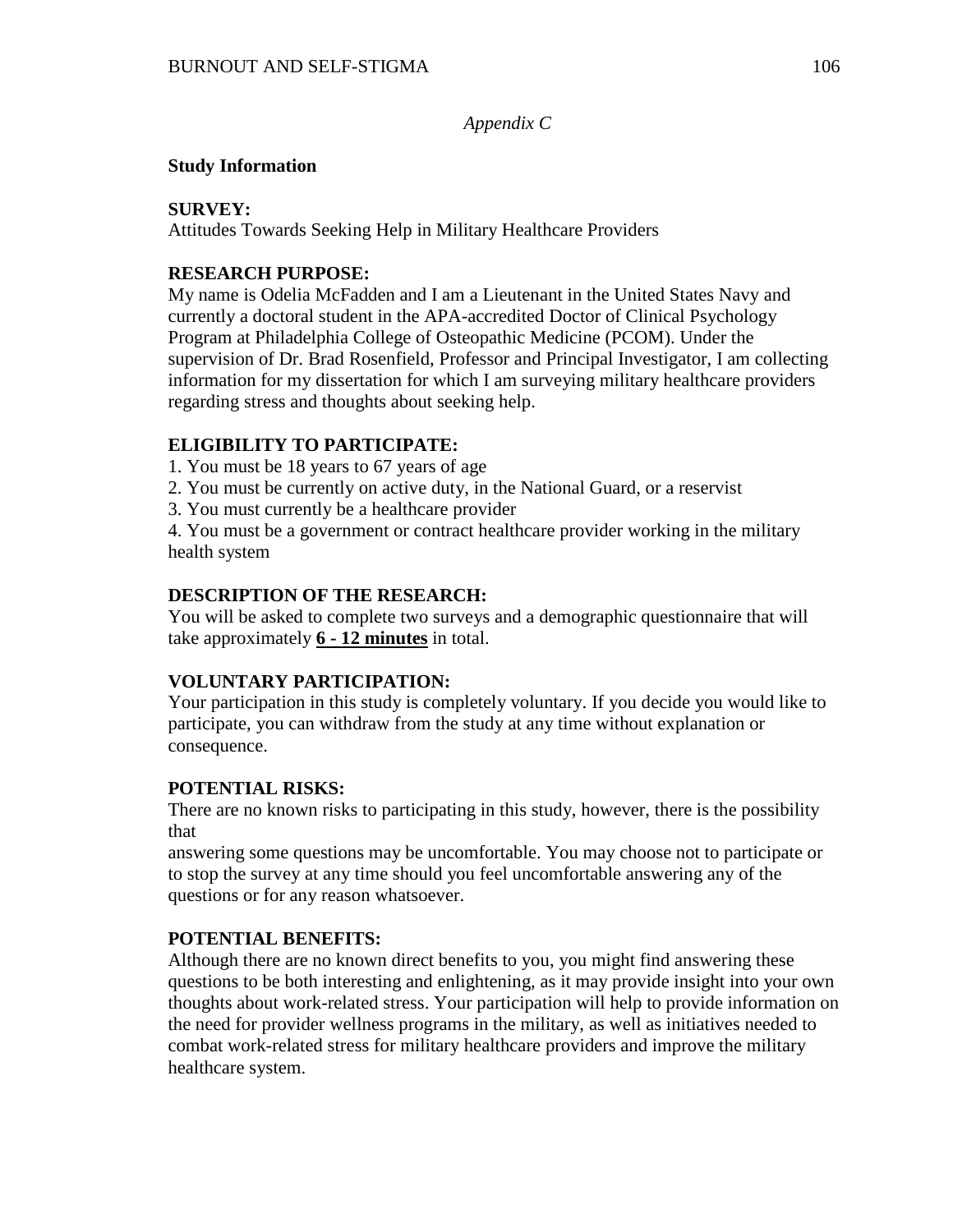#### **COMPENSATION:**

To show my appreciation for your participation, I have included an optional raffle that will give you the opportunity to win one of two \$50 gift cards. Once you complete and submit the survey, you will be given the opportunity to click a link, where you will be asked to give your name and e-mail address. Your contact information will not be linked to your survey answers. Your survey answers will remain completely anonymous. The winner of the raffle will be randomly selected. The name will be drawn after all data has been collected. You will be sent a gift card code to your provided contact information if you win the raffle.

**CONTACT PERSONS:** This study has been approved by the Philadelphia College of Osteopathic Medicine Institutional Review Board (#H18-036X). If you have any questions, at any time, about this research, please contact principal investigator Dr. Rosenfield at [bradr@pcom.edu](mailto:bradr@pcom.edu) or the Research Compliance Specialist, Theresa Stem at 215-871-6782.